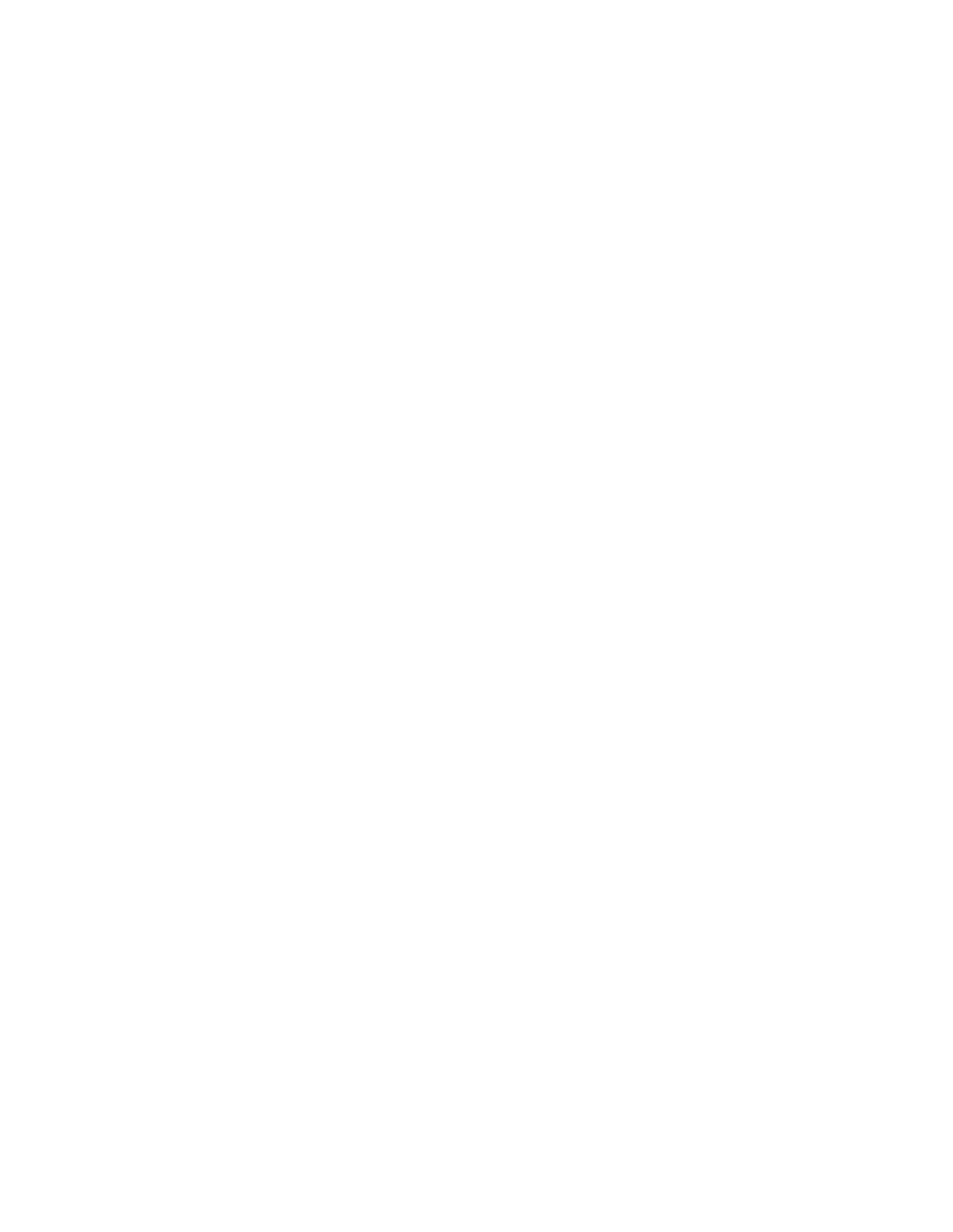# **Project-Based Learning Using Information Technology**

**David Moursund**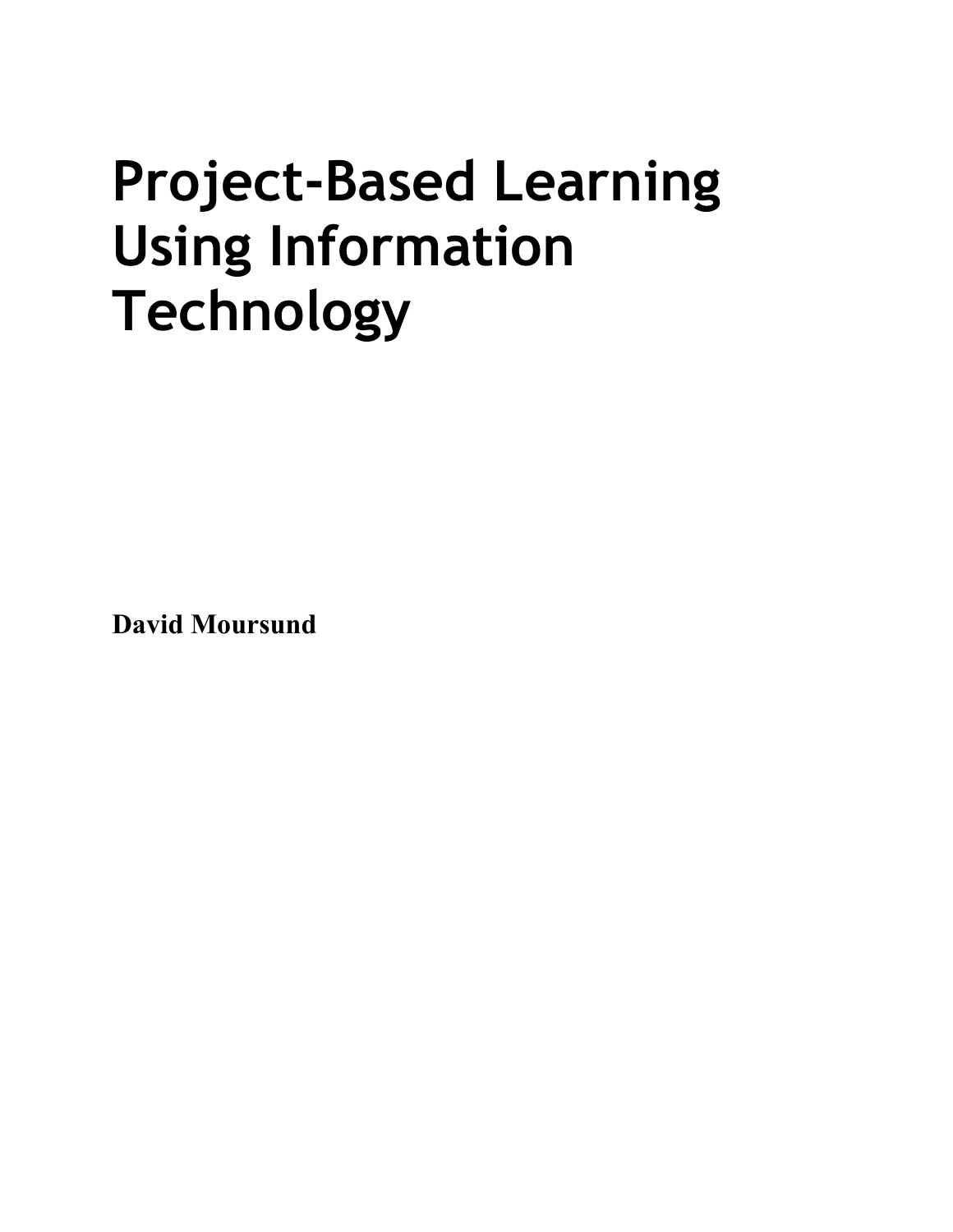**Project Coordinator** Jean Hall

**Editor** Ron Renchler, The Electronic Page

**Production** Corinne Tan

**Book Design** Corinne Tan

**Cover Design** Sue Roberts

Cover photo courtesy Apple Computer

#### **© International Society for Technology in Education, 1999**

Administrative Office 1787 Agate Street Eugene, OR 97403-1923 Phone: 541.346.4414 Fax: 541.346.5890 Internet: iste@oregon.uoregon.edu

World Wide Web: http://www.iste.org

ISBN 1-56484-145-6

Customer Service Office 480 Charnelton Street Eugene, OR 97401-2626 Order Desk: 800.336.5191 Order Fax: 541.302.3778 Internet: cust\_svc@ccmail.uoregon.edu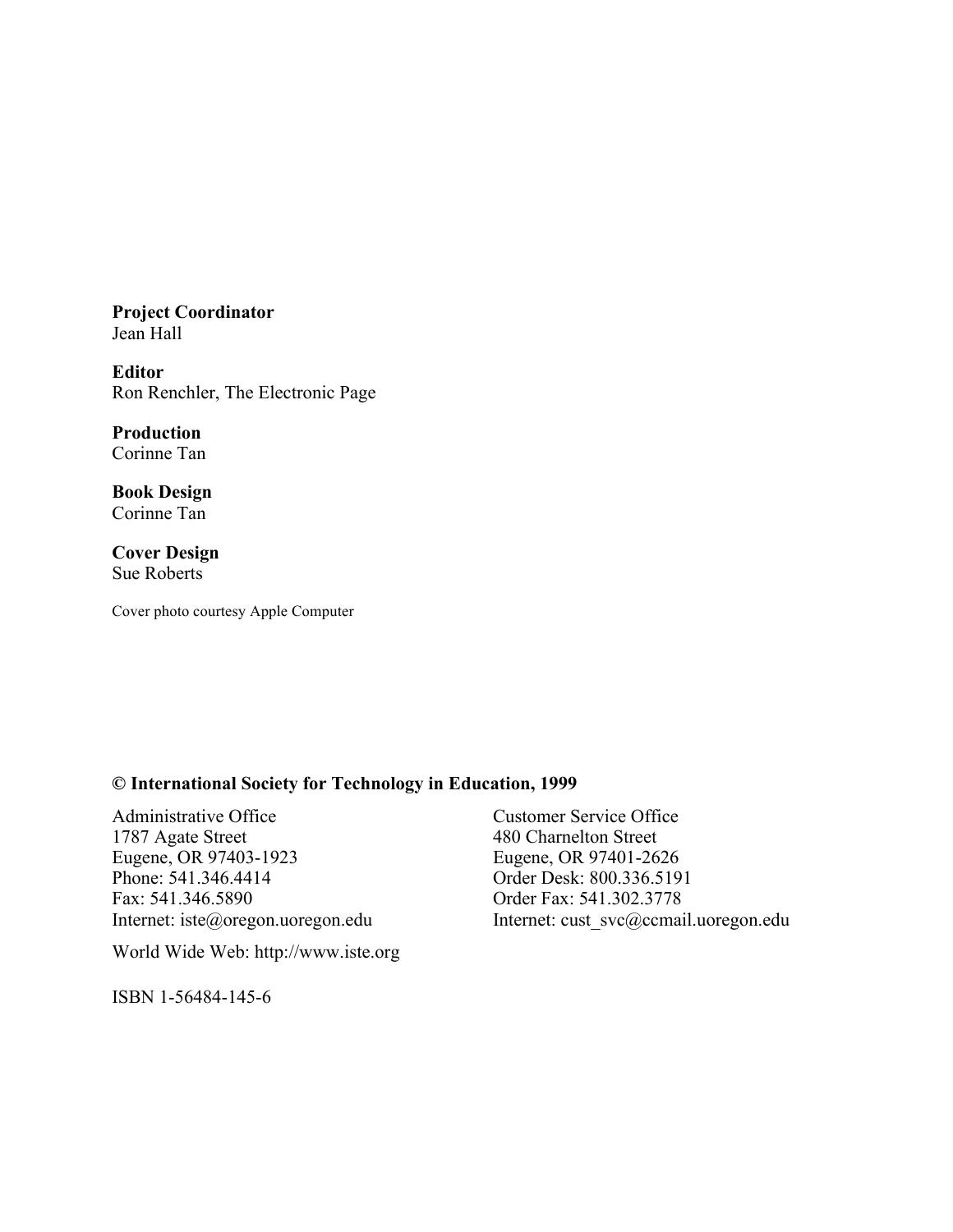# **From the Publisher**

The International Society for Technology in Education (ISTE) promotes appropriate uses of technology to support and improve learning, teaching, and administration. As part of that mission, ISTE's goal is to provide individuals and organizations with high-quality and timely information, materials, and services that support technology in education.

Our Books and Courseware Department works with educators to develop and produce classroom-tested materials and resources that support ISTE's mission. We look for content that emphasizes the use of technology where it can make a difference—making the teacher's job easier; saving time; motivating students; helping students with various learning styles, abilities, or backgrounds; and creating learning environments that are new and unique or that would be impossible without technology.

We develop products for students, classroom teachers, lab teachers, technology coordinators, and teacher educators, as well as for parents, administrators, policy makers, and visionaries. All of us face the challenge of keeping up with new technologies and the research about their educational applications while we are learning about and implementing appropriate applications in our teaching/learning situations. Please help us in our efforts to help you by providing feedback about this book and other ISTE products and by giving us your suggestions for further development.

#### **Jean Hall, Director of Publishing**

Phone: 541.346.2519; Internet: halljea@oregon.uoregon.edu

#### **Anita Best, Acquisitions Editor**

Phone: 541.346.2400; Internet: Anita\_Best@ccmail.uoregon.edu

International Society for Technology in Education Books and Courseware Department 1787 Agate Street Eugene, OR 97403-1923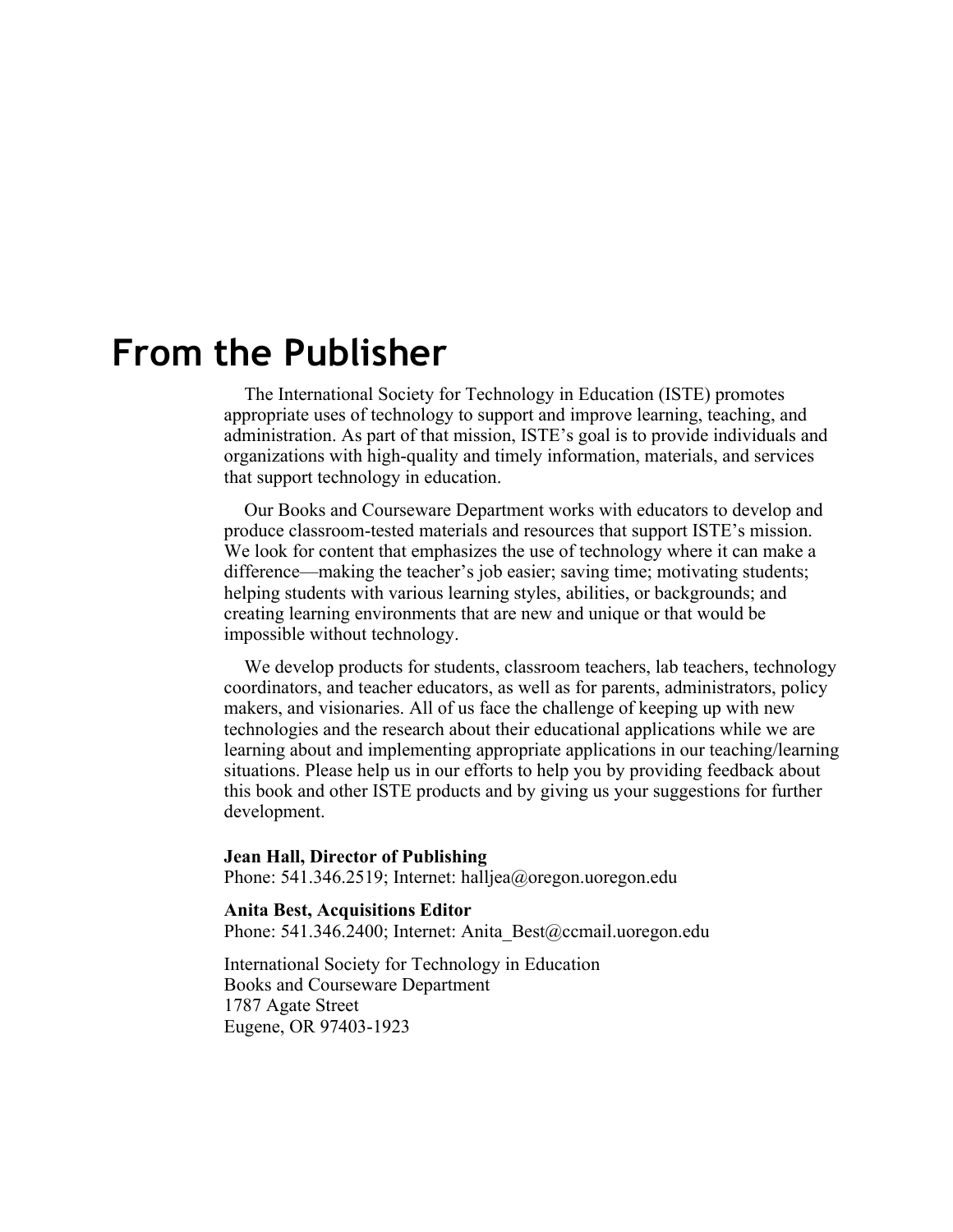# **About the Author**

**Dr. David Moursund** has been teaching and writing in the field of information technology in education since 1963. He was an assistant professor and then an associate professor in the Department of Mathematics and in the Computing Center (Engineering) at Michigan State University from 1963 to 1967. He was an associate professor in the Department of Mathematics and the Computing Center at the University of Oregon from 1967 to 1969. He was the chairman of the Department of Computer Science at the University of Oregon from 1969 to 1975. He is now a professor in the College of Education at the University of Oregon. Dr. Moursund has authored or coauthored more than 30 books and numerous articles on information technology in education. He has been the dissertation director and/or served on the dissertation committee of more than 75 doctoral students in the field of computers in education.

In 1979, Dr. Moursund founded the International Council for Computers in Education (ICCE). ICCE became the International Society for Technology in Education (ISTE) in 1989 when it merged with the International Association for Computing in Education. Dr. Moursund was the executive officer of ISTE from 1989 to 1998 and is now executive officer for research and development.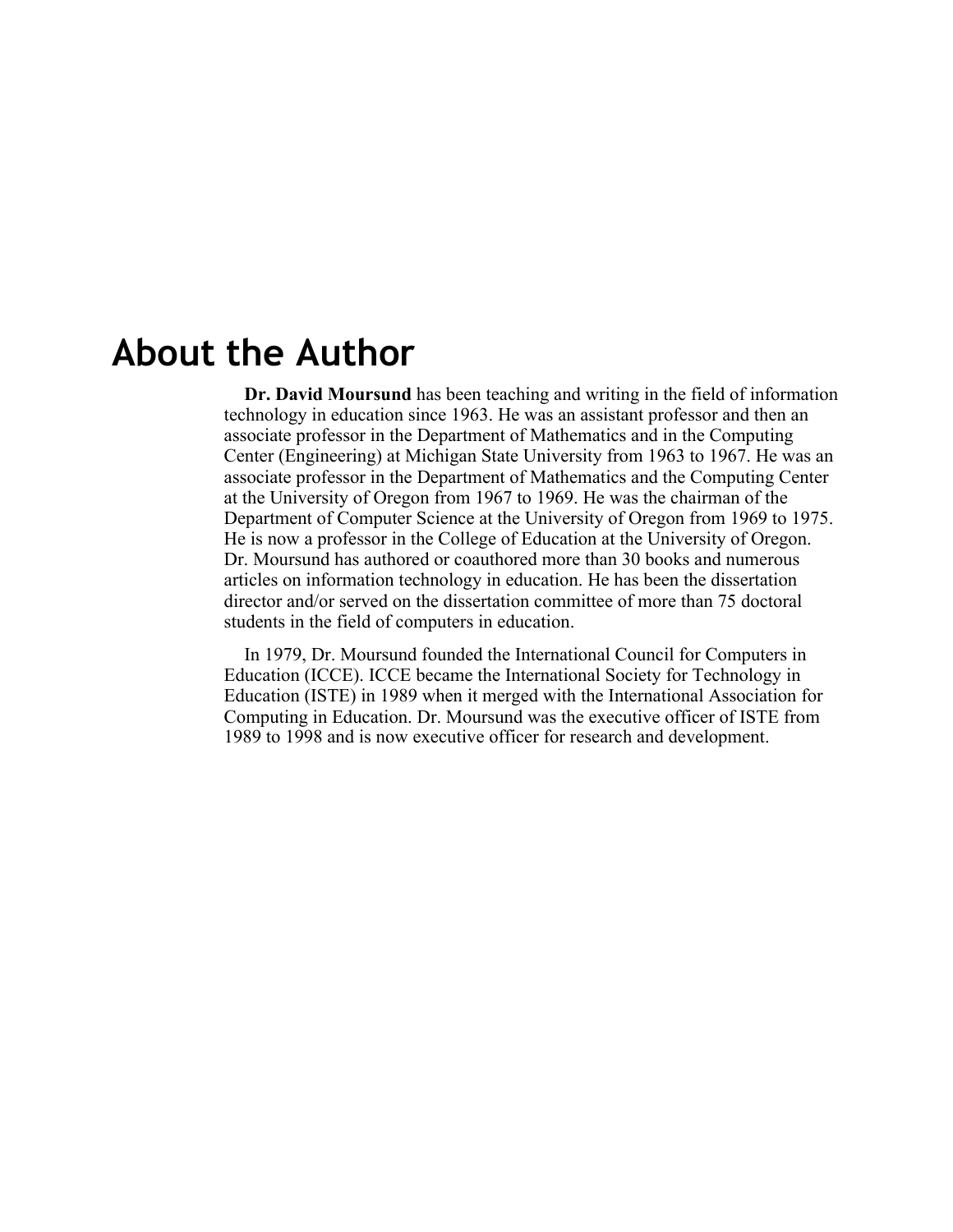# **Table of Contents**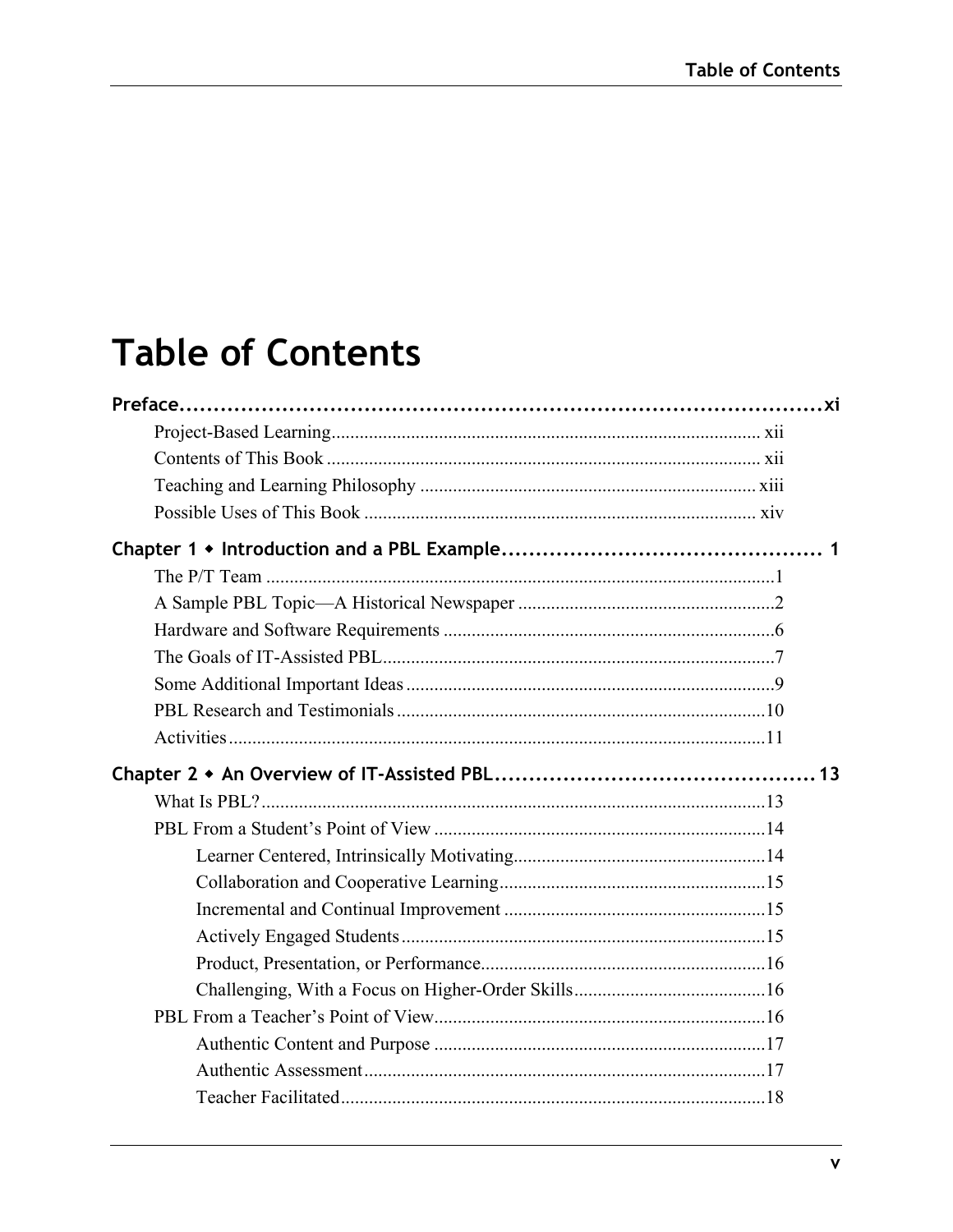| Rooted in Constructivism, but Uses Multiple Methods of Instruction 19 |    |
|-----------------------------------------------------------------------|----|
|                                                                       |    |
|                                                                       |    |
|                                                                       |    |
|                                                                       |    |
|                                                                       |    |
|                                                                       |    |
|                                                                       |    |
|                                                                       |    |
|                                                                       |    |
|                                                                       |    |
|                                                                       |    |
|                                                                       |    |
|                                                                       |    |
|                                                                       |    |
|                                                                       |    |
|                                                                       |    |
|                                                                       |    |
|                                                                       |    |
|                                                                       |    |
|                                                                       |    |
|                                                                       | 39 |
|                                                                       |    |
|                                                                       |    |
|                                                                       |    |
|                                                                       |    |
|                                                                       |    |
|                                                                       |    |
|                                                                       |    |
|                                                                       |    |
|                                                                       |    |
|                                                                       |    |
|                                                                       |    |
|                                                                       |    |
|                                                                       |    |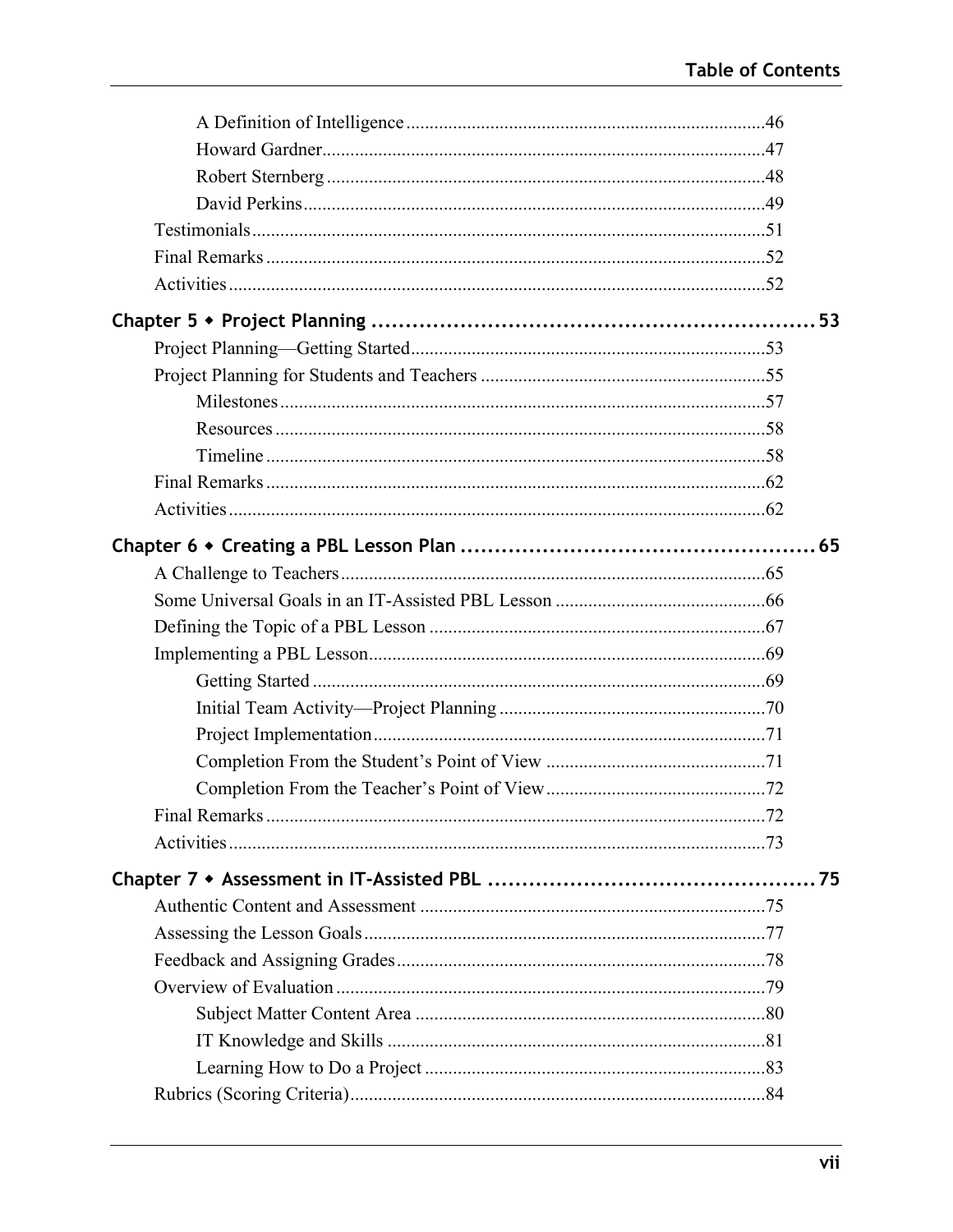| Appendix A • Federal Resources for Educational Excellence (FREE)  103 |  |
|-----------------------------------------------------------------------|--|
|                                                                       |  |
|                                                                       |  |
|                                                                       |  |
|                                                                       |  |
|                                                                       |  |
|                                                                       |  |
|                                                                       |  |
|                                                                       |  |
|                                                                       |  |
|                                                                       |  |
|                                                                       |  |
|                                                                       |  |
|                                                                       |  |
|                                                                       |  |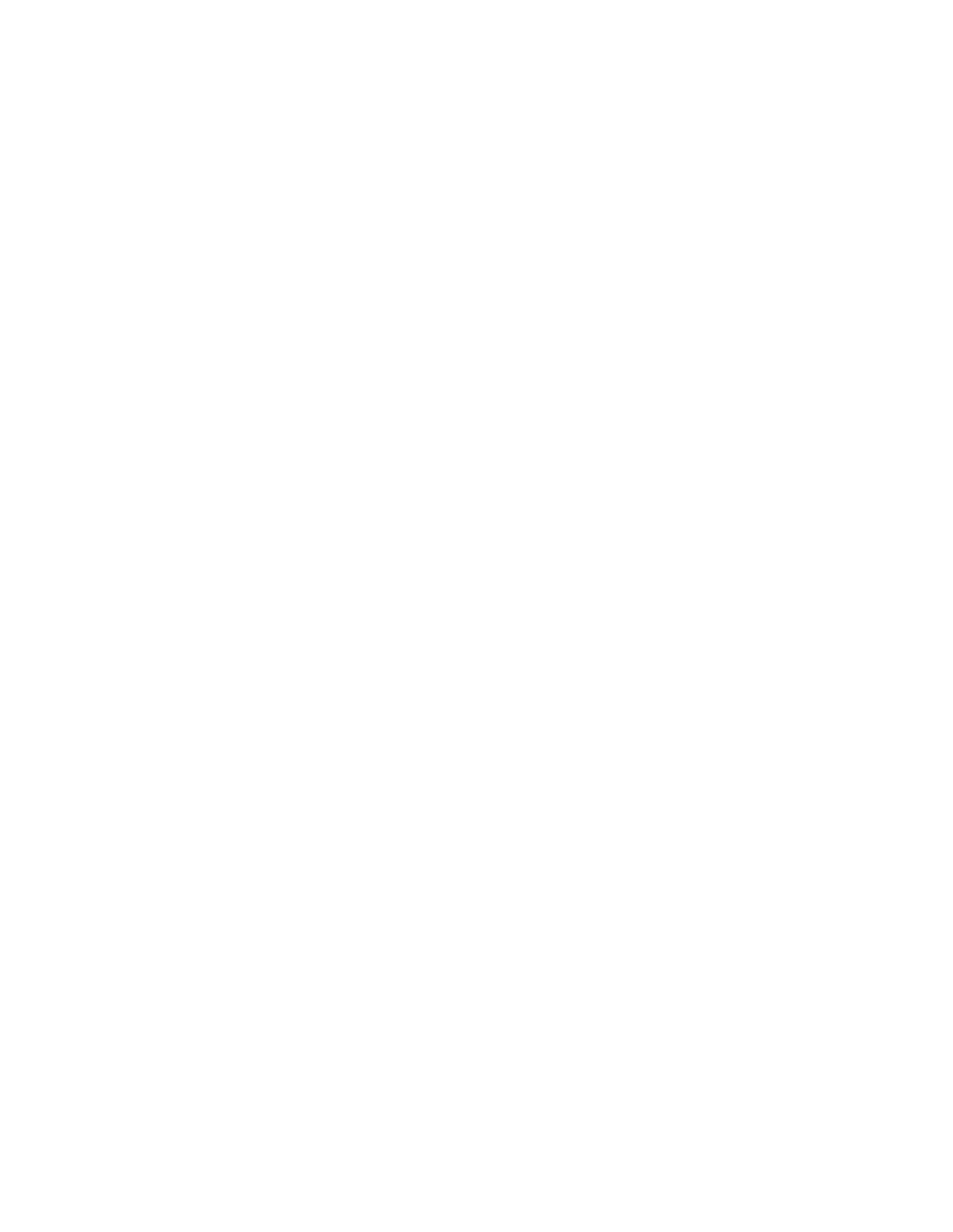Nothing endures but change. *Heraclitus (c. 540–c. 480 B.C.)*

Although research and theory have provided answers to many important questions related to implementing project-based education, we need to know a great deal more about how to sustain student motivation and thought in projects. *Blumenfeld et al. (1991)*

# **Preface**

This book is about project-based learning (PBL) in an information technology (IT) environment. The book is designed for teachers who want to implement PBL using IT in their classrooms. Teachers who do this will learn IT alongside their students.

PBL has long been a teaching tool of many teachers. Now, PBL is being enhanced by routine use of IT. Thus, it is now a vehicle for learning "traditional" subject matter content and for learning how to use IT effectively. The overarching goal of this book is to help students learn to use their minds (higher-order thinking and problem-solving skills) and IT (including computers, the Internet, and multimedia) effectively as students plan and carry out complex projects.

Most teachers have had experience in developing and implementing PBL lessons. IT adds three new dimensions to PBL. These new dimensions are:

- w IT as an aid to carrying out the work in a project. This includes using IT in a project's product, presentation, or performance.
- $\bullet$  IT as part of the content of a project.
- IT as a vehicle that helps create a teaching and learning environment in which students and teachers are both learners and facilitators of learning that is, they function as a community of scholars. IT helps teachers learn on the job.

This book on IT-assisted PBL is designed to help all teachers at all grade levels improve the quality of education their students receive.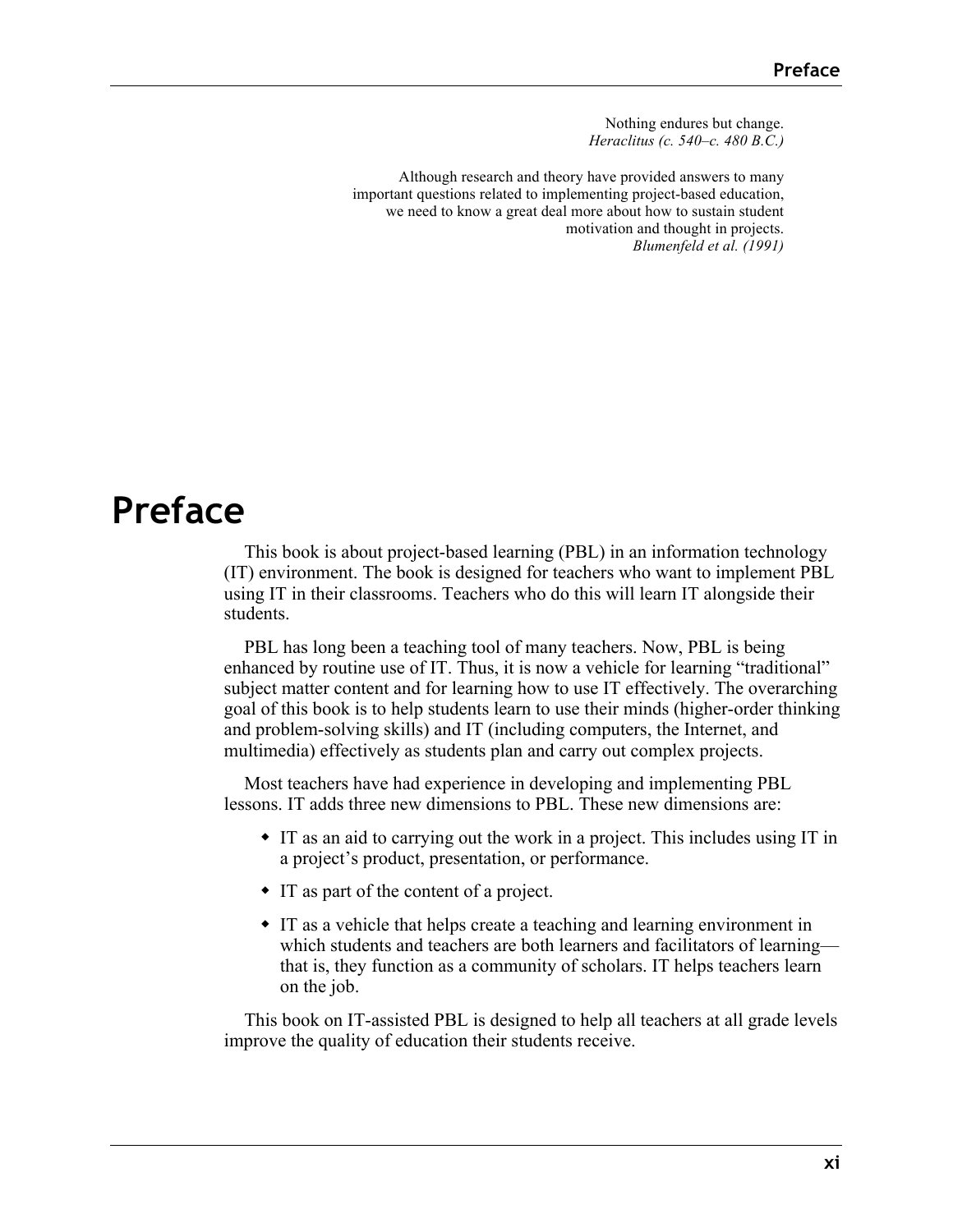## **Project-Based Learning**

PBL is used in many schools and by many different teachers. It is not surprising that the use of PBL is growing because PBL has a high level of "authenticity." It tends to be obvious to students, teachers, parents, and others that PBL has many adult-world characteristics and can bring concrete purpose and meaning to a wide range of school subjects. There is a growing body of research literature to support this position (see Chapter 4).

Many teachers feel that PBL is an important and effective part of their teaching repertoire. An IT-assisted PBL lesson can be viewed as an opportunity for students:

- $\bullet$  To learn in an authentic, challenging, multidisciplinary environment.
- To learn how to design, carry out, and evaluate a project that requires sustained effort over a significant period of time.
- To learn about the topics on which the project focuses.
- $\bullet$  To gain more IT knowledge and skills.
- To learn to work with minimal external guidance, both individually and in groups.
- $\bullet$  To gain in self-reliance and personal accountability.

An IT-assisted PBL lesson can be viewed as an opportunity for teachers:

- To learn IT alongside their students.
- To gain skills in creating a constructivist learning environment.
- $\bullet$  To facilitate the creation of a highly motivating learning environment.

### **Contents of This Book**

Chapter 1, "Introduction and a PBL Example," introduces the idea of a Problem or Task Team and relates it to PBL. The chapter presents an example of IT-assisted PBL and includes a brief overview of assessment. (Chapter 7 discusses assessment in considerably more detail.)

Chapter 2, "An Overview of IT-Assisted PBL," answers the question "What is PBL?" by discussing a series of criteria that a student-centered PBL lesson usually satisfies. The chapter differentiates PBL from the more traditional, didactic, teacher-centered form of instruction.

Chapter 3, "Some PBL Lesson Topic Ideas," provides some examples of PBL lesson ideas. PBL often focuses on large and challenging problems faced by people in communities, states, nations, and the world.

Chapter 4, "The Case for PBL," presents the research literature and other arguments supporting the use of PBL in instruction.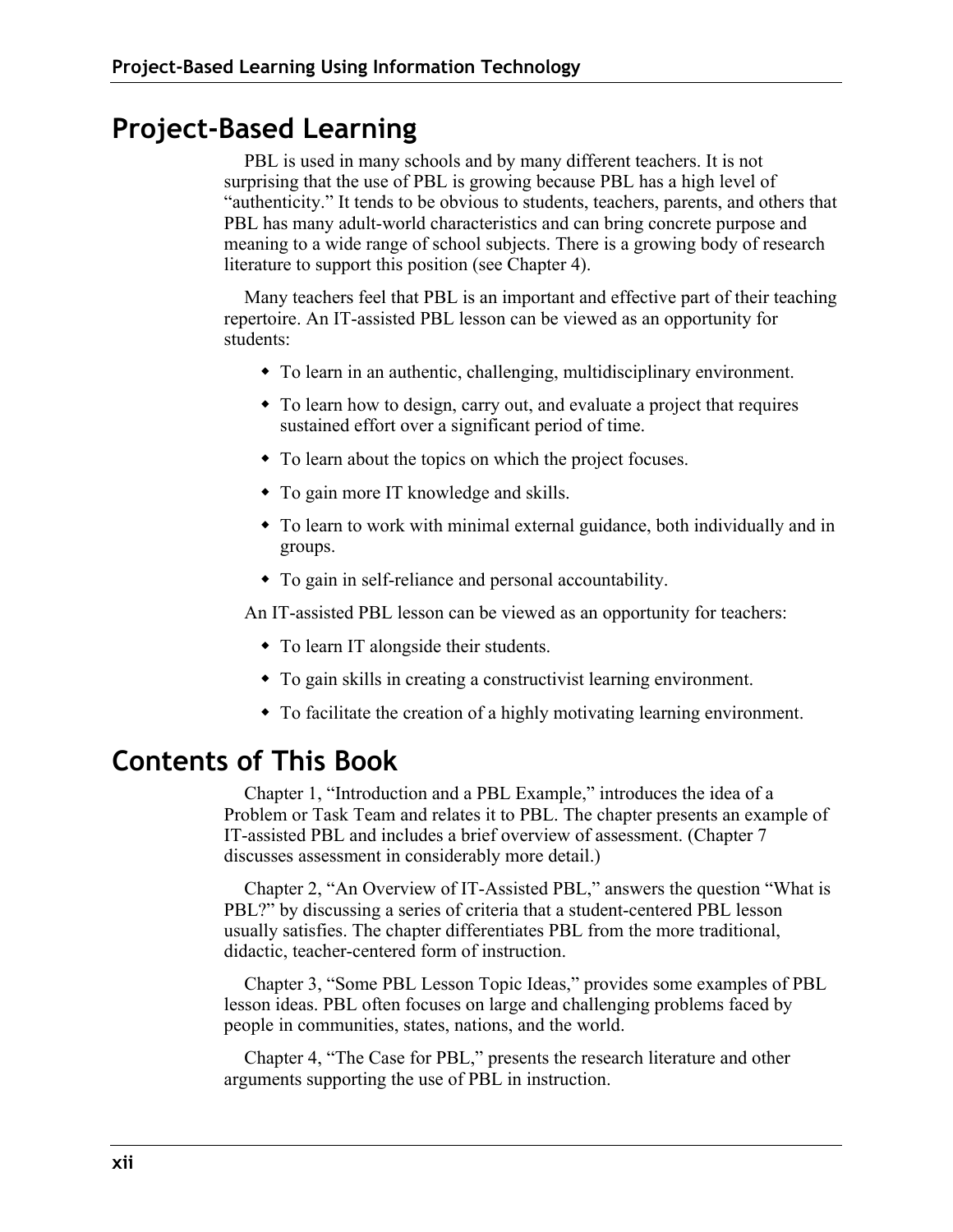Chapter 5, "Project Planning," covers the rudiments of what teachers and students need to know about project planning. One of the goals in PBL is for students to learn how to do the planning involved in carrying out a project.

Chapter 6, "Creating a PBL Lesson Plan," presents a detailed plan for developing a PBL lesson.

Chapter 7, "Assessment in IT-Assisted PBL," discusses student assessment in a PBL environment. It provides suggestions for assessing student work and discusses portfolios.

Chapter 8, "The Future of IT-Assisted PBL," speculates on the future of ITassisted PBL. As the number of computer facilities and the degree of connectivity in schools continues its rapid growth, we can expect IT-assisted PBL to become commonplace.

Appendix A, "Federal Resources for Educational Excellence," points to a number of U.S. government sites that are good sources of PBL topics and supporting information.

Appendix B, "Goals for IT in Education," is included because every IT-assisted PBL lesson is designed to help meet some IT goals. This appendix contains goals and performance indicators from ISTE's National Educational Technology Standards project.

Appendix C, "An Overview of Problem Solving," is included because most ITassisted PBL lessons have a focus on higher-order thinking skills, including problem solving.

## **Teaching and Learning Philosophy**

This book is based on a philosophy of constructivist education. Constructivism assumes that a learner constructs new knowledge, building on whatever base of knowledge the learner already has. Learning is an individual and personal thing. No two learners bring the exact same previous knowledge and experience to a new learning situation. As every teacher knows, the range of differences among the students in a typical class is truly astonishing!

Some important educational ideas emphasized in this book include the following:

- $\bullet$  An explicit focus by teachers and students on the transfer of learning
- Discovery-based learning, learning by doing, active learning, being engaged
- Metacognition (thinking about one's thinking), reflection about what one is studying and learning
- $\bullet$  Peer teaching and peer evaluation
- $\triangle$  Authentic assessment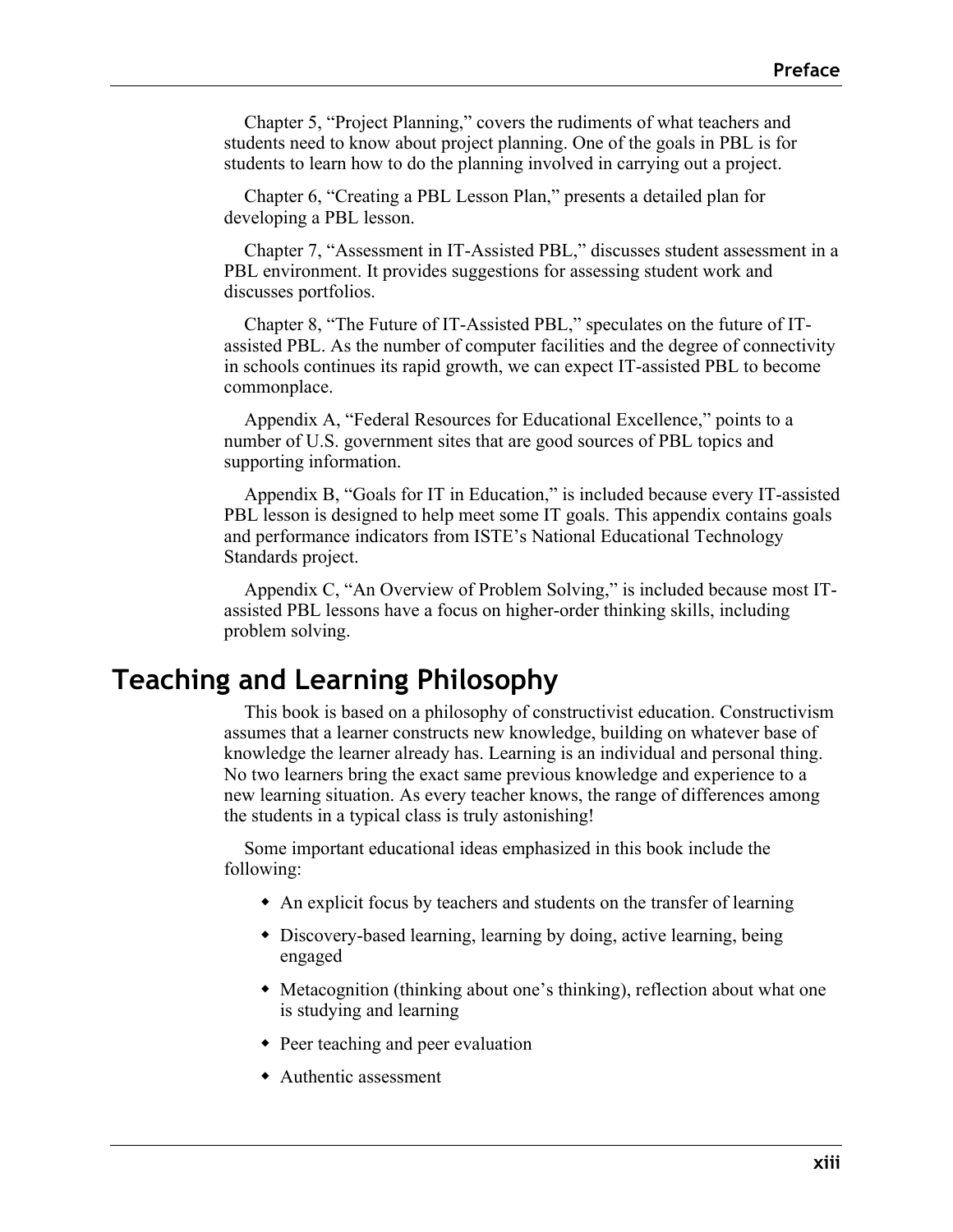- $\triangleleft$  Self-assessment
- $\triangleleft$  Teachable moments
- $\rightarrow$  Problem solving
- $\bullet$  Intrinsic motivation

A unifying goal is to help students gain increased expertise as independent, selfsufficient, lifelong learners.

## **Possible Uses of This Book**

This book is specifically designed for three audiences:

- 1. Inservice teachers participating in workshops on IT-assisted PBL.
- 2. Preservice teachers enrolled in a short course or studying the materials as part of a longer course.
- 3. Inservice and preservice teachers who want to study on their own to learn more about PBL in an IT environment.

The book does not presuppose any specific knowledge about computers and other components of IT, PBL, or problem solving. However, it is assumed that the reader has some knowledge in all three of these areas. Individual readers will be able to build on their current knowledge and skills (demonstrating constructivism at work) as they gain new knowledge and skills.

David Moursund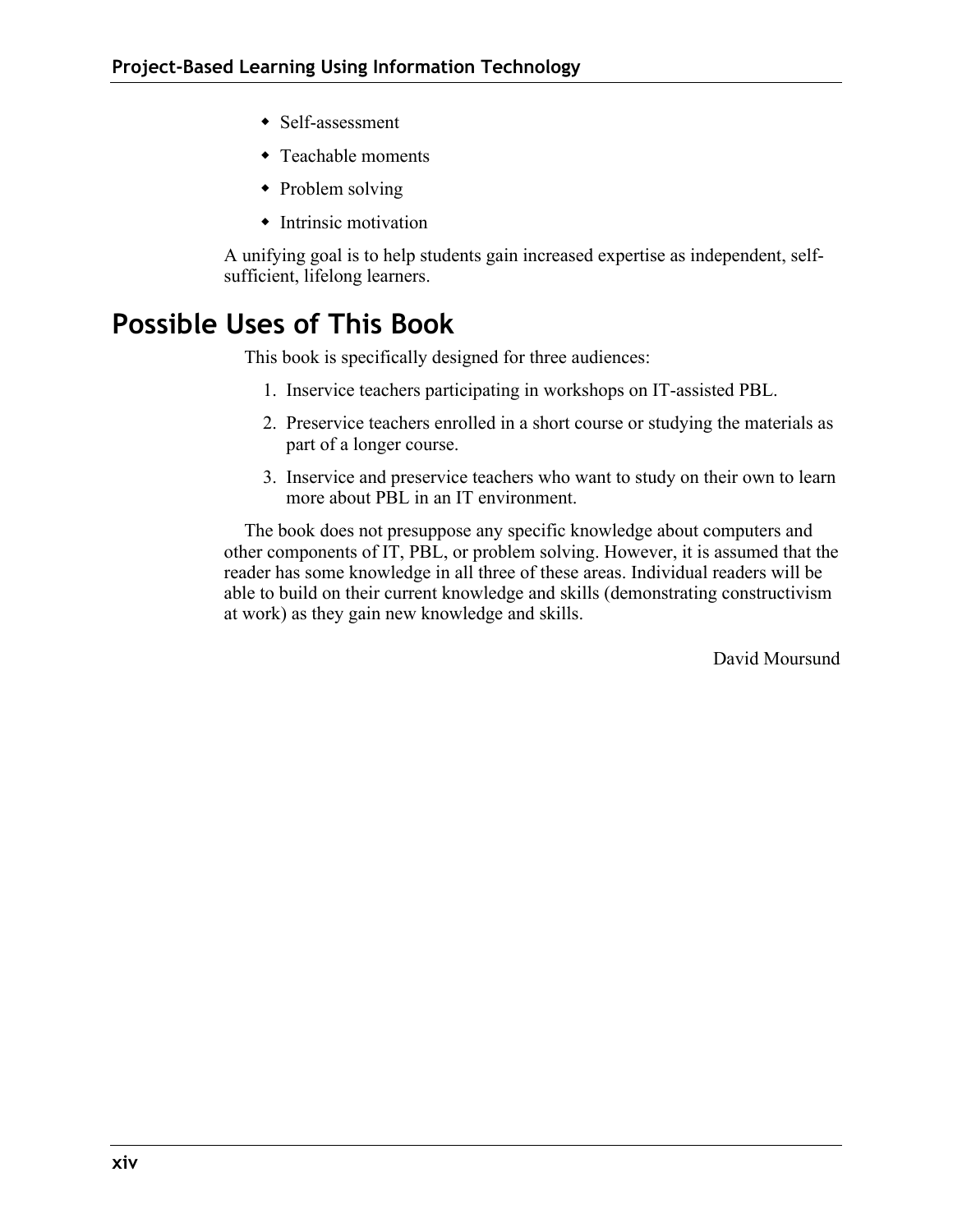# **Chapter 1 Introduction and a PBL Example**

This chapter begins with a very brief introduction to information technologyassisted project-based learning (IT-assisted PBL). It then presents an example of an IT-assisted PBL lesson and concludes with a brief discussion of some possible goals of an IT-assisted PBL lesson.

## **The P/T Team**

PBL focuses on a problem to be solved or a task to be accomplished. The single most important idea in solving problems and accomplishing tasks is that you build on your own previous work and on the previous work of others. When faced by a challenging problem or task, you use the knowledge, skills, and aids other people have developed, as well as your own knowledge, skills, and previous work.

This idea is illustrated in Figure 1.1. In this figure, a person or a group of people—a Problem or Task Team (P/T Team)—who wants to solve a complex problem or accomplish a complex task draws upon three major categories of help:

- 1. Tools that extend mental capabilities, such as computers, conventional libraries, and the emerging Global Digital Library. These are sometimes called *mind tools*.
- 2. Tools that extend physical capabilities, such as the airplane, automobile, microscope, telescope, telephone, and World Wide Web.
- 3. Our formal and informal educational system. This system provides aids to help team members build and maintain their mental and physical capabilities.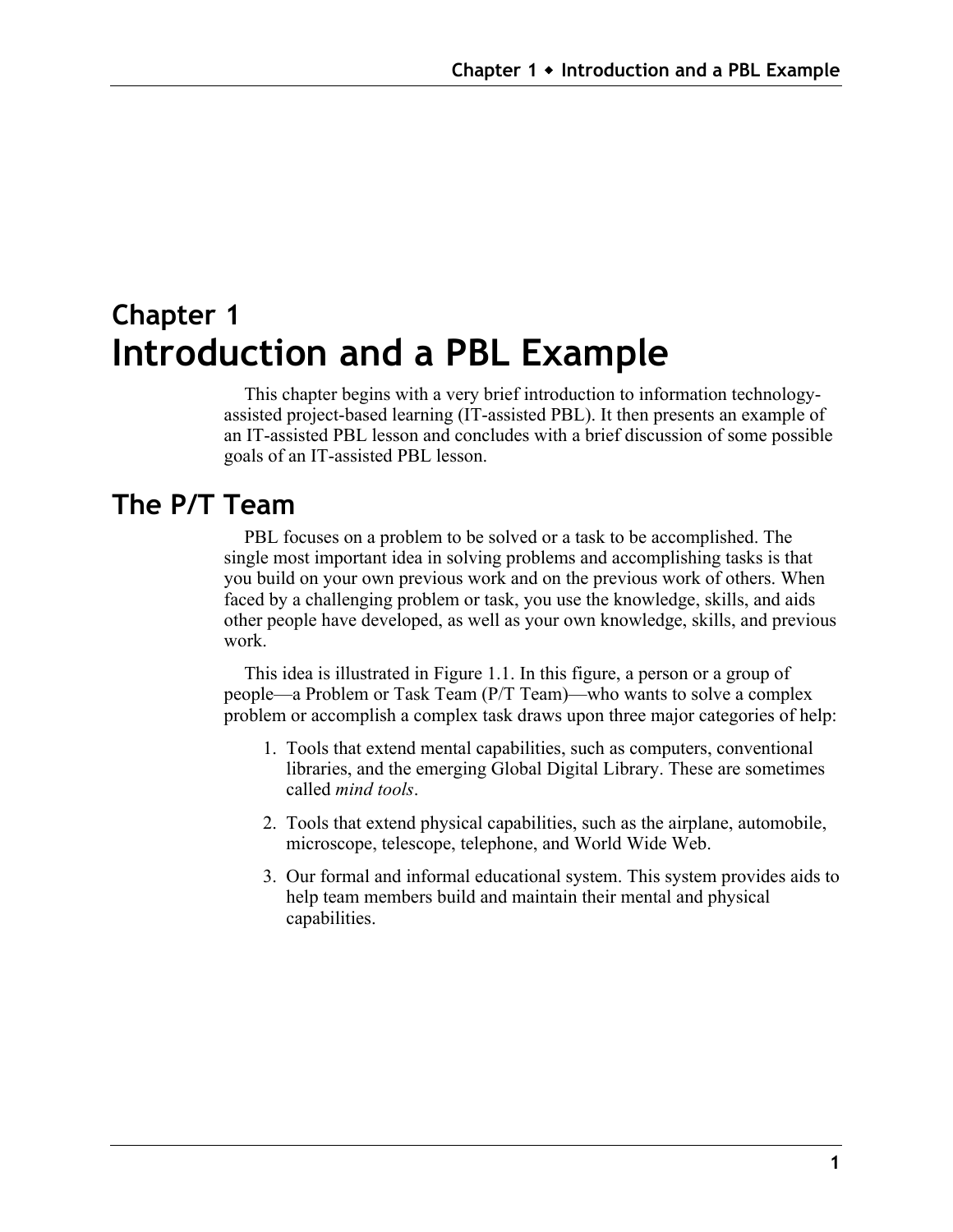

*Figure 1.1. The components supporting a P/T Team.*

One of the major goals of education is to help students learn to solve complex problems and accomplish complex tasks. Students need to receive substantial instruction and practice in functioning in a P/T Team environment. IT-assisted PBL is specifically designed to help students learn to function in this environment. Appendix C, "An Overview of Problem Solving," explores problem solving and the P/T Team in more detail.

The word "team" was carefully chosen. Even if there is only one person on the team, the team still draws on a wide range of resources that other people have developed. We know a lot about how training, experience, and practice help a team become more effective. This book focuses on IT-assisted PBL as a vehicle for helping students learn to work effectively in a P/T Team environment.

The P/T Team is a unifying idea in education. Each component of education can be analyzed from the point of view of how it contributes to an individual or a group of individuals functioning in a  $P/T$  Team environment. Moreover, we can see how progress in developing better mental aids, physical aids, and educational systems can contribute to increasing the capabilities of a P/T Team.

## **A Sample PBL Topic—A Historical Newspaper**

This section contains a brief description of an IT-assisted PBL lesson that focuses on a research, writing, and presentation task to be accomplished. The lesson can be adapted for use with students of widely varying abilities and at various grade levels. The difficulty or challenge of the task to be accomplished can be adjusted to the knowledge and skill levels of the students.

This IT-assisted PBL lesson creates a classroom environment in which the teacher learns alongside the students. As you read through the following lesson plan ideas, think what you might learn from your students as they carry out the PBL lesson.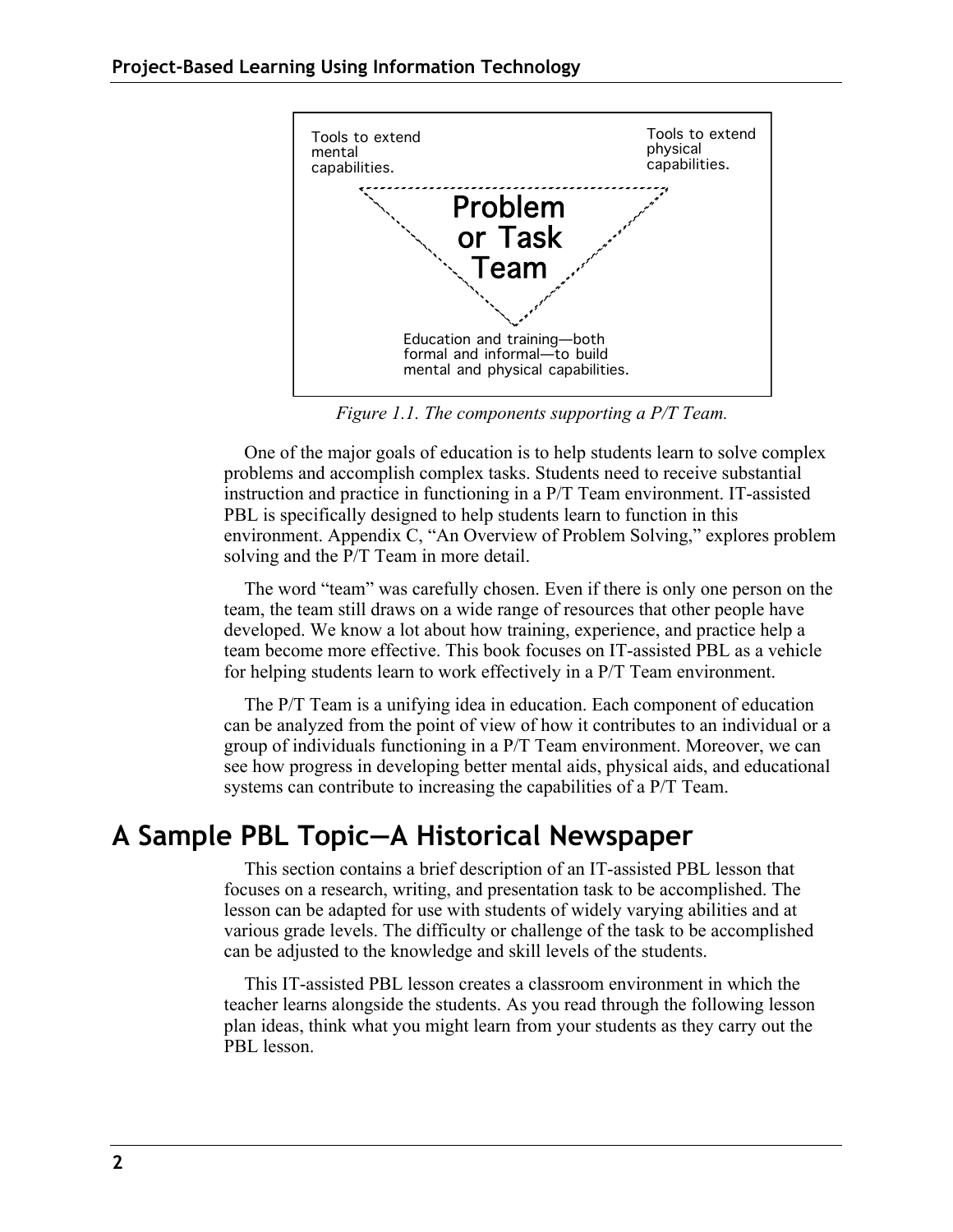The class is divided into teams of three to four students, who carry out these activities:

- 1. Each team selects an important historical date (or event) between 50 and 150 years in the past.
- 2. Each team selects a city.
- 3. Each team produces a newspaper that might have been published and distributed shortly after the historical date in the city selected. The newspaper is to be desktop published in a historically authentic style. The team selects a name for the newspaper and has collective responsibility for the overall quality of the design, layout, desktop publishing, and content of the text and graphics in the newspaper.
- 4. Each team member selects a particular content area or section of the newspaper and is responsible for writing the content for that area or section. Some examples of content areas or sections of the newspaper include:
	- A. The historical event itself—news, editorials, and human interest stories about the event
	- B. World news
	- C. National news
	- D. Local and regional news
	- E. Sports
	- F. Music
	- G. Arts
	- H. Literature (for example, a book review of a recently published book)
	- I. Science in the news
	- J. Ads
- 5. Each team member provides formative evaluation feedback on both the content and writing done by each team member.
- 6. Each team publishes eight copies of its newspaper so that each team member gets a copy, the teacher gets two copies, and a couple of copies are left for circulation to the other members of the class.
- 7. At the end of the project, each team makes a presentation to the whole class. It covers both the processes the team carried out and the product the team produced.
- 8. Students are assessed in five major areas:
	- $\triangleleft$  Historical research (20%)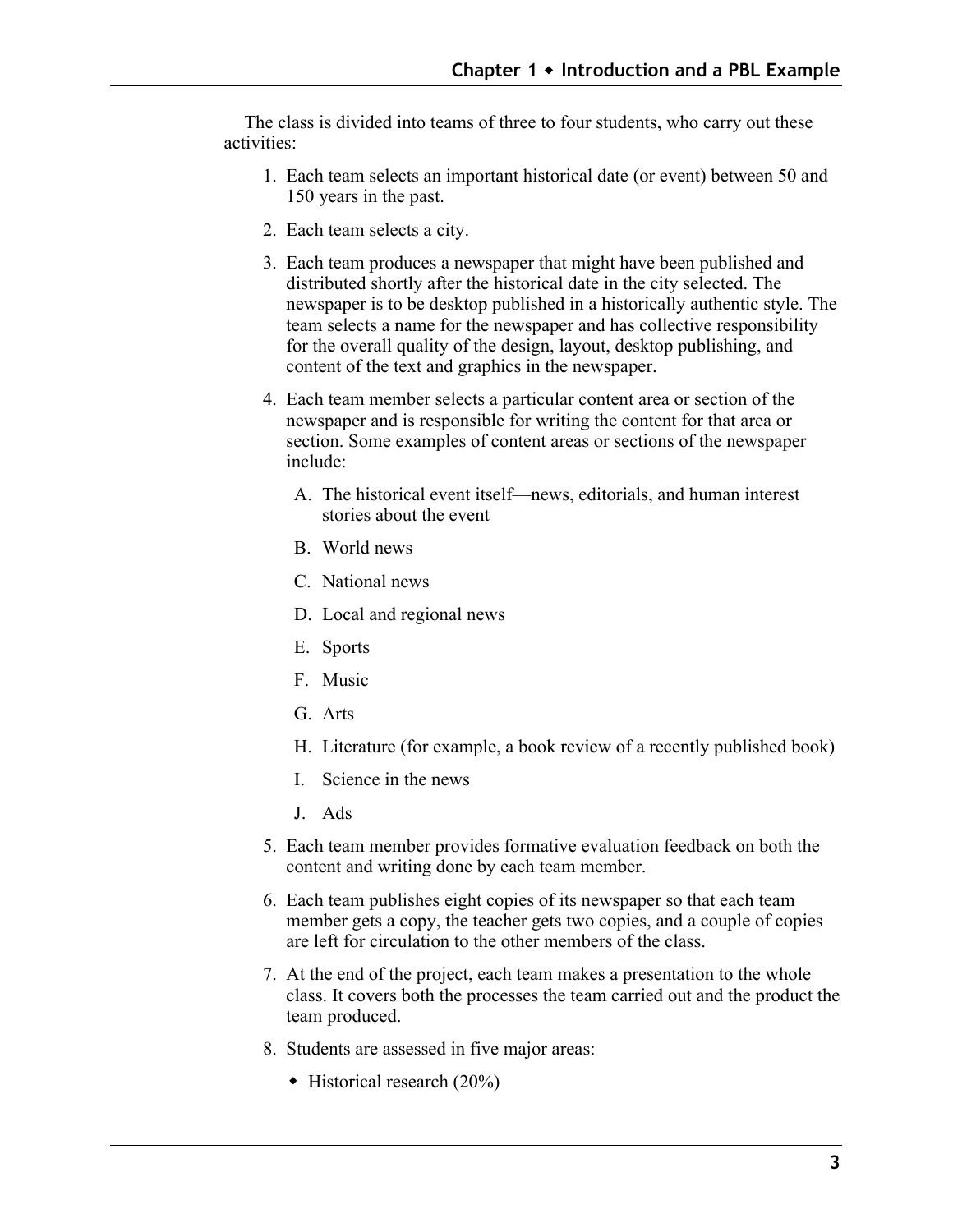- $\blacktriangleright$  Writing (30%)
- Cooperative/collaborative project work in a  $P/T$  Team environment (20%)
- $\bullet$  Desktop publication (15%)
- $\bullet$  Final presentation (15%)

This is a very open-ended assignment. More detail is needed before students can get started. Here are some examples of the types of questions that need to be addressed:

- How much class time each day and how many days will be devoted to this project?
- $\bullet$  How will the teams be selected? (Will the teacher assign members to the teams or do the students themselves form the teams?)
- $\bullet$  How will the individual students and teams be assessed?
- Can two teams select the same historical event or the same city?
- What will be in the presentations to the class at the end of the project and how much time will be available for a presentation? Will each team member do part of the presentation? What media can be used in the presentation?
- What if I (a student) don't like any of the topics you (the teacher) have named? (Answer: The student can select any content area/section that might have been in a newspaper of that date.)
- $\bullet$  If I really like to draw, is it all right if I do the artwork for the articles that the other members of my team are writing—and not write an article myself? (This is an example of a student pushing the limits. If one goal of the project is to have students practice their research and writing skills, then the answer is "no." A compromise might be that the student can do an article on political cartoons of the time period. The article could be well illustrated with the student's drawings.)

There are many other questions that might arise, for example, "How long does the newspaper need to be?" or "How long does my article need to be?" You may deliberately choose to not answer some of these questions. From a teacher's point of view, you want the individual teams and students to push themselves. Indeed, you might want to promote a spirit of competition among teams. You want an appropriate balance between quality and quantity. You want the articles to have authentic, well-researched content. You want each individual student to expend sustained effort throughout the project. Some students will write multiple articles. Others may spend a great deal of time researching and developing a single article. Some teams will spend a lot of time preparing their presentations and may "wow" the class.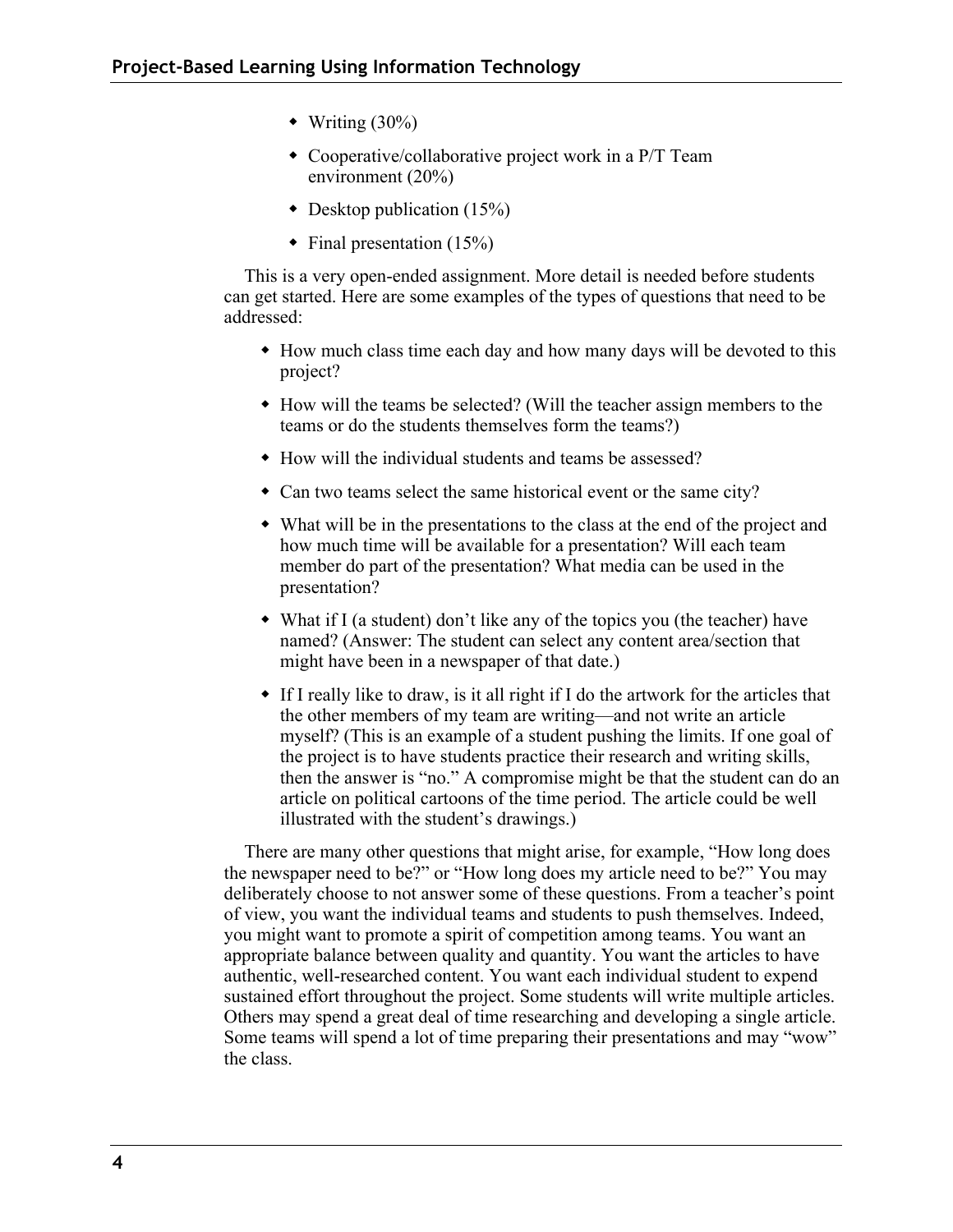A major PBL lesson should end with the whole class participating in a debriefing session. What were the good and not-so-good features of the project? What would make it a more valuable learning experience to individual students and to the whole class? What new projects are suggested by the work that has been done?

Many PBL lessons can be used year after year, perhaps with only minor revisions. A good PBL lesson may have offshoots, or variations, that can be used in future lessons. Here are several extensions and variations on the historical newspaper lesson:

- 1. The teacher selects the historical event, and each team develops a newspaper for that historical event and time period. The teacher might select an event within "recent" history so that students can interview local citizens who were alive at the time of the event. This would give students the opportunity to practice the study of oral history.
- 2. Each student writes two or more articles for the team newspaper. One article discusses the historical event; the other is on a different topic the student selects.
- 3. After all the newspapers have been completed, the whole class works together to produce one long newspaper (with a new name) that contains all the articles the class developed. Each student gets a copy to take home.
- 4. Instead of doing a formal presentation to the whole class, each team develops a presentation for a poster session. This is akin to the poster sessions one often sees at conferences. Each team develops a large display representing its contribution to the project. Team members might bring in historical artifacts or develop replicas of historical artifacts. Teams then interact with small groups of students who visit and explore each poster session presentation.
- 5. Suppose the historical event being written about is of historical significance in several countries. (Wars, for example, have this characteristic.) Students from several different countries could simultaneously carry out this same assignment. A major component of the overall PBL lesson in this case is for students to compare, contrast, and understand the differing points of view represented by the student writers from different countries.

## **Hardware and Software Requirements**

This book focuses on PBL in an IT environment. The suggested classroom activities can be carried out using whatever IT is available in the school, home, and community environment. A school need not have the latest, greatest, and best IT facilities.

However, there is an underlying hardware and software goal that this book supports. Students need to learn to make routine, everyday use of IT as an aid to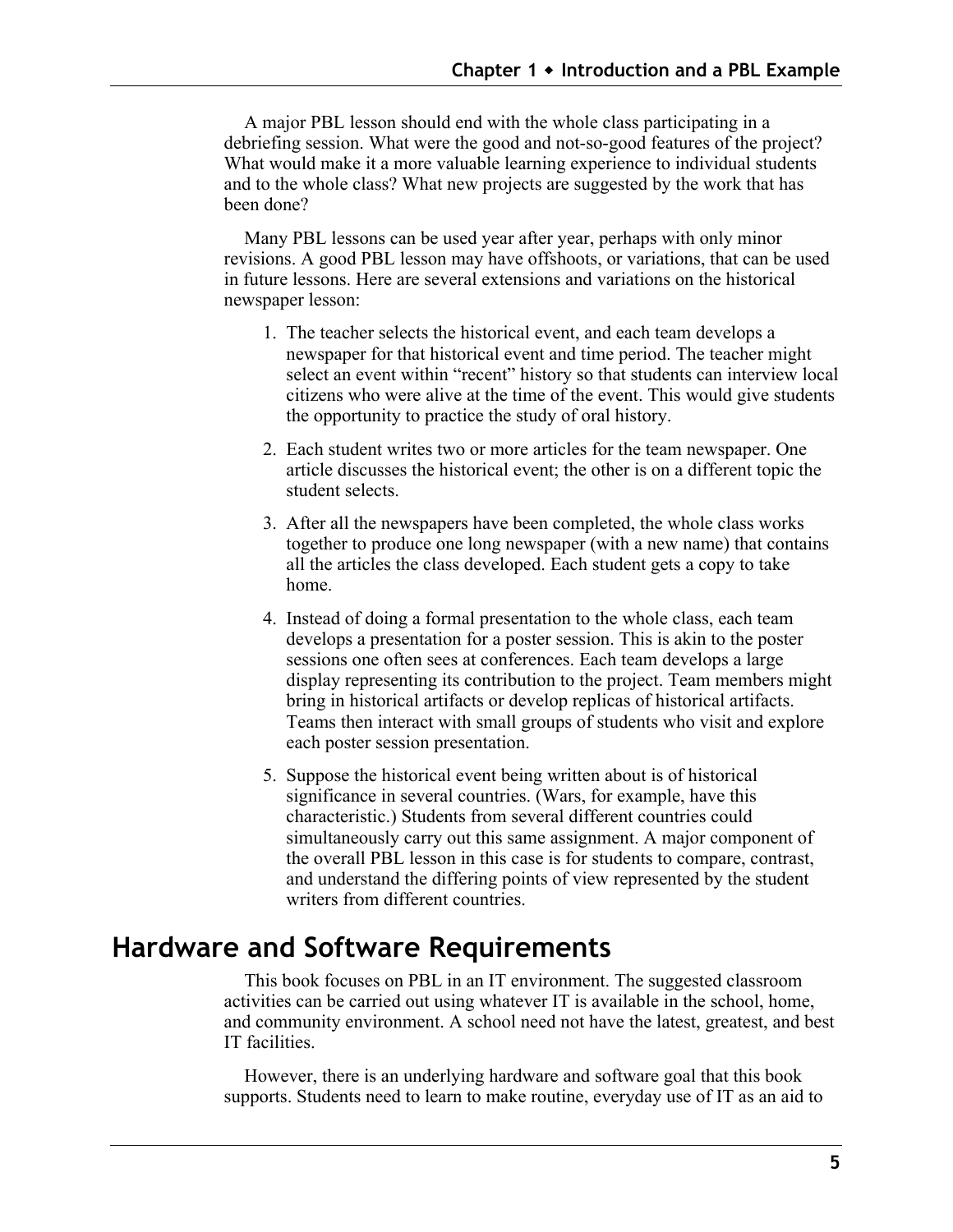carrying out projects. The general type of hardware and software that students need and/or should be routinely using includes:

- Generic tools, such as word processors, spreadsheets, databases, and paint and draw software. Generic tools cut across all academic disciplines, much in the same way that reading, writing, and arithmetic cut across all disciplines. These generic tools may be included in an integrated software package or may be individual pieces of software.
- w Hypermedia software and hardware, including devices such as scanners, digital cameras, video cameras, and VCRs, as well as the connectivity and software needed to use these devices. Hypermedia software makes it possible for students to learn to read and write nonlinear, interactive documents that contain text, sound, graphics, and video.
- Connectivity to the Internet and World Wide Web.
- Desktop-publishing hardware and software. (Generic software and a printer will usually suffice.)
- Desktop presentation hardware and software, including projection facilities.
- $\bullet$  Hardware with adequate speed and reliability. The quality of the hardware should not impede its use.

In many classrooms, some of this hardware and software is not yet available. However, this should not be used as a barrier to engaging students in IT-assisted PBL. The key idea is that whatever the students have available can be used in PBL. While part of an IT-assisted PBL lesson may focus on the hardware and software, the more important and long-lasting learning components focus on topics that are relatively independent of any specific hardware and software.

Some teachers feel that a student must learn a great deal about a particular computer tool before beginning to use it in a PBL project. This book takes the opposite tack. Its premise is that with a minimum of knowledge about a computer tool, a student can begin to use it to carry out a project. The project then serves as a motivational experience and provides an authentic context for learning more about the tool. Learning about the tool and using the tool to carry out a project are thoroughly integrated.

Similarly, some teachers feel that they themselves must know a great deal about a wide range of computer tools before beginning to engage their students in IT-assisted PBL. Indeed, many teachers find that this is a convenient excuse for not getting started in using IT-assisted PBL. Many other teachers have found that once they get started (no matter how small their initial IT knowledge) they learn on the job. They learn from their students and they learn by doing. This book strongly supports such an approach!

In PBL, a great deal of peer instruction occurs. This is especially true in an IT environment. All students can and should learn to help their peers and others learn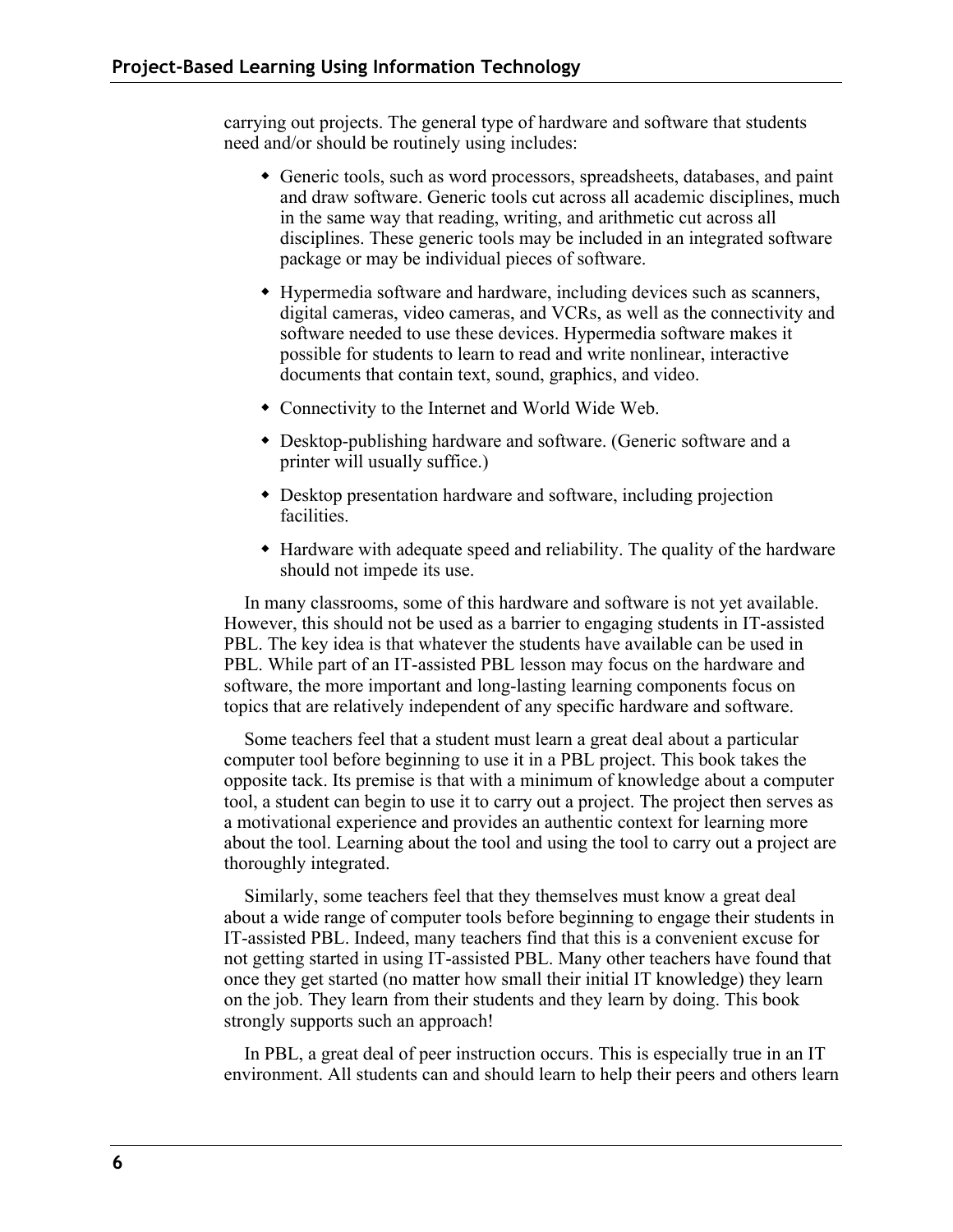about IT and how to use IT in carrying out a project. Indeed, peer instruction and peer assessment can be a component of every IT-assisted PBL lesson.

## **The Goals of IT-Assisted PBL**

An IT-assisted PBL lesson has multiple goals for students. Typically, these include the following:

- 1. Developing expertise. The goal of the project is for students to increase their knowledge and skill within a discipline or an interdisciplinary content area. By doing a project, students often gain a high level of expertise within the specific area they are studying. A student may become the most knowledgeable person in the class on a specific topic. Indeed, a student's level of knowledge within a narrow domain may come to exceed the teacher's level of knowledge.
- 2. Improving research skills. The project requires the use of research skills, thus helping students improve their skills in this area.
- 3. Improving higher-order thinking skills. The project is challenging and focuses on helping students improve their higher-order thinking skills.
- 4. Participating in a project. The project helps students increase their knowledge and skill in undertaking a challenging project that requires sustained effort over a considerable period of time. A team of students will often work on a project; therefore, students learn to take individual and collective responsibility for the team's successful completion of the project. Students learn from each other.
- 5. Learning to use IT. Students increase their knowledge and skill in using IT while working on a project. A project may include the specific goal of assisting students in acquiring new knowledge and skills in IT.
- 6. Conducting self-assessment and peer assessment. Students gain skill in assessing themselves and being accountable for their own work and performance. They learn how to assess the work and performance of their peers and provide them with useful feedback.
- 7. Developing a portfolio. The project requires students to produce a product, presentation, or performance that is of portfolio quality. The project may become part of the student's portfolio for the school year, and it may even become part of the student's long-term portfolio.
- 8. Engaging in a project. Students are actively and appropriately engaged in carrying out the work of the project; thus, they are intrinsically motivated. This is a process goal. As a teacher, you might make daily observations that determine whether students are on task, whether they are showing exemplary cooperative behavior, or whether they are displaying disruptive behavior. You might require your students to keep a daily log of their specific work on and contributions to a team project, and ask them to turn this log in each week.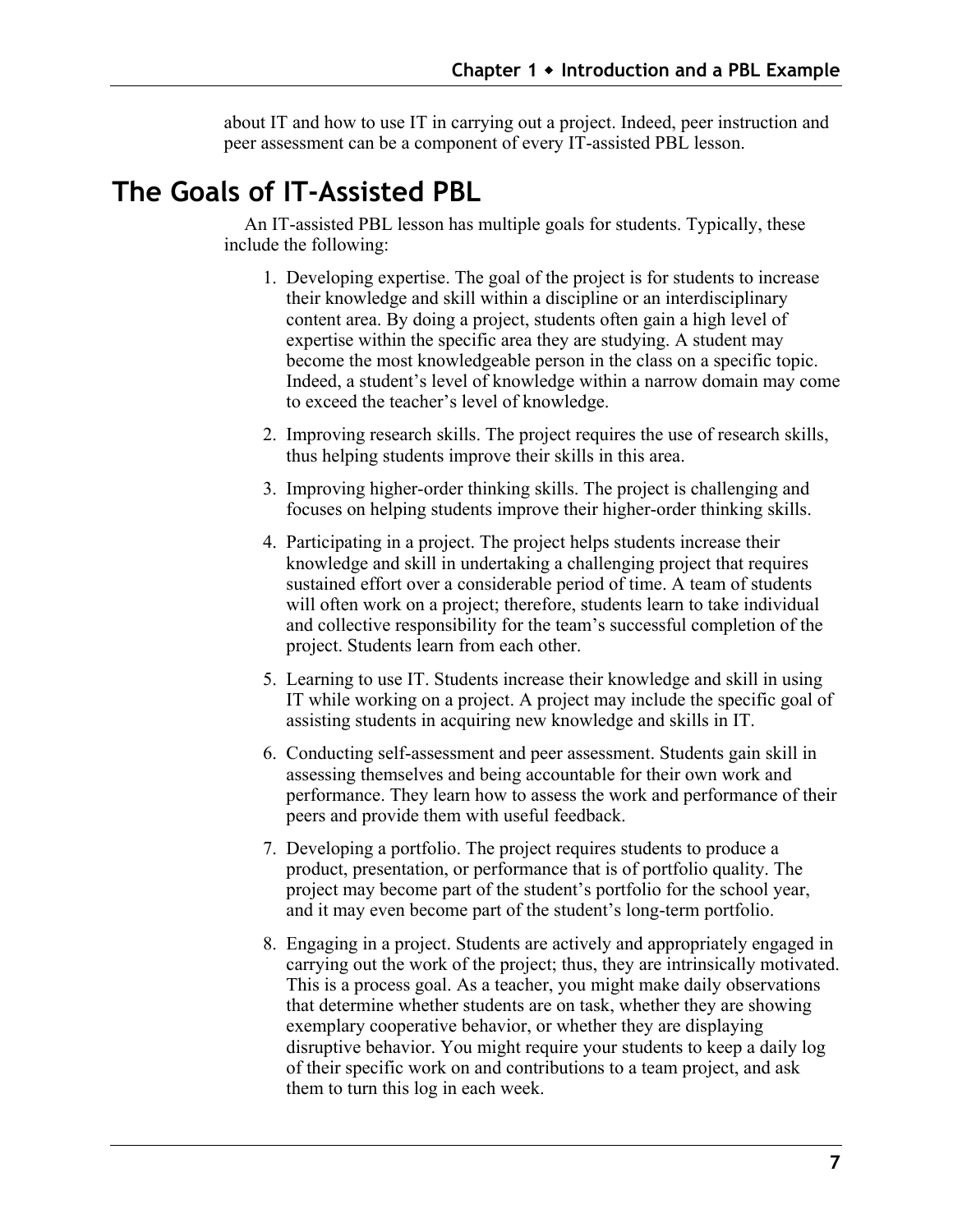- 9. Being a part of a community of scholars. The entire class—student, teacher, teaching assistants, and volunteers—becomes a community of scholars, working together and learning from each other. This community of scholars often expands to include parents, students from outside the class, and others.
- 10. Working on important ideas. The project should focus on important ideas and continuing themes emphasized by the teacher, school, or school district. For example, communication, math competence, and interdisciplinary problem solving may be goals in every project.

A good IT-assisted PBL lesson is likely to include all 10 of these goals, which, along with other major process goals and learning goals, provide a framework for evaluation and assessment. And don't forget—as a teacher you should have personal learning goals in every PBL assignment. At the end of the lesson, spend some time analyzing what you learned.

## **Some Additional Important Ideas**

The following list provides a brief introduction to three other important ideas related to PBL. These topics are treated in more detail in subsequent chapters of this book.

1. PBL is learner centered. Students have a significant voice in selecting the content areas and nature of the projects they do. There is considerable focus on ensuring that students understand what it is they are doing, why it is important, and how they will be assessed. Indeed, students may help set some of the goals on which they will be assessed and the method of assessment that will be used.

> All of these learner-centered characteristics of PBL contribute to learner motivation and active engagement. A high level of intrinsic motivation and active engagement is essential to the success of a PBL lesson.

2. PBL is problem or task oriented. In very simple terms, much of education concerns helping students (a) gain some basic knowledge and skills and (b) learn to solve challenging problems and accomplish challenging tasks using their knowledge and skills.

> The terms *lower order* and *higher order* are often applied to the knowledge and skills that are central to achieving these two overarching educational goals. Both types of knowledge and skills are essential to being an educated person. Thus, educators and others are understandably concerned about the relative emphasis that should be placed on each type, as well as which type should come first. Educational leaders generally conclude that most lessons should contain an emphasis on both lowerorder and higher-order knowledge and skills. That is, lower-order knowledge and skills should be gained in the context of solving challenging problems and accomplishing challenging tasks.

In a PBL lesson, a unifying goal is for students to work on solving a challenging problem or accomplishing a challenging task. Every PBL lesson should include an emphasis on higher-order knowledge and skills.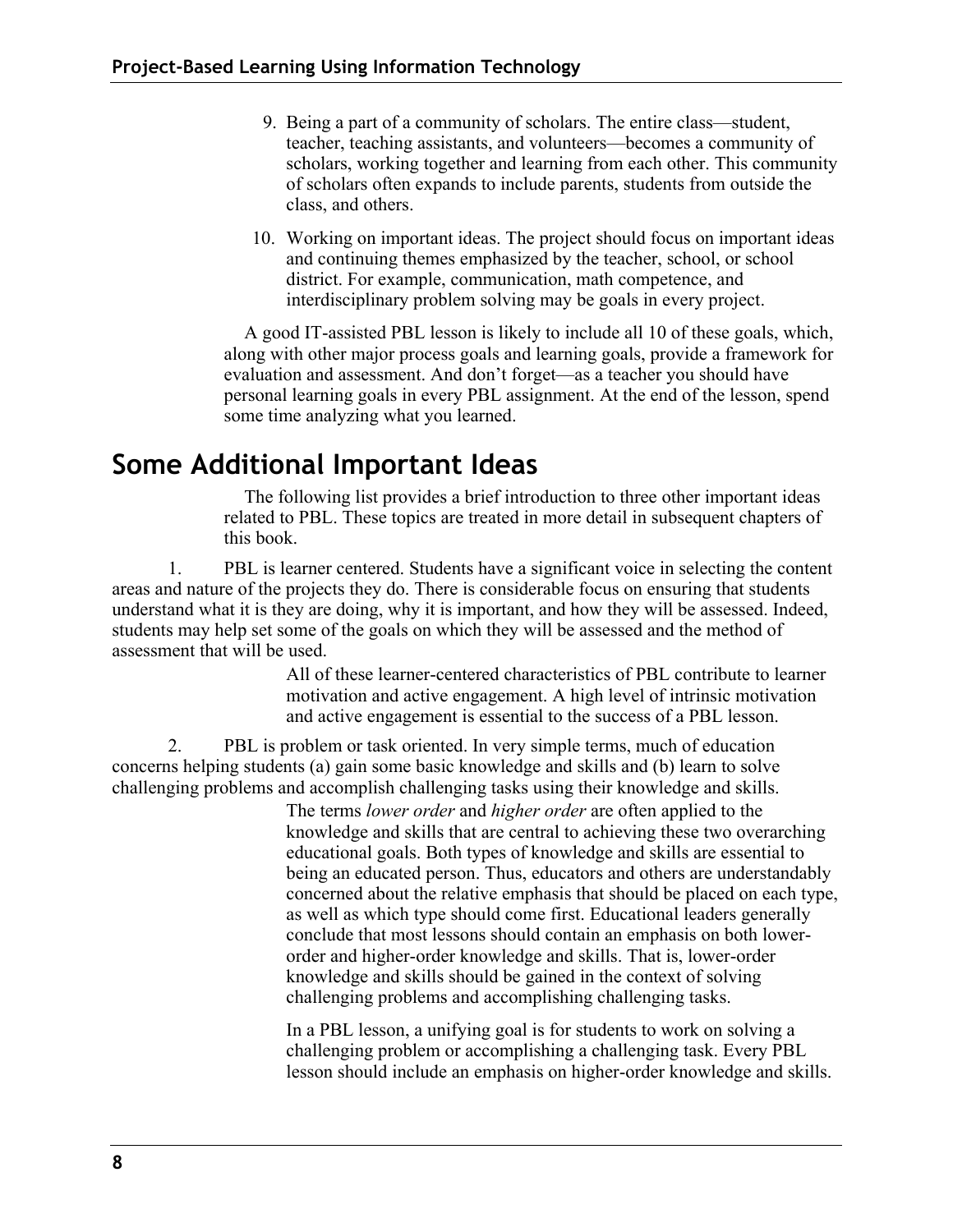3. Authentic assessment is an important component of PBL. Students need to have a clear understanding of the goals, evaluation, and assessment in a project. Learning about these areas is part of the process of learning how to undertake projects.

> It is important to distinguish between feedback (formative evaluation) and assessment. During a project, students may receive formative evaluation (feedback) from themselves, their peers, their teacher, and other sources. This feedback helps students learn, and it helps them produce a high-quality final product, presentation, or performance. While some teachers will use this formative evaluation information in grading (assessing) a student, others will base assessment mainly on the final product. A student is usually assessed both on the process and the product. Keep in mind that a good learning environment allows students to experiment, to try things that may not turn out to be successful. A good assessment system should encourage and reward such trial and error rather than punish it.

## **PBL Research and Testimonials**

The research and underlying theory supporting the value of IT-assisted PBL are strong, but not overwhelmingly strong. (Chapter 4 discusses research and theory in more detail.) Moreover, IT-assisted PBL presents many challenges to teachers and to our educational system. Assessment (discussed in Chapter 7) is another major issue. In addition, many teachers find that they need inservice education to help them increase their comfort level when initially using IT-assisted PBL.

Some of the material included this book has been presented in a number of workshops for inservice teachers. These presentations never fail to evoke testimonials from teachers who use PBL in their teaching. Invariably, several workshop participants will tell the group that using PBL is an important part of their teaching repertoire and that they will never go back to "traditional" teaching. Often their testimonials are impassioned—the teachers have become true believers in this style of teaching.

Many teachers teach in environments where a heavy emphasis is placed on students doing well on national or state tests. These tests often emphasize lowerorder knowledge and skills. Teachers know that they can help their students achieve higher test scores if they specifically teach to the tests. They also know that much of this test-oriented knowledge and skill does not stick with the student—that is, it has little lasting value. Veteran PBL teachers feel that their students learn and retain the basics because they learn and practice their basics in an authentic environment. There is a growing collection of research that supports this contention.

## **Activities**

1. Many people benefit from keeping a journal as they work their way through a book such as this. In the journal, they reflect on ideas that occur to them as they read. For example, as you read this first chapter, did you think about how PBL was used when you were an elementary or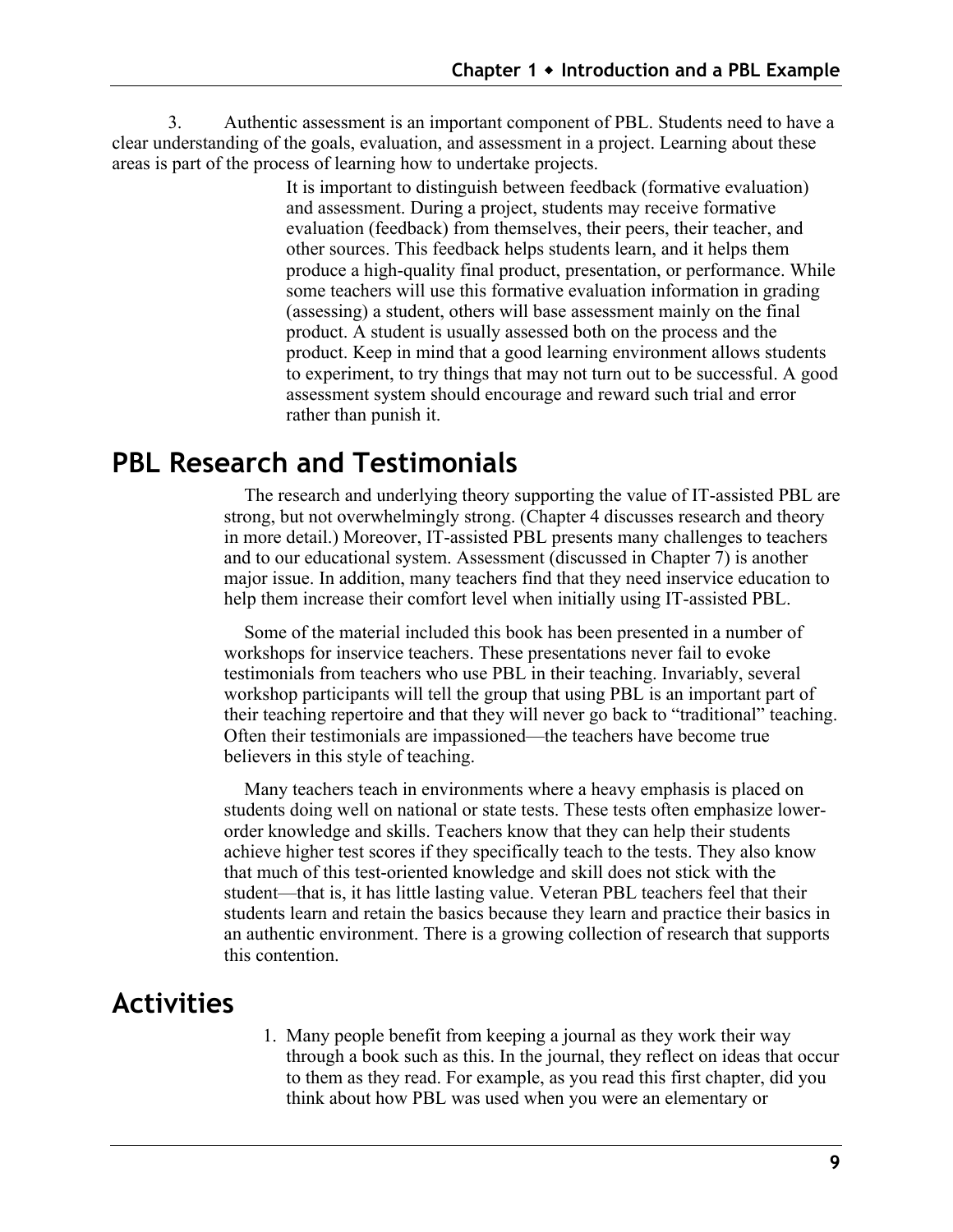secondary school student? If you are currently a teacher, did you think about how you have used PBL in your teaching?

- A. Start a journal. Begin by discussing the idea of the P/T Team. Does this seem like an important idea? How would you convince a parent or a school board member that this is an important idea in education?
- B. Make some entries in your journal each time you read a chapter or part of a chapter. From time to time you may want to go back to previous entries and write additional comments.
- 2. Think about a PBL lesson you experienced while you were a student. Describe and analyze the project, identifying its strengths and weaknesses. What did you learn by doing the project? Why are you still able to remember this project from the past?
- 3. Analyze the historical newspaper project described in this chapter. What are its strengths and weaknesses? Suggest some ways to overcome the weaknesses.
- 4. Consider the 10 IT-assisted PBL lesson goals given in this chapter.
	- A. Which of these 10 general goals would you emphasize in the historical newspaper project? Name one or more additional major goals that seem appropriate to you.
	- B. For the goals you pick in 4A, what percentages for importance (totaling 100%) would you assign to each? How would you actually do these assessments? Explain how your assessment methods would be valid, reliable, and fair.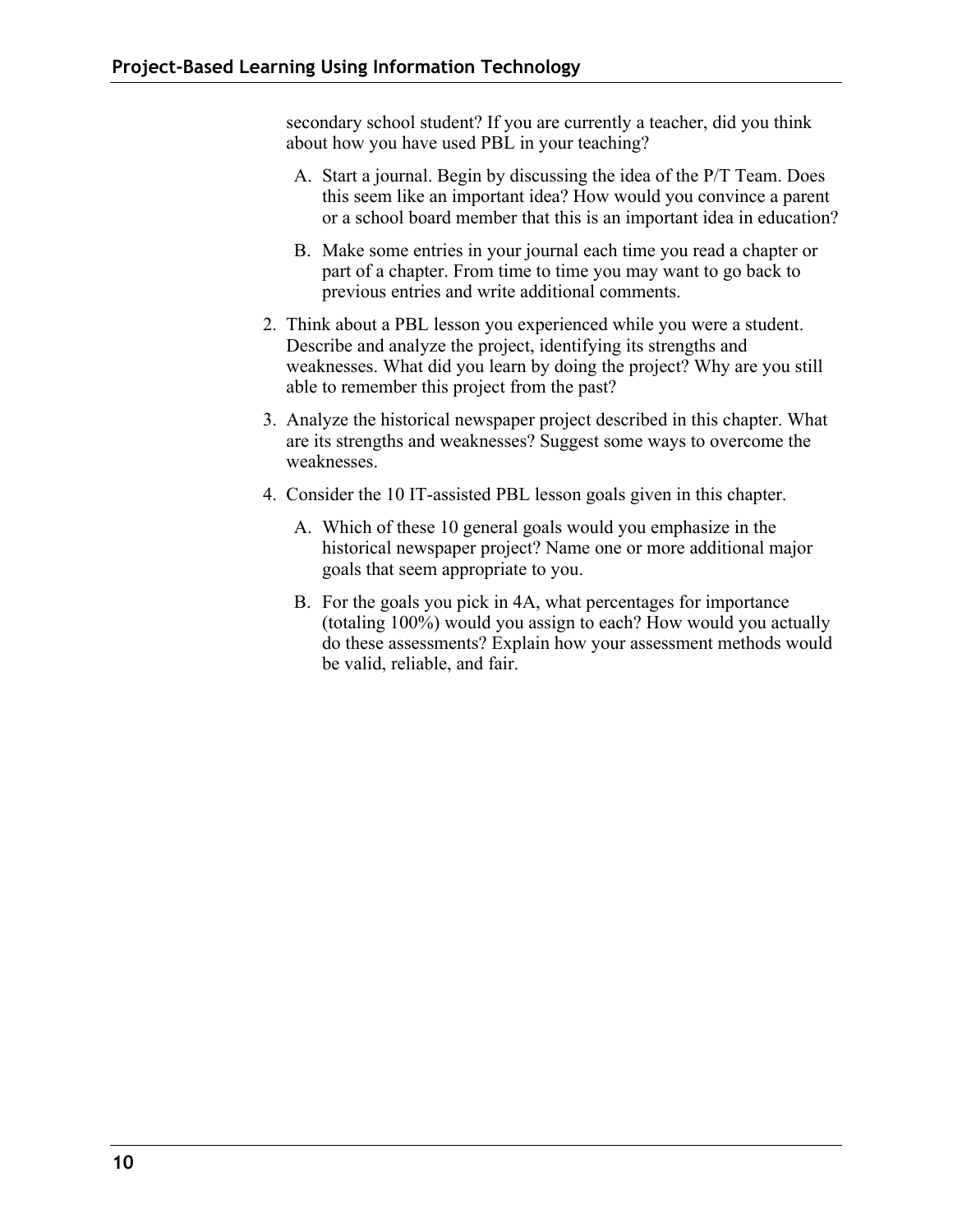## **Chapter 2 An Overview of IT-Assisted PBL**

This chapter contains an overview of PBL in an IT environment. It also discusses the teaching concept of "sage on the stage" versus "guide on the side."

#### **What Is PBL?**

The historical newspaper example from Chapter 1 illustrates a number of the features common to many IT-assisted PBL lessons. However, it is important to understand that there is no universally agreed upon definition of what constitutes PBL. Almost all teachers use some PBL, and the projects they use vary widely in form and content.

This book focuses specifically on PBL that is designed to be carried out in an IT environment. Sometimes the focus of the lesson will be mostly on IT. Very often, however, one of the lesser goals will be an increase in IT knowledge and skills among students participating in the lesson.

Project-based learning is sometimes called problem-based learning, and vice versa. In problem-based learning, the focus is on a specific problem to be addressed. For example, the problem might be to clean up a polluted stream running through one's city, or to save an endangered species of plant or animal.

Project-based learning constitutes a broader category of instruction than problem-based learning. While a project may address a specific problem, it can also focus on areas that are not problems. A key characteristic of project-based learning is that the project does not focus on learning *about* something. It focuses on *doing* something. It is action oriented. In the historical newspaper example, students are doing research, doing writing, doing peer feedback, doing the design of a historically authentic newspaper, doing desktop publication, and doing a presentation to the whole class.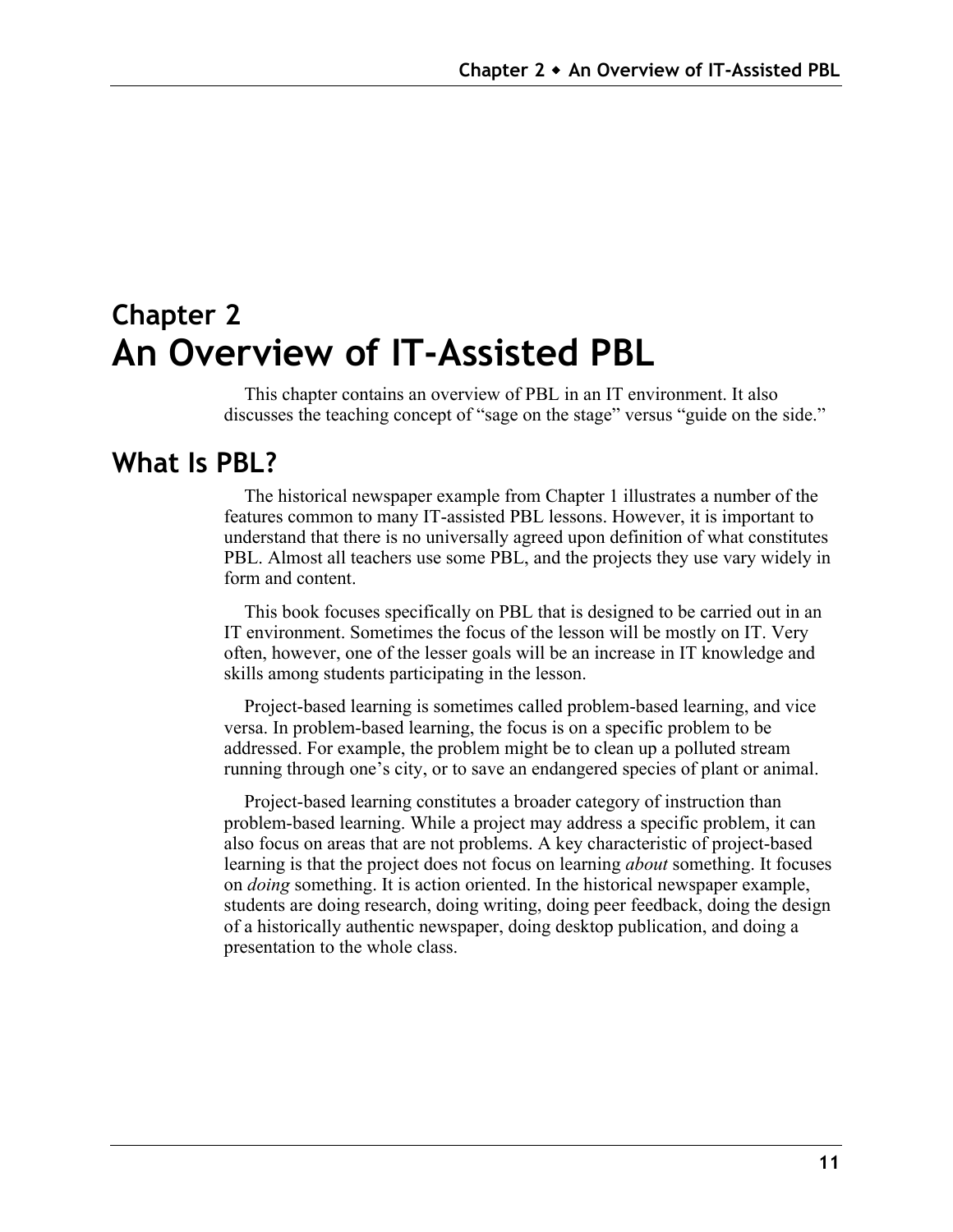## **PBL From a Student's Point of View**

As the following list demonstrates, PBL can be analyzed in at least six ways from a student's point of view. (Of course, some of the items in the list might fit equally well in the list in the next major section, "PBL From a Teacher's Point of View.") Considered from a student's viewpoint, PBL:

- 1. Is learner centered and intrinsically motivating.
- 2. Encourages collaboration and cooperative learning.
- 3. Allows students to make incremental and continual improvement in their products, presentations, or performances.
- 4. Is designed so that students are actively engaged in *doing* things rather than in learning *about* something.
- 5. Requires students to produce a product, presentation, or performance.
- 6. Is challenging, with a focus on higher-order skills.

Each of these characteristics is briefly discussed in the six sections that follow.

#### **Learner Centered, Intrinsically Motivating**

- Students have considerable choice of topics, as well as the nature and extent of the content of the project. They are intrinsically motivated as they shape their projects to fit their own interests and abilities. A student may need to put substantial time and effort into defining the specific project to be carried out. The product, presentation, or production the student produces has a personal touch—it represents the student.
- Essentially the same project assignment can be given to students of considerably different academic backgrounds, grade levels, and academic abilities. Students construct new knowledge and skills, building on their current knowledge and skills.
- Students conduct research using multiple sources of information, such as books, online databases, videotapes, personal interviews (conducted in person or through telecommunications), and their own experiments. Even if their projects are based on the same topic, different students will probably use considerably different sources of information.
- w Students are included in the development of the assessment and have a full understanding of it. They learn to assess their own work.

#### **Collaboration and Cooperative Learning**

 $\bullet$  A team of people may work on the project. The team may be an entire class, several classes, or even students from several remote sites. In these cases, individuals or small groups work on different components of a large task, and their joint collaborative efforts are often coordinated through technology. Multisite projects often rely on e-mail or videoconferencing.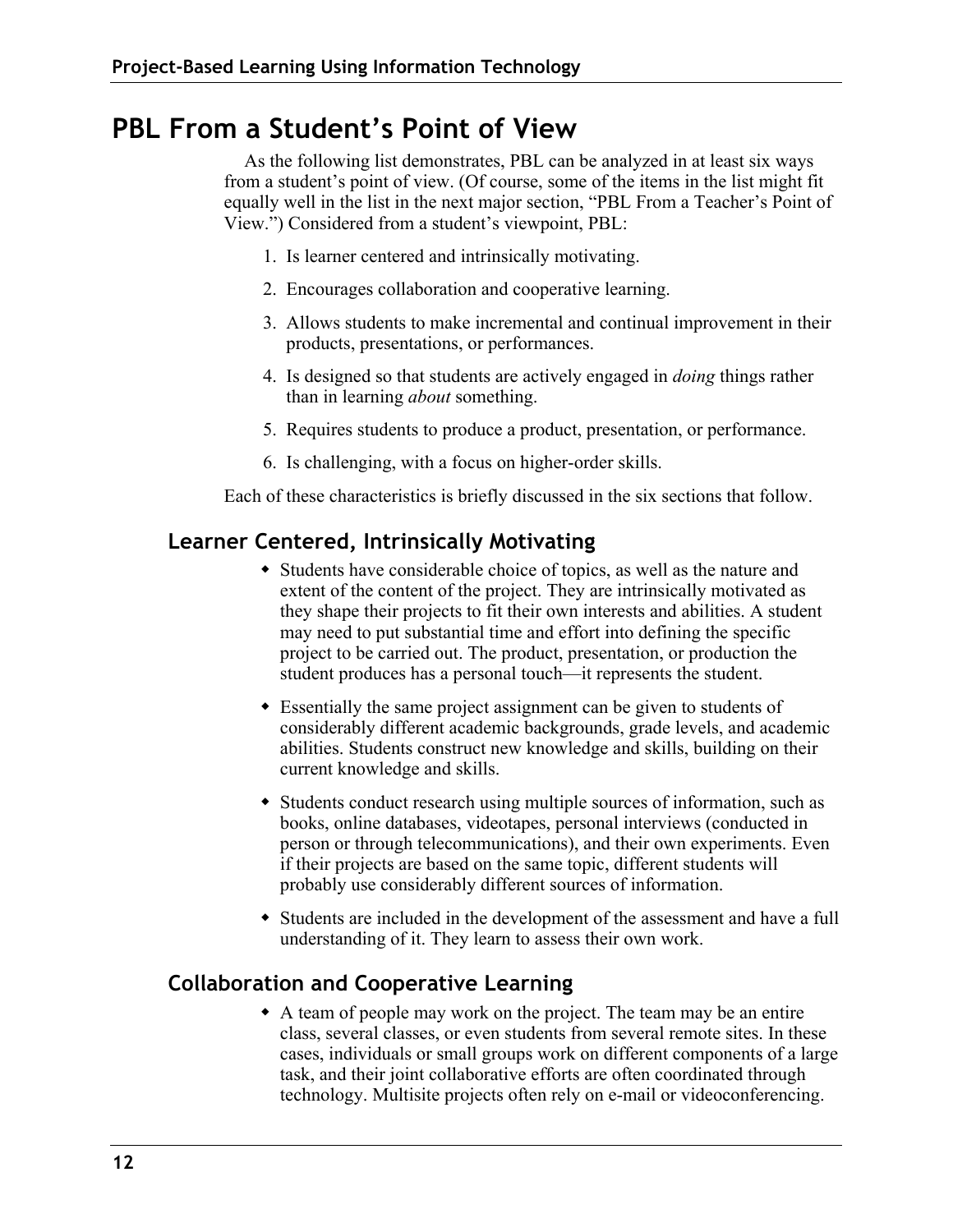- $\bullet$  Peer instruction is explicitly taught and encouraged. Students learn to learn from each other and learn how to help their peers learn.
- Students learn to assess the work of their peers. They learn to provide constructive feedback to themselves and to their peers.

#### **Incremental and Continual Improvement**

- $\bullet$  The definition of what is to be accomplished as well as the actual components and products in the project allows for continual revision and incremental improvement during the project.
- w A project is viewed as a process rather than as a product. A strong parallel exists between process-based writing and PBL. One of the keys to good writing is "revise, revise, revise." As work on the project proceeds, the project itself and the work to be done on it is under continual review and may undergo substantial change.
- w A project has time limitations. Thus, students must make decisions about how to use their time. If too much time is spent improving one component, the other components may not be of high quality, so the overall project may suffer. One of the goals in a typical PBL lesson is to have students learn to make the necessary decisions about producing an appropriate level of quality under the existing time constraints.

#### **Actively Engaged Students**

- In PBL classrooms, the average noise level is much higher than in traditional classrooms because students often work in groups. Thus, conversations, movement, sharing, and helping each other is the norm.
- $\bullet$  The teacher circulates within the classroom, interacting briefly with individuals and groups, providing feedback and help as appropriate. The teacher functions as a "guide on the side" rather than as a "sage on the stage." Thus, students learn to be more self-reliant. They learn to seek help from each other or to figure out things for themselves.

#### **Product, Presentation, or Performance**

- $\bullet$  The project involves the design and development of a product, presentation, or performance that others can use or view. A product might be an artifact or exhibit, for example, a display at a science fair. It might be a written product or an interactive hypermedia product. Students may present the results of their projects in class as reports or posters. Other projects may extend beyond the school boundaries in the form of stage or broadcast performances, publications, and public events. Students may create products of significant and lasting value, such as environmental assessments or permanent information displays.
- w A project may result in a product, presentation, or performance that becomes a component of a student's portfolio.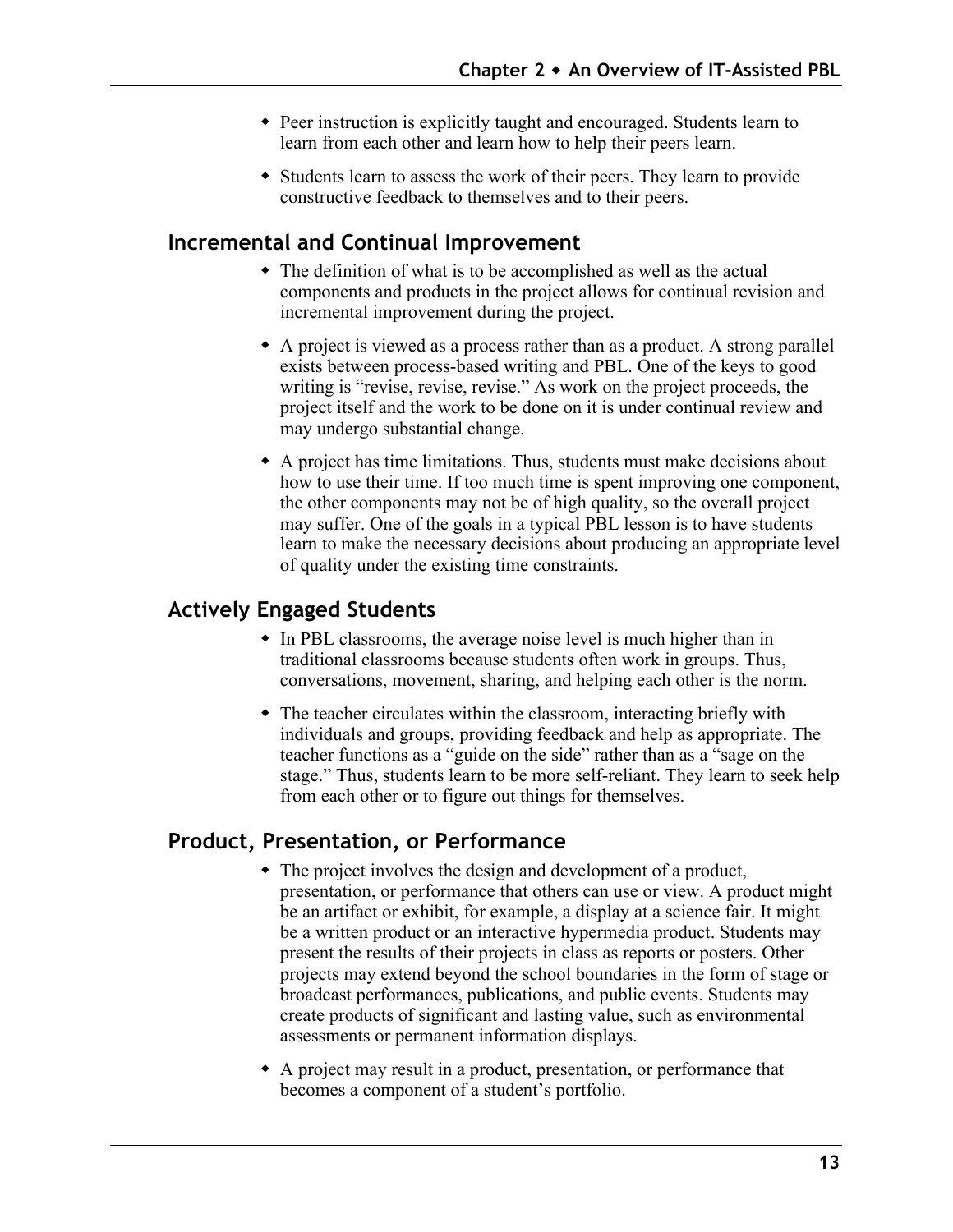$\bullet$  IT may be used as one of the vehicles or components in the product, presentation, or performance.

#### **Challenging, With a Focus on Higher-Order Skills**

- $\bullet$  There is a focus on higher-order skills, including problem solving, independent research, setting one's own goals, and self-monitoring (selfassessment).
- $\bullet$  The project is designed to facilitate learning and learning to learn. Each student is immersed in a rich learning environment that includes feedback from self, peers, teachers, and others. Students are expected to stretch their knowledge and skills. They are expected to gain skills as independent, self-sufficient learners.
- The process of doing a project allows and encourages students to experiment, to do discovery-based learning, to learn from their mistakes, and to encounter and overcome unexpected and difficult challenges.

## **PBL From a Teacher's Point of View**

PBL can also be analyzed from a teacher's point of view. Typically, a project extends over a significant period of time, perhaps from several weeks to an entire school year. Thus, a PBL lesson can be viewed as a unit of study. Considered from a teacher's point of view, PBL:

- 1. Has authentic content and purpose.
- 2. Uses authentic assessment.
- 3. Is teacher facilitated (but the teacher is much more of a "guide on the side" than a "sage on the stage").
- 4. Has explicit educational goals.
- 5. Is rooted in constructivism (a social learning theory).
- 6. Is designed so that the teacher will be a learner.

Each of these ideas is briefly discussed in the six sections that follow.

#### **Authentic Content and Purpose**

- $\bullet$  The context for the subject matter tends to be complex and authentic. (It is "real-world" in the sense that it is similar to problems and tasks that adults address.) Many projects focus on a specific current problem, such as an environmental or social problem. The purpose of the project is to help solve the problem. Such problems are complex and do not have simple solutions.
- $\bullet$  One goal of the project is to help students get better at defining and carrying out projects in which there are limited resources. You want your students to gain increased skill in budgeting resources (such as their own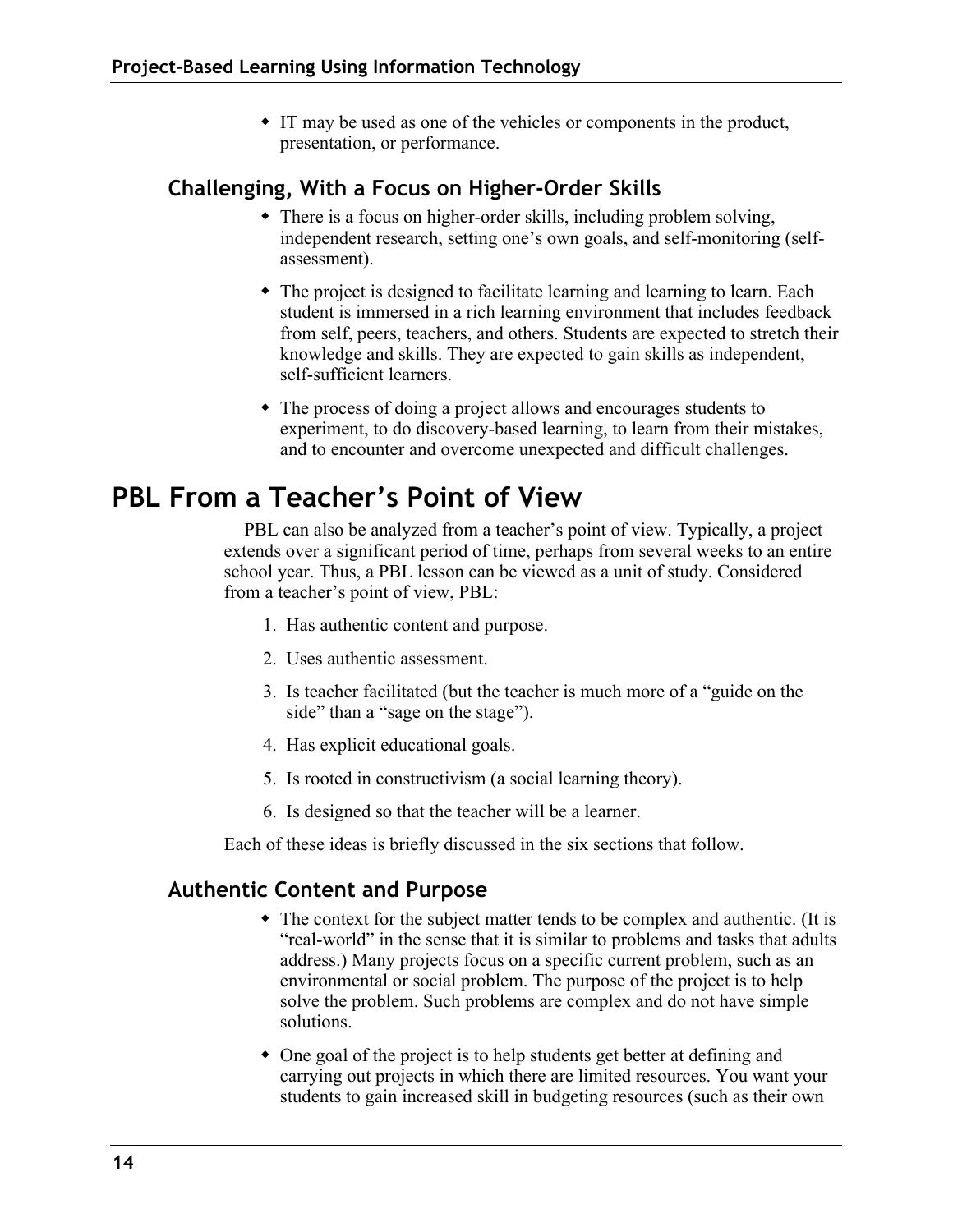time) and taking personal responsibility for completing the project on time.

- The project usually cuts across a number of disciplines. Students are expected to draw upon their full range of knowledge and skills.
- The project requires students to do research that draws on multiple sources of information. These sources may be complex and contain contradictory information. Many projects require empirical research.
- $\bullet$  The project is consistent with and supportive of the general goals of education as well as the specific goals and objectives of the subject matter the teacher is responsible for teaching.

#### **Authentic Assessment**

- The overall assessment of student work is authentic. Authentic assessment is sometimes called "performance assessment," and it may include the assessment of a student's portfolio. In authentic assessment, students are expected to solve challenging problems and accomplish challenging tasks. The emphasis is on higher-order thinking skills. In the same sense that the curriculum content in PBL is authentic and real-world, the authentic assessment is a direct measure of student performance and knowledge of the authentic content. Students have a clear understanding of the assessment guidelines, and assessment is guided by and directed toward the product, presentation, or performance developed during the project. (Chapter 7 contains more information about assessment in PBL.)
- In PBL, students learn to do self-assessment and peer assessment. (They learn how to provide effective, constructive feedback to their peers.)
- The product, presentation, or performance often becomes part of the student's portfolio.

#### **Teacher Facilitated**

- The teacher acts as a facilitator and mentor, providing resources and advice to students as they pursue their investigations. However, the students collect and analyze the information, make discoveries, and report their results. The teacher is not the primary delivery system of information.
- $\bullet$  The instruction and facilitation is guided by a broad range of explicit teaching goals. Some of these goals may be narrowly focused on specific subject matter content. Other goals will probably be more broadly based, interdisciplinary, or discipline independent. For example, there is explicit teaching for transfer of learning. (Transfer of learning is discussed in Appendix C, "An Overview of Problem Solving.") Students will achieve additional (unforeseen) goals as they explore complex topics from a variety of perspectives.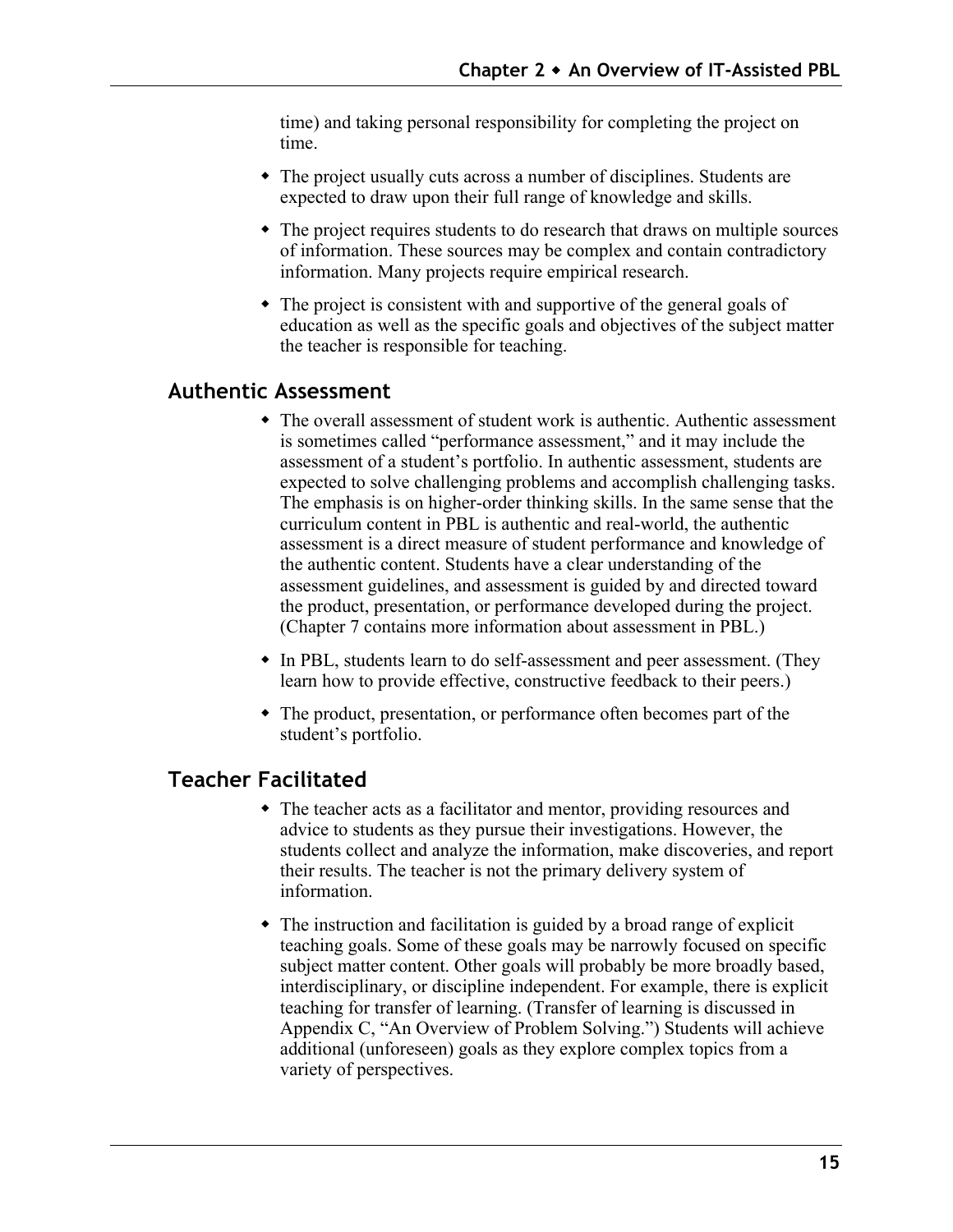- The teacher looks for and acts on "teachable moments." This often involves calling the whole class together to learn about and discuss a particular (perhaps unexpected) situation that one student or a team of students has encountered.
- The teacher is in charge of the class. The teacher has the authority and bears the ultimate responsibility for curriculum, instruction, and assessment. The teacher uses the tools and methodology of authentic assessment and must face and overcome the challenge that each student is constructing his or her own new knowledge rather than studying the same content as the other students.

### **Explicit Educational Goals**

- $\bullet$  The project is designed to facilitate learning. It is designed to help achieve the overall goals of education. It includes a focus on specific educational goals, often cutting across several disciplines.
- $\bullet$  An explicit goal in every project is to improve the students' ability to function effectively in a P/T Team environment. If the project is being carried out by a multiperson team, then learning to be an effective member of a team is an explicit goal of the project.
- In IT-assisted PBL, the project is designed to help students learn about IT and use it effectively in carrying out a project.
- The project is designed to help increase the students' ability to carry out complex, challenging, real-world projects.

#### **Rooted in Constructivism, but Uses Multiple Methods of Instruction**

- The design of the curriculum, instruction, and assessment is rooted in constructivism. Constructivism is a theory about knowledge and learning based on the idea that individual learners construct their own knowledge, building on their current knowledge.
- Students are provided time for reflection about what they are learning. They often use journals for this metacognitive activity.
- An IT-assisted PBL lesson will usually include some direct, explicit (didactic) instruction. Often this will occur when the teacher encounters a teachable moment—a problem encountered by an individual student or a team of students, where the whole class would benefit from explicit **instruction**

#### **Teacher as Learner**

- The teacher is also a learner. The teacher and the students learn together, and the teacher models the role of being a lifelong learner.
- $\bullet$  The teacher allocates time to reflect on his or her own learning.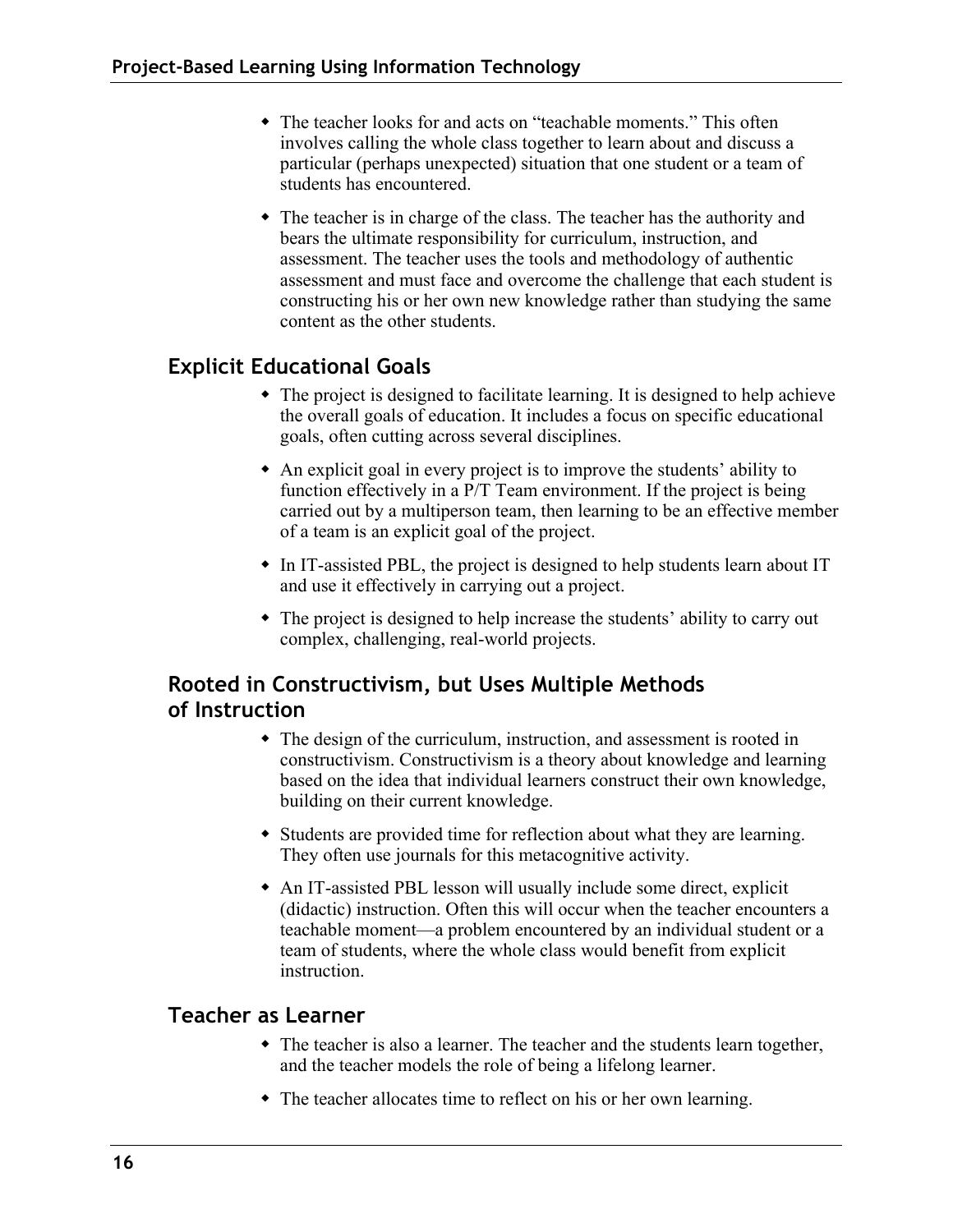## **Didactic Versus Constructivist Teaching**

The Industrial Revolution began in England in the late 1700s. It led to a mass movement of people from the farms into the cities. As families were attracted to the cities to work in the factories, the problem arose as to what to do with the children.

A solution to this problem was to develop public schools and require all children to attend. The schools that developed had many characteristics of factories. Students were assumed to be nearly alike. All students in a class were assumed to be ready to learn the new topics specified in the curriculum. The teacher presented the information to be learned, drilled students to facilitate memorization, and tested the students. This type of teaching is often described as didactic instruction or direct instruction.

This didactic, factory model of education gradually spread throughout the world. It has persisted for nearly 200 years and is still the dominant model of instruction in most schools. In this form of instruction, the teacher is often characterized as being a "sage on the stage."

Constructivism is a learning theory that assumes a learner constructs new knowledge, building on whatever base of knowledge the learner already has. Constructivism is a relatively new learning theory, although it is rooted in the work of Dewey and Piaget done many years ago. Constructivism is based on our steadily increasing understanding of the human brain—how it stores and retrieves information, how it learns, and how learning builds on and extends previous learning. In instruction based on constructivism, the teacher is often characterized as being a "guide on the side."

Few teachers teach in a purely didactic manner or in a purely constructivist manner. Almost all teachers use both approaches, switching from one to the other as seems appropriate at the time. However, didactic and constructivist instruction represent two quite different philosophies of instruction and theories of learning. Table 2.1 is designed to identify the differences between these two approaches to teaching and learning. The table is an extension of ideas presented in Sandholtz, Ringstaff, and Dwyer (1997, p. 14). The listed topics are grouped into three areas: Curriculum, Instruction, and Assessment. There is substantial overlap among these three categories, so in many cases the assignment to a particular category is somewhat arbitrary.

| <b>Educational</b><br>Component | <b>Didactic</b><br>Curriculum                                             | <b>Constructivist-Based</b><br>Curriculum                                                                                                                                            |
|---------------------------------|---------------------------------------------------------------------------|--------------------------------------------------------------------------------------------------------------------------------------------------------------------------------------|
| Concept of<br>knowledge         | Facts. Memorization. Discipline specific.<br>Lower-order thinking skills. | Relationships. Inquiry and invention.<br>Higher-order thinking skills. Represent<br>and solve complex problems, drawing on<br>multiple resources over an extended<br>period of time. |
| IT as content                   | Taught in specific time blocks or courses                                 | Integrated into all content areas, as well as                                                                                                                                        |

#### **Curriculum**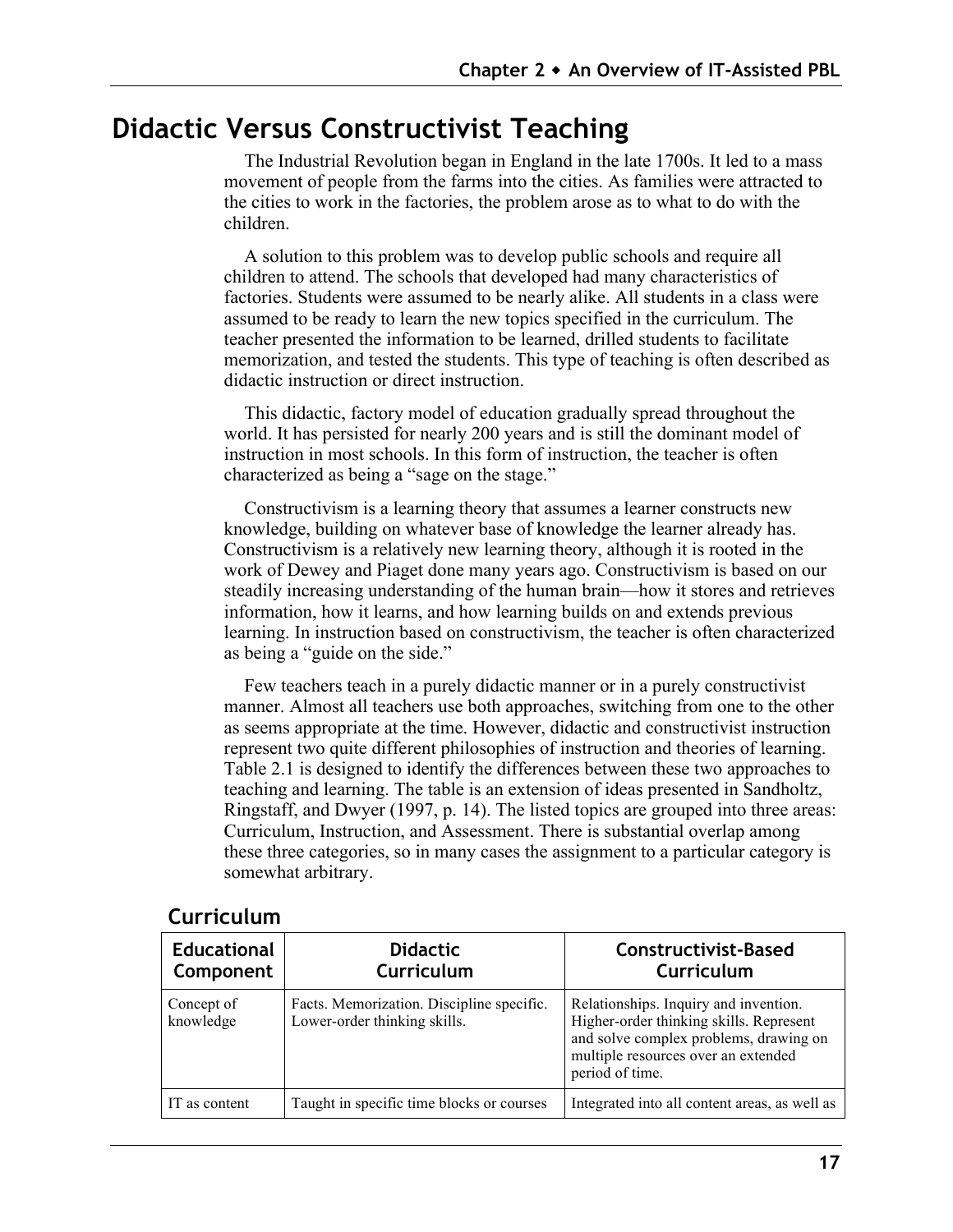|                                 | that focus on IT.                                                                                                                       | being a content area in its own right.                                                                                           |
|---------------------------------|-----------------------------------------------------------------------------------------------------------------------------------------|----------------------------------------------------------------------------------------------------------------------------------|
| Information<br>sources          | Teacher, textbooks, traditional reference<br>books and CD-ROMs, use of a limited<br>library, controlled access to other<br>information. | All previously available information<br>sources. Access to people and information<br>through the Internet and World Wide<br>Web. |
| Information-<br>processing aids | Paper, pencil, and ruler. Mind.                                                                                                         | All previously available aids to<br>information processing. Calculator,<br>computer.                                             |

## **Curriculum (Continued)**

| <b>Educational</b><br>Component                      | <b>Didactic</b><br>Curriculum                                                                                                                            | <b>Constructivist-Based</b><br>Curriculum                                                                                                                                                                                               |
|------------------------------------------------------|----------------------------------------------------------------------------------------------------------------------------------------------------------|-----------------------------------------------------------------------------------------------------------------------------------------------------------------------------------------------------------------------------------------|
| Time schedule                                        | Careful adherence to prescribed amounts<br>of time each day on specific disciplines.                                                                     | Time scheduling is flexible, making<br>possible extended blocks of time to spend<br>on a project.                                                                                                                                       |
| Problem solving.<br>Higher-order<br>thinking skills. | Students work alone on problems<br>presented in textbooks. Problems are<br>usually of limited scope. Modest emphasis<br>on higher-order thinking skills. | Students work individually and<br>collaboratively on multidisciplinary<br>problems. Problems are typically broad in<br>scope, and students pose or help pose the<br>problems. Substantial emphasis on higher-<br>order thinking skills. |
| Curriculum                                           | Focus on a specific discipline and a<br>specific, precharted pathway through the<br>curriculum.                                                          | Curriculum is usually interdisciplinary,<br>without a precharted pathway. Different<br>students study different curriculums.                                                                                                            |

## **Instruction**

| <b>Educational</b><br>Component | <b>Didactic</b><br><b>Instruction</b>                                                                                                                            | <b>Constructivist-Based</b><br><b>Instruction</b>                                                                                                      |
|---------------------------------|------------------------------------------------------------------------------------------------------------------------------------------------------------------|--------------------------------------------------------------------------------------------------------------------------------------------------------|
| Classroom<br>activity           | Teacher centered. Teacher driven. Teacher<br>is responsible for "covering" a set<br>curriculum.                                                                  | Learner centered (student centered).<br>Cooperative. Interactive. Student has<br>increased responsibility for learning.<br>Collaborative tasks. Teams. |
| Teacher role                    | Dispenser of knowledge. Expert. Fully in<br>charge. Gatekeeper.                                                                                                  | Collaborator, facilitator, learner.                                                                                                                    |
| Teacher-student<br>interaction  | Teacher lectures and asks questions,<br>student recites.                                                                                                         | Teacher works with groups, facilitating<br>PBL.                                                                                                        |
| Technology use                  | Computer-assisted learning (drill and<br>practice, tutorial, simulations). Tools used<br>for amplification.                                                      | Communication, collaboration,<br>information access, information<br>processing, multimedia documents and<br>presentations.                             |
| Instruction                     | Lecture/demonstration with quick recall<br>and student recitation of facts. Seatwork,<br>quizzes, and exams. Single-discipline<br>oriented. "Sage on the stage." | "Guide on the side." Mentoring.<br>Discovery-based learning. Peer<br>instruction. Interdiscipline oriented.                                            |
| Parent and home                 | Help on or encouragement for doing<br>homework. Support of "traditional"                                                                                         | Parents and students learn from each<br>other. Parents contribute to projects. Home                                                                    |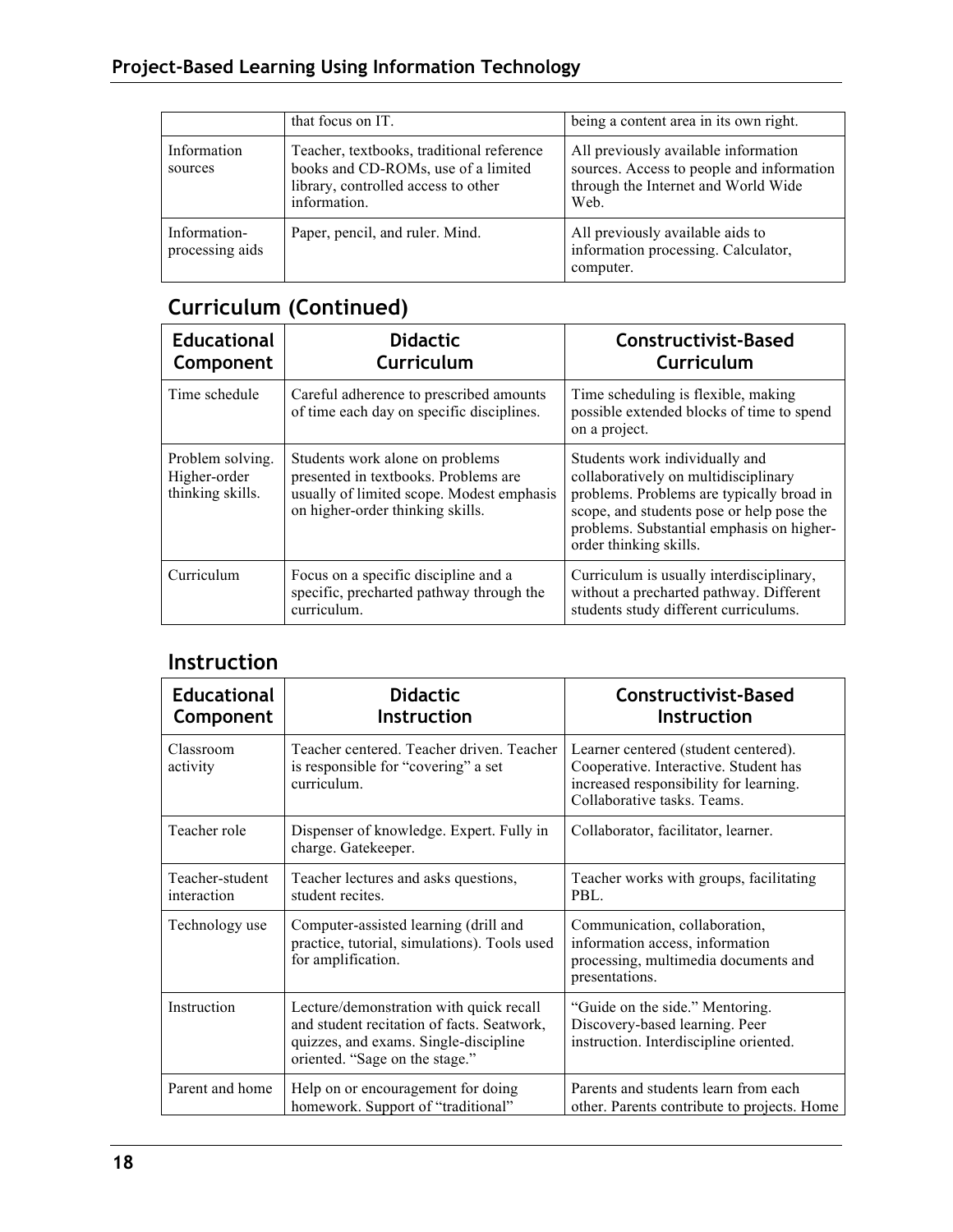| role. Community education. |                                            | technology supplements school<br>technology. |
|----------------------------|--------------------------------------------|----------------------------------------------|
| Physical layout            | Chairs arranged in rows in a fixed format. | Movable furniture to facilitate easy         |
| of classroom               | Chairs may be bolted to the floor.         | regroupings of furniture and students.       |

#### **Assessment**

| <b>Educational</b><br>Component              | <b>Didactic</b><br>Assessment                                                                                                                                                                | <b>Constructivist-Based</b><br>Assessment                                                                                                                                                           |
|----------------------------------------------|----------------------------------------------------------------------------------------------------------------------------------------------------------------------------------------------|-----------------------------------------------------------------------------------------------------------------------------------------------------------------------------------------------------|
| Student role as a<br>learner                 | Listener (often passive). Quiet, well<br>behaved. Raises hand when prepared to<br>respond to a teacher's question. Studies<br>directed toward passing tests and<br>completing required work. | Collaborator, teacher, peer evaluator,<br>sometimes expert. Actively engaged.<br>Active learning. Problem poser. Active<br>seeker after knowledge. Students learn as<br>they help each other learn. |
| Demonstration of<br>success                  | Quantity and speed of recall.                                                                                                                                                                | Quality of understanding.                                                                                                                                                                           |
| Use of<br>technology<br>during<br>assessment | Allows simple tools, such as paper, pencil,<br>and ruler. Sometimes allows calculator.                                                                                                       | Students assessed in environment in which<br>they learn.                                                                                                                                            |
| Student work-<br>products                    | Most student work-products are written<br>and private, shared only with the teacher.<br>Occasional oral presentation.                                                                        | Most student work-products are public,<br>subject to review by teachers, peers,<br>parents, and others. Multiple forms of<br>products.                                                              |
| Assessment                                   | Norm referenced. Objective and short<br>answer. Focus on memorization of facts.<br>Discipline specific. Lower-order thinking<br>skills.                                                      | Criterion referenced. Authentic<br>assessment of products, performances, and<br>presentations. Portfolio. Self-assessment.<br>Peer assessment.                                                      |

*Table 2.1. Differences between didactic and constructivist instruction.*

## **Activities**

- 1. Select an example of PBL you have experienced as a student or facilitated as a teacher. Describe this example and analyze it from the point of view of the student-oriented and teacher-oriented characteristics of IT-assisted PBL described in this chapter. What are its strengths and weaknesses?
- 2. Analyze your own teaching from a didactic versus constructivist point of view. From your point of view, what are the strengths and weaknesses of these two approaches to teaching? In your teaching, how do you capitalize on these strengths and avoid the weaknesses?
- 3. Analyze your current curriculum, instruction, and assessment in terms of how well they contribute to your students learning to function well in a P/T Team environment. Suggest some changes that might contribute to your students gaining increased knowledge and skills in solving problems and accomplishing tasks in this environment.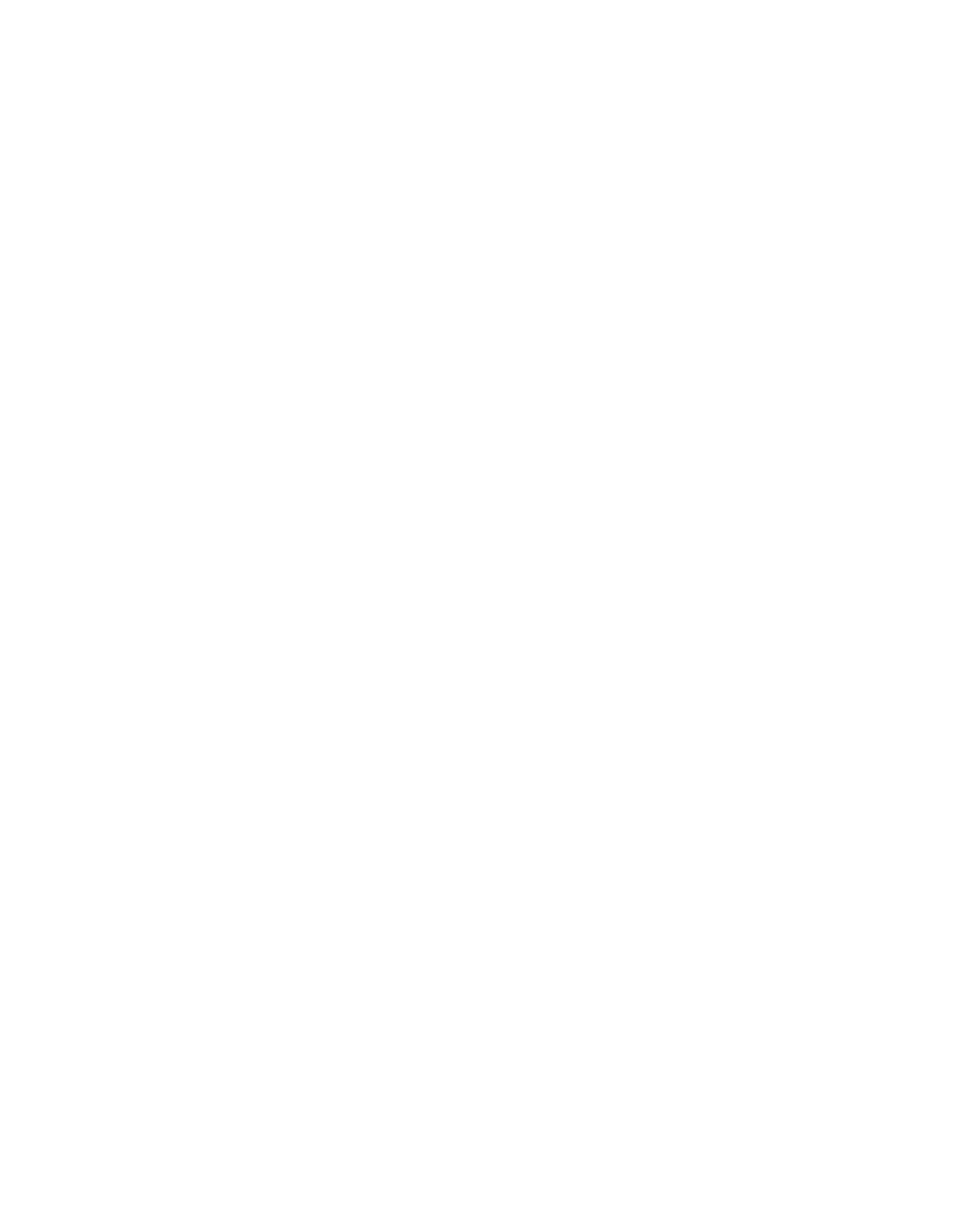# **Chapter 3 Some PBL Lesson Topic Ideas**

Many teachers ask, "Where can I find some good ideas for PBL lessons?" In brief, good ideas and suitable topics are everywhere. Look at what is current and relevant to the lives of your students. Look at the big problems facing the world now and historically. Look at the problems your students' parents faced. Look at the major content ideas you want to cover in your curriculum. This chapter will help you to find ideas for PBL lessons.

## **The Chicken and the Egg**

Which comes first—an important curriculum idea that might be well taught using IT-assisted PBL, or an IT-assisted PBL lesson idea that might be adapted to one's curriculum?

Most teachers work in both directions. In brief:

- 1. When you have an important curriculum idea or standard you want to cover, make a list of the curriculum goals you want to achieve. Then think about the various teaching methodologies at your disposal. Select a teaching methodology that is best aligned with your curriculum goals. If you have not used much IT-assisted PBL in the past, be venturesome. Conduct some experiments to help you learn effective uses of IT-assisted PBL and make this methodology part of your teaching repertoire.
- 2. Through your reading, talking with your fellow teachers, attending workshops, and so on, look for PBL lessons that have been successful. Think about how these might be adapted to fit your particular teaching situation. If you are trying to increase your knowledge and skills in using PBL, you might want to begin by adapting a PBL lesson that has worked well for others.

The previous chapter summarized characteristics of a good PBL lesson from a student's point of view and a teacher's point of view. In brief, the content should be authentic, challenging, and learner centered. The focus should be on having students pose challenging problems and then working to solve them, or on accomplishing challenging tasks that will help them develop their higher-order thinking skills. Keep these ideas in mind as you examine the topic ideas given in this chapter.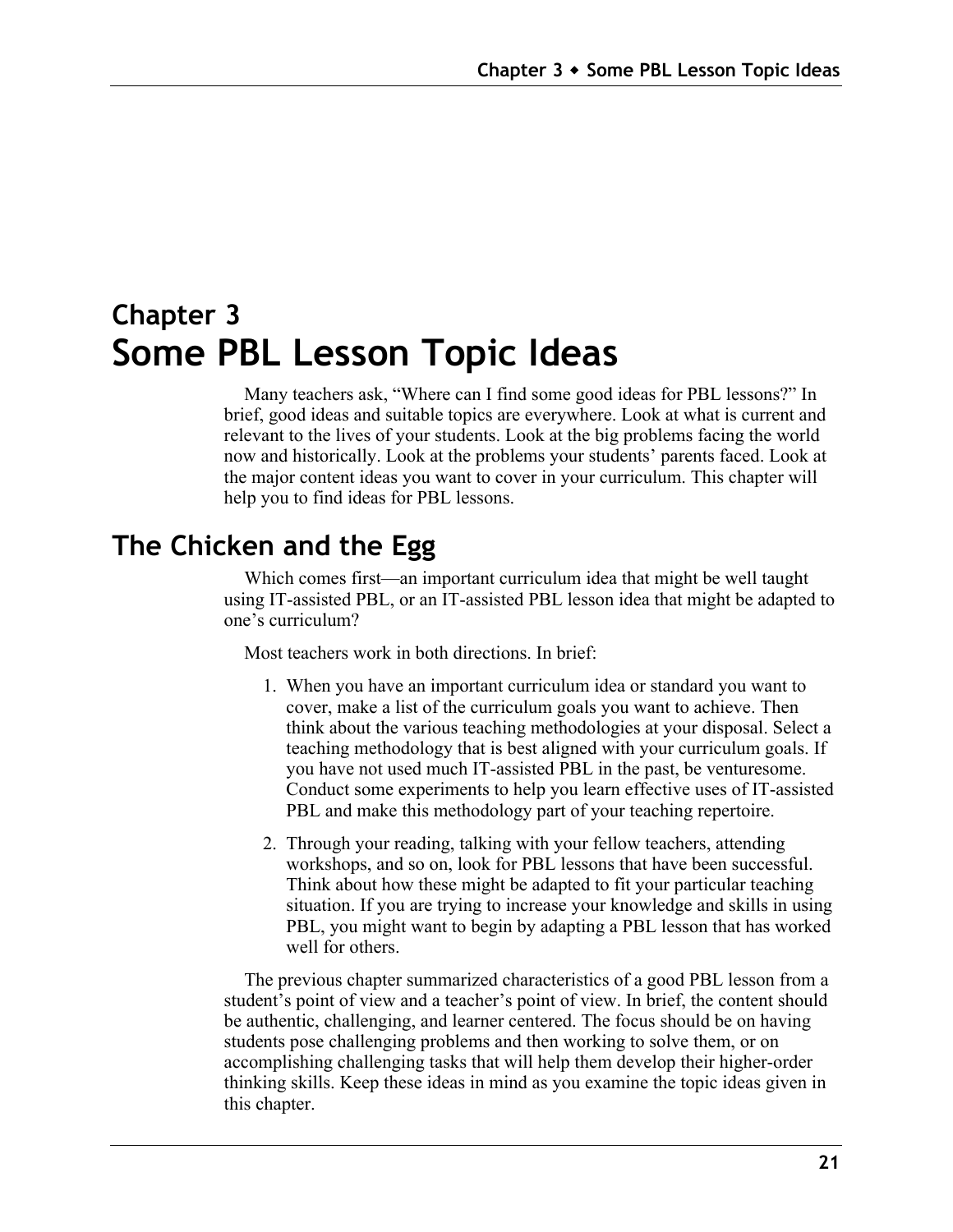## **A Heartfelt Need or Concern**

To the greatest extent possible, you want your students to have ownership of the projects they undertake. You want them to define a problem or task for which they have a heartfelt need or concern. You want them to be intrinsically motivated to work on the project. Thus, at the beginning of a project, you want to provide them with adequate time and appropriate guidance as they make the choices that will define their project.

The upside of students being intrinsically motivated is that they may well accomplish far more than you would have imagined. They will push themselves; they will grow; they will achieve their potential.

However, there are possible downsides. For example, one section of this chapter discusses a project in which students explore architectural and environmental barriers to learning. Suppose your students find that their classroom and school are beset by major architectural and environmental problems. What happens if your students call a press conference, write a letter to the school board and the mayor, or enlist the aid of a lawyer (perhaps a parent of one of your students) to bring a suit against the school district?

Both the upside and downside of projects should be discussed openly with your students. You may want to establish ground rules about allowable actions they can take. The development of such ground rules can be a whole-class component of the overall project.

## **Holiday Greeting Cards**

The Holiday Greeting Cards project involves preparing and mailing out a large number of holiday greeting cards or letters to one's friends and acquaintances. Spend a minute thinking through this project. It involves these activities:

- 1. Creating a mailing list or adapting an existing address list. What addresses need to be added or deleted? How can one update addresses that have changed since the last time the list was used? (A computer database can be used for developing and maintaining the mailing list.)
- 2. Generating content. Will everybody receive the same commercially produced card? Will there be a newsletter enclosed? If so, the newsletter needs to be written and copied. (Creating a newsletter is a nice ITcomponent.) Will there be personal notes added for some people?
- 3. Selecting materials. Paper, cards, envelopes, return-address stickers, and stamps will be needed.
- 4. Addressing and stuffing the envelopes. Make sure the material to be included in the envelope is supposed to go to the addressee. (Perhaps mail-merge software can be used effectively in this part of the project.)
- 5. Affixing stamps and writing the return address. This is a relatively mechanical, nonthinking task. As students work on a project, help them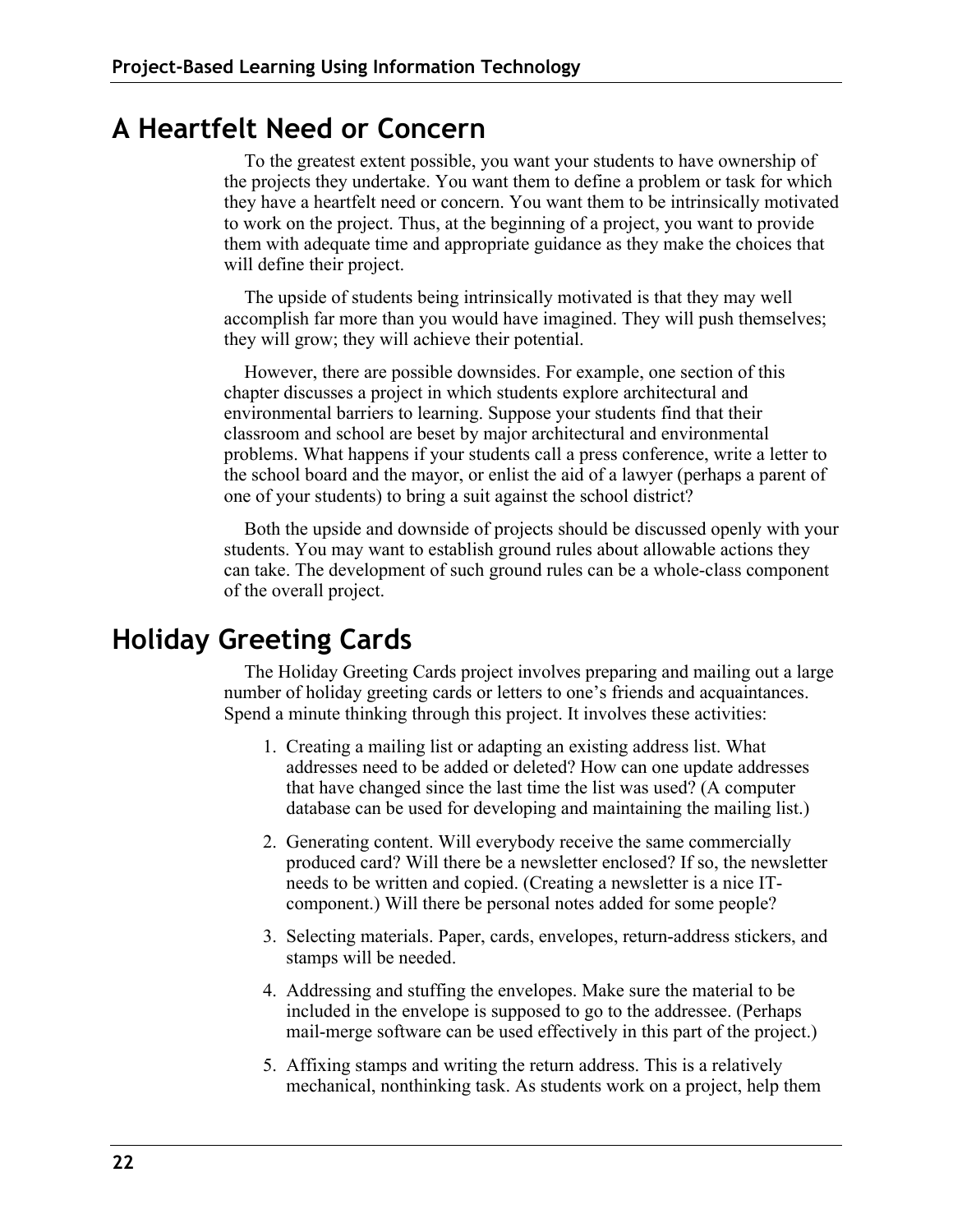recognize these kinds of tasks, which tend to get automated. Machines can do them faster, cheaper, and more accurately than people.

Notice that many of the steps require careful thought. The overall project requires planning and allocation of resources. What will it cost? How long will it take? How much individual personalization is desirable, and how will it be achieved? When do the envelopes need to go into the mail? This project requires a sustained effort, perhaps over a considerable period of time.

There are variations on the project that make it still more complex. For example, suppose the students in the class collectively decide to develop a holiday newsletter, with each student writing a part of it. This adds a new dimension of collaborative writing and desktop publishing.

One important role the teacher plays in a PBL lesson is in helping students see the parallels between the project and similar real-world projects. There is a strong parallel between this mailing activity done by students and what a business does as it prepares and sends a mass mailing to its customers. The business mailing may involve billing customers, or it may involve advertising products and services.

Preparing and implementing mass mailings is such a routine component of business that many business employees work full time on these tasks. This is an area of business that has been highly automated. The databases are stored on computers. A computer program checks the mailing addresses and ZIP codes against a master file provided by the Postal Service. Bills are generated by computers. Advertising materials are developed using computers for writing and design, and are then published using desktop-publishing hardware and software. Materials are printed using high-speed presses. Envelopes are stuffed using automated equipment. The Postal Service makes substantial use of IT in processing and delivering the mail.

Here are a couple of variations on this project:

- 1. An alternative to using stamps and envelopes to deliver greeting cards is to deliver them by e-mail.
- 2. Do a whole-class project to develop an international list of "penpals" with whom the class will share holiday greetings. This project includes learning about whether the holiday even exists in various other countries, and how it is celebrated. The information gained in this study can be shared with the individuals on the penpal list.

### **The Architectural Environment of the Classroom**

Take a look at the classroom in which you teach. It is also the classroom in which your students learn. Is this classroom well designed for teaching and learning? Is it a pleasant place to be? You and your students spend a lot of hours in this classroom. What would make it better?

The term "environment" has many different meanings. For example, it is used in talking about nature and water pollution. It is used in talking about the social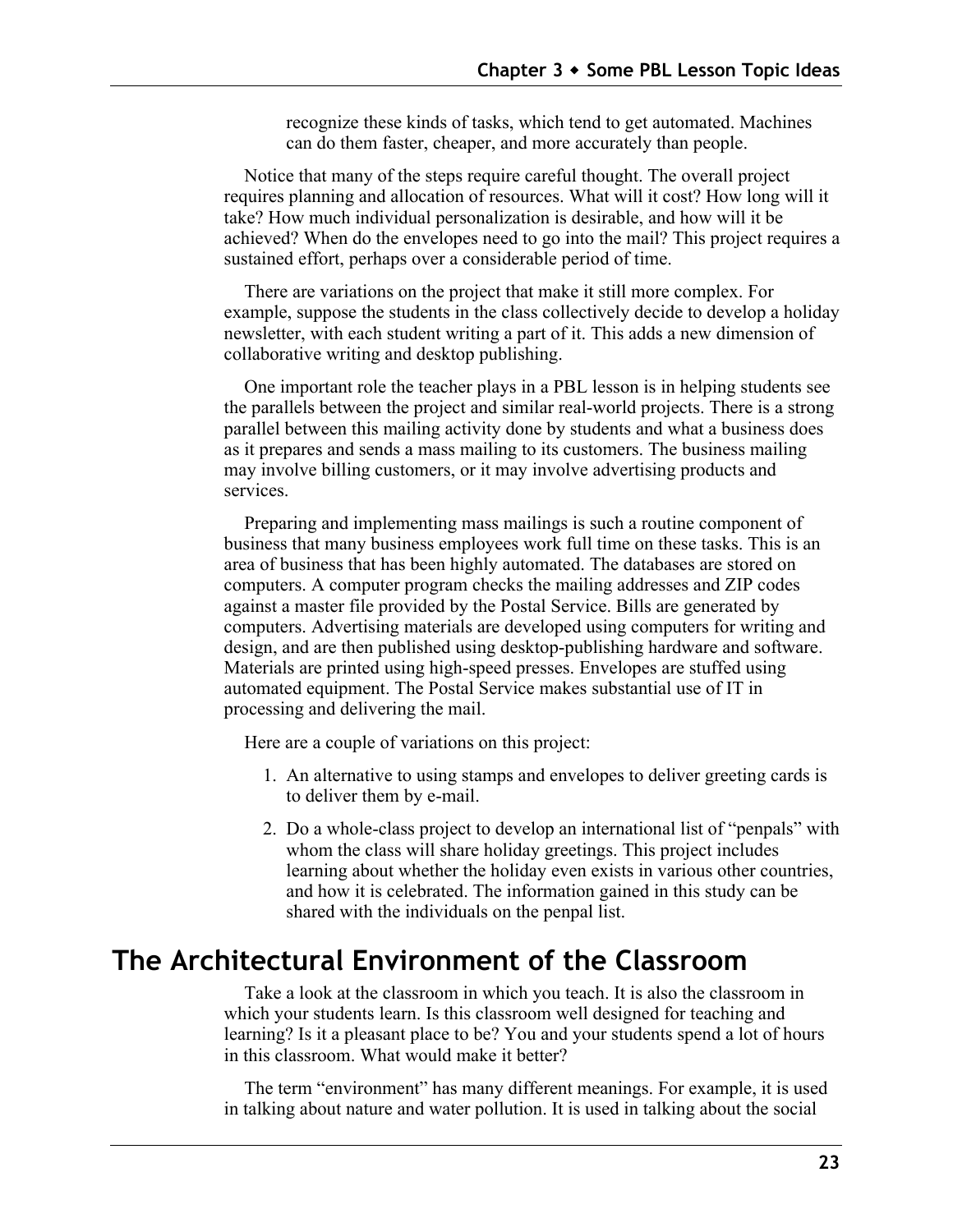environment of a community or a school, and it is used in talking about a physical or architectural setting.

This specific example focuses on the architectural environment, including such elements as access, heat, light, and space. A school and its classrooms, playgrounds, and other physical spaces should be designed to help the school accomplish its mission.

How are teaching and learning affected by a school's architectural environment? For example, is learning adversely affected by poor lighting, extremes of temperature, or furniture arrangements? What is a good architectural environment in which to facilitate teaching and learning?

These questions can be used as the basis for a variety of interesting and challenging PBL lessons. Here is an example of a sequence of related PBL projects.

1. What does research say about effective architectural design to facilitate teaching and learning in a school? This question can be broken into a number of parts, with teams of students working on the various parts. Following are some examples of research topics for various teams.

- A. How much floor space is needed for each student in a classroom? Are there different space requirements for different ages of students? What furniture is needed, and what are good examples of furniture arrangements? What types of furniture and furniture arrangements can easily accommodate both didactic and constructivist instructional methods?
- B. How much light and what kind of light are appropriate? How can a classroom be designed to facilitate the use of media such as television, computer projection devices, and computers?
- C. What temperatures, air quality (for example, air pollution), and ventilation (airflow) are most appropriate in a classroom? How can one measure and monitor these variables?
- D. How should a classroom be designed to make it easy for students to hear each other and the teacher, and to see visual media presentations and the teacher?
- E. What are the special needs of students and staff who are physically challenged? Of course, access to the school building and classrooms is one consideration. But there are also issues such as access to science laboratory equipment and computers. The layout of furniture in a classroom may need to be adjusted to fit the needs of a wheelchair-bound student or a blind student.
- F. What about safety considerations? Possible safety threats include fire, chemicals (in a science lab), students pushing and shoving in the hallways and on stairways, and very bad weather.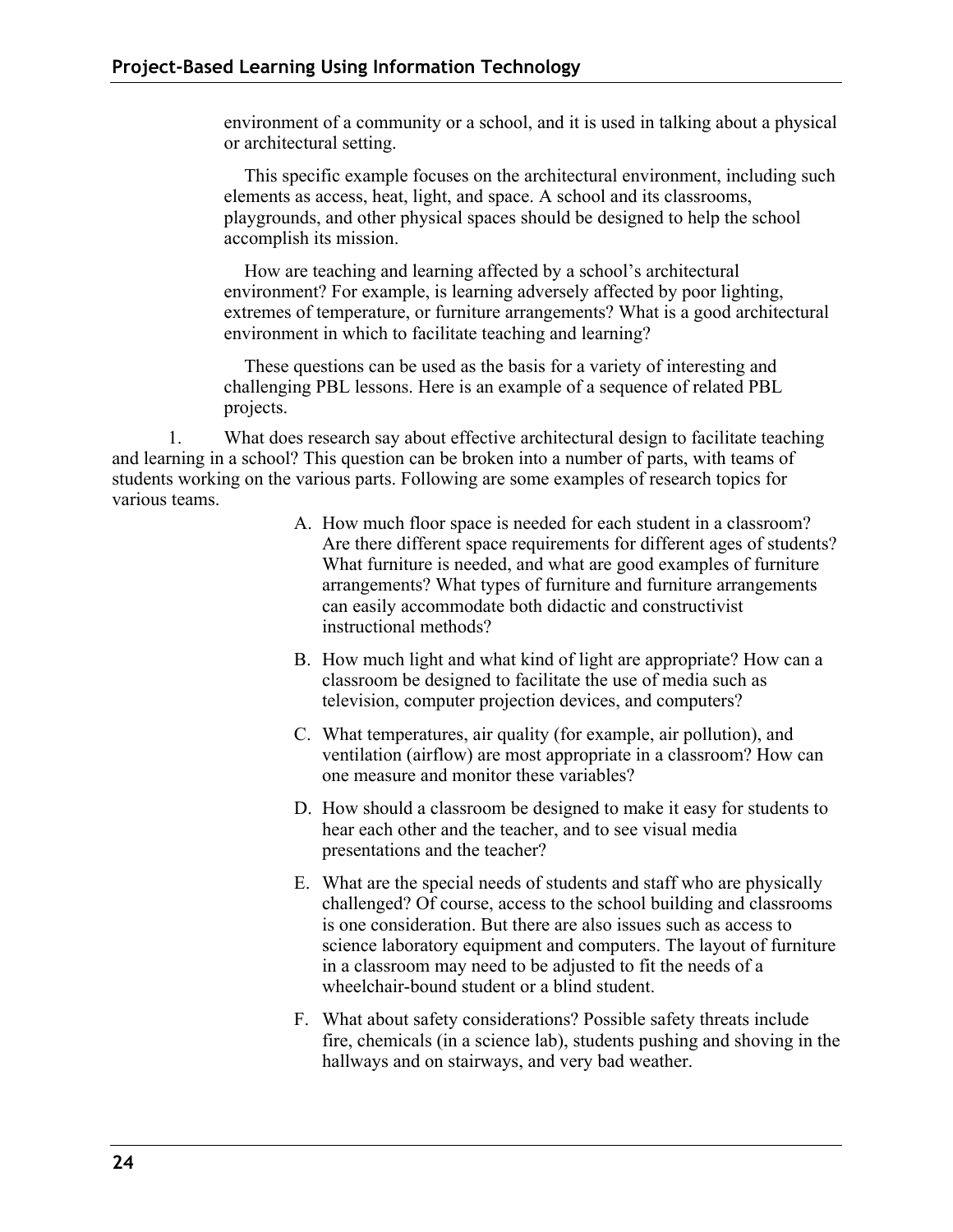- G. What about aesthetic considerations? Are teaching and learning affected by wall color, interior decorations, the appearance of the building, and plants or shrubbery within and outside the building?
- H. For each of the preceding points, what are the city, state, and federal building codes and other legal considerations or requirements? What is the history of these codes and legal considerations?

2. After the preceding projects are completed, additional projects that address other questions can be carried out. These issues include the following:

- A. How well does your classroom, school, other schools in your school district, or other schools in your state measure up to the legal and "desirable" standards identified in Item 1?
- B. Are there significant differences among cities, states, or countries in terms of the answers to Item 1?
- C. What can students do to improve the architectural environment of their classroom and school? Who can they enlist to help them? What are sources of resources?
- D. How can students share what they learn so that it will help other students in other schools, school districts, states, and nations?

The same general approach can be used to study the architectural environment of other buildings or of an entire city. Architecture is an interdisciplinary subject. Notice also that these questions regarding architectural environment can be used at a variety of grade levels and in different subject areas. Some of the students engaged in this type of project may decide that they want to seek further education in architecture and pursue a career in that field.

### **The Natural Environment**

The natural environment provides many interesting and challenging projects that frequently focus on a local, regional, national, or international problem. Teams of students can work on a local problem, including teams from different classes in the school and teams from different schools. Teams from diverse locations can work on statewide, national, and global problems.

The Web site of the National Geographic Society (http://www. nationalgeographic.com/main.html) offers a wide range of material on the natural environment. It provides a good example of a commercial site that has a lot of content of interest to students and teachers. You might want to look at the Resources for Kids page, which can be accessed from the main menu of this site.

Water is a natural resource that can be the basis for a variety of IT-assisted PBL lessons. A particular location may have too much water (floods) or too little water (drought). The water may be polluted. There may be conflicting demands placed on water use, such as recreation, agriculture, and manufacturing.

Air quality is another problem area that can be the basis for IT-assisted PBL lessons. Air pollution may be local, for example, in a valley, where air inversions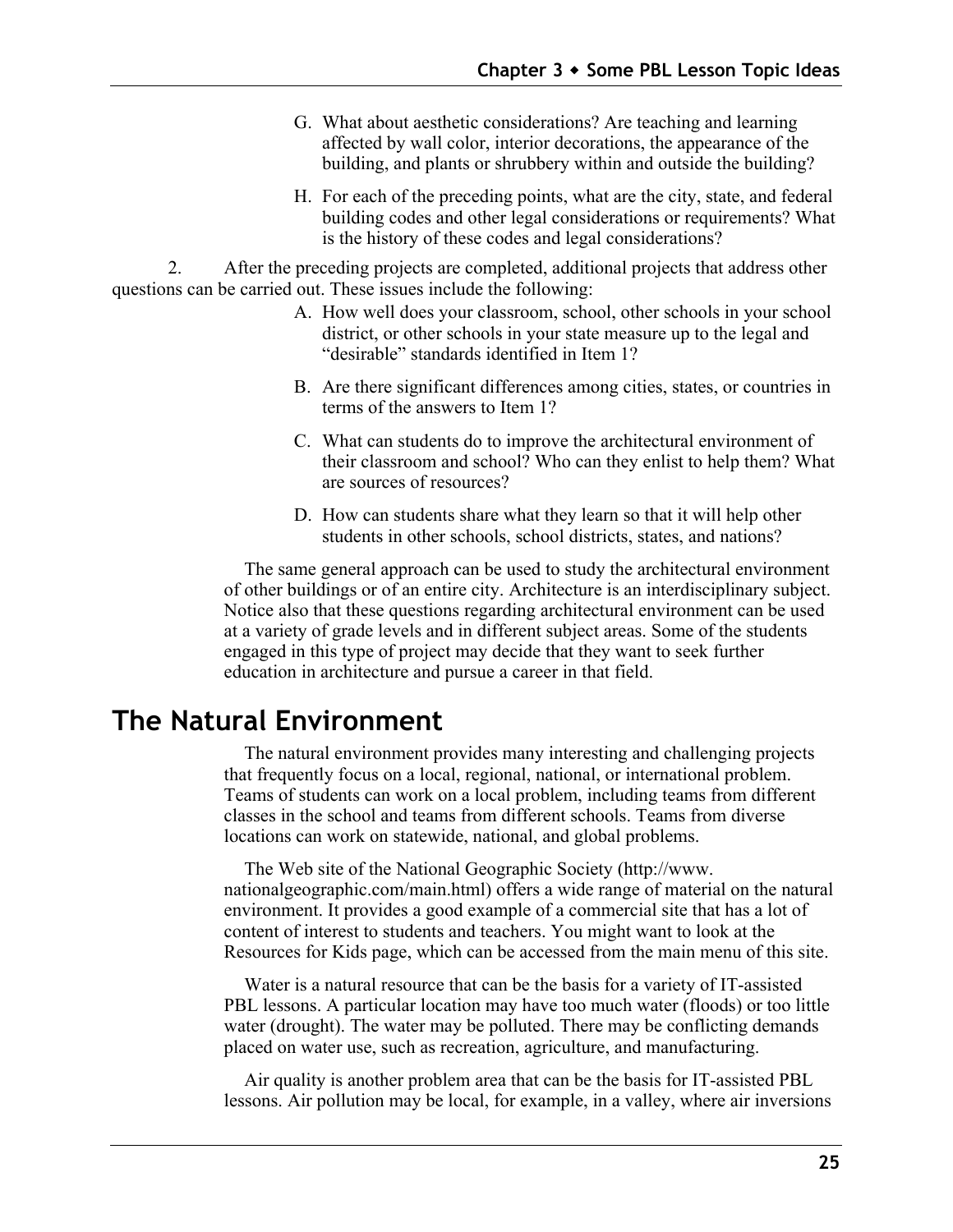trap automobile exhaust fumes. What are the levels of carbon monoxide, carbon dioxide, and other pollutants in your school or on your school grounds? Acid rain and the depletion of the ozone layer are global problems.

Weather and weather forecasting can also be used in a wide range of ITassisted PBL projects. Weather forecasting is a high-tech field that makes extensive use of IT. How do we know about weather from tens of thousands of years ago, before written records were being kept? What evidence do we have of global warming? What might be causing global warming, and what can we do about it?

PBL projects based on problems related to the natural environment tend to have many characteristics in common. Here are some questions to ask at the beginning of this type of project:

- 1. What is the problem? What is the current situation? What is the desirable situation? How long has the problem existed? What are the consequences of not solving the problem? (See Appendix C, "An Overview of Problem Solving," for further discussion of these problem-solving ideas.)
- 2. Is the problem purely local, or does it impact people and the environment over a relatively large area? Are the people being affected causing the problem or are they simply living in the same area as the people causing the problem?
- 3. What is the purpose of doing the project? Will it lead to action that will help solve the problem? Will it lead to a report and a call for action? Who is the intended audience? Who can take direct actions that will help solve the problem?
- 4. Why does the problem exist? What are the factors helping to create the problem? What are the factors preventing the solution to the problem? What resources would be needed to solve the problem? Who would be helped and who would be hurt by solving the problem?

These types of questions suggest that such projects require a substantial amount of research. Part of the research can be done through examination of historical and current records. Some of it can also be done by interviewing people and representatives of companies. Part of the research may require the gathering of empirical data.

Here are some common aspects of conducting empirical research:

- 1. What is the purpose of the research? What hypotheses are being tested? What is the nature and amount of quantitative and qualitative data needed to adequately test the hypotheses? Is the research instrument or methodology valid and reliable? Are the results of the research generalizable?
- 2. What descriptive data will be gathered? How will still and video cameras be used? How will field notes be recorded and processed?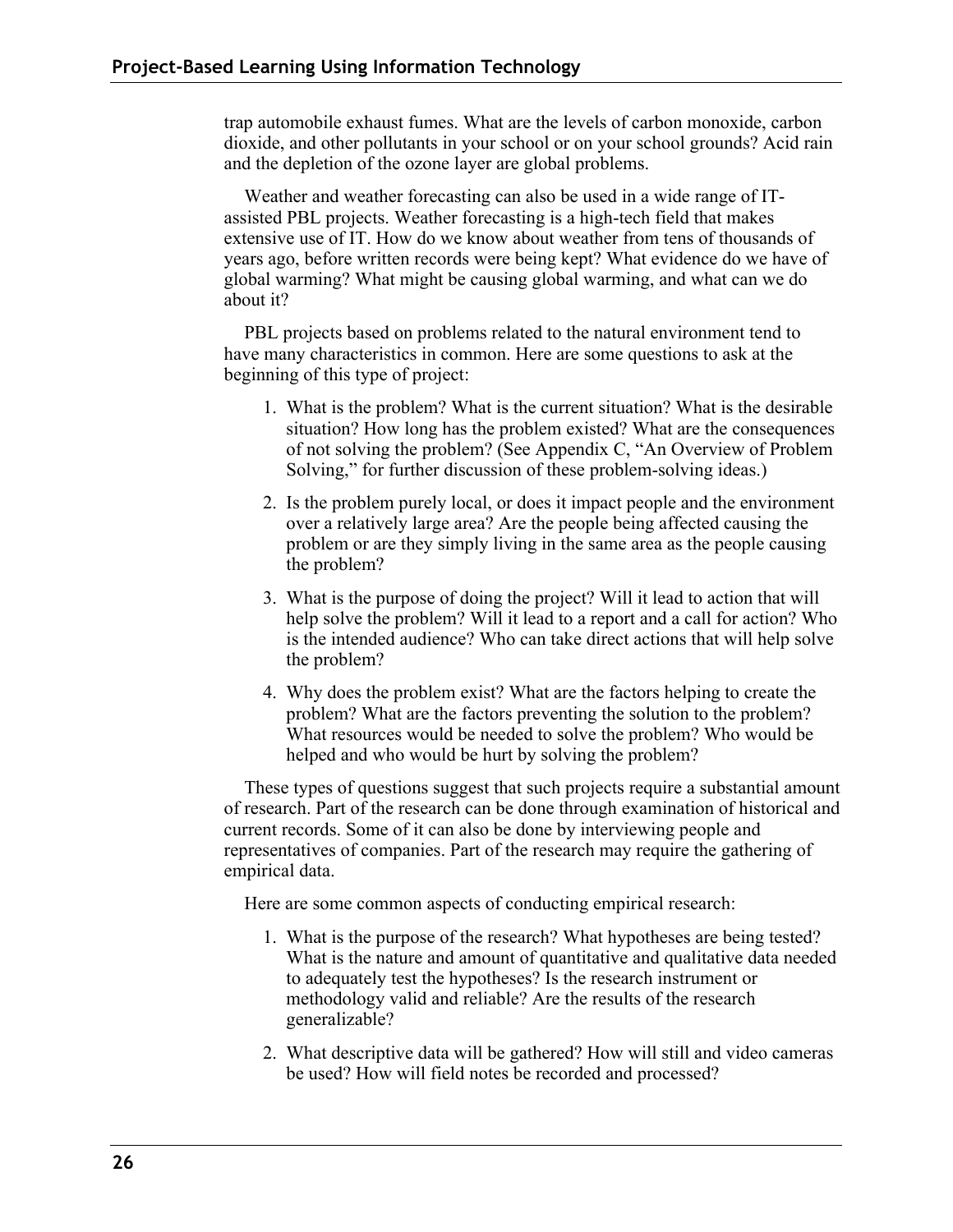- 3. Precisely what quantitative measurements will be made and where, when, and how will they be made? What instrumentation will be used? (The what, where, when, and how must be stated precisely so that others can understand and repeat the experiment.)
- 4. What will be done to ensure accuracy in both qualitative and quantitative data gathering and storage? Will the data be automatically stored in a computer or will it be transferred to a computer? Will it be recorded by hand? How will errors be detected and corrected in each of these cases? What provisions will be taken to ensure that data is not lost?
- 5. How will the data be analyzed? What provisions for gathering more data will be made if the analysis suggests that the data needs to be gathered again or more data is needed?
- 6. How will the results be reported? How will they be used in the product, presentation, or performance developed for the project?

Field research is difficult and time consuming. When done as part of a comprehensive project, it can help students learn a great deal about how people "do" science. Notice that the focus is on learning and doing science. The process may involve the use of a wide range of scientific instruments as well as IT. Indeed, modern science is highly dependent on IT and on the IT built into scientific instruments. However, the focus of the project remains on learning and doing science.

### **History**

Chapter 1 described an IT-assisted PBL historical newspaper lesson that illustrates a history-based lesson. There are a number of other PBL projects that can be developed using history as a basis for the lesson.

To begin, let's go back to one of the first principles in designing curriculum. Every subject matter (every curriculum area) can be organized on the basis of the main (central, big, seminal, unifying) ideas. Identification of the big ideas is a good starting point for the development of a lesson plan on a particular curriculum topic. Once you have a good understanding of the big ideas and the big subideas in a specific curriculum area, you can then begin to think about which methods in your teaching repertoire might best help students learn the curriculum area.

Historians develop their understanding of history by pursuing many different big ideas. For example, economics (business, trade, trade routes) provides a way of looking at history. Social units and social organizations (family, community, schools) provide a way to look at history. Dynamic leadership (individuals with unusually powerful leadership characteristics) provides a way to look at history. Big events (for example, the large increase in the number of women working in factories that occurred during World War II in the United States) provide a way of studying history. And, of course, historians study the history of the development, implementation, and consequences of the big ideas in all fields.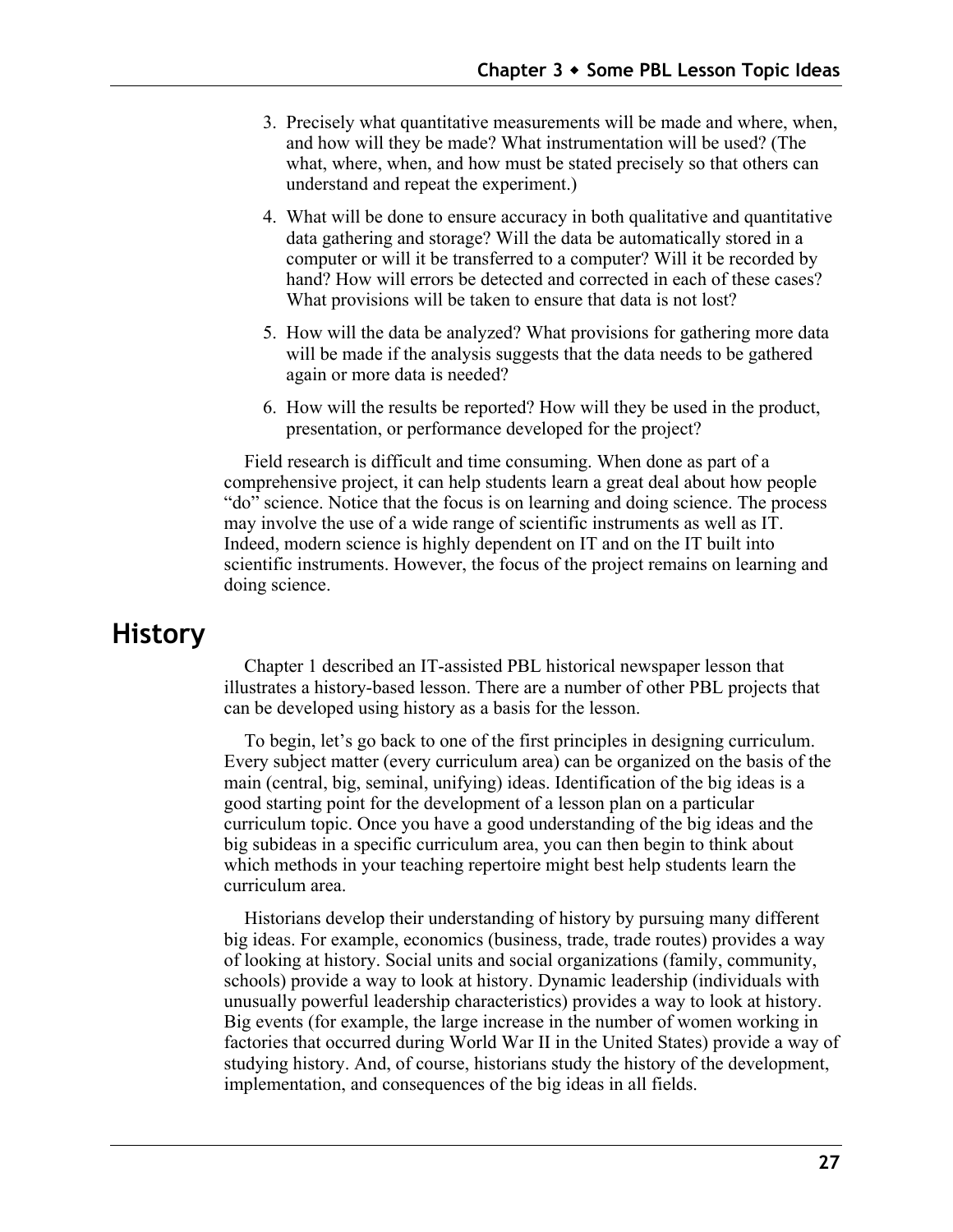It is easy to see that history is a relevant component of every discipline taught in schools, as well as an important subject area in its own right. Think about some nonhistory discipline you teach. Identify one of the big ideas. Then think about the history of that big idea, and how the big idea changed the discipline and/or the world. You now have the basis for an interdisciplinary project!

For example, in biology courses and health courses students learn about germs. Aha! A big idea. How has medicine been affected by our steadily increasing knowledge of microorganisms that cause disease? What were the major historical developments? How have vaccines changed the world?

History projects require careful research based on multiple sources of information. If recent history is being studied, interviews with participants or others who were alive at the time provide important information. Photographs, audio recordings, and video recordings may be available. Historical documents and artifacts from the specific time period may bring a perspective that is quite different from what one finds in books and articles written years after the events.

A historical project might culminate in a written document, an electronic multimedia document, a performance, or a presentation. Each can be an excellent way to share one's findings and analysis.

Many teachers make the mistake of having a history-based PBL lesson focus mainly on the use of IT rather than on the history being studied. For example, a history or social studies teacher might give the following assignment: Create an interactive hypermedia stack that contains at least eight cards and is about the development and initial use of vaccines to prevent disease. This is an assignment about creating an interactive multimedia stack—it is not a history assignment.

Contrast this with an assignment having a focus on historical research based on multiple sources of information and multiple perspectives. When doing this assignment, students learn to learn history, and they learn to do history research. They learn that the results of historical research can be presented in a number of different ways. One form of presentation is an interactive multimedia stack. This form of presentation has strengths and weaknesses relative to the large number of other available forms of presentation and representation. When deciding on the specific form of representation and presentation to use for a historical study, one should take into consideration the intended audience and the intended purpose of the study.

### **Math**

A number of math educators support the idea of using a constructivist approach to math education. The standards developed by the National Council of Teachers of Mathematics place a major emphasis on having students generate and test hypotheses, do math explorations, and learn to solve a wide range of problems using mathematics as a tool.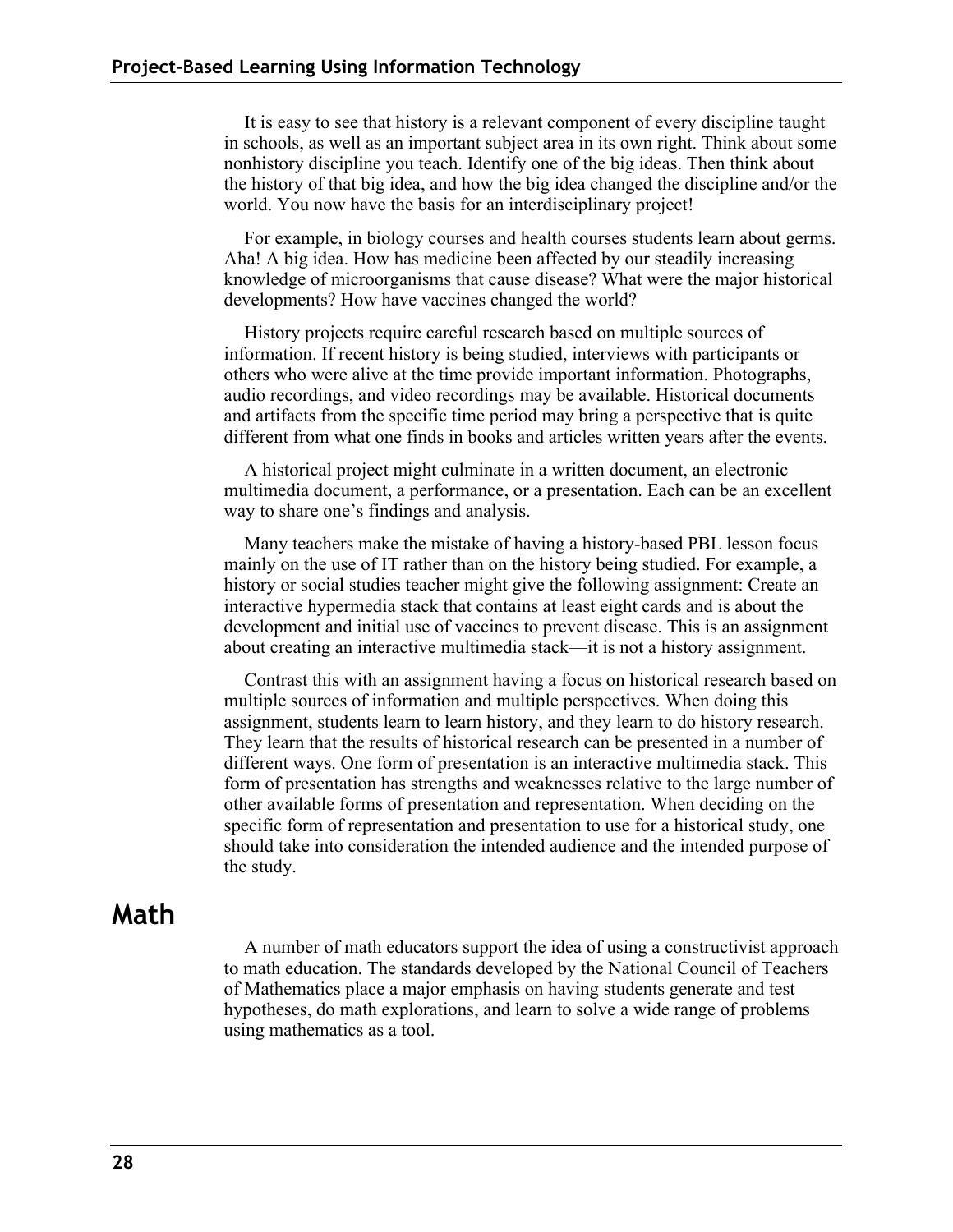IT brings new dimensions to math education. Here are four examples:

- 1. The Logo programming language and its spin-offs, such as MicroWorlds software from Logo Computer Systems, Incorporated. These resources provide exciting and challenging environments for exploring mathematics and other topics (Papert, 1980, 1993; Smith & Yoder, 1995).
- 2. Powerful mathematics problem-solving tools. These tools can solve many of the types of problems that students currently learn to solve by hand. For example, handheld calculators can now solve single-variable equations and systems of linear equations, graph functions, differentiate functions, and integrate functions.
- 3. Computer-based systems. These systems have even more capabilities and are far more user friendly than calculators. For example, there is a variety of geometry programs that make it easy for students to test the geometry hypotheses they have generated.
- 4. Student-developed material. These resources can help the students themselves and others learn math. For example, students can develop and desktop publish a book, or they can develop computer-based interactive instructional materials.

One of the big ideas in mathematics is that most of the math taught in schools is rooted in historical attempts to find solutions to important problems people face. For example, geometry and trigonometry are rooted in measuring the earth, surveying, map making, and keeping track of one's location during an ocean voyage. This suggests that for any particular math topic being studied, the following two questions can be asked:

- 1. What good is it? (Variations on this question include "Why is this useful?" and "Why do I have to learn this?")
- 2. What role can calculators, computers, and other IT play in this topic?

The first question is critical to constructivist-based teaching and motivation. Students build on their current knowledge. Different students form different answers to the question "What good is it?" Much of the motivation for learning is internal, or intrinsic. If a student is unable to develop internally satisfying answers to the question "What good is it?," learning will be severely hampered. While a teacher can talk about the possible value of a particular topic in mathematics, the teacher's answer will often be different from the answers students develop for themselves.

The second question is important because mathematics and IT are inextricably intertwined. Each is a source of problems for the other, and each is an aid to solving the problems in the other. That is why college students majoring in computers and information science are required to take a lot of mathematics coursework.

The preceding two questions can serve as the basis for a year-long project in which students work together to produce a document (print or electronic) that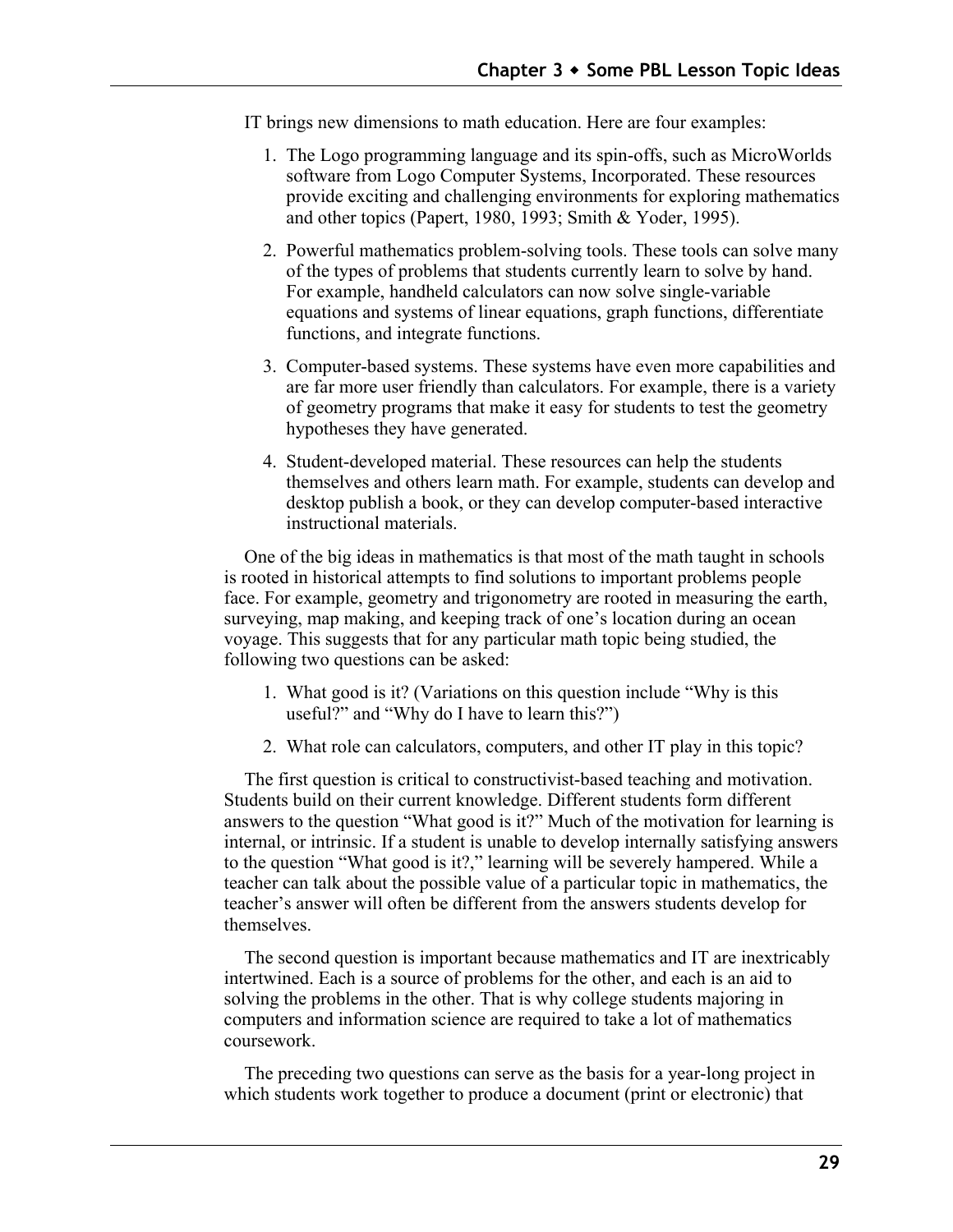answers the questions. The intended audience may be the students themselves as well as students who will take the course in the future.

### **Publication**

The examples given thus far have been discipline oriented. The remaining examples in this chapter focus on IT tools. A project might focus on specific tools, or specific tools might be one of the focuses in a non-IT curriculum area.

Here are two big ideas in the publication world:

- 1. Computers and other IT facilitated the development of the desktoppublication industry. Students of all ages can learn about the design, development, and production of "hard-copy" documents.
- 2. Computers and other IT have facilitated the development of interactive electronic documents. Again, students of all ages can learn about the design, development, and production of interactive electronic documents.

It is important to recognize that both the desktop publication of hard-copy materials and the electronic publication of interactive materials are complex and large fields of study. Many people make a living through their expertise in these fields. There are hundreds of books and an extensive research literature to support these endeavors. A good summary of key ideas is given in Yoder and Smith (1995).

The complexity of the desktop-publication and interactive electronic publication fields creates a major challenge for teachers. Students enjoy having access to the power (the adult tools) for desktop publication and interactive electronic publication. They are quite willing to learn by doing, to learn by trial and error, to learn from each other. They are not bothered by the fact that the teacher does not know all about these exciting, rapidly changing areas.

But what is the role of the teacher? How does the teacher develop lessons, provide feedback, help students learn, and assess student learning when he or she has quite limited knowledge and skills in these areas? These questions are addressed in more detail in Chapter 7, which covers assessment. Keep in mind, however, that one of the goals in an IT-assisted PBL lesson is to create an environment in which the teacher will learn. You can still develop lessons where the major focus is on the subject matter content area (the non-IT curriculum), where you have a high level of experience and expertise, but make it clear to the students that they and you are learning together—that this is a unique opportunity for everyone to work together in a community of learners.

## **Projects Based on Digital Communication**

The World Wide Web is a worldwide digital communications system. E-mail has become an everyday tool of many millions of people. Audio and video messages are now digitized and transmitted over the Web. Students from throughout the world can interact with each other using these various forms of digital communication.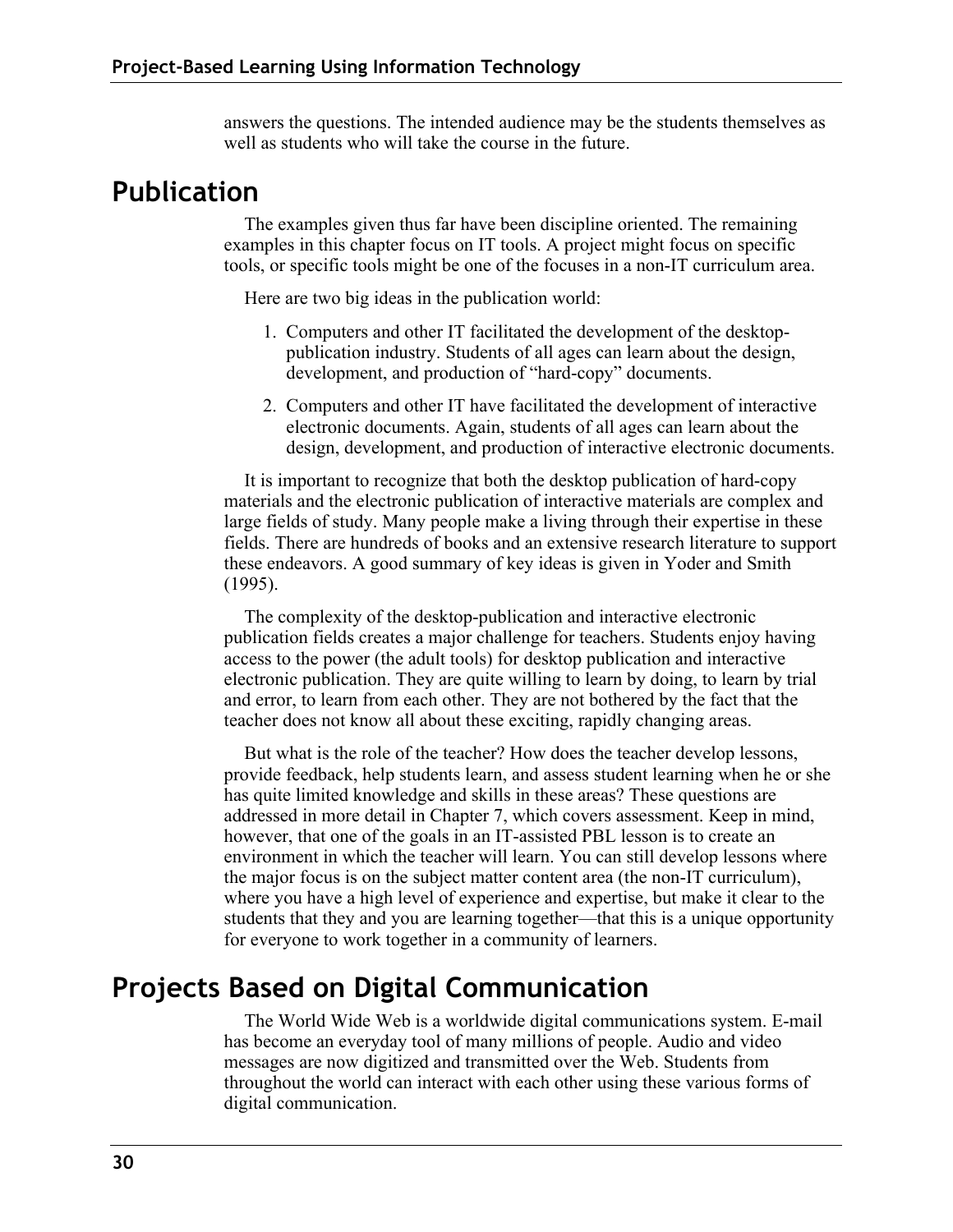E-mail is inexpensive and relatively reliable. It makes it possible to carry out collaborative projects with participants from throughout the country or world. The possibilities seem limitless. Here are two major categories of such projects:

- 1. Projects addressing worldwide problems, where data from throughout the world is useful in addressing the problem. Air pollution, water pollution, and other types of environmental problems fall into this category. These are challenging problems. How does one define the data to be gathered (the measurements to be made) so that young researchers throughout the world can share it?
- 2. Projects that focus on making comparisons among different locations. For example, what does it cost to feed a family of four? Does this vary in different parts of a country or different parts of the world? What does it mean to "feed a family of four"? Does this vary with the average standard of living in different parts of the world? Can this be measured in terms of calories, vitamins, or minerals?

E-mail-based projects can have a variety of goals, including these:

- $\bullet$  To conduct original research. With some careful planning, it is possible for school-age children throughout the world to gather data that can be used to make original contributions to scientific knowledge.
- To learn about what life is like in other parts of the world. What is the same, and what is different? How are schools alike, and how do they differ? How is entertainment alike, and how does it differ? There are innumerable types of questions that can be explored. Students broaden their horizons and world views as they learn about their fellow students from other countries.
- $\bullet$  To practice communication skills. It is a challenge to communicate with people who have different cultures and experiences, even when their native language is the same. If one or both communicants is just learning to use a language, this presents another major challenge. Is the available language translation software really useful?

### **Projects Based on Generic Software Tools**

There are a number of software tools now considered to be "generic," or general purpose. Examples include word processors, databases, spreadsheets, paint and draw graphics tools, hypermedia, and telecommunications (including email and the Web).

The International Society for Technology in Education (ISTE) (1998) has developed a set of National Educational Technology Standards for IT in K–12 education, which is available on the ISTE Web site (http://www.iste.org/). These standards include a focus on having students learn to use the generic tools and then using the tools as they are integrated throughout the everyday curriculum.

Under these standards, the expectation is that students will develop a reasonable level of functionality in using a wide range of generic tools by the time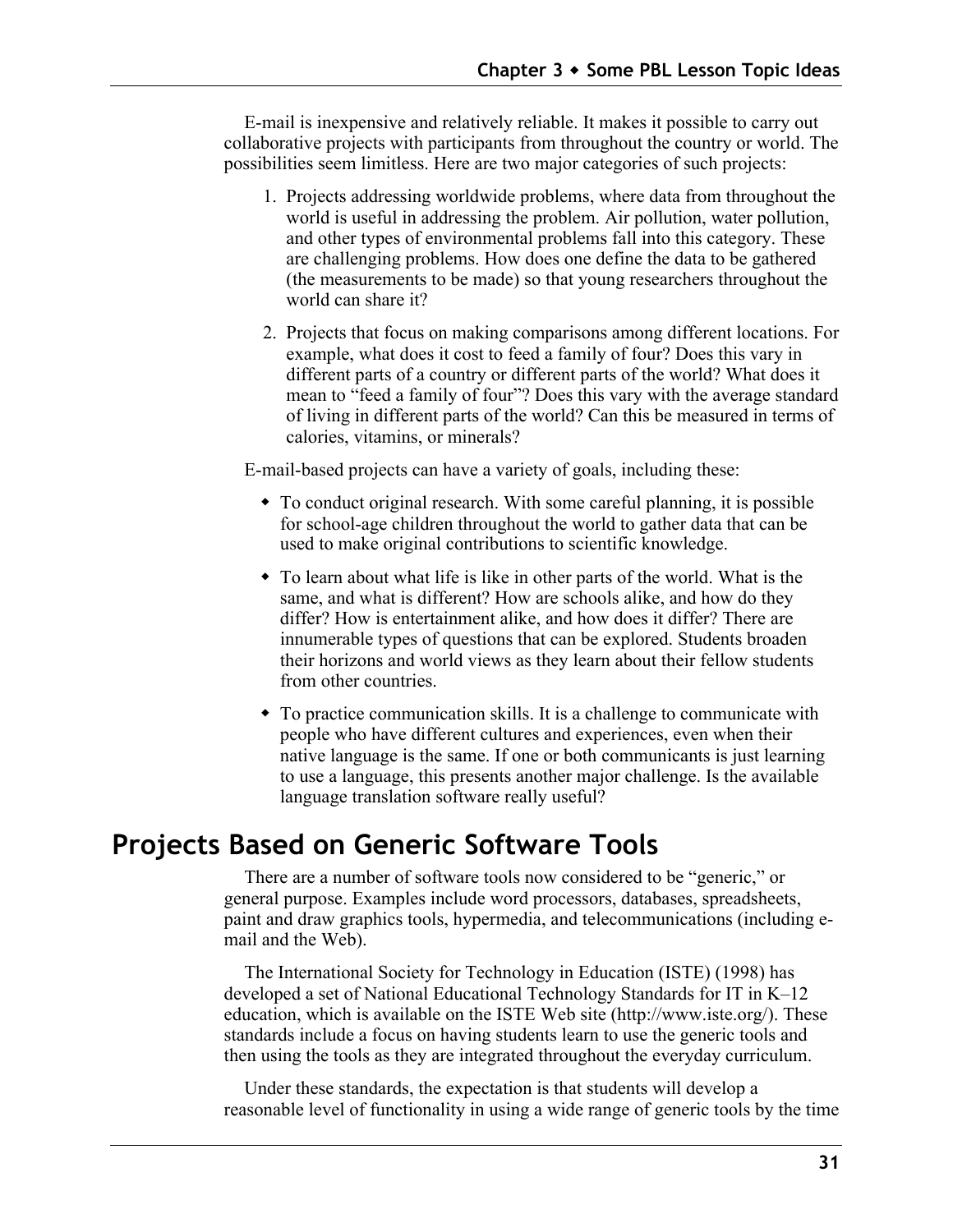they finish the sixth or seventh grade. As such standards become widely accepted and implemented, teachers at the 8–12 grade level will be able to assume that their students are facile in using the generic tools.

This means, for example, that for any topic a teacher is teaching, students can be asked to do projects that explore the roles of the generic tools in solving the problems and communicating the results. To take a specific example, consider the set of graphing tools in a modern spreadsheet program. Study and research in many different subjects requires the gathering, analysis, and representation of data. Data might be represented by a pie chart, a bar graph, a line graph, a scatter plot, and so forth. One question to pose is: What form of graph best communicates a given type of data?

What are students in schools in other cities, states, and nations learning about the generic tools? How do the standards being developed in the United States (or in specific states) compare with the standards being developed in other countries? How can one compare the knowledge and skills that students in widely scattered locations are gaining? These questions can be the basis for interesting and challenging projects.

## **Projects Based on Special Purpose Software Tools**

Any academic discipline can be analyzed from the point of view of the problems it addresses and methodologies used to solve these problems. Every teacher teaches problem solving. Computers and other IT tools are an aid to problem solving.

Appendix C, "An Overview of Problem Solving," provides a general discussion of problem solving. One of the most important ideas in problem solving is that knowledge is built on your own previous work and on the previous work of others. Nowadays, the knowledge and skills may be embodied in IT hardware and software and in the rapidly growing Global Digital Library.

The preceding section of this chapter discussed generic computer tools. In addition to generic tools, there are special purpose computer tools that have been developed in each academic area. Within any course, students can work individually and collectively to identify these tools, learn about their uses and how to use the tools themselves, and study the impact the tools are having on the discipline covered in the course. The professional IT tools of an artist are quite different from those of a musician or an engineer.

Here is a word of warning. If you assign such a project, be prepared to deal with the fact that students may discover that part of what you are teaching is now out of date and may be irrelevant because of progress in IT. For example, graphing calculators and computers with graphing software are very accurate and fast at graphing functions. What level of by-hand graphing skills should students be expected to gain in a math course? Or consider the effects of computer-assisted design. This computer capability has almost completely replaced the types of skills that used to be taught in mechanical drawing courses in high schools and technical schools.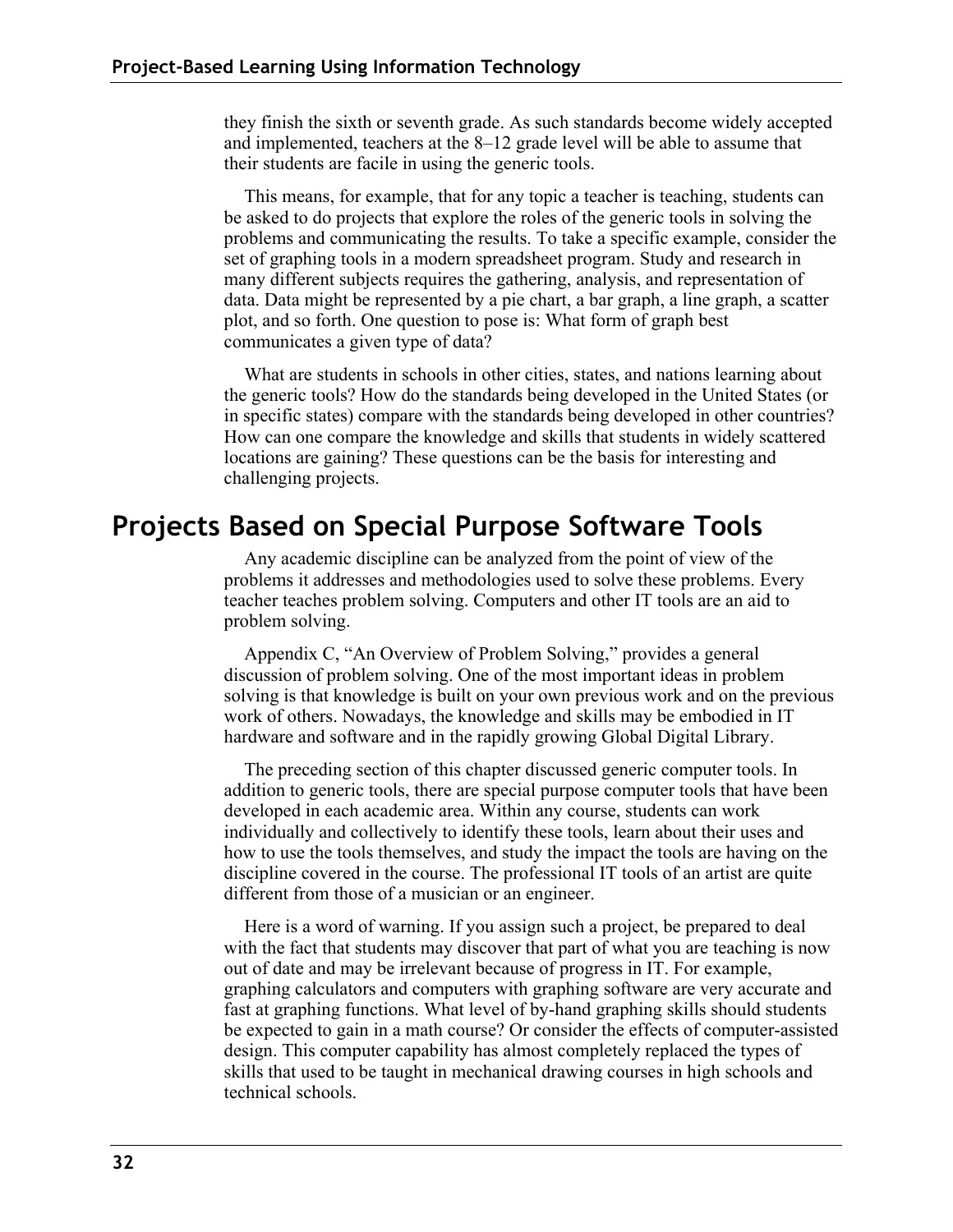Another example is provided by the IT hardware and software developed by the music industry. Much music is created, stored, edited, and performed using this hardware and software. This has transformed the music industry. Even elementary school students can learn to use these tools. They can compose music either as a goal in its own right or as a component of a larger project.

## **Final Remarks**

IT-assisted PBL lessons can be developed in every academic area. The future envisioned is one in which IT becomes ubiquitous—it will be available everywhere. (Chapter 8 discusses the future of IT in education.) IT will become a routinely used, everyday tool at work, at play, and at school. Interactivity, new communication systems, the Global Digital Library, and other IT-assisted aids to problem solving will also be used routinely. IT-assisted PBL provides an instructional environment that can help prepare students for this future world of ubiquitous computers.

## **Activities**

1. The following information is quoted from the Global SchoolNet Foundation Web site (http://www.gsn.org/project). Explore this site and report on what you find. Analyze the site's usefulness to you.

> Welcome to the Global SchoolNet Foundation (GSN) web site! You'll love this site if you want to:

- $\bullet$  find and connect with other classroom teachers around the world
- $\bullet$  find interesting and productive global collaborative learning projects for your own classroom
- $\bullet$  build, advertise, and conduct your own original collaborative projects.

We here at GSN spend lots of time locating and publishing projects from many different Internet venues from around the world. We offer a one-stop shopping center where you can find out what's happening on the 'net' … from teacherdesigned projects to major project producers such as NASA, MayaQuest/AfricaQuest, I\*EARN, and others.

2. The information given in this activity describes a Web site found at http://www.usia.gov/usa/oal/oaltoc.htm. Explore this Web site and report on what you find. Analyze the site's usefulness to you.

…

Like a literary timeline, this site travels from Early American and Colonial American writing up to American prose since 1945. Each of the eight period sections has a list of authors, with a biography and summary of works. Here is a companion source for the bounty of full texts found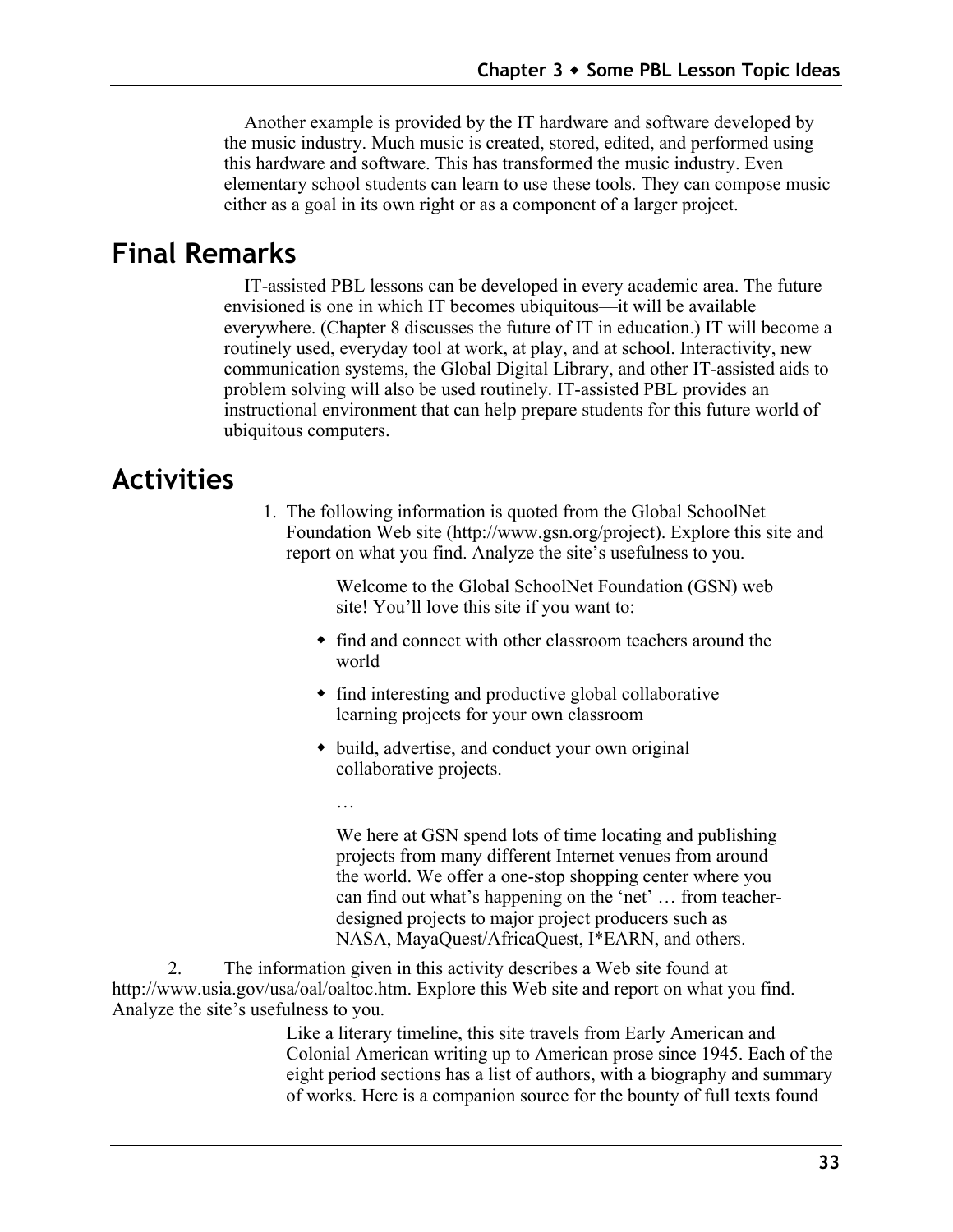on the Internet, providing background to the texts, their literary setting, and contemporary works. It is a fine tool for teaching and studying American literature, either as a whole or by period.

3. The information given for this activity describes a Web site found at http://www.state.gov/www/global/global\_issues/fires.html. Explore this Web site and report on what you find. Analyze the site's usefulness to you.

> The United States Department of State has assembled here a stunning resource for the study of environments, weather, and immediate challenges to our species and the natural world. This site is a rich reference for science departments at colleges and high schools, as a continually updated visual and factual source to inform opinion and assist study of fundamentally important issues.

- 4. Select any two disciplines or subject areas your students are currently studying or have studied in the past. Think about how they relate to each other and how they are different. Why are they studied as two distinct disciplines? What are the advantages and disadvantages of having the disciplines be distinct subjects in school rather than integrated disciplines? Develop a project in which students can study the interdisciplinary aspects of the two disciplines.
- 5. Pick a subject matter that interests you. Name one or more current important problems or issues the subject matter addresses. Do a Web search in which you look for information that relates to these problems and issues. Analyze the information you find for possible use in an ITbased PBL lesson.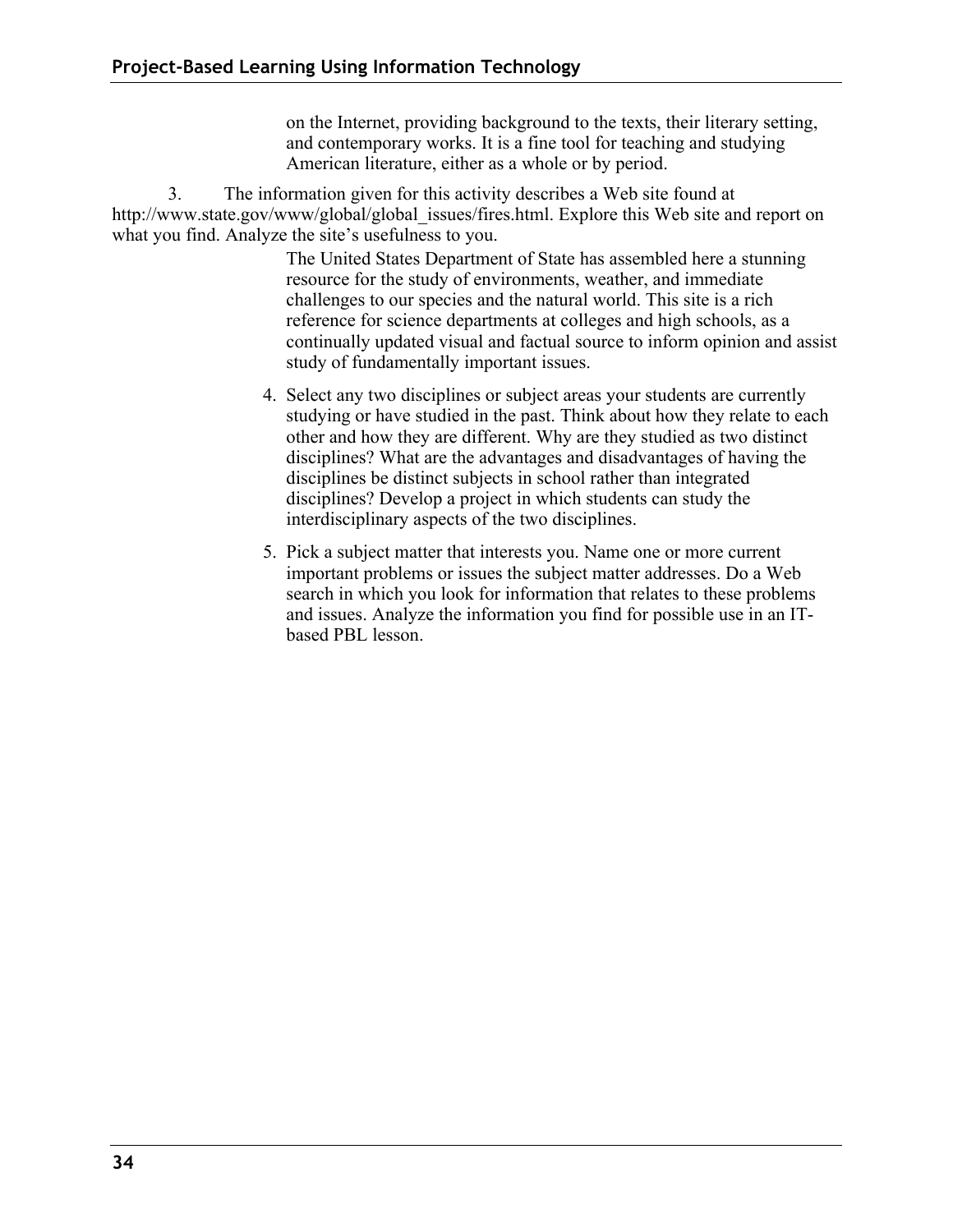# **Chapter 4 The Case for PBL**

PBL is a versatile approach to instruction that can readily be used in conjunction with other approaches. A huge number of articles have been written about PBL. Most, however, are specific examples and testimonials rather than carefully conducted research studies.

This chapter discusses a number of different types of arguments that support the use of PBL and IT-assisted PBL in the classroom.

## **Research Areas Supporting PBL**

This section contains very brief summaries of some of the areas of educational research that underlie PBL.

#### **Constructivism**

It is now well understood that each student brings a unique set of knowledge, skills, and experiences to a new learning situation. Constructivism is a widely supported educational theory that rests on the idea that students create their own knowledge in the context of their own experiences (Fosnot, 1996). Constructivism focuses on students being actively engaged in *doing* rather than passively engaged in *receiving* knowledge. PBL can be viewed as one approach to creating learning environments in which students construct personal knowledge.

Willis and Mehlinger (1996) provide an excellent discussion of three different forms of constructivism and their roles in teacher education. Cognitive, social, and political constructivism lead to somewhat different approaches to instruction; but all differ substantially from a didactic (behavioral) approach. Willis and Mehlinger indicate that constructivism is rapidly growing in acceptance.

The President's Committee of Advisors on Science and Technology (1997) offers a careful analysis of the constructivist literature, especially as it relates to IT in education. The committee finds the case for constructivism to be compelling but cautions that there is substantial need for additional research. The report recommends that constructivism be the underlying theory guiding implementation of IT in education.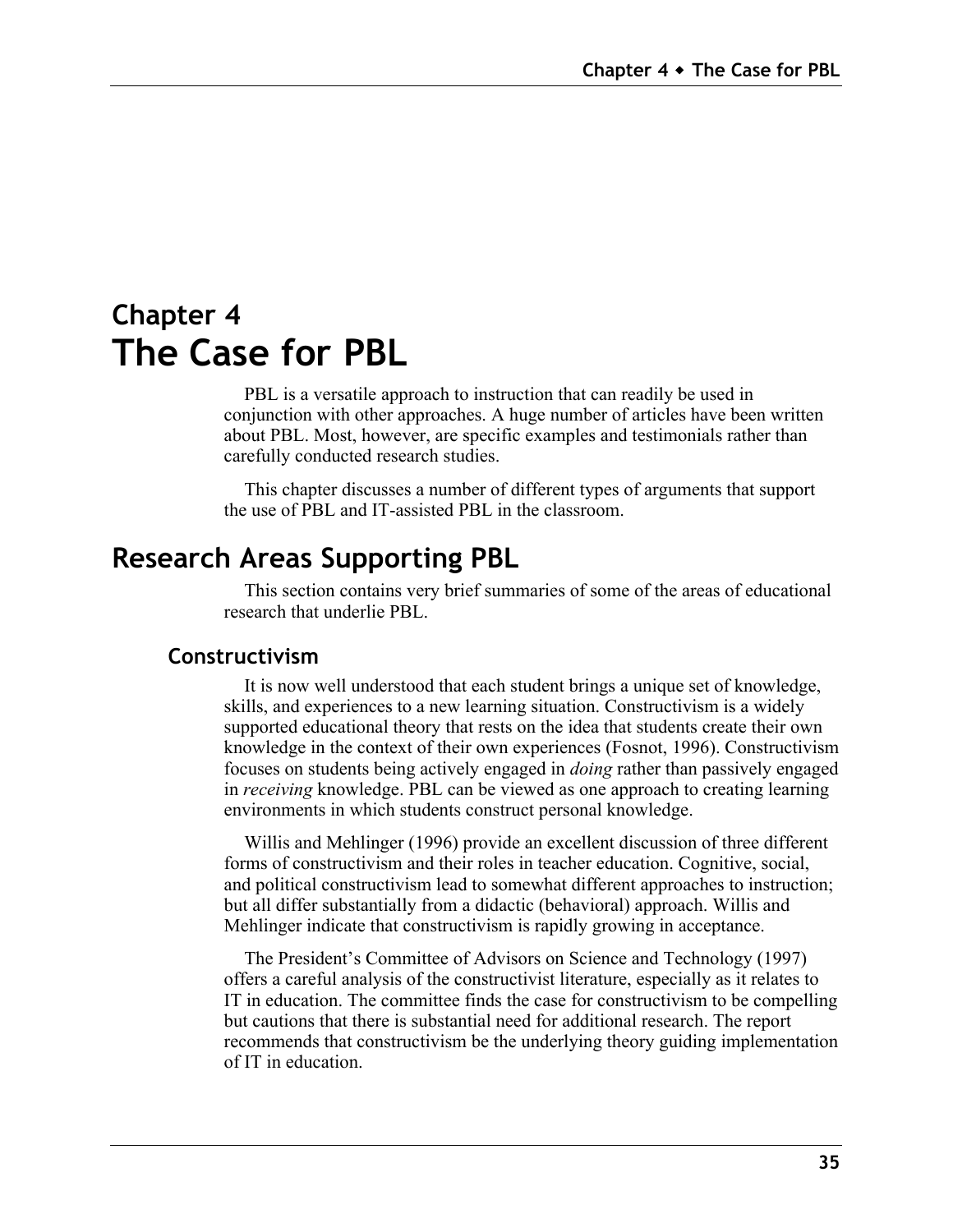For five years Seymour Papert (1980, 1993) studied under Piaget at a postdoctoral level. The Logo programming language Papert later helped develop was designed to create a computer-based constructivist learning environment. There is a huge amount of research literature on the use of Logo in education. In brief, the literature suggests that the tool (Logo and the environments created from it) does not automatically guarantee educational success. The knowledge and skills of the teacher facilitating this learning environment tend to be the most powerful predictors of student success.

The research on Logo conveys an important message. While IT-assisted PBL is an excellent vehicle for implementing a constructivist theory of teaching and learning, a significant contributor to student success is the teacher's knowledge and skills.

#### **Motivation Theory**

In an article that is part of the ongoing PBL research and implementation at the University of Michigan, Blumenfeld et al. (1991) provide an extensive review of the research literature supporting PBL. (For many years, Elliot Soloway, one of the coauthors of the Blumenfeld article, has been heading up projects exploring the use of computers and other IT in PBL.)

The article presents two major arguments for using PBL: It enhances motivation and fosters cognitive engagement. The research literature supporting these two benefits is strong. In essence, it says that if students are motivated and cognitively engaged, they will learn more and remember it better, as compared to learning through didactic instruction or carrying out projects they do not find motivating.

The article also notes that it is not easy to develop and teach PBL lessons that students will find motivating and cognitively engaging. It suggests a number of ideas to increase the likelihood of success, including making the problems being addressed relevant to students and having them play a major role both in selecting specific projects and deciding how to conduct their related work. Staff development is a major factor in helping teachers learn to create successful ITassisted PBL environments.

#### **Inquiry-Based Learning**

Teachers using PBL often use inquiry-based teaching methods. Inquiry-based learning, or discovery-based learning, is a common tool in science education. In essence, it is an approach to help students learn about hypothesis generation and testing—the scientific method. The emphasis may be on discovering specific facts or on developing a higher-order understanding of the topic and ideas being explored. In either case, students are encouraged to develop curiosity as a habit of mind and to approach all learning with a disposition toward questioning and systematic investigation.

Research indicates that hands-on, inquiry-based instruction is generally more effective than traditional didactic presentation in improving problem-solving ability in particular subject domains (Helgeson, 1992).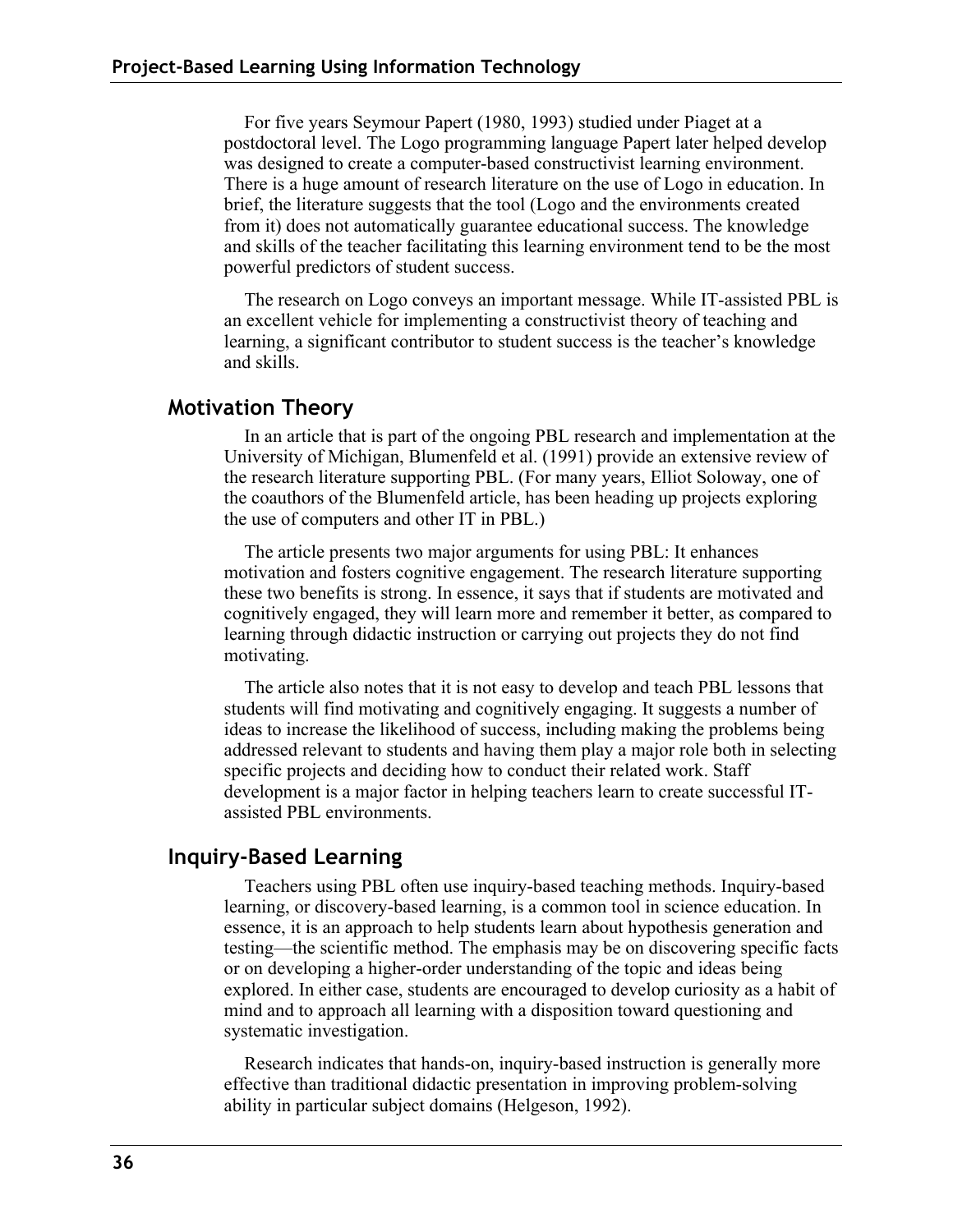Math education has also moved in the direction of inquiry-based learning. Math educators use the terminology "problem posing" rather than "hypothesis generation." Students learn to search for patterns, develop hypotheses about the patterns, and then test (prove) the hypotheses. Problem solving is a major theme in mathematics education and in every other academic discipline. (Appendix C, "An Overview of Problem Solving," provides more information about problem solving.)

#### **Cooperative Learning**

Teachers using IT-assisted PBL frequently use teams of students who address a complex problem or task. Typically, each student has individual learning and product development responsibilities, and the whole group has group goals. Peer instruction is a common and expected component of this learning environment. PBL provides an authentic environment in which teachers can help students increase their cooperative-learning skills.

Cooperative learning has been extensively researched. In a typical cooperativelearning environment, class members are grouped into teams of three to four students who work together to explore and learn a curriculum topic. Sometimes the learning task is split into pieces, with each student being responsible for mastering one component and then helping others in the team learn about that component.

Cooperative learning has been shown to be effective in improving academic and social skills; however, successful cooperative learning requires careful organization and sometimes explicit training in collaboration and communication (Johnson, 1986; Johnson & Johnson, 1989).

#### **Problem Solving and Collaborative Problem Solving**

In IT-assisted PBL, students focus on a challenging problem or task. There has been substantial research on teaching problem solving and improving students' higher-order thinking skills (Moursund, 1996; Perkins, 1992, 1995). A summary of key ideas about teaching problem solving is given in Appendix C, "An Overview of Problem Solving." In general, students can get better at solving complex problems and accomplishing complex tasks through practice and explicit instruction. The practice needs to be in an environment that presents challenging problems and tasks. Students need to be intrinsically motivated.

All these conditions can be satisfied in a PBL environment facilitated by a teacher who has good knowledge about key ideas in problem solving.

Research on problem solving indicates that in many cases, two heads are better than one. This has led to the development of a category of software called *groupware.* Groupware is designed to facilitate two or more people who need not be located in the same place to work together on a problem or task.

With groupware, people at remote locations can view the same screen, communicate with each other, and contribute individually to making changes on the computer screen. This facilitates collaborative work.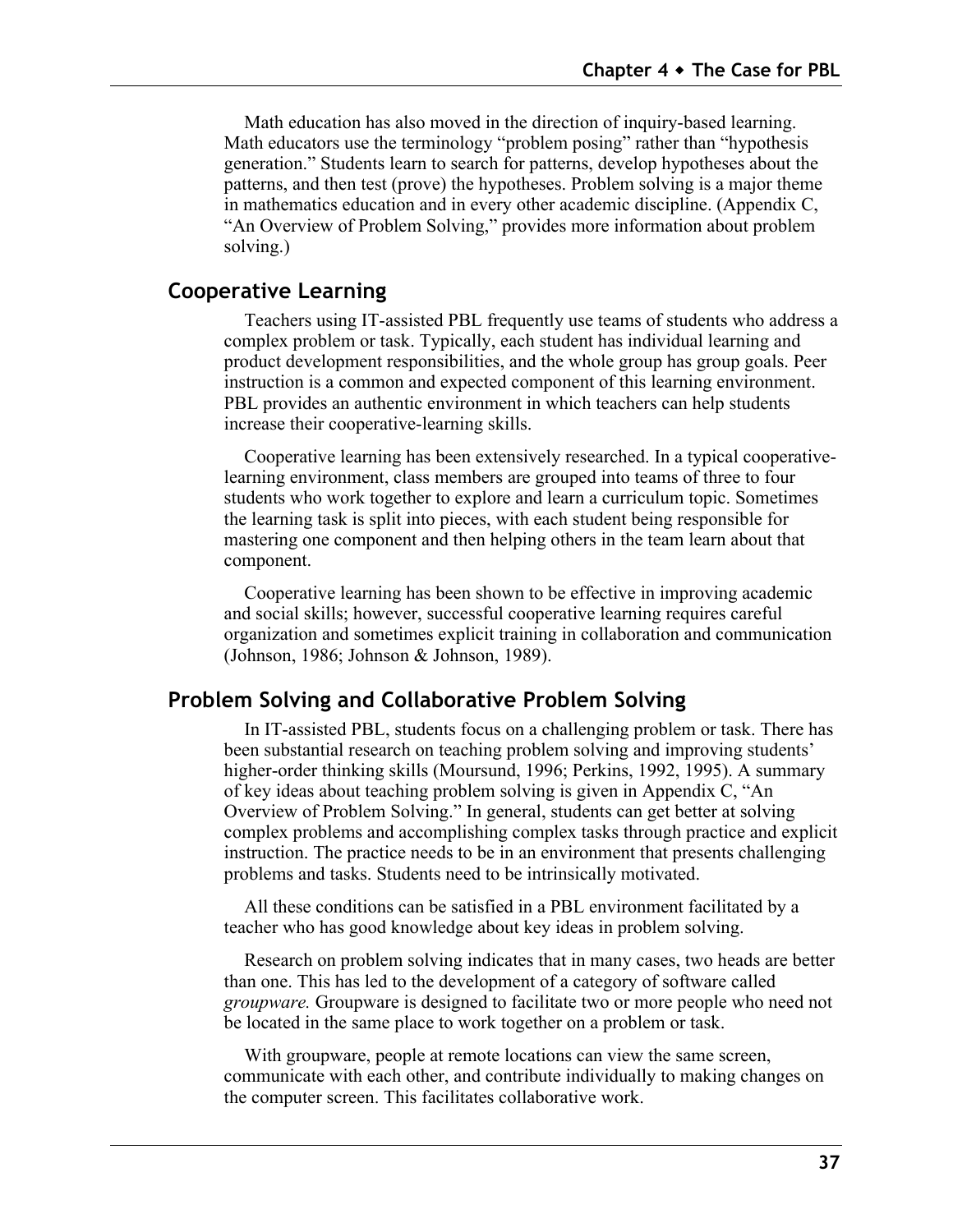Up until now, relatively few schools have made groupware available to their students. However, many schools have facilitated their students engaging in PBL with other students located at remote sites. Eventually it will become commonplace for students to use groupware.

#### **Problem-Based Learning**

Problem-based learning can be considered as a type of PBL where students focus on a problem that has been specified for them. In some cases, students throughout the country address the same problem. Regional and national contests identify winners, who are awarded prizes. For example, the problem might be to build a solar-powered model car, or to build a bridge out of balsa wood that reaches across a two-foot span and can support a heavy load. In both cases, there are carefully stated restrictions on the resources that can be used in solving the problem. In the bridge-building problem, for example, only a specified amount of balsa wood, glue, and string might be available.

An ERIC search on problem-based learning identifies a significant number of documents. However, most of these documents are case studies or testimonials. Overall, those who write these articles tend to be quite supportive of problembased learning. They describe the enthusiasm of teams of students putting in long hours on their projects. They describe the thrill of victory, the agony of defeat, and the fun that students have while working on such problems. Glasgow (1997) provides an excellent overview of problem-based learning from a secondary teacher's point of view. Glasgow's book provides an extended analysis of and testimonial on the use of problem-based learning in education.

## **Other Arguments Supporting PBL**

This section explores some arguments for IT-assisted PBL based on the observation that it is aligned with a variety of generally accepted educational goals.

#### **Learning to Carry Out Interdisciplinary Projects**

PBL is an excellent vehicle for helping students learn to work together to carry out complex interdisciplinary projects. Goldman's (1995) work on emotional intelligence provides good insights into the emotional characteristics that support people being successful in working individually and in teams to carry out complex tasks.

Learning how to carry out complex interdisciplinary projects is an explicit educational goal in many school systems. Indeed, some colleges organize their curriculum along interdisciplinary lines. The reasoning behind this is that realworld problems are almost always interdisciplinary. Thus, students should learn the various disciplines using an interdisciplinary approach.

One of the challenges of interdisciplinary problems is that often a single person lacks the knowledge, skills, and time needed to solve the problem. It takes a team of experts whose members represent the various disciplines to address the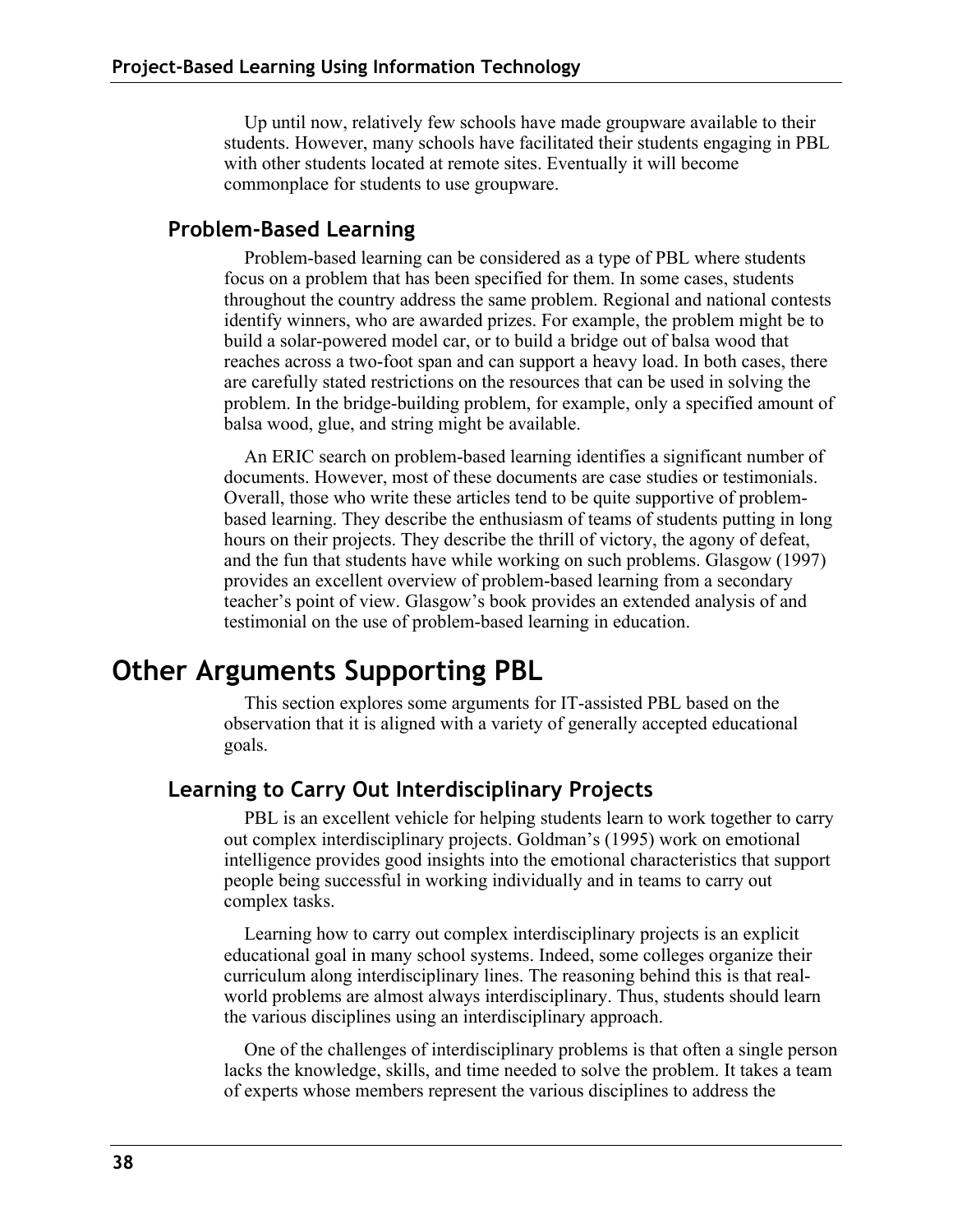problem in a timely manner. This team approach to problem solving is common in the world of business and industry.

It is not easy to learn to work in a collaborative team environment. How does a team member provide constructive feedback to other team members without antagonizing them? How can the overall task be divided into equitable pieces? How does the team deal with team members who do not carry their weight? How are disputes resolved?

The interdisciplinary nature of most IT-assisted PBL lessons is a challenge to students whose education has been highly compartmentalized. In our traditional compartmentalized educational system, students often experience trouble in transferring knowledge from one subject area domain to solving a problem in another domain. For example, students may learn about the metric system in a math class and then be unable to apply this knowledge in a science class. PBL provides an excellent environment for working on transfer of learning. More information about transfer of learning is given in Appendix C, "An Overview of Problem Solving."

#### **Focusing on Higher-Order Skills**

One of the defining characteristics of PBL is a focus on students addressing challenging problems and tasks and improving their higher-order thinking skills. Perkins (1992) summarizes the research literature in support of emphasizing higher-order skills. He argues that students who learn their lower-order knowledge and skills in a higher-order skills environment will retain them better than students who are taught in an environment that specifically focuses on lowerorder knowledge and skills.

Perkins' work contains an excellent overview of education and the wide variety of attempts to improve our educational system. He analyzes these attempted improvements in terms of how well they contribute to accomplishing the following three major goals of education:

- 1. Acquisition and retention of knowledge and skills.
- 2. Understanding of one's acquired knowledge and skills.
- 3. Active use of one's acquired knowledge and skills (the ability to apply one's learning to new settings and the ability to analyze and solve novel problems).

In some sense, these three goals form a continuum from lower-order to middleorder to higher-order knowledge and skills. Every educational system faces the problem of deciding how much emphasis to place on lower-order versus middleorder versus higher-order knowledge and skills. It often happens that a particular educational system tends to cycle its emphasis over a period of years. There will be a back-to-basics movement, followed by a major emphasis on helping students to improve their higher-order cognitive processes, and then another back-to-basics movement.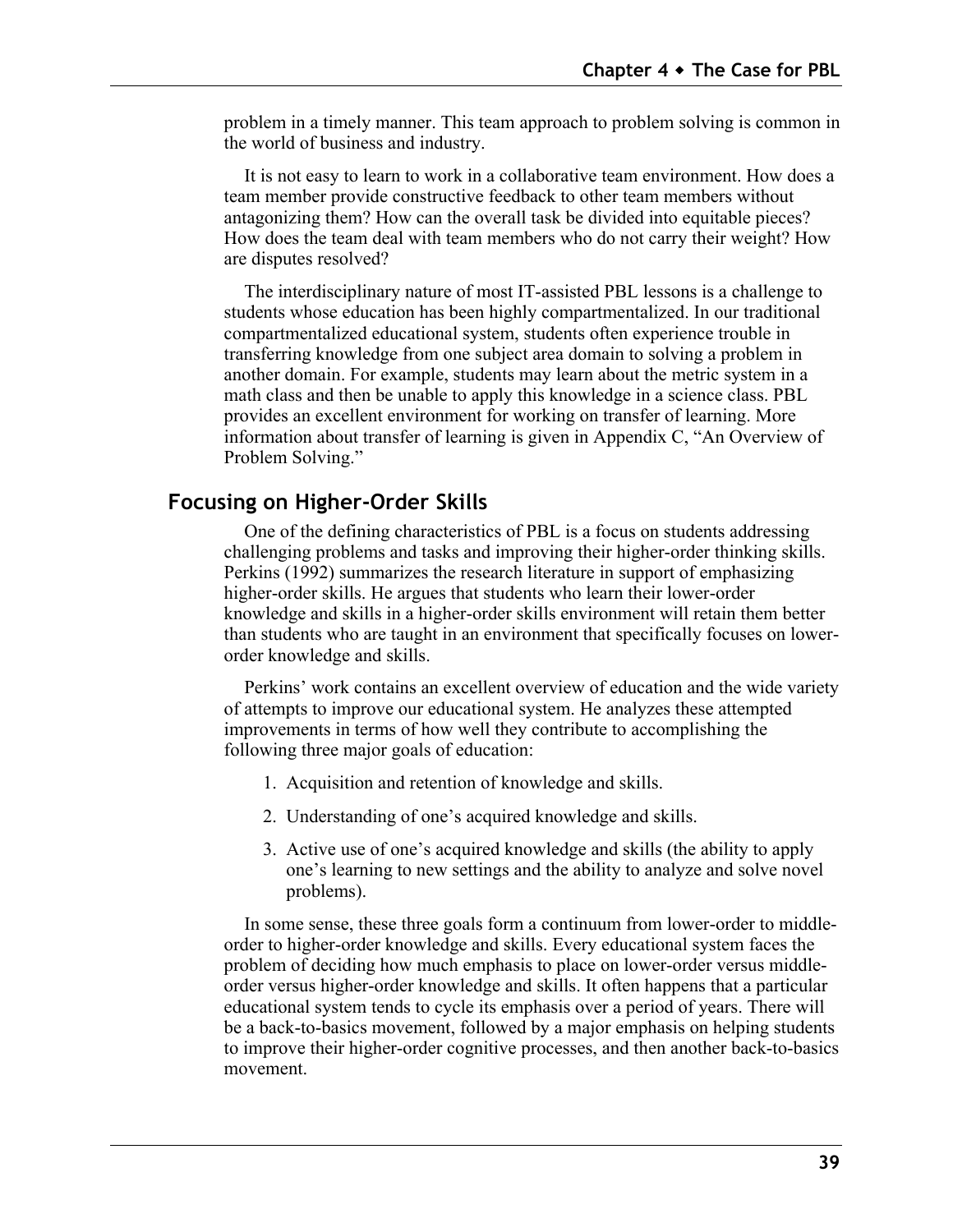While the back-to-basics movement remains strong throughout the world, there is increasing research evidence that supports the contention that a good education requires a substantial emphasis on higher-order knowledge and skills. This presents educators with the task of developing curriculum, instruction, and assessment that is appropriately balanced between lower-order and higher-order knowledge and skills.

#### **Parallels With Process Writing**

Process writing has been thoroughly researched and widely implemented (Boone, 1991). Many teachers—even those who do not teach writing—are familiar with writing as a process. The six steps of process writing are:

- 1. brainstorming
- 2. organizing the brainstormed ideas
- 3. developing a draft
- 4. obtaining feedback
- 5. revising
- 6. publishing

One of the most important ideas in writing is summarized by the statement "revise, revise, revise." Computers have proven to be a useful tool in process writing. Computers are especially useful in the revision stage of process writing.

One can draw a parallel between PBL and process writing. Of course, a PBL lesson often requires writing. But one can also consider the process of carrying out a project. The steps of process writing are similar to the steps used to carry out a project. The basic nature of producing a product, presentation, or performance is supportive of a "revise, revise, revise" approach.

#### **Communication and Other Goals for IT in Education**

Many states have explicit goals for IT in education, or they have incorporated such goals within the goals for the non-IT curriculum domains. The International Society for Technology in Education (ISTE) (1998) has developed National Educational Technology Standards for students at the pre-K–12 level. Appendix B provides a summary of this document, which is also available in complete form on the ISTE Web site at http://www.iste.org/.

Communication is a recurring theme in the various state standards and in the ISTE standards. Students need to gain skills in communication both in a print (hard-copy) environment and in an interactive digital environment.

Some schools have developed explicit courses for writing in a desktoppublication environment and for developing effective hypermedia stacks and Web pages. IT specialists may teach such courses, perhaps with students going to a computer lab to receive the instruction.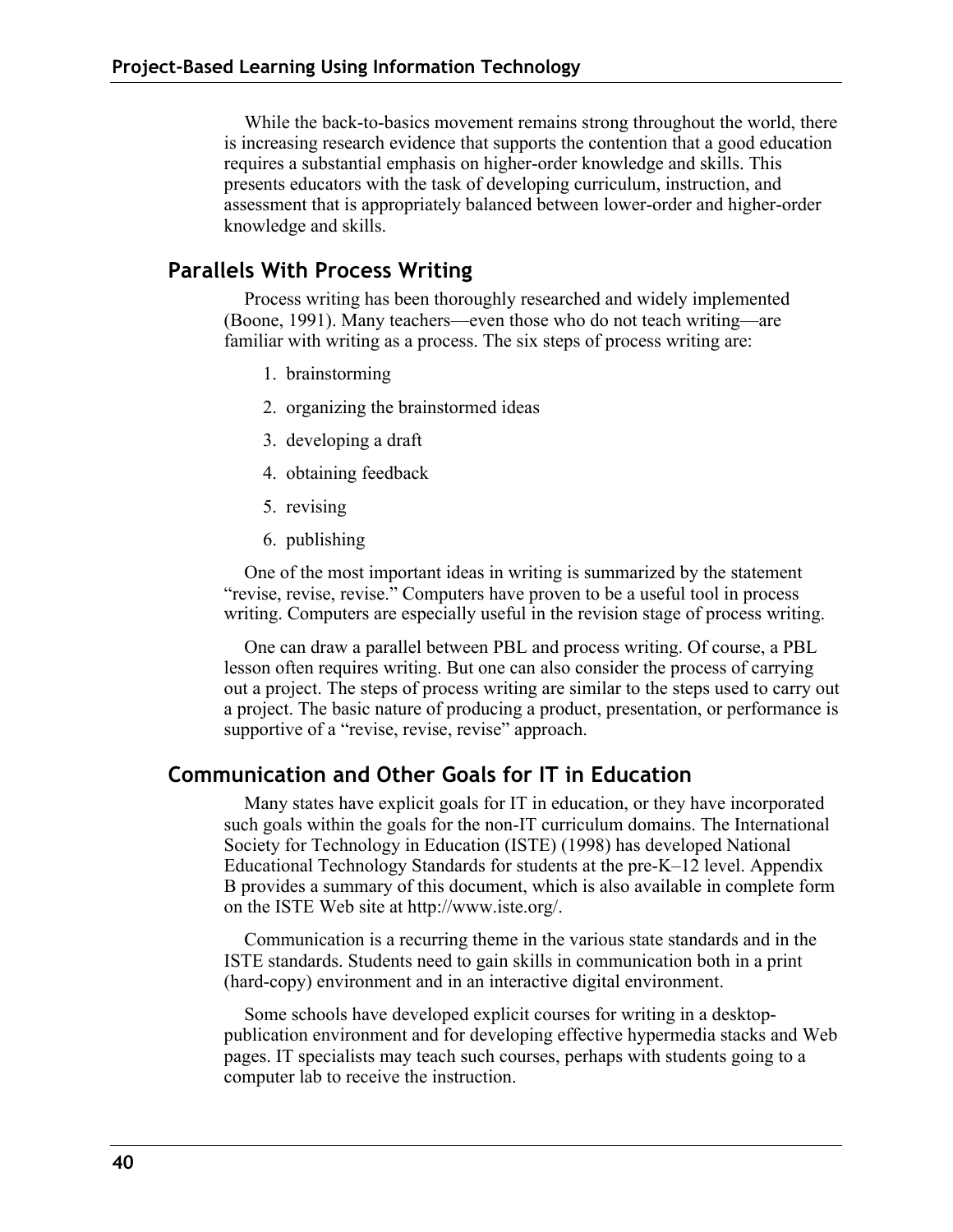The trend, however, is for such instruction to occur in the "regular" classroom, where it is taught by the regular classroom teacher. This helps the instruction to be more aligned with the rest of the curriculum. IT-assisted PBL can be an excellent vehicle to support such instruction. Moreover, this environment usually requires teams of students to work together on a complex project. As noted previously, learning to work in a team environment is an important goal in education.

The typical classroom teacher has had little formal instruction and practice in desktop publication or in the development of interactive hypermedia documents. While staff development is sorely needed, other approaches are also essential. ITassisted PBL creates an environment in which teachers can learn alongside their students.

### **Learning to Use Your Intelligence**

This section contains arguments for PBL based on research into human intelligence. The general flavor of the arguments is that we want students to develop their higher-order thinking and problem-solving skills. We want them to learn to use their brains effectively. PBL can be used to create learning environments that will help students learn to use their brains more effectively.

Solving problems and carrying out complex tasks requires having the necessary resources available and then using these resources effectively. One resource all individuals have is their own intelligence. Actually, it is much more accurate to speak of one's intelligences. Each person has varying levels of intelligence in different areas. For example, a person may have a high level of musical intelligence but a relatively low level of logical/mathematical intelligence.

Howard Gardner, Robert Sternberg, and David Perkins are three researchers and writers who have made significant contributions to our understanding of intelligence; some of their ideas are covered in this section. This section also poses a definition of intelligence and then explores a variety of intelligences that people have. Effective PBL helps students develop and use their various intelligences.

#### **A Definition of Intelligence**

The study and measurement of intelligence has been an important research topic for nearly 100 years. IQ is a complex concept, and researchers in this field argue with each other about the various theories that have been developed. There is no clear agreement about what constitutes IQ or how to measure it. There is an extensive and continually growing collection of research papers on the topic. Howard Gardner (1983, 1993), Robert Sternberg (1988, 1997), and David Perkins (1995) have written widely sold books that summarize the literature and present their own points of view.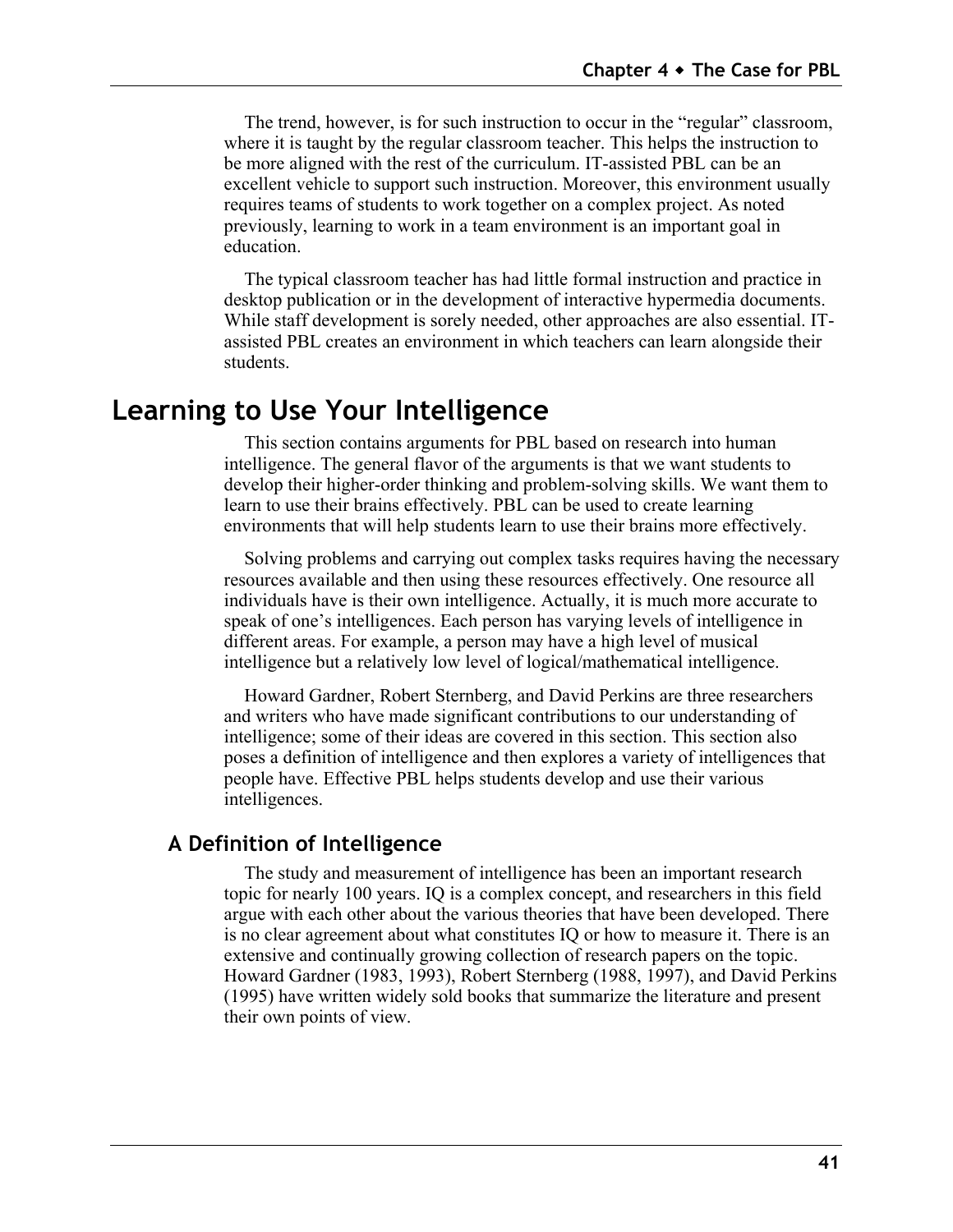The following definition of intelligence is a composite from various authors. Intelligence is a combination of the ability to:

- 1. Learn. This includes all kinds of informal and formal learning through any combination of experience, education, and training.
- 2. Pose problems. This includes recognizing problem situations and transforming them into more clearly defined problems.
- 3. Solve problems. This includes solving problems, accomplishing tasks, fashioning products, and doing complex projects.

This definition of intelligence is a very optimistic one. It says that each of us can become more intelligent. We can become more intelligent through study and practice, through access to appropriate tools, and through learning to use these tools effectively (Perkins, 1995).

PBL can be used as a vehicle in which students can use and improve their intelligence. More detail on the work of Gardner, Sternberg, and Perkins is given in the next three subsections.

#### **Howard Gardner**

Some researchers in the field of intelligence have long argued that people have a variety of different intelligences. A person may be good at learning languages and terrible at learning music—or vice versa. A single number (a score on an IQ test) cannot adequately represent the complex and diverse capabilities of a human being.

Howard Gardner (1993) has proposed a theory of multiple intelligences. He originally identified seven components of intelligence. He argues that these intelligences are relatively distinct from each other and that each person has some level of each of these seven intelligences. More recently, he has added an eighth intelligence to his list (*Educational Leadership,* 1997).

Many teachers who use PBL have studied the work of Howard Gardner and use some of his ideas in their teaching. For example, in creating a team of students to do a particular project, a teacher may select a team whose collective "highest" talents encompass most of the eight areas of intelligence Gardner identifies. The teacher may encourage a team to divide up specific tasks in line with specific high levels of talent found on a team. Alternatively, a teacher may encourage or require that team members not be allowed to work in their areas of highest ability in order to encourage their development of knowledge and skills in other areas.

Table 4.1 lists the eight intelligences Gardner identifies. It provides some examples of the types of professionals who exhibit a high level of an intelligence. The eight intelligences are listed in alphabetical order.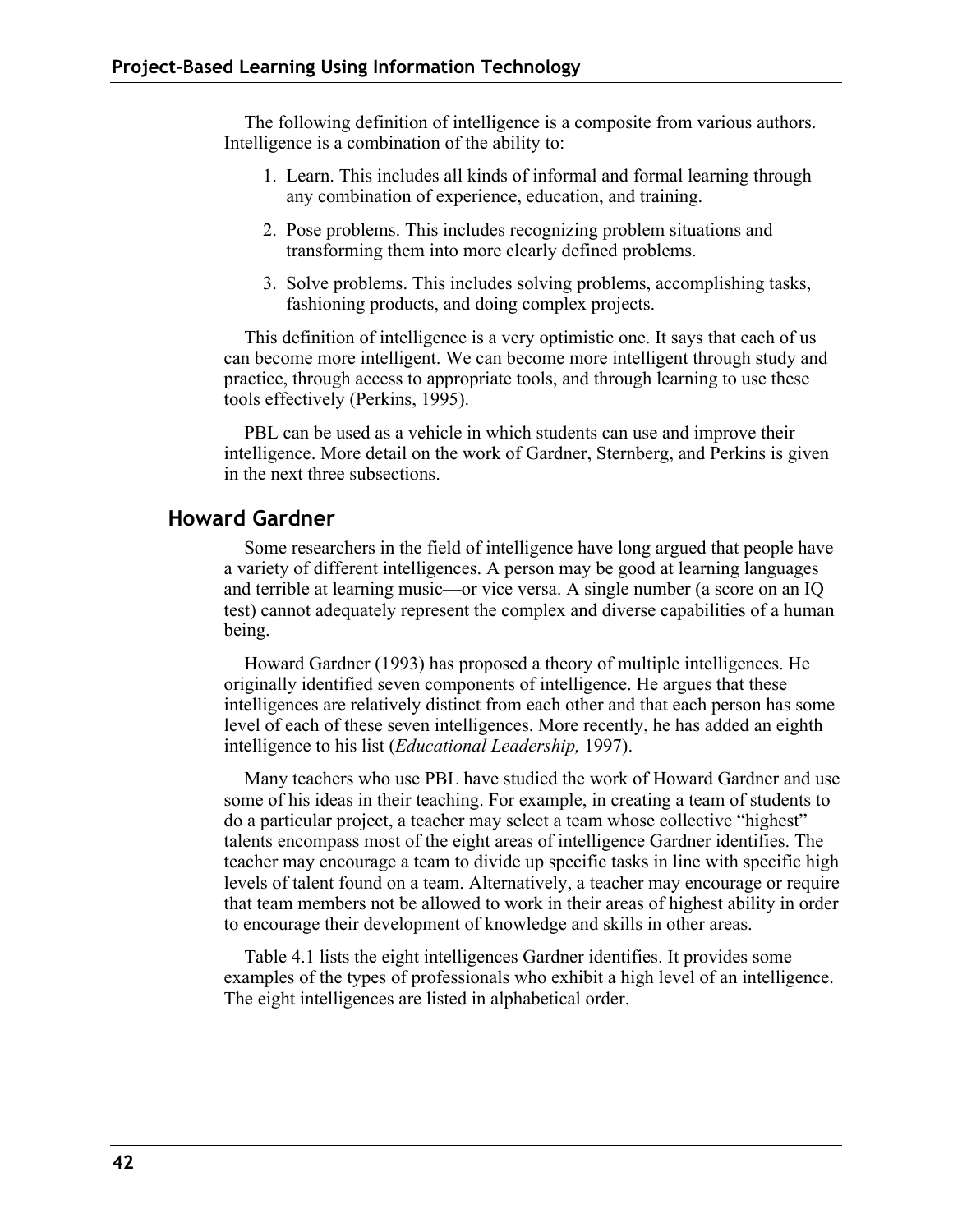| Intelligence             | <b>Examples</b>                                                                                  | <b>Discussion</b>                                                                                                                                                                                          |
|--------------------------|--------------------------------------------------------------------------------------------------|------------------------------------------------------------------------------------------------------------------------------------------------------------------------------------------------------------|
| Bodily-<br>kinesthetic   | Dancers, athletes, surgeons,<br>crafts people                                                    | The ability to use one's physical body well.                                                                                                                                                               |
| Interpersonal            | Sales people, teachers, clinicians,<br>politicians, religious leaders                            | The ability to sense others' feelings and be in tune<br>with others.                                                                                                                                       |
| Intrapersonal            | People who have good insight<br>into themselves and use their<br>other intelligences effectively | Self-awareness. The ability to know your own body<br>and mind                                                                                                                                              |
| Linguistic               | Poets, writers, orators,<br>communicators                                                        | The ability to communicate well, perhaps both<br>orally and in writing, perhaps in several languages.                                                                                                      |
| Logical-<br>mathematical | Mathematicians, logicians                                                                        | The ability to learn higher mathematics. The ability<br>to handle complex logical arguments.                                                                                                               |
| Musical                  | Musicians, composers                                                                             | The ability to learn, perform, and compose music.                                                                                                                                                          |
| Naturalistic             | Biologists, naturalists                                                                          | The ability to understand different species,<br>recognize patterns in nature, classify natural<br>objects.                                                                                                 |
| Spatial                  | Sailors navigating without<br>modern navigational aids,<br>surgeons, sculptors, painters         | The ability to know where you are relative to fixed<br>locations. The ability to accomplish tasks requiring<br>three-dimensional visualization and placement of<br>your hands or other parts of your body. |

*Table 4.1. Gardner's eight intelligences and examples of each.*

At this point, you might want to do some introspection. For each of the eight intelligences in Gardner's list, think about your own level of talents and performance. For each intelligence, decide if you have an area of expertise that makes substantial use of the intelligence. For example, perhaps you are good at music. If so, is music the basis of your vocation?

Students can also do this type of introspection, and it can become a routine component of PBL lessons. Students can come to understand that they are more naturally gifted in some areas than in others, but that they have some talent in all of the eight areas. Curriculum and instruction can be developed to help all students make progress in enhancing their talents in each of these eight areas of intelligence.

#### **Robert Sternberg**

Many teachers have provided testimonial evidence that PBL encourages participation on the part of their students who do not have a high level of "school smarts." They report that some of their students who were not doing well in school have become actively engaged and experienced a high level of success in working on projects. These observations are consistent with and supportive of the research of Robert Sternberg.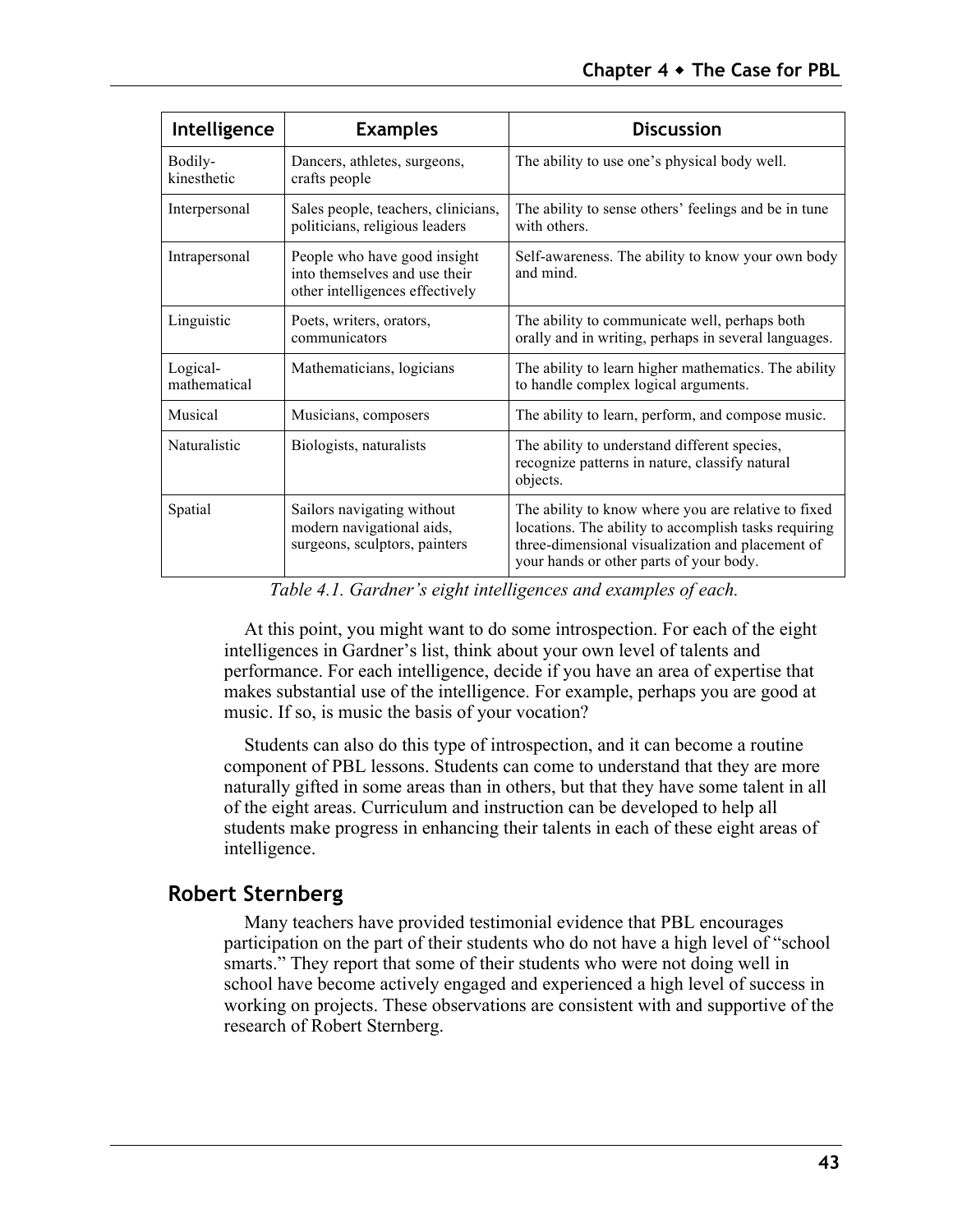As noted previously in this chapter, different researchers have identified different components of intelligence. Sternberg (1988, 1997) focuses on just three main components:

- 1. Practical intelligence—the ability to do well in informal and formal educational settings, adapting to and shaping one's environment, street smarts.
- 2. Experiential intelligence—the ability to deal with novel situations, the ability to effectively automate ways of dealing with novel situations so that they are easily handled in the future, the ability to think in novel ways.
- 3. Componential intelligence—the ability to process information effectively. This includes metacognitive, executive, performance, and knowledgeacquisition components that help to steer cognitive processes.

Sternberg provides examples of people who are quite talented in one of these areas but not so talented in the other two. In that sense, his approach to the field of intelligence is somewhat like Gardner's. However, you can see that Sternberg does not focus on specific components of intelligence that are aligned with various academic disciplines. He is far more concerned with helping people develop components of intelligence that will help them perform well in whatever they choose to do.

Sternberg strongly believes that intelligence can be increased by study and practice. Quite a bit of his research focuses on such endeavors. Some of Sternberg's work focuses specifically on "street smarts" versus "school smarts." He notes that some people are particularly talented in one of these two areas but not in the other. This observation is consistent with the work of Lev Vygotsky (Fosnot, 1996), who argues that the type of learning that goes on outside of school is distinctly different from the type that goes on in school. While some students are talented in both informal and formal education, others are much more successful in one than in the other. A teacher who is skillful in developing PBL can help students design projects that are consistent with their learning abilities and interests.

#### **David Perkins**

In his book *Smart Schools,* David Perkins (1992) analyzes a number of different educational theories and approaches to education. His analysis is strongly supportive of Gardner's theory of multiple intelligences. Perkins' book describes extensive research-based evidence showing that education can be considerably improved by teaching for transfer more explicitly and appropriately, by focusing on higher-order cognitive skills, and by using PBL.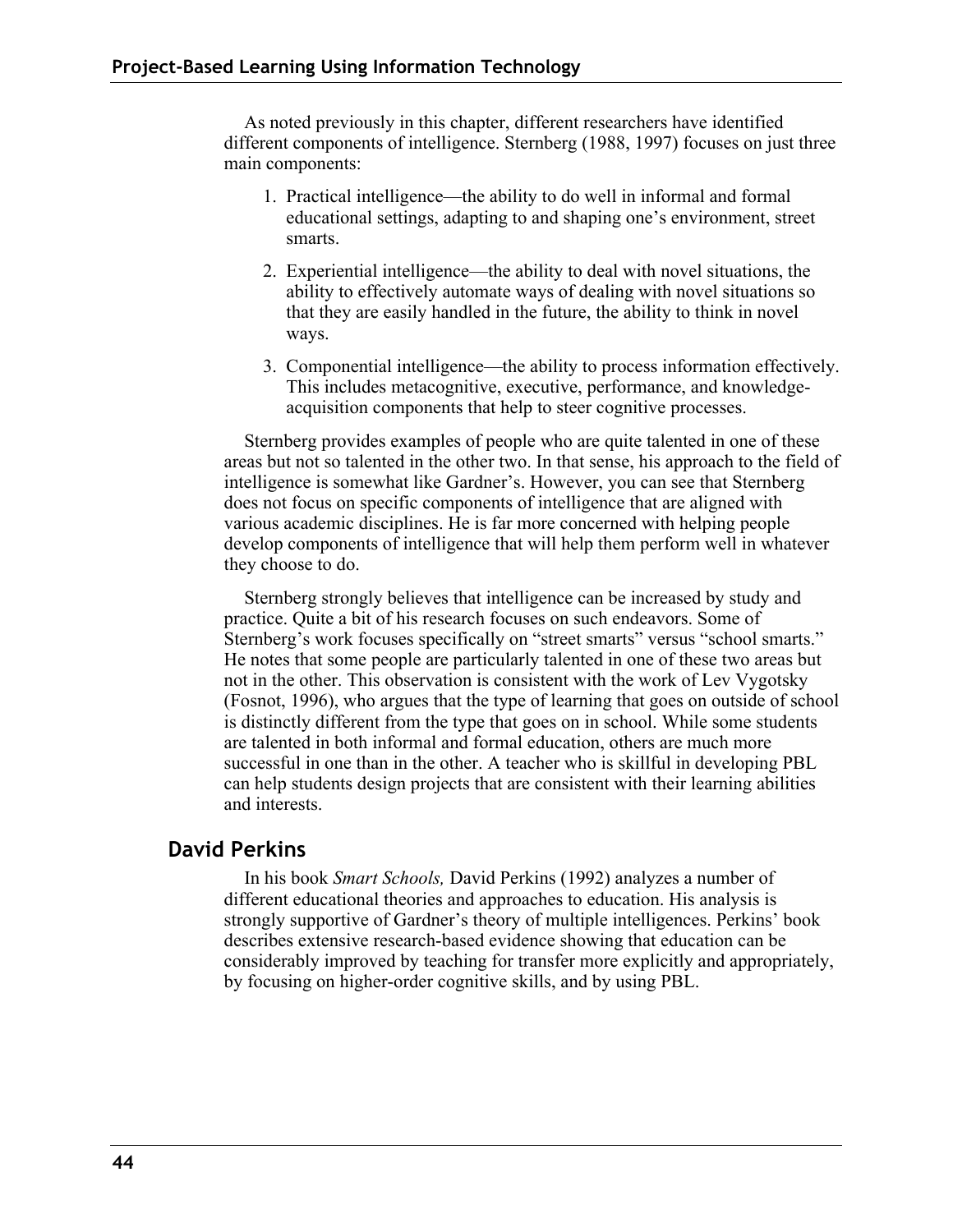In another work, Perkins (1995) examines a large number of research studies both on the measurement of IQ and on programs of study designed to increase IQ. He presents detailed arguments that IQ has three major components or dimensions:

- 1. Neural intelligence. This refers to the efficiency and precision of one's neurological system.
- 2. Experiential intelligence. This refers to one's accumulated knowledge and experience in different areas. It can be thought of as the accumulation of all of one's areas of expertise.
- 3. Reflective intelligence. This refers to one's broad-based strategies for attacking problems, for learning, and for approaching intellectually challenging tasks. It includes attitudes that support persistence, systemization, and imagination. It includes self-monitoring and selfmanagement.

There is substantial evidence to support the belief that a child's neural intelligence can be adversely affected by the mother's use of drugs such as alcohol and cocaine during pregnancy. Lead (for example, from lead-based paint) can do severe neural damage to a person. Vitamins, or the lack thereof, can also affect neural intelligence.

Moreover, there is general agreement that neural intelligence has a "use it or lose it" characteristic. It is clear that neural intelligence can be maintained and, indeed, increased, by use.

Experiential intelligence is based on years and years of accumulating knowledge and experience in both informal and formal learning environments. Such knowledge and experience can lead to a high level of expertise in one or more fields. People who live in "rich" learning environments have a significant intelligence advantage over people who grow up in less-stimulating environments. Experiential intelligence can be increased by such environments.

Reflexive intelligence can be thought of as a control system that helps one use neural intelligence and experiential intelligence effectively. In fact, a person can learn strategies that help him or her use neural intelligence and experiential intelligence more effectively. The habits of mind included under reflexive intelligence can be learned and improved. Metacognition and other approaches to reflecting about one's cognitive processes can help.

### **Testimonials**

A search of the literature identifies a large number of articles on classroom projects. Most of these reports are testimonials—teachers explaining how they use projects in their teaching and giving their perceptions of how successful these projects have been. Benefits attributed to PBL include the following:

• Increased motivation. Accounts of projects often report that students willingly devote extra time or effort to the project or that previously hardto-reach students begin to participate in class. Teachers often report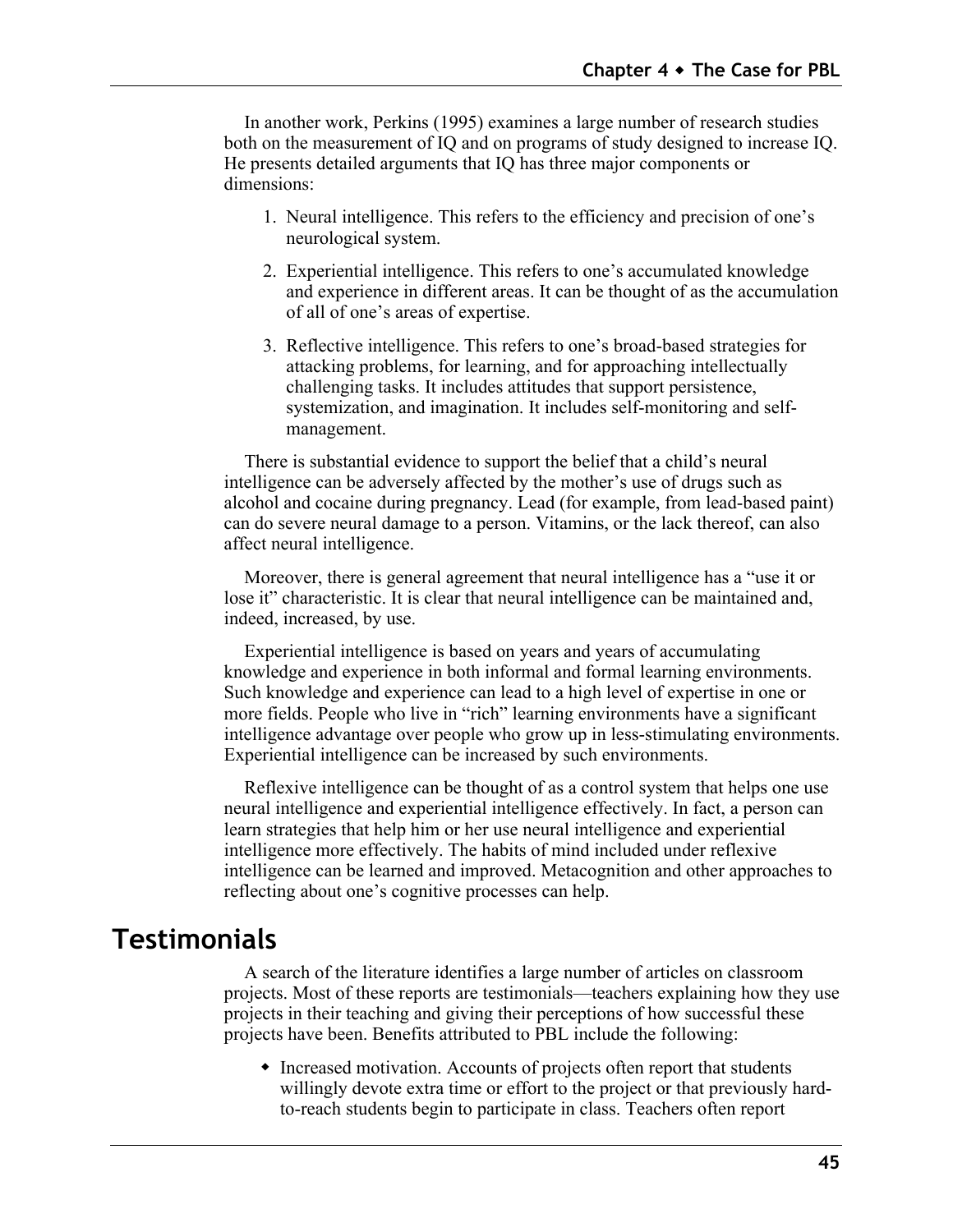improvements in attendance and decreases in tardiness. Students often report that projects are more fun and more engaging than other components of the curriculum.

- Increased problem-solving ability. Research on improving students' higher-order cognitive skills emphasizes the need for students to engage in problem-solving tasks and the need for specific instruction on how to attack and solve problems (Moursund, 1996; Perkins, 1992). Many articles describe PBL environments in which students become actively and successfully engaged in posing and solving complex problems.
- Improved library research skills. Most projects require students to move beyond readily available printed information sources such as textbooks, encyclopedias, and dictionaries. IT offers excellent additional sources of information, including those on computer disk, CD-ROM, and the Internet. The emphasis of PBL on independent research is in keeping with the American Library Association's call for information literacy as a fundamental goal. The association defines *information literacy* as the ability to know when there is a need for information, identify and find the needed information, evaluate and organize the information, and use the information effectively to address the problem or issue at hand (Breivik & Senn, 1994). PBL can provide an authentic and motivating context in which to gain increased information literacy.
- $\bullet$  Increased collaboration. The necessity for group work in many projects requires students to develop and practice communication skills (Johnson & Johnson, 1989). Peer teaching, student evaluation, online information sharing, and cooperative learning groups are all aspects of the collaborative nature of projects. Current cognitive theories suggest that learning is a social phenomenon and that students will learn more in a collaborative environment (Wiburg & Carter, 1994).
- Increased resource-management skills. Part of becoming an independent learner involves taking responsibility for completing complex tasks. Wellimplemented PBL gives students instruction and practice in organizing projects and in allocating time and other resources, such as equipment, to complete tasks on schedule.

## **Final Remarks**

This chapter has briefly summarized many different types of arguments supporting the use of IT-assisted PBL in education. Education is a very complex field, and there are many different approaches to successful teaching and to helping students learn. The current state of educational research does not allow us to expect that researchers will produce unassailable evidence that one particular approach is superior to all others. However, the evidence presented in this chapter strongly suggests that IT-assisted PBL should be part of the teaching repertoire of most teachers.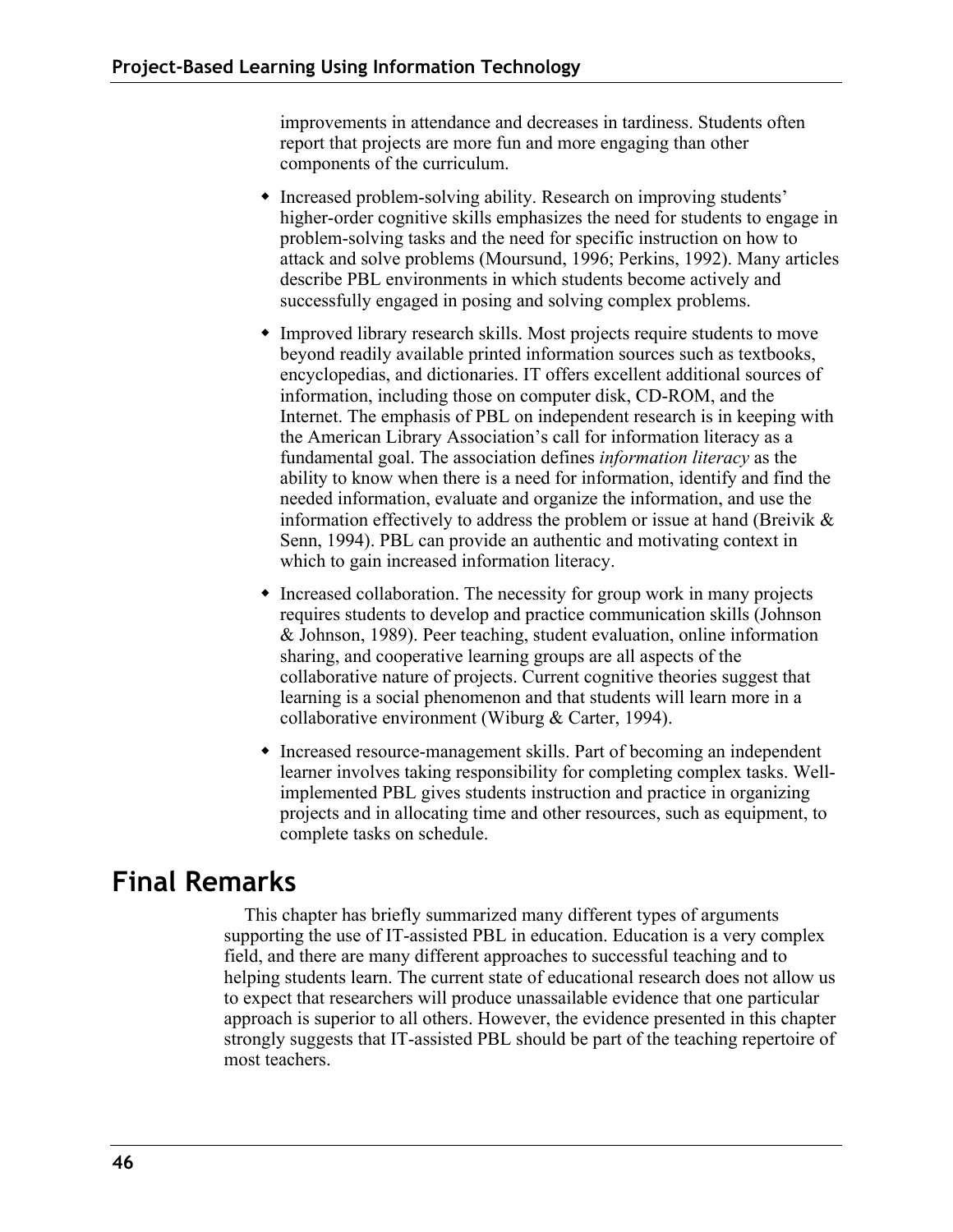## **Activities**

- 1. Select an IT-assisted PBL lesson. Analyze it from the point of view of Gardner, Perkins, and Sternberg in terms of how the lesson helps students use and improve their intelligence(s).
- 2. Make a list of arguments against increased use of IT-assisted PBL in your own teaching. Which of these arguments are countered by the ideas presented in this chapter?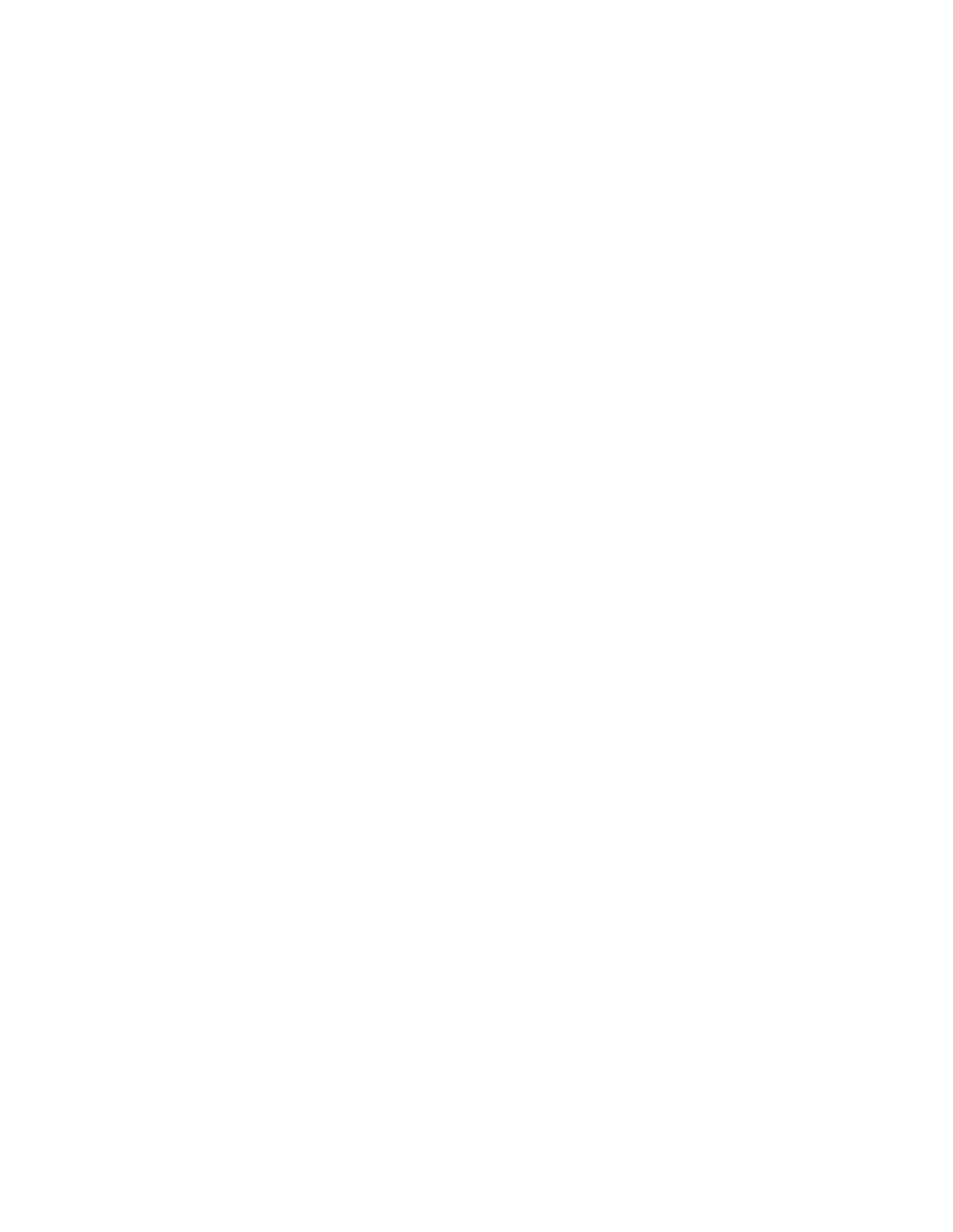# **Chapter 5 Project Planning**

A project can be viewed as a problem to be solved or a task to be accomplished. Careful thinking and planning at the beginning—before starting to carry out the work required on specific components of the project—is essential. This chapter covers the rudiments of planning for carrying out a project. You need to think about these ideas as you develop a PBL lesson. You also need to help your students learn these ideas.

### **Project Planning—Getting Started**

What do your students know about doing projects, and what do they need to learn about doing a project? The chances are that your students vary widely in their previous experience in undertaking individual and group projects. Thus, a good starting point is to do a needs assessment to determine their background and experience in doing projects. For example, have your students talk about or write about fun and challenging projects they have done. Encourage them to write about the planning process, budgeting their time, and working with other students.

In getting started in IT-assisted PBL, many teachers make the mistake of expecting too much of their students. For example, consider this set of directions to a group of young students:

#### **People Are the Same and Different**

We are going to do a project on how people and life in other countries are alike and how they are different from people and life in our country. Projects will be done by teams of two students. We will work on this project for two weeks. However, during the last three days, students will present reports and we will spend time discussing these reports.

1. Get together with a partner. Pick a foreign country that interests your team. Then pick at least two everyday parts of life in that country, such as what people eat, what clothes they wear, what jobs they have, what schools are like, what transportation is used, and so on. Turn in a one-paragraph report giving the names of the two people on your team, the name of the country, and the parts of life in the country you are going to study. This paragraph is due at the end of class tomorrow.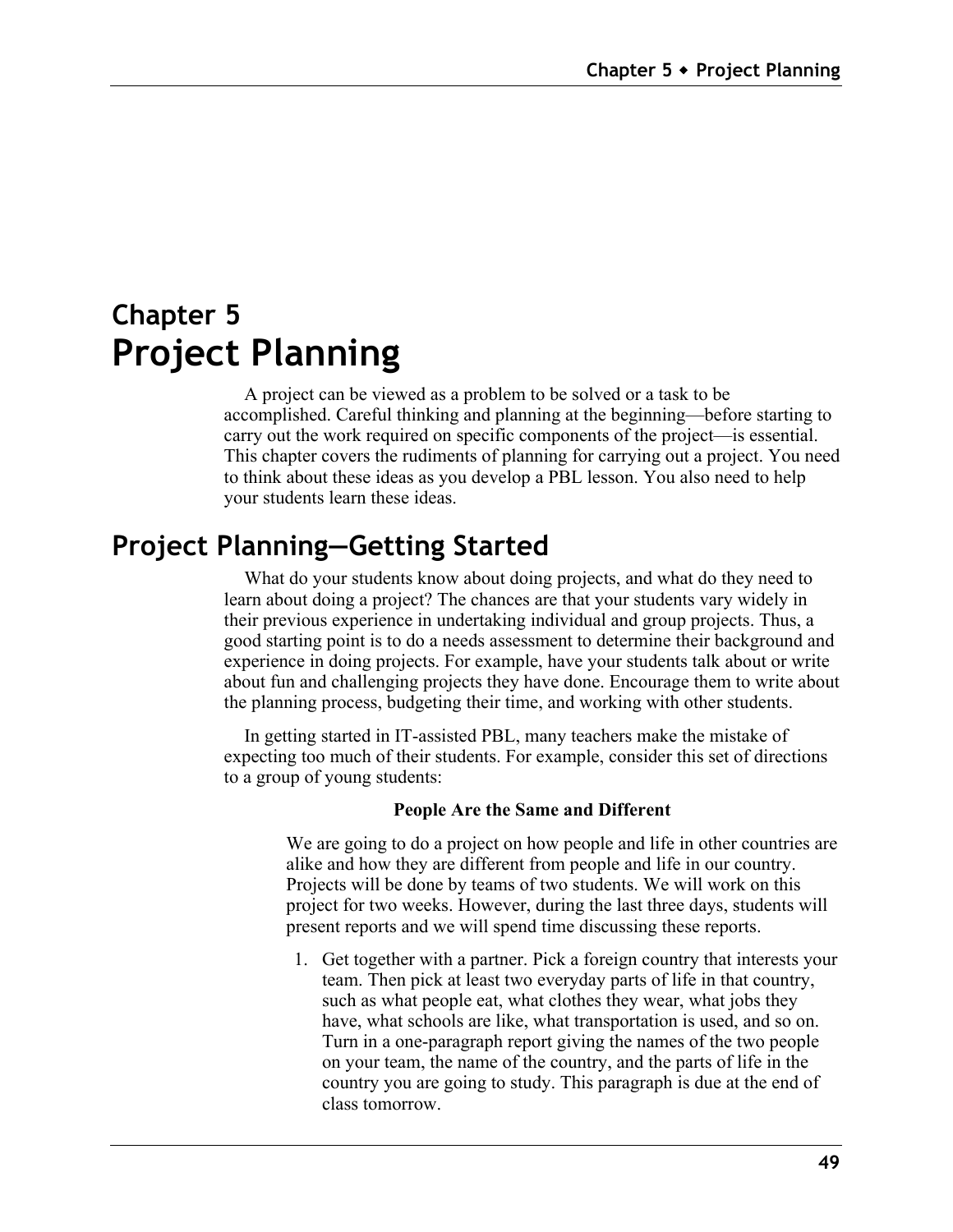- 2. Do research using the school library, the Web, and other sources to find general information about the country and specific information about the parts of life in the country your team selected in Item 1.
- 3. Write a report that contains the information from Item 2. Your report should compare and contrast this information with our country.
- 4. The report you wrote for Item 3 is to be word processed and desktop published. It is due on [specified due date].
- 5. Each team will present a five-minute report to the whole class during the last three days of the project. A sign-up sheet will be posted in the back of the room tomorrow morning.
- 6. You will be graded on the quality of your research, the quality of the writing and content of your paper, the quality of your desktop publishing, the quality of your oral presentation, and getting the project done on time. Equal weight will be given to each of these five items.

Initially, most young students will have difficulty with this range of options and will not understand how to begin or to undertake such a project. They may not be familiar with many foreign countries. Perhaps none of the countries will interest them. They may have no idea that food, clothing, jobs, and schools are different in different countries. They may not know how to work with a partner on a two-person team.

If your students have difficulty making the initial decisions about what to study in a project, chances are that they will benefit from some whole-class didactic instruction on the overall topic area of the proposed project. For example, the students might do some worksheets that help them study some similarities and differences among countries. What are family life, home, school, work, play, stores, and so on like in different parts of our country and in different countries?

Alternatively, the whole class might work together on a short project. The teacher might assign each pair of students a country. A two-person team can find information about the country (location, land area, population, climate, and so forth) and life in the country (food, clothing, housing, jobs, education, and so on). Each team might give a short report to the class, and the teacher can lead a wholeclass discussion on similarities and differences among countries. The goal is to build some common background for the students in the class.

Now look back at the project specifications for "People Are the Same and Different." Notice the assessment specifications in this project. Are your students familiar with multipart grading criteria? And what about the desktop-publication component of the project? Do your students understand what constitutes doing a good job of desktop publication?

Beginners need to gain an initial level of skill by working on relatively short and simple projects. These may be lockstep projects, with every student in the class doing essentially the same project, following the same timeline, and meeting the same milestones (intermediate requirements); however, even very young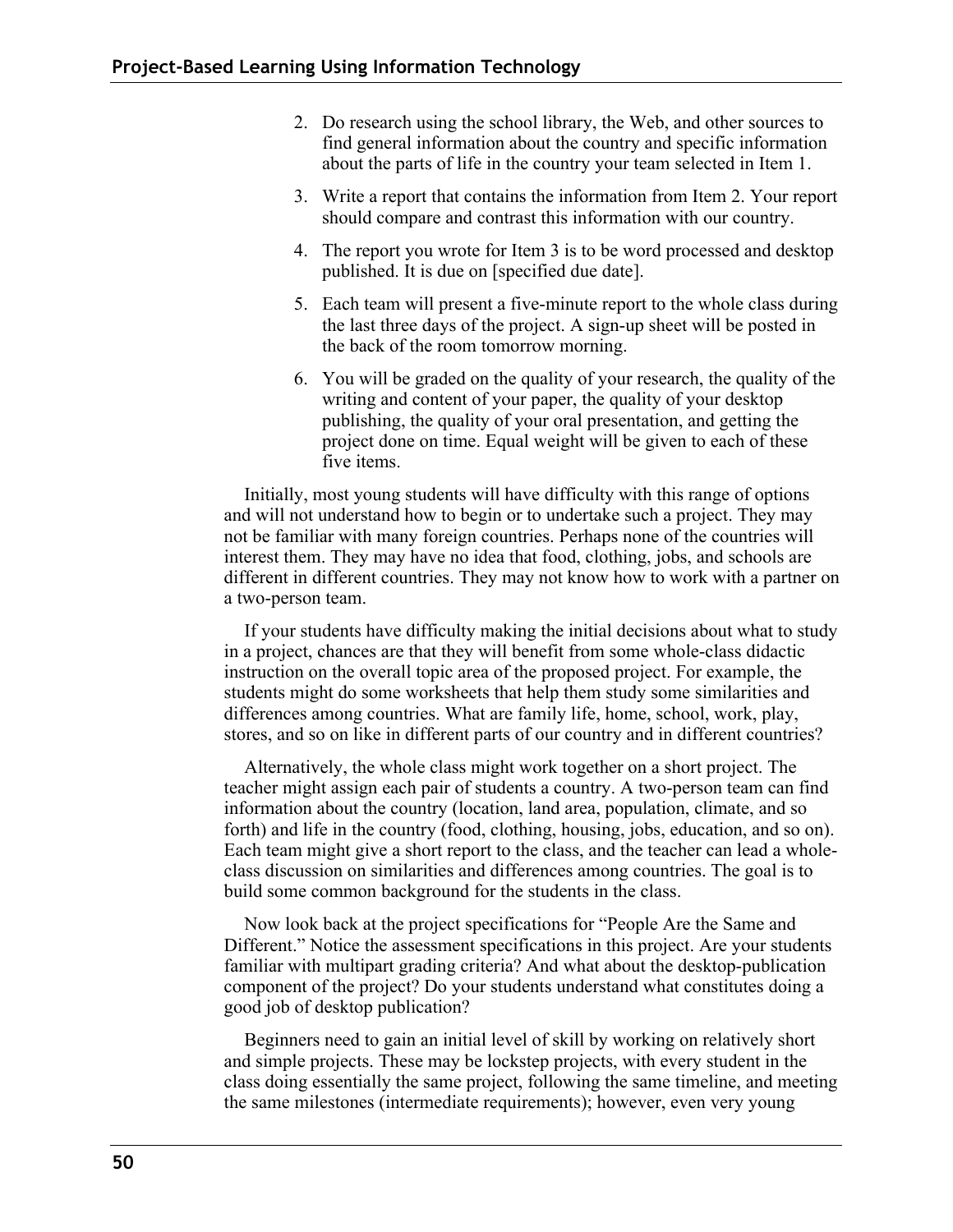students can learn to take initiative, help define the scope and goals of their specific project, and take responsibility for meeting timelines.

Over a period of time, students can learn to carry out complex projects that require careful planning, allocation of resources, use of higher-order thinking skills, and persistence. But this level of success does not come easily. It is a goal that can be achieved through many years of instruction and experience.

### **Project Planning for Students and Teachers**

A Project Planning Table like the one in Figure 5.1 can be particularly useful for beginners (both students and teachers). It represents a project as a sequence of tasks (with underlying subtasks) to be accomplished. This planning table includes a description of each task and subtask, the resources needed or available, a timeline, and milestones.

|             | Description | <b>Resources</b> | <b>Timeline</b> | <b>Milestones</b> |
|-------------|-------------|------------------|-----------------|-------------------|
| Task 1      |             |                  |                 |                   |
| Subtask 1.1 |             |                  |                 |                   |
| Subtask 1.2 |             |                  |                 |                   |
| Task 2      |             |                  |                 |                   |
| Etc.        |             |                  |                 |                   |

|  |  |  | Figure 5.1. Project Planning Table. |  |
|--|--|--|-------------------------------------|--|
|--|--|--|-------------------------------------|--|

The amount of detail one needs to give in a Project Planning Table varies with the students' knowledge and experience. Begin by developing an outline of the tasks to be accomplished. Here is an outline for the "People Are the Same and Different" project described in the previous section.

Task 1: Get started.

- 1.1 Select a partner.
- 1.2 Select a country.
- 1.3 Select two or more parts of everyday life in the country.
- 1.4 Prepare and turn in a one-paragraph report summarizing 1.1 to 1.3.

Task 2: Do research.

Task 3: Write a comparison/contrast report using a word processor.

Task 4: Polish and publish the report.

- 4.1 Edit and revise the report.
- 4.2 Desktop publish the report.
- 4.3 Turn in the report on the date due.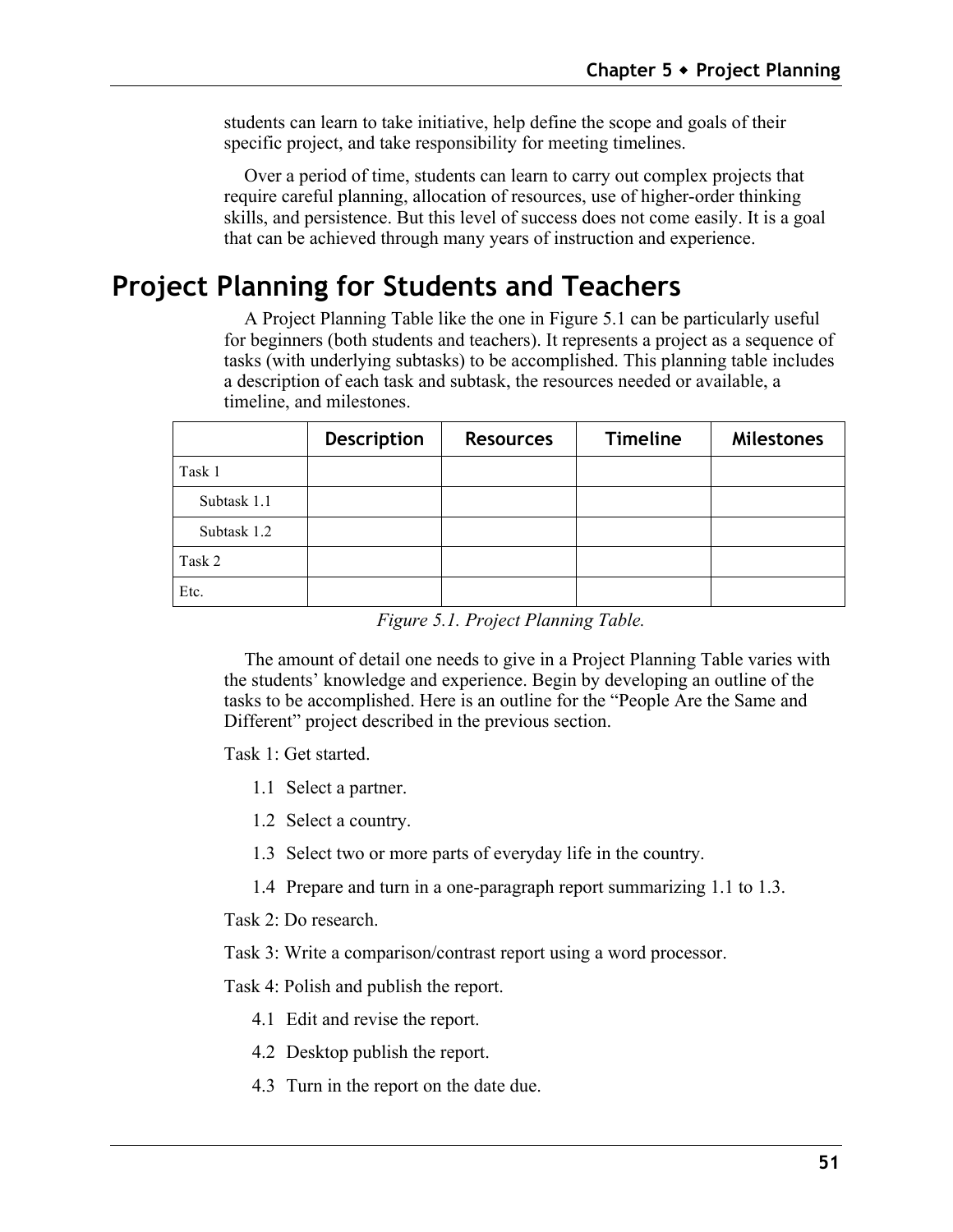Task 5: Make an oral presentation.

- 5.1 Prepare an oral report.
- 5.2 Rehearse the oral report and revise as needed.
- 5.3 Present the oral report.

There is a strong parallel between developing a Project Planning Table and the ideas presented in Appendix C, "An Overview of Problem Solving." A project in and of itself is a problem to be solved or a task to be accomplished.

As a student or team of students begins work on a project, participants are faced by the challenge of breaking the big problem (the overall project) into manageable subproblems or tasks. They are faced by the challenge of allocating and managing their resources (such as their personal time and access to IT) so that the subproblems and tasks are solved or accomplished in a timely fashion.

More detail about the components of a Project Planning Table are given in the next three subsections.

#### **Milestones**

A milestone is a clearly defined measure of accomplishment of the task or subtask. Milestones can be illustrated using a simple IT-assisted PBL example. Suppose the whole class is engaged in a project to develop a newsletter in which each student will write a short article. There will be a picture of each student included with the article. The overall project might be envisioned as consisting of the following tasks:

1. Each student is to use a word processor to write a short article about his or her favorite animal, food, or toy.

Milestone: First draft completed.

2. Each student is to learn how to use the digital camera and to move a picture from the camera into a word-processor file.

Milestone: The student's word-processor file includes his or her picture.

3. Each student is to provide feedback to at least two other students on the articles these students have written.

> Milestone: Each student has received constructive feedback from at least two students and the teacher.

- 4. Each student is to edit his or her article based on feedback from multiple sources. Milestone: The article is edited based on feedback.
- 5. Tasks 3 and 4 are to be repeated as many times as necessary.

Milestone: Each student has produced a well-written article.

6. Individual students polish their articles for publication.

Milestone: The article with a picture is completed and ready to publish.

7. The teacher helps a team of students whose members are particularly adept at desktop publication to combine all the student articles and pictures into a class newsletter.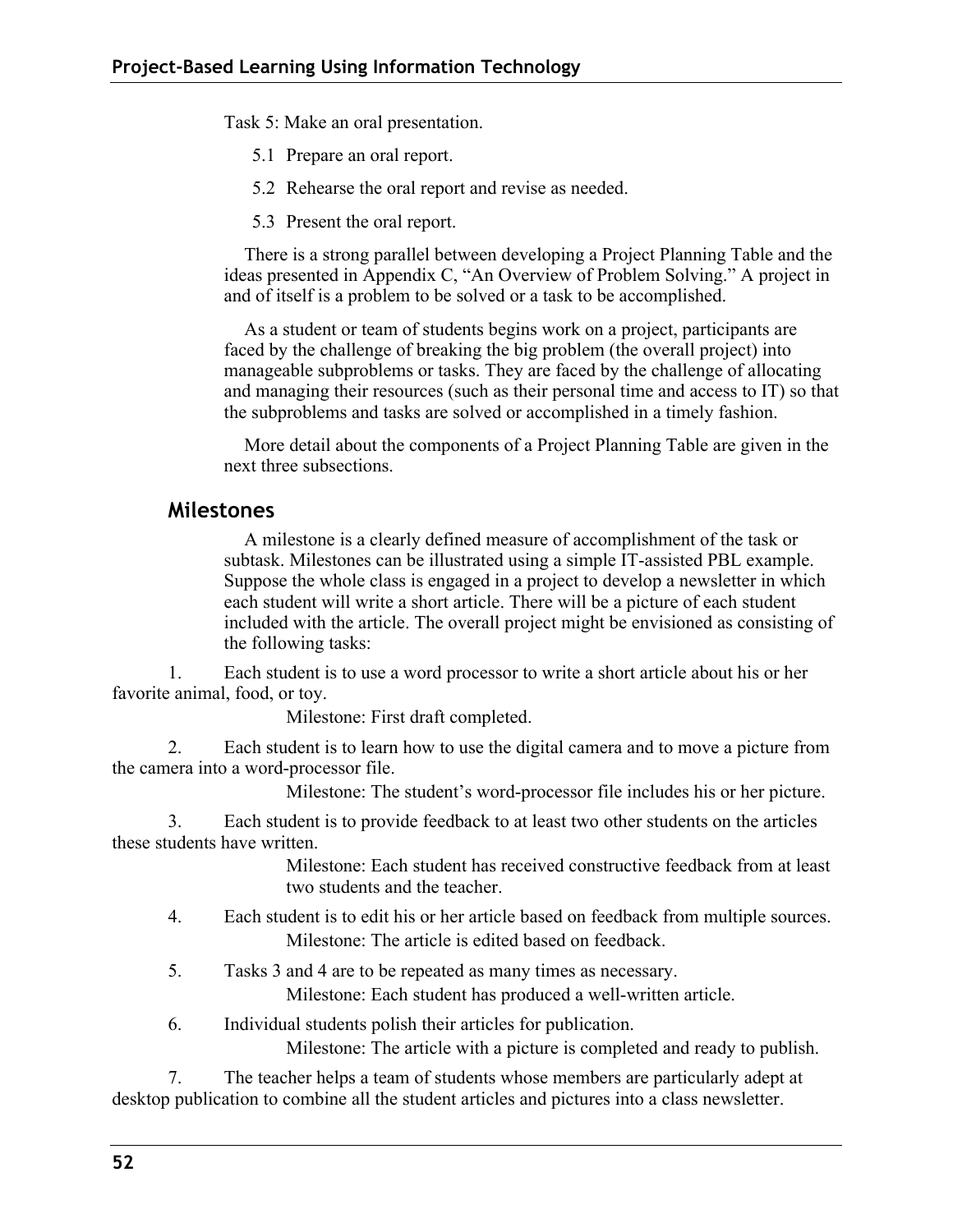Milestone: Each student receives a copy of the newsletter.

This level of detail may be helpful as students first learn to plan and carry out IT-assisted PBL. Eventually, students will learn to chunk a number of steps into a single task. For example, perhaps tasks 1–6 would be represented by the following single task: Write an article that contains a picture of yourself.

#### **Resources**

In most projects, time is a limited and critical resource. In the newsletter project from the previous section, some of the other resources needed include a digital camera, computers, a printer, and (perhaps) a copy machine. If there is only one digital camera, this may force the allocation of a long timeline for completing the picture-taking task.

A common pitfall for both teachers and students is to not allocate enough resources (especially time) to provide for unforeseen difficulties. What happens if a team member is ill? What happens if a particular task proves to be more difficult than anticipated? What happens if a necessary piece of equipment is out for repair? A robust plan includes a contingency-fund allocation of time and other resources. The teacher needs to be flexible, perhaps making major changes in an overall IT-assisted PBL lesson due to unforeseen difficulties.

#### **Timeline**

Because time is usually a critical and limited resource, it is important to develop a timeline that shows how the time resource will be allocated. When undertaking a multiday, time-limited project, one can analyze the various tasks, estimate how long each will take, and determine the order in which the tasks need to be done. Some aspects of this are easy to do, while others are quite difficult. Thus, for example, it is clear that one cannot do the final desktop publication and printing of a report before the report is written. But how long does it take to do the final desktop publication and printing of a two-page report? A student may face the problem that there is only one printer to serve 25 students, and thus printing delays will be common.

It is often useful to develop a Task/Timeline Chart like the one in Figure 5.2, which is designed for a project to be carried out over a five-day period. The project consists of five tasks to be done sequentially. Thus, Task 1 is to be done on Day 1, Task 2 on Day 2, and so on.

|        | Dav         | Day 2       | Day 3       | Day 4       | Day 5       |
|--------|-------------|-------------|-------------|-------------|-------------|
| Task 1 | <b>XXXX</b> |             |             |             |             |
| Task 2 |             | <b>XXXX</b> |             |             |             |
| Task 3 |             |             | <b>XXXX</b> |             |             |
| Task 4 |             |             |             | <b>XXXX</b> |             |
| Task 5 |             |             |             |             | <b>XXXX</b> |

*Figure 5.2. A simple Task/Timeline Chart.*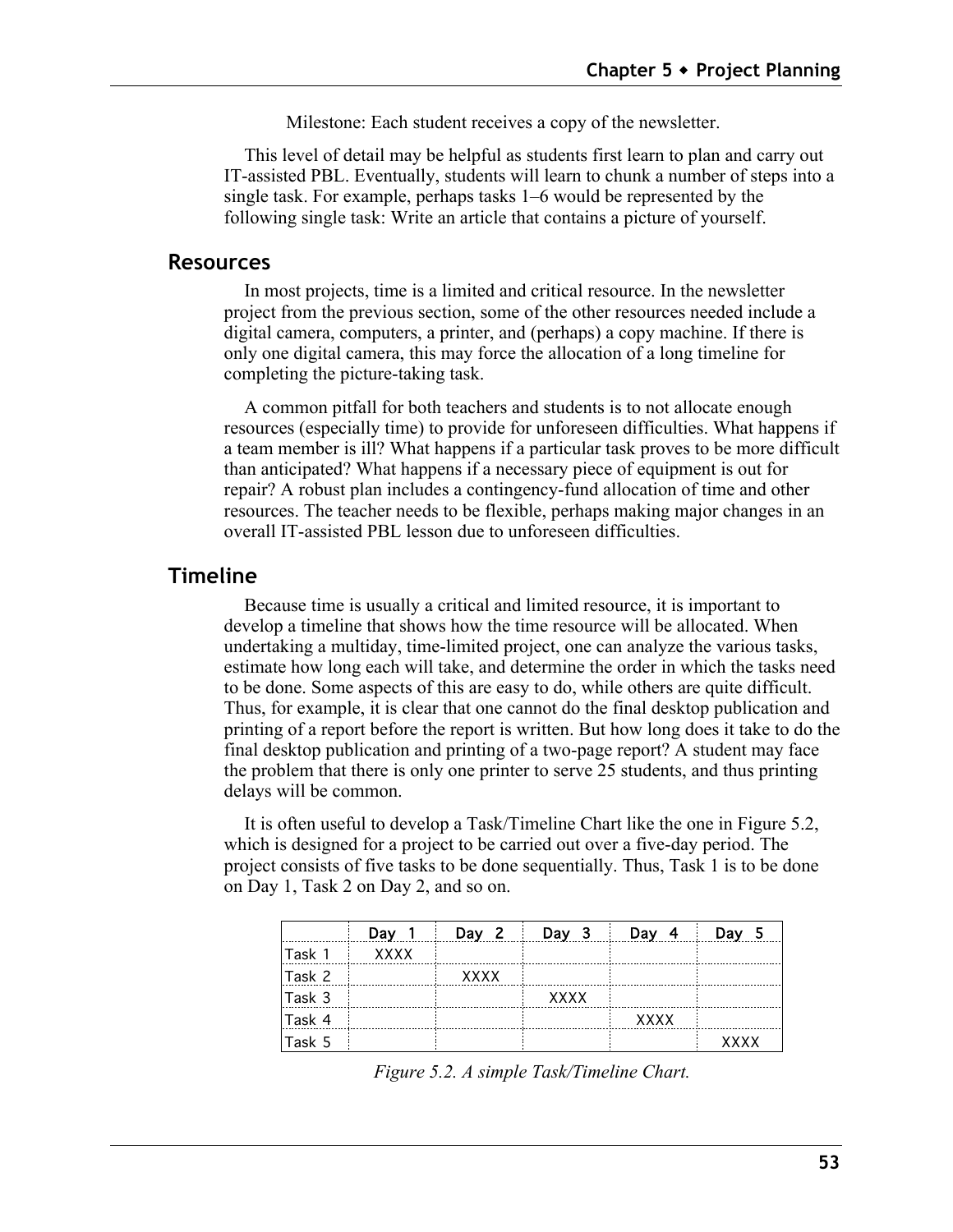This type of Task/Timeline Chart works well as long as the project is linear. Figure 5.3 charts a four-task project designed to be carried out over seven days. However, some of the tasks in this project require more than one day to complete.

|          | Dau 1 | Dau 2 | : Dau 3 | Dau 4 | : Dau 5<br>÷ | Dau 6 | Dau  |
|----------|-------|-------|---------|-------|--------------|-------|------|
| lTask 1  | XXXX  | xxxx  |         |       |              |       |      |
| lTask 2. |       |       | XXXX    |       |              |       |      |
| lTask 3. |       |       |         | xxxx  | xxxx         | xxxx  |      |
| ITask 4  |       |       |         |       |              |       | XXXX |

|  | Figure 5.3. Another example of a linear project. |  |  |
|--|--------------------------------------------------|--|--|
|  |                                                  |  |  |

The example given in Figure 5.3 represents an increased challenge to both the teacher and the students. Some students work much faster than others. How does the teacher deal with the student who reports that "I am all done, now what should I do?" after a single day on Task 1 or Task 3? How does a student learn to allocate two days or three days of time to complete a lengthy task? Among other things, this requires learning to stop in the middle of a task and come back to it the next day.

Task/Timeline Charts become more complex when they are used to represent planning information for more complicated projects. Suppose that for the project represented in Figure 5.3, Task 2 could be done on any one of Days 1–6. Perhaps Task 2 is to use a digital camera to take several pictures to be inserted into a document. This creates a situation in which there could be a number of possible Task/Timeline Charts for the project. Several of these are shown in Figure 5.4.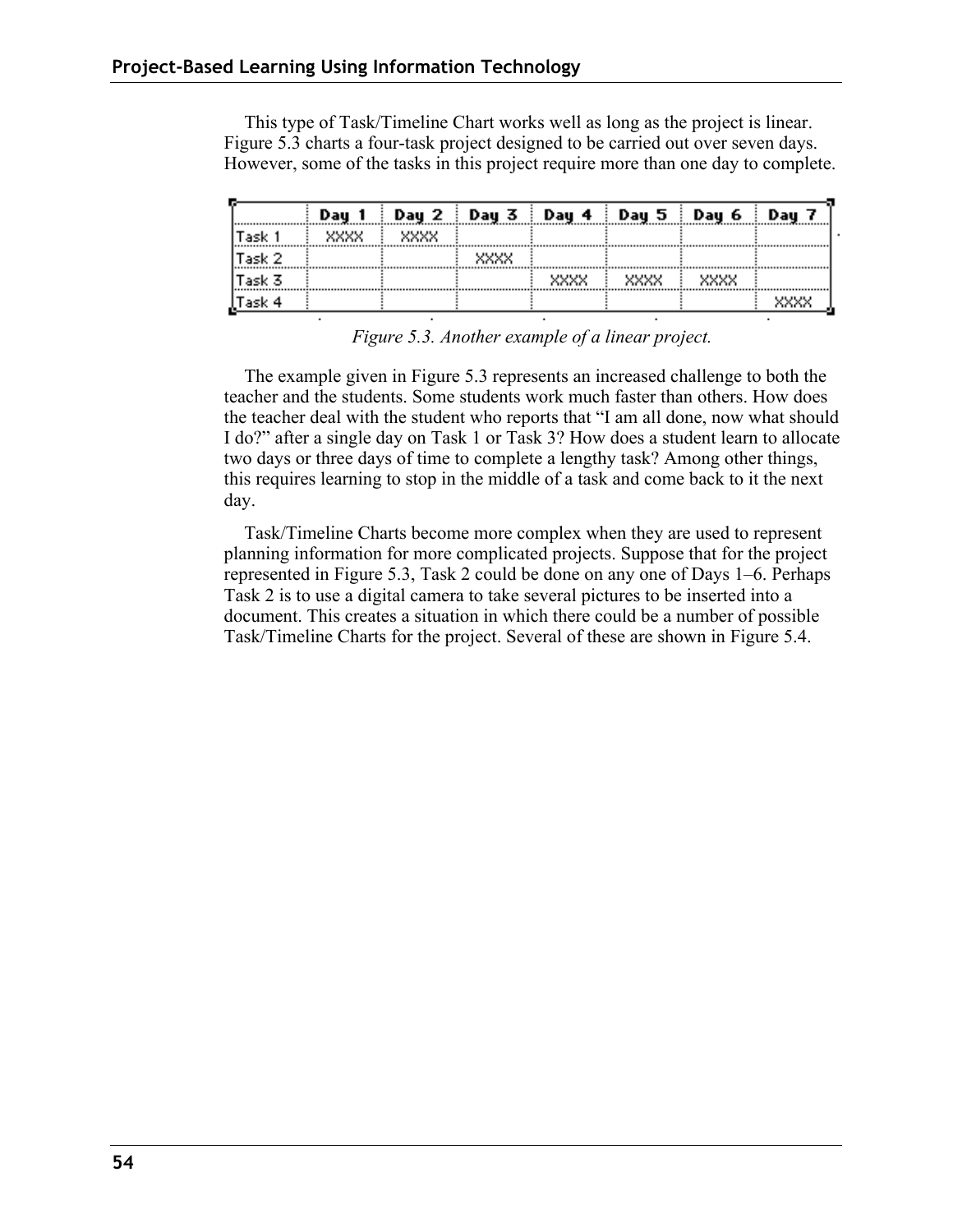|                   | Dav  |             |      |             | Day 2 Day 3 Day 4 Day 5 Day 6 |      | <b>Dav</b>  |
|-------------------|------|-------------|------|-------------|-------------------------------|------|-------------|
| Task 1            |      | <b>XXXX</b> | xxxx |             |                               |      |             |
| Task 2            | xxxx |             |      |             |                               |      |             |
| $\textsf{Task}~3$ |      |             |      | <b>XXXX</b> | xxxx                          | xxxx |             |
| Task 4            |      |             |      |             |                               |      | <b>YYYY</b> |

|         | Dav 1 |      |      | Day 2 Day 3 Day 4 Day 5 Day 6 Day |             |             |             |
|---------|-------|------|------|-----------------------------------|-------------|-------------|-------------|
| ∣Task 1 | xxxx  | xxxx |      |                                   |             |             |             |
| Task 2  |       |      | xxxx |                                   |             |             |             |
| Task 3  |       |      |      | <b>XXXX</b>                       | <b>XXXX</b> | <b>XXXX</b> |             |
| Task 4  |       |      |      |                                   |             |             | <b>XXXX</b> |

|        | Dav         |      |      |      | Day 2 Day 3 Day 4 Day 5 Day 6 |      | Dav     |
|--------|-------------|------|------|------|-------------------------------|------|---------|
| Task i | <b>XXXX</b> | xxxx |      |      |                               |      |         |
| Task 2 |             |      |      | xxxx |                               |      |         |
| Task 3 |             |      | xxxx |      | <b>XXXX</b>                   | xxxx |         |
| Task 4 |             |      |      |      |                               |      | v v v \ |

|        | Dav         | Day 2       | Day 3 | Day 4 $\vert$ | Day 5       | Day 6 | Day T       |
|--------|-------------|-------------|-------|---------------|-------------|-------|-------------|
| Task 1 | <b>XXXX</b> | <b>XXXX</b> |       |               |             |       |             |
| Task 2 |             |             |       |               | <b>XXXX</b> |       |             |
| Task 3 |             |             | xxxx  | xxxx          |             | xxxx  |             |
| Task 4 |             |             |       |               |             |       | <b>XXXX</b> |

*Figure 5.4. Multiple ways to carry out the project.*

Things get even more complex when there are multiple tasks, some of which can be overlapped, and the time required to complete a task may be shorter than the time window in which it must be completed. One way to represent such a project is shown in Figure 5.5.

|          | Length<br>of task | Day 1 | Day 2 | Day 3 | Day 4 | Day 5 | Day 6 | Day 7 |
|----------|-------------------|-------|-------|-------|-------|-------|-------|-------|
| Task 1   | 2 days            |       |       |       |       |       |       |       |
| Task 2   |                   |       |       |       |       |       |       |       |
| Task 2.1 | day               |       |       |       |       |       |       |       |
| Task 2.2 | day               |       |       |       |       |       |       |       |
| Task 3   | day               |       |       |       |       |       |       |       |
| Task 4   | day               |       |       |       |       |       |       |       |
| Slippage | day               |       |       |       |       |       |       |       |

*Figure 5.5. Overlapping components of a project.*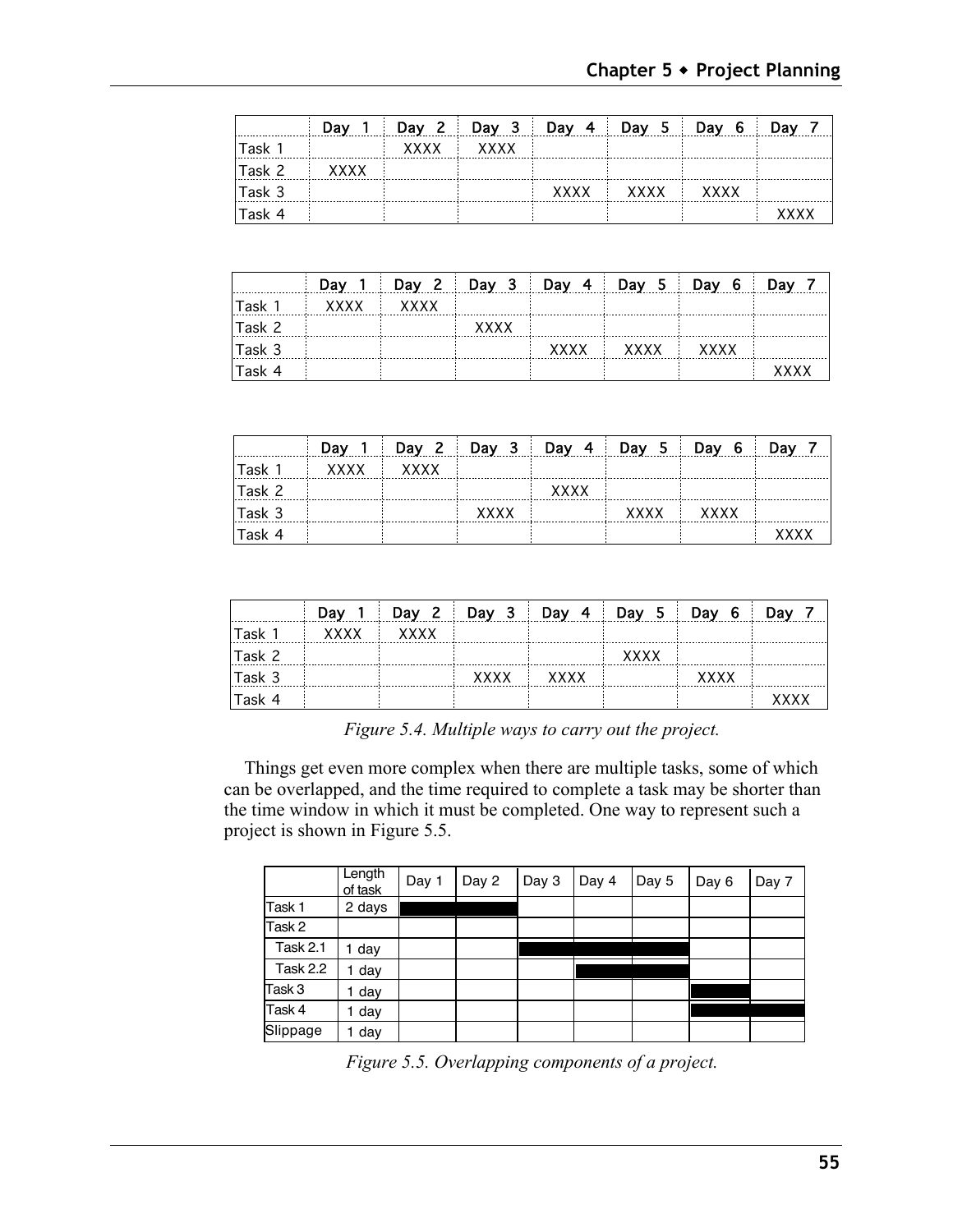There is a well-developed methodology—called PERT—for planning complex projects. PERT stands for Program Evaluation and Review Technique. An example is given in Figure 5.6. Computer software is available to help develop and analyze a PERT diagram.



*Figure 5.6. A PERT diagram.*

Planning the work of each individual and the collaborative work of a team adds still another dimension to the planning process. Consider a project in which teams of three students work together to produce hypermedia documents. A team consists of:

- 1. A team leader and hypermedia stack designer
- 2. A writer
- 3. A graphics and sound artist

Figure 5.7 shows a timeline for each team member. Part of the time the team members work together and part of the time they work individually. Notice that each team member has an individual task/timeline. If one team member fails to complete a critical task on time, the project will not be completed on time.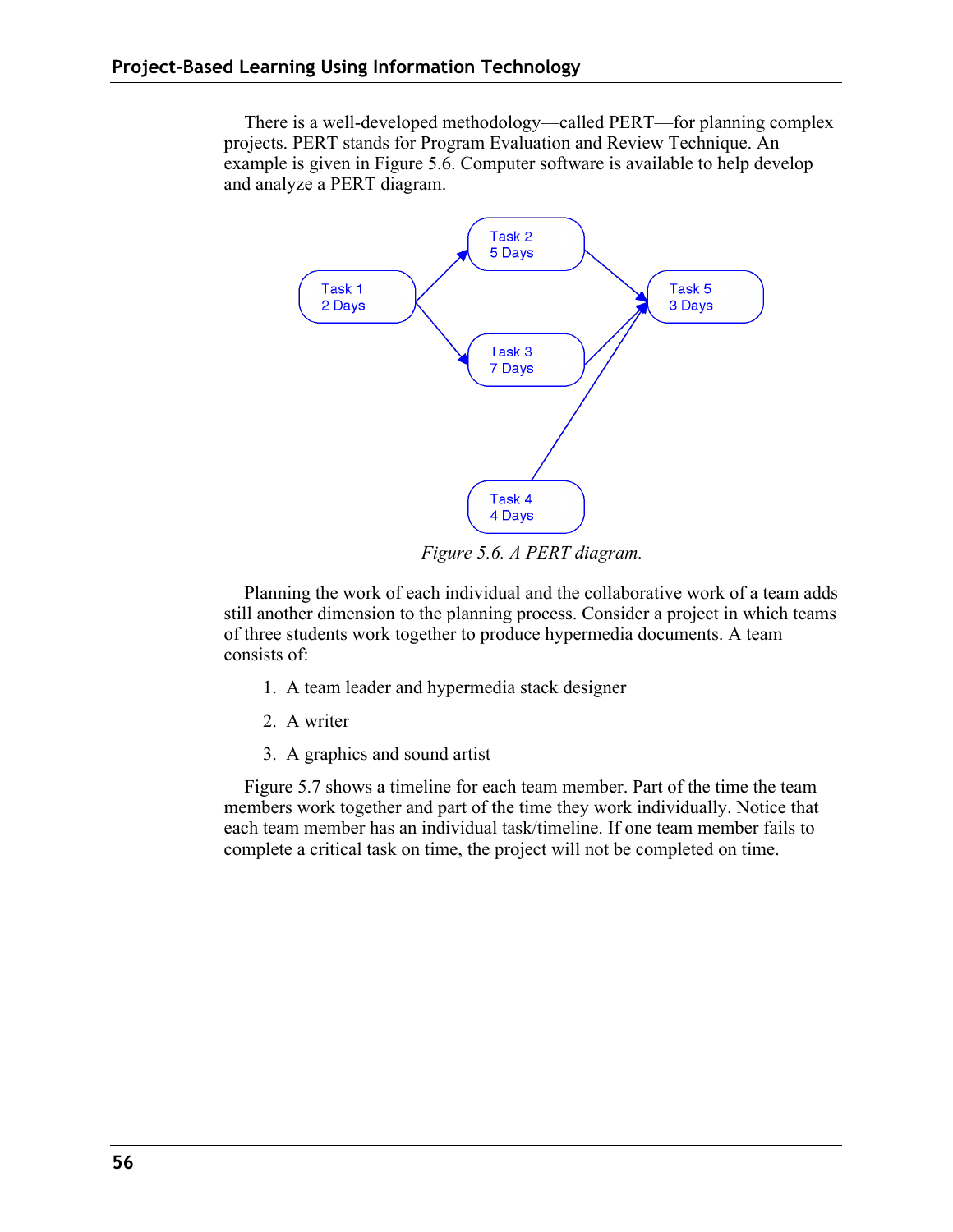|         | Team Leader and Hypermedia Stack Designer |            |            |            |            |            |            |            |
|---------|-------------------------------------------|------------|------------|------------|------------|------------|------------|------------|
|         |                                           | Dav 1      | Dav 2      | Dav 3      | Day 4      | Dav 5      | Dav 6      | Day 7      |
| Task 1  | Whole team planning                       | <b>XXX</b> |            |            |            |            |            |            |
| Task 2  | Design the stack                          |            | <b>XXX</b> | <b>XXX</b> | <b>XXX</b> |            |            |            |
| Task 3  | Whole team puts pieces together           |            |            |            |            | <b>XXX</b> |            |            |
| 'Task 4 | Whole team polishes final product         |            |            |            |            |            | <b>XXX</b> | <b>XXX</b> |

|   | А                     |                                   | С          | D             |            |            |            | н                |            |
|---|-----------------------|-----------------------------------|------------|---------------|------------|------------|------------|------------------|------------|
|   | <b>Project Writer</b> |                                   |            |               |            |            |            |                  |            |
|   |                       |                                   | Day 1      | Day $2 \pm 1$ | Day 3      | Day 4      |            | Day 5 $\,$ Day 6 | Day 7      |
|   | Task 1                | Whole team planning               | <b>XXX</b> |               |            |            |            |                  |            |
| 4 | Task 2                | Research                          |            | <b>XXX</b>    |            |            |            |                  |            |
|   | Task 3                | : Write                           |            |               | <b>XXX</b> | <b>XXX</b> |            |                  |            |
| 6 | Task 4                | Whole team puts pieces together   |            |               |            |            | <b>XXX</b> |                  |            |
|   | Task 5                | Whole team polishes final product |            |               |            |            |            | <b>XXX</b>       | <b>XXX</b> |

|    |                | Project Graphics and Sound Artist |             |            |            |            |                                               |            |            |
|----|----------------|-----------------------------------|-------------|------------|------------|------------|-----------------------------------------------|------------|------------|
|    |                |                                   |             |            |            |            | Day 1 : Day 2 : Day 3 : Day 4 : Day 5 : Day 6 |            | Day 7      |
|    |                | Task 1 Whole team planning        | $X$ $X$ $X$ |            |            |            |                                               |            |            |
|    | $\vert$ Task 2 | Research                          |             | <b>XXX</b> |            |            |                                               |            |            |
|    | $\vert$ Task 3 | Create art & sound                |             |            | <b>XXX</b> | <b>XXX</b> |                                               |            |            |
| -6 | Task 4         | Whole team puts pieces together   |             |            |            |            | <b>XXX</b>                                    |            |            |
|    | Task 5         | Whole team polishes final product |             |            |            |            |                                               | <b>XXX</b> | <b>XXX</b> |

*Figure 5.7. A Task/Timeline Chart for a team.*

# **Final Remarks**

One of the goals in IT-assisted PBL is for students to learn to undertake complex projects. This can be viewed as solving a complex problem or accomplishing a complex task. Thus, both general problem-solving strategies and domain-specific problem-solving strategies are applicable. You may find it helpful to browse through Appendix C, "An Overview of Problem Solving," for more information on this idea.

The project-planning ideas covered in this chapter constitute a general purpose strategy that is useful over a wide range of projects. Every IT-assisted PBL lesson should be viewed as an opportunity for students to learn more about project planning and other aspects of carrying out a complex and challenging project.

# **Activities**

- 1. Give several examples of when you have had to estimate how long it would take you to accomplish a major task. How accurate were your estimates? Suggest some ways for how one might get better at making estimates of the time required to carry out a complex task.
- 2. A number of the Task/Timeline Charts in this chapter allocate a specific amount of time for each task. For example, a student might have one day to do the Web research on a project or one day to write a first draft of a report on a project. Discuss the advantages and disadvantages of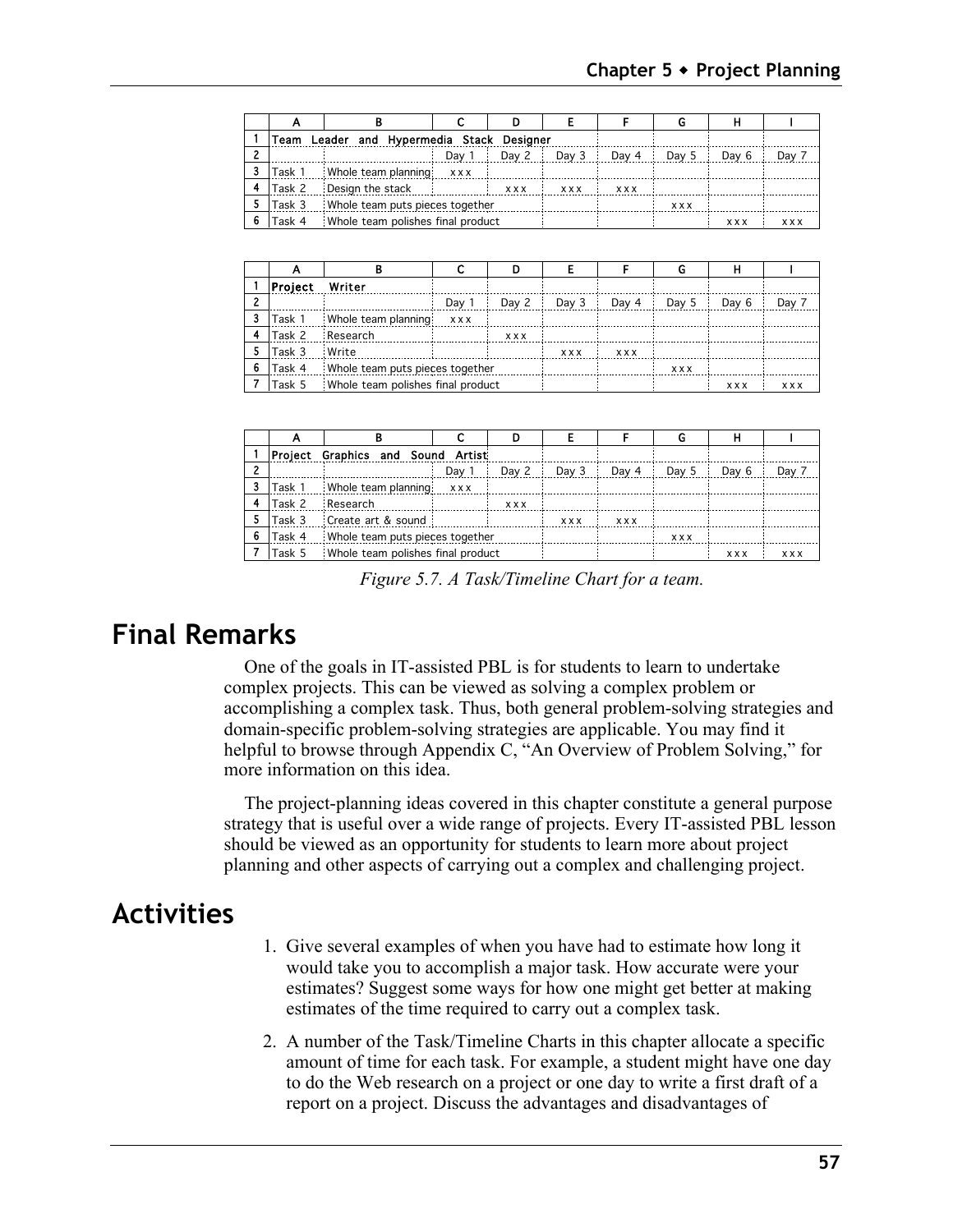structuring the student's use of time this carefully. Include in your discussion the advantages accruing to students who have appropriate IT at home and good homework habits.

3. Try the following experiment with your students. Select a specific inclass or homework assignment. Have each of your students make a written estimate of how long he or she thinks it will take to do the activity. Collect the results and have the class work together to analyze them. Repeat this experiment several times with different in-class or homework assignments. A follow-up to this experiment is to have your students regularly make estimates (entered in their journals) of how long they feel a particular assignment will take to complete, and then how long it actually took. The goal is to improve your students' skill in estimating the time required to complete different tasks.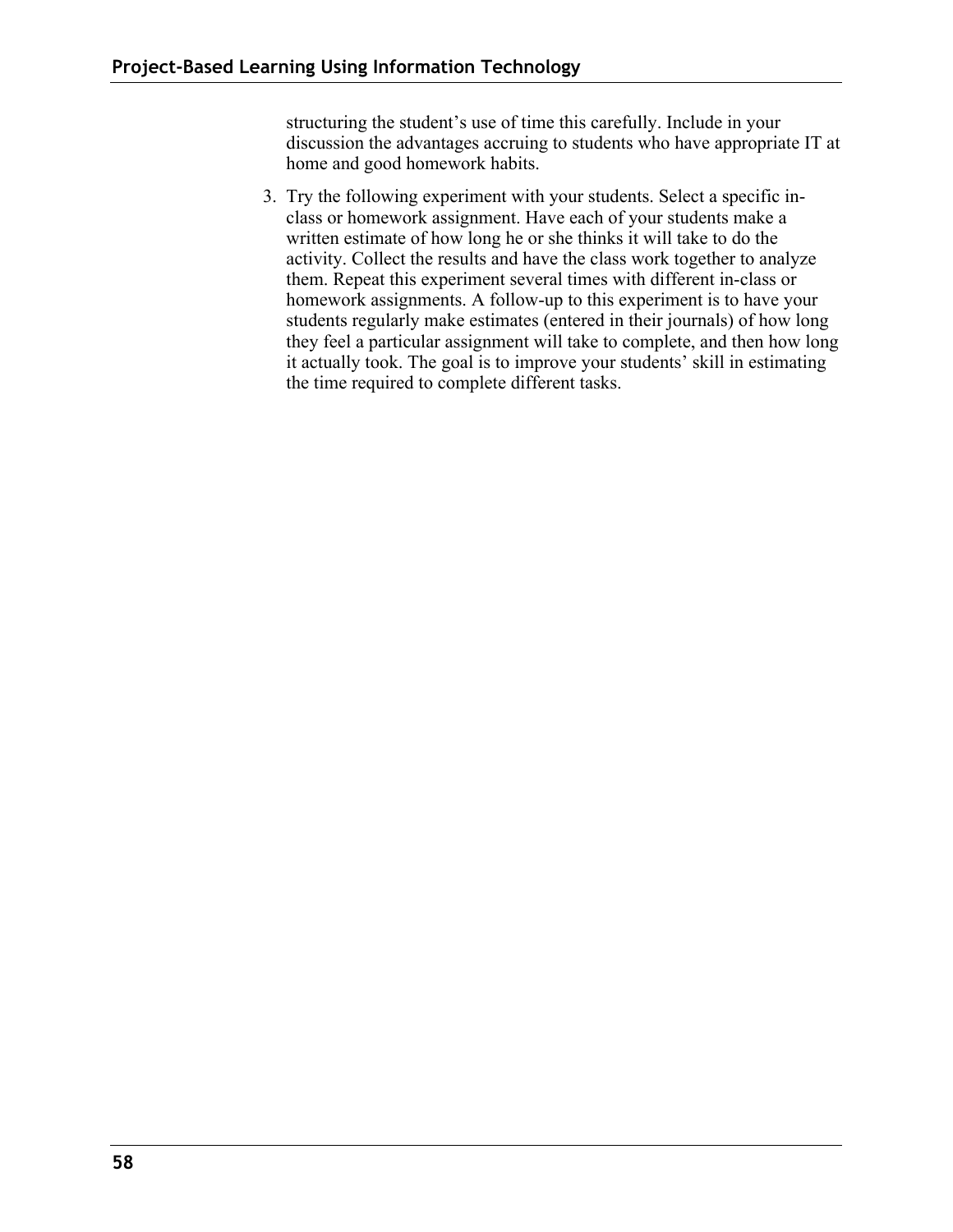# **Chapter 6 Creating a PBL Lesson Plan**

This chapter begins with a discussion of some overall considerations in the development of a PBL lesson. It then presents a detailed, two-phase approach that can be used in creating a PBL lesson plan.

# **A Challenge to Teachers**

Keep in mind that your overall goal as a teacher is to help accomplish the mission of your school and the educational system in which you work. IT-assisted PBL is merely a methodology, a means to an end. You have many other methodologies to help you.

There is substantial evidence that teachers tend to teach in the way they were taught. Since most teachers were taught in a didactic mode, it is only natural they would believe that the "stand and deliver" method is the best way to teach.

PBL is a more complex instructional tool than the lockstep, didactic instructional approach that has been so widely used during the past hundred years and more. PBL requires a considerable change in classroom management. The management of students nicely aligned in rows of seats and all reading or working on the same page of a book is different from the management of students working in groups, moving around the room to use various resources, and working independently on different projects.

Moreover, the use of IT in PBL adds still more challenge because the average teacher is unlikely to have a deep mastery of IT or of teaching in an IT environment. Thus, an initial decision to use PBL in an IT environment is a decision to stretch, to grow, to learn alongside one's students. Indeed, in stating goals for an IT-assisted PBL lesson, it is appropriate for the teacher to include some personal learning goals.

Finally, IT-assisted PBL requires a different approach to assessment than is used when all students are "covering" the same textbook materials. Chapter 7 discusses assessment.

As you gain knowledge and skill in developing and using IT-assisted PBL, you will find that it is an exhilarating and professionally satisfying approach to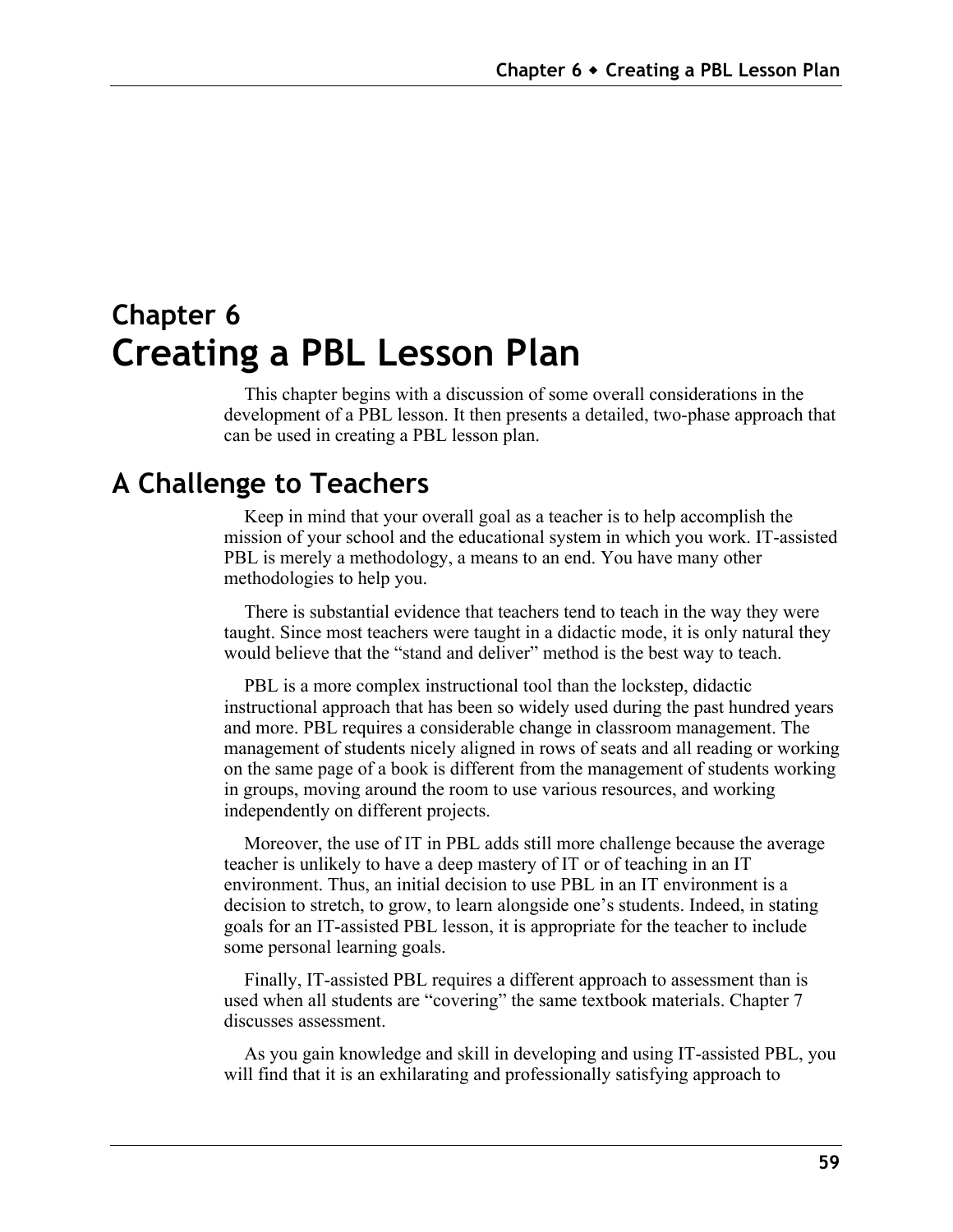facilitating student learning. You will learn to be a "guide on the side" instead of being a "sage on the stage."

# **Some Universal Goals in an IT-Assisted PBL Lesson**

The starting point for a PBL lesson is a topic or subject area, along with some specific educational goals and objectives. This is no different than developing a lesson plan to be carried out using some other method of facilitating learning.

An analysis of the topic, goals, objectives, and your own knowledge, skills, and teaching philosophy then leads to a decision about whether you will use ITassisted PBL or some other teaching methodology. An experienced teacher has a wide repertoire of methods to facilitate learning. You should choose methods that best fit the needs of your students and the learning that you want to occur for you and your students.

In addition to having explicit goals and objectives for individual topics or subject areas, an IT-assisted PBL lesson contains several other very important explicit or implicit goals. For example, here are four student goals that should be part of every IT-assisted PBL lesson plan:

- 1. Students should get better at solving problems and carrying out complex tasks (see Appendix C, "An Overview of Problem Solving"). They should get better at working in a P/T Team environment.
- 2. Students should improve their higher-order and critical thinking skills and use their lower-order knowledge and skills.
- 3. Students should increase their knowledge and skill in using IT in a project environment (see Appendix B, "Goals for IT in Education").
- 4. Students should take increased responsibility for their own learning and work. They should make progress toward becoming independent, selfsufficient, lifelong learners and responsible workers.

All of these are "authentic" educational goals. That is, such goals are closely aligned with what it takes to solve real-world problems and perform well on a job.

# **Defining the Topic of a PBL Lesson**

The first phase of developing a PBL lesson plan focuses on defining the topic of the lesson and analyzing the curriculum, instruction, and assessment. The following outline enumerates the areas you should consider.

1. Project content. Develop a working title or a mission statement for the project. Develop a brief summary of the content area. The summary includes answers to the following important questions:

> A. How does the project's content fit into the "big picture" of the overall subject being studied or the course of instruction? For example, if the project is being done in a history class, how does it fit in with the goals of the history unit or course? How does it fit in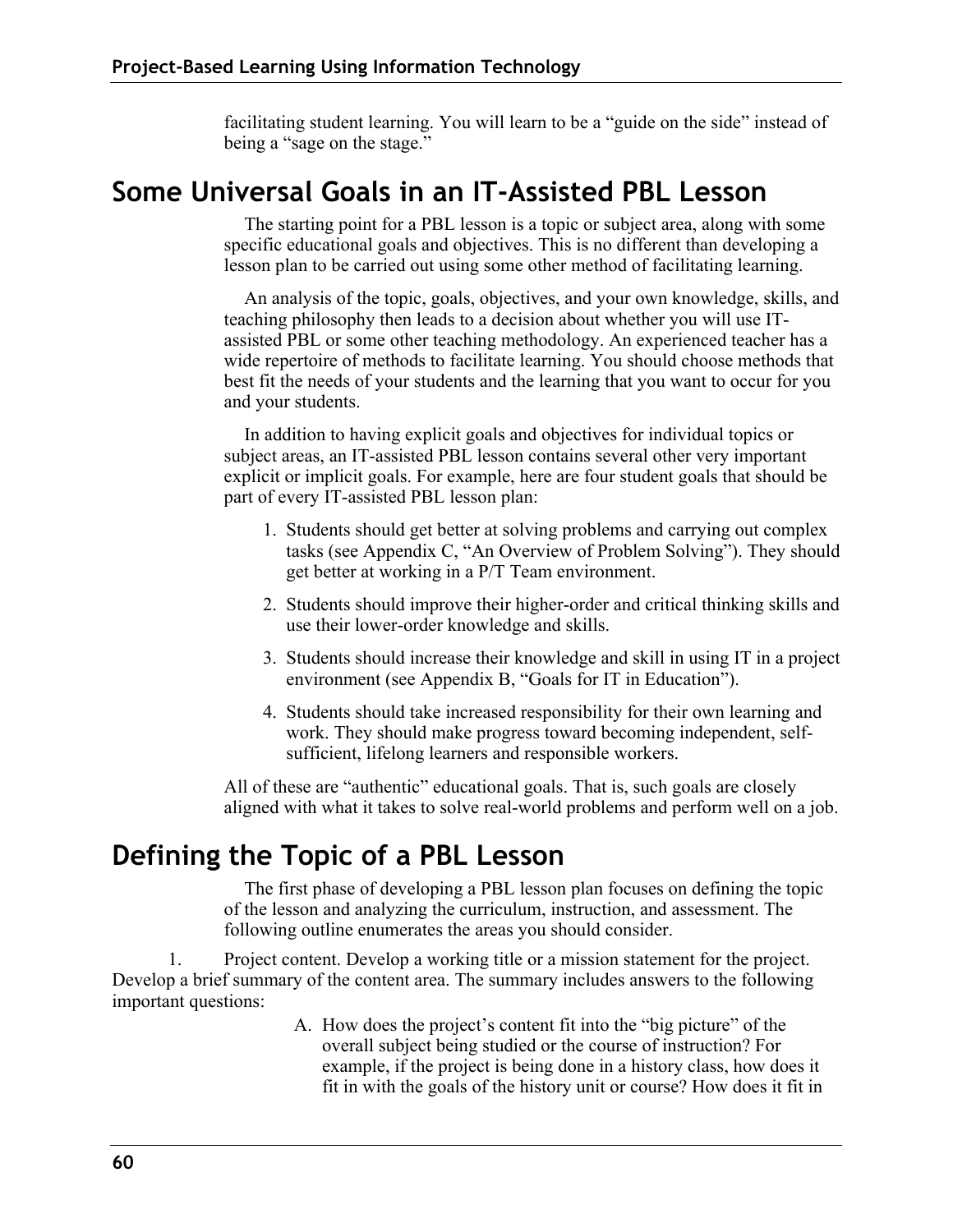with the goal of helping students increase their expertise as historians?

- B. How does the project contribute to being a component of a larger "mission"? Analyze it in these terms. (If you have trouble analyzing it in this way, the chances are that the project has weak authenticity.) Some examples of mission statements include the following: (i) to preserve our town's wetlands, (ii) to make our lake safe for swimming, (iii) to capture and preserve the history of our community, and (iv) to improve the quality of life of people in our community. Innumerable individual, team, and whole-class projects might be designed to contribute to accomplishing a mission.
- 2. Project goals. Briefly analyze the project in terms of how it relates to:
	- A. The general goals of education. Which specific goals of education are being focused on as students do the work of this project? (A brief summary of the goals of education is provided in Appendix B, "Goals for IT in Education.")
	- B. The general goals for IT in education. Which specific goals of IT in education are being focused on as students do the work of this project? (Goals for IT in education are also discussed in Appendix B.)
	- C. The specific goals within the content areas of the project.

3. Students' prerequisite knowledge and skills. Summarize your assumptions about the level of your students' knowledge and skills. Do all your students meet these prerequisites? How will you deal with situations in which individual students lack key prerequisite knowledge and skills?

- 4. Project teams. Formulate answers to questions such as these:
	- A. Will each student do an individual project or will there be multistudent teams? If there are teams, how will the teams be created? Will they include people from outside of the class, such as other students (perhaps even from other countries), parents, or mentors?
	- B. Assuming there are teams, what role will you play in specifying team leaders and each person's role on a team? For example, will you select teams so that they are balanced in strength and have diversity?
	- C. To what extent will individuals or teams be able to define their own projects within the general framework of the topic being addressed in the PBL lesson?
- 5. Project timelines. Your planning in this area should include the following:
	- A. A timeline for the whole project, including an estimate of the number of minutes or class periods per day and the number of days, weeks, or months to be devoted to the project.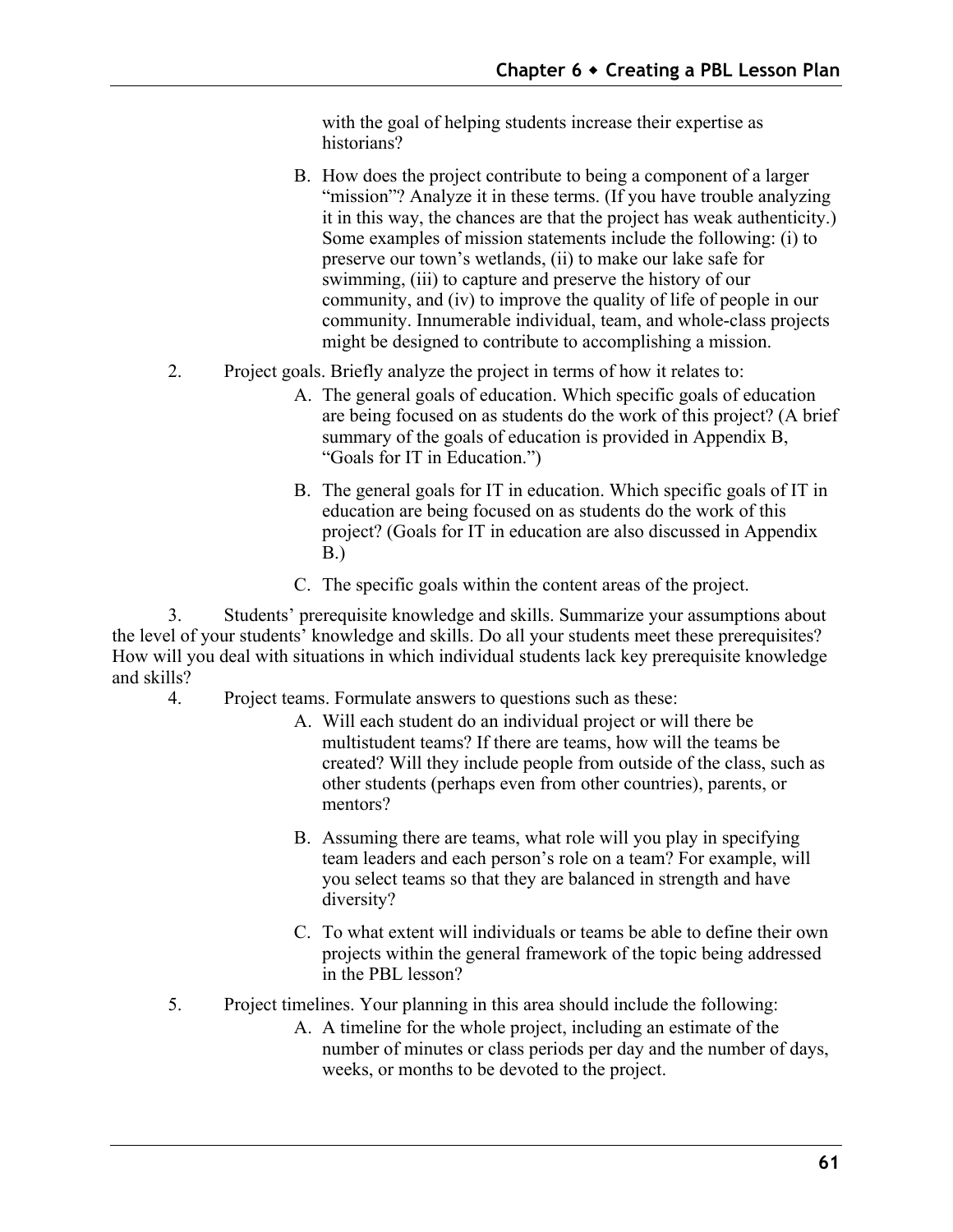- B. Checkpoint dates. What are the major milestones in accomplishing the project, and what are the dates by which these milestones are to be reached? What will students or teams be expected to present, show, or turn in as evidence of having reached the milestones?
- 6. Resources and materials.
	- A. What IT resources will the students and teams need? Are there constraints on the availability of these resources? For example, perhaps students will need to use a digital camera, but there is only one digital camera in the school. What happens if other classes also need to use this camera? What happens if it is broken sometime during the project?
	- B. What information resources do the students need to access? Will you have specific requirements on the number or nature of different information resources the students must use?
	- C. Will students be allowed or encouraged to use people as information resources? If so, how will this be facilitated, monitored, and referenced or attributed?

Work on items 1–6 can be carried out in a cyclic fashion. The process of working on a step will often suggest possible changes to the thinking you have done on other steps. As you near completion of your work on Items 1–6, finalize the project title and mission statement.

# **Implementing a PBL Lesson**

This section contains a generic outline for implementing a PBL lesson. Of course, details will need to be adjusted to fit the specific topic, students, timeline, and so on for the project. The lesson-planning process consists of preparing yourself so you can follow the implementation steps.

This section is worded in a manner that assumes teams of students are each doing a project. With slight changes of wording, the same outline applies to individual students doing projects or to a team consisting of the entire class.

### **Getting Started**

- 1. Define the topic. Share relevant information from the previous section, "Defining the Topic of a PBL Lesson." Facilitate a class discussion about the overall topic, timeline, choices available to students, and your expectations.
- 2. Establish timelines, milestones, and methods of assessment. What is the overall timeline for the project, what are the major milestones, and how will the project be assessed? Place special emphasis on individual and group responsibilities and individual and group assessment. When will you hold whole-class meetings in order to make modifications to timelines? When will you provide feedback on what various groups or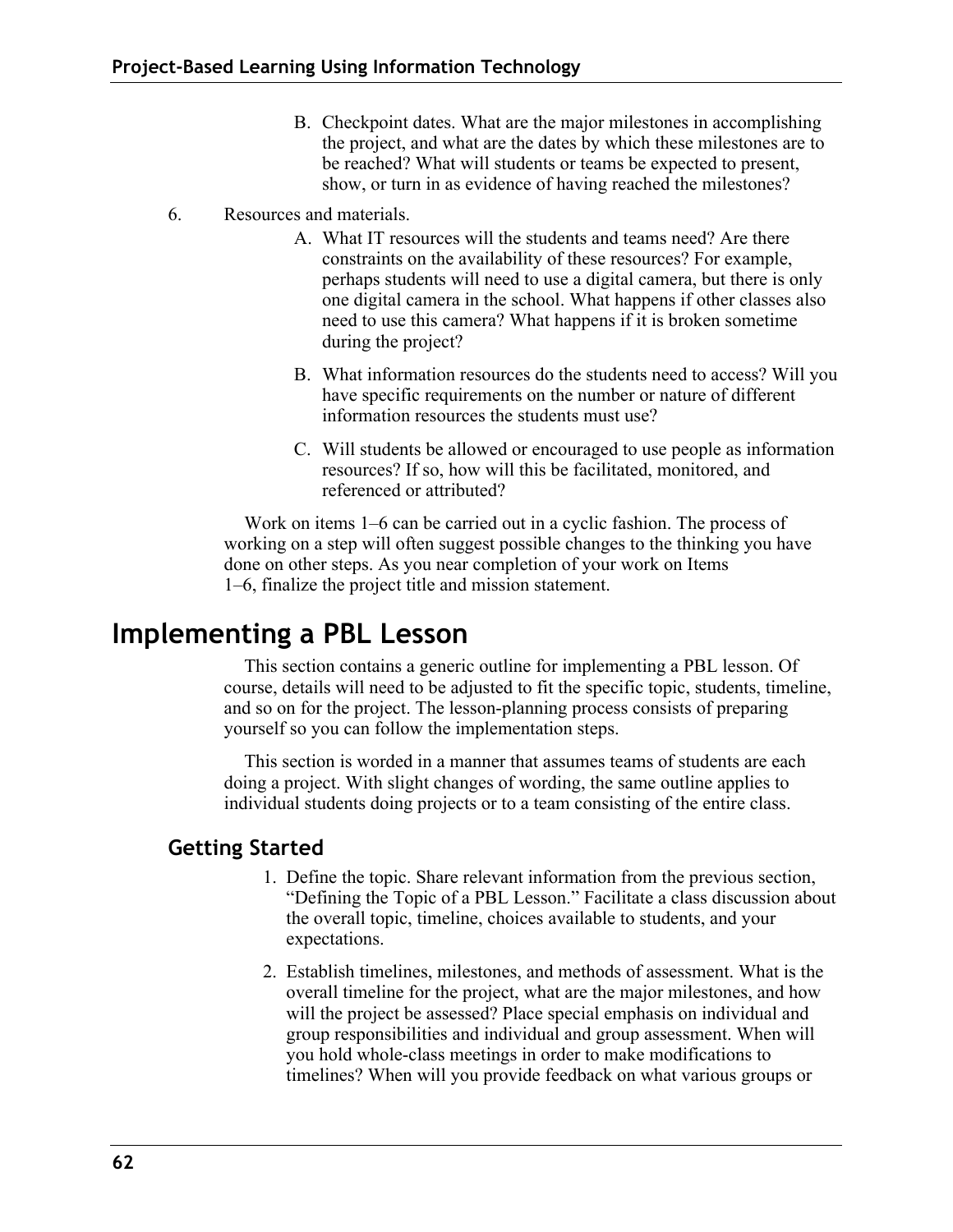individuals are learning and the problems they are encountering? When will you conduct whole-class instruction?

3. Identify resources. What resources are available for use in the project? How will you or your students access scarce resources, such as a scanner, digital camera, or color printer?

4. Identify prerequisites and do advanced organizing. Schedule whole-class instruction and discussion focusing on:

- A. A review of how to define and carry out a complex, challenging project that requires use of multiple resources, higher-order thinking skills, and persistence over an extended period of time. What are the new challenges presented by this specific project?
- B. Any new non-IT content knowledge and skills students will need to carry out the project. The detailed lesson plan should include ways this learning will be facilitated.
- C. Any new IT knowledge and skills students will need to carry out the project. Again, the detailed lesson plan should include ways this learning will be facilitated.
- D. Learning about the goals of the project.
- 5. Form teams. Discuss when and where teams will meet. During or after the initial team meeting, provide time for teams to discuss Steps 1–4 and ask questions. Keep the focus on questions of interest to the whole class. When a question is quite specific to a particular team, suggest that the team will need to work on answering it and that you will be available later if the team needs help.

## **Initial Team Activity—Project Planning**

- 6. Preliminary planning; pooling knowledge. Each team discusses the overall topic, with team members sharing their knowledge about the topic and suggesting possible team projects.
- 7. Tentative specification of the team project. The team begins to define its specific project. This may require team members to do some research to increase their knowledge about potential components of the project. This will likely require interaction with the teacher.
- 8. Tentative specification of the Project Planning Chart. The team is now relatively well organized. The overall project is broken into components, with individual responsibility and/or group responsibility assigned for each component.
- 9. Feedback from the teacher. The teacher provides feedback on the proposed team project, team organization, Project Planning Chart, assignment of individual responsibilities, and assignment of group responsibilities. This is a major milestone.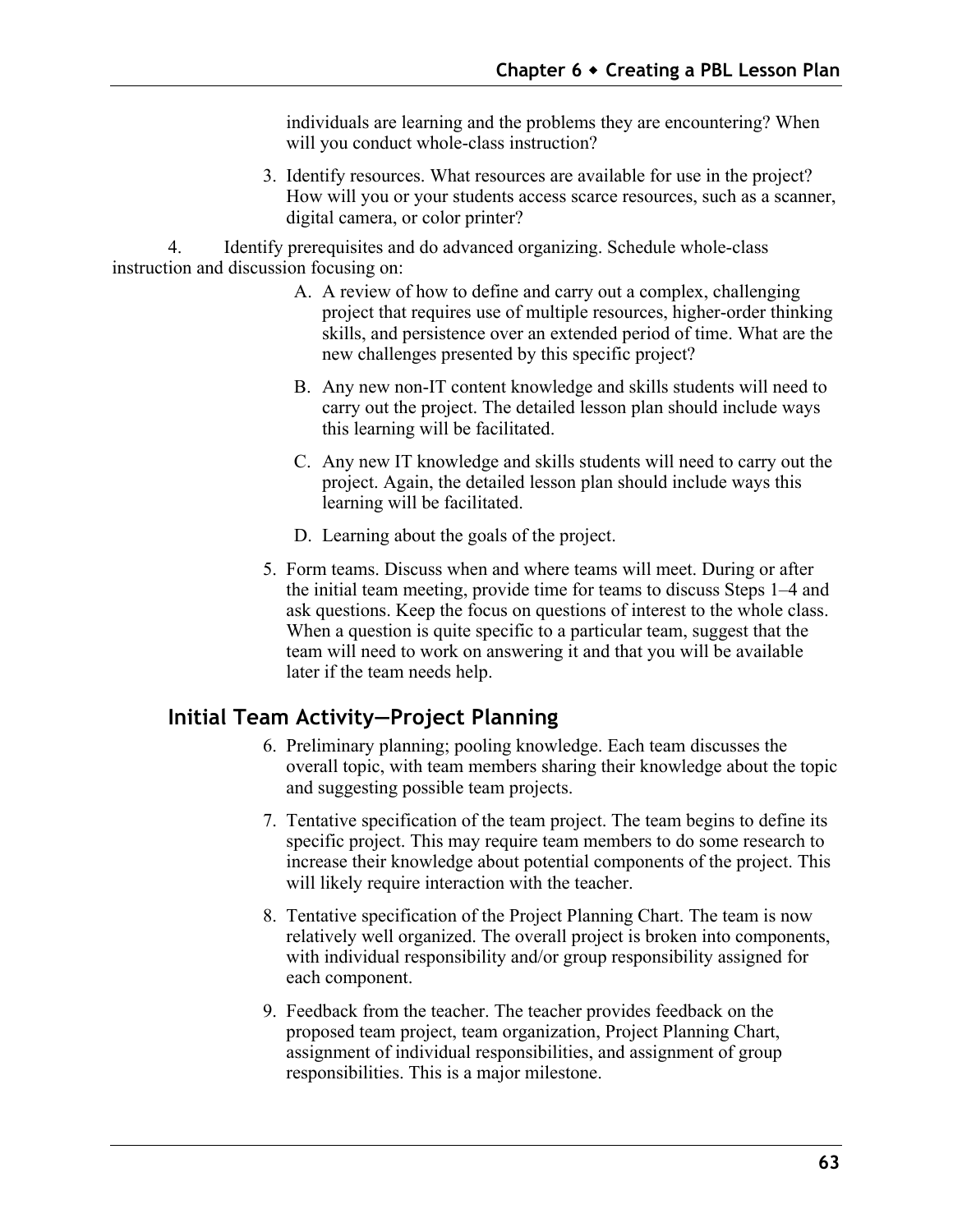10. Revisions to the plan. Based on feedback from the teacher and more careful consideration by the team members, the initial Project Planning Chart is revised. It may be necessary to return to Step 9.

## **Project Implementation**

- 11. Have students complete one task and milestone at a time. The Project Planning Chart divides the project into a sequence of tasks, with each task having a timeline and milestone. Some tasks may involve a substantial amount of research by individual team members. Whole-team meetings in which the findings and progress are shared is an important part of a project.
- 12. Teams continually refine the project definition. As work on the project proceeds, the team should have time to reflect on the overall project and its goals. Minor revisions are a team matter. Major revisions may require returning to Step 9.
- 13. Team members take part in collaborative learning and cooperative problem solving. They share what they are learning and learn from each other. Team members work together to solve problems that arise.
- 14. Provide feedback. Students can do self-assessment and peer assessment. Individuals on the team monitor their own progress. Team members provide feedback to each other. Formative evaluation feedback comes from the teacher and from other sources. From time to time the teacher will likely provide feedback and instruction to the whole class based on observations about the work of an individual team.
- 15. Move toward completion. A project culminates in a product, presentation, or performance designed for a target audience. Team meeting time is needed to analyze how the various tasks are coming together and how the work of the individuals and team is progressing toward the final product, presentation, or performance.
- 16. Repeat steps 11–15 until all intermediate milestones have been reached.

## **Completion From the Student's Point of View**

- 17. Final polishing. Complete the project and polish the final product, presentation, or performance. Continue incrementally improving the final product, presentation, or performance as time and other resources permit.
- 18. Final assessment. The final product, presentation, or performance is turned in or done. Typically, the whole class is engaged in examining and using a product or viewing a presentation or performance. The whole class and the teacher provide constructive feedback. Feedback may also come from parents, other adults, and students in other classes.

From a student's point of view, it is desirable that the completed project not be due until some time after the final presentation or performance. In that case, the student or team can incorporate feedback from students and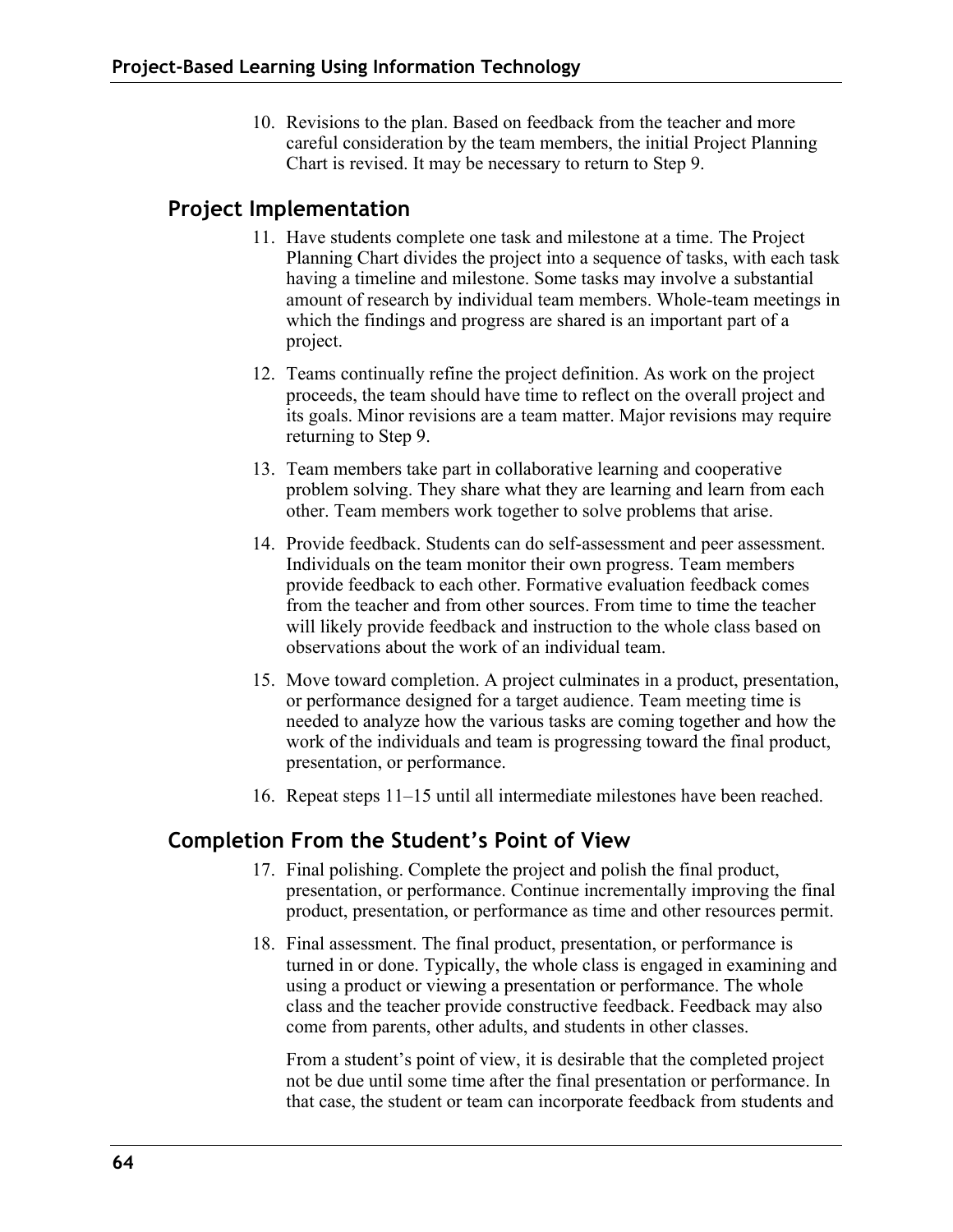others who view the final presentation or performance. One way to gain this feedback is for the student or team to develop a feedback form. This is given out to the audience viewing the presentation or performance. It is designed to provide feedback that the student or team will find useful in improving the product.

19. Closure. Individuals and teams analyze their final products, presentations, or performances and the feedback they have received. If the project has produced items to be added to student portfolios, time is provided for students to do portfolio development work and merge the project into their portfolios.

#### **Completion From the Teacher's Point of View**

- 20. Prepare for closure. Facilitate a whole-class discussion on the project, including an analysis of ways to make the project better the next time it is used in a class.
- 21. Record notes to yourself. Reflect on the project and make notes about what worked well and what needed improvement. Suggest changes you will try the next time you use this project with a class. Make some notes about what you learned working alongside your students.

# **Final Remarks**

This chapter presents thoroughly detailed lists of steps to follow in designing and implementing an IT-assisted PBL lesson. The chances are that you have already used some PBL in your teaching and that most of the steps seem like common sense to you.

Once you develop and implement a few IT-assisted PBL lessons, you will find that the overall process is relatively easy.

## **Activities**

- 1. Discuss similarities and differences between a "conventional" (non-PBL) lesson plan and the IT-assisted PBL lesson plan ideas presented in this chapter.
- 2. Develop an IT-assisted PBL lesson plan.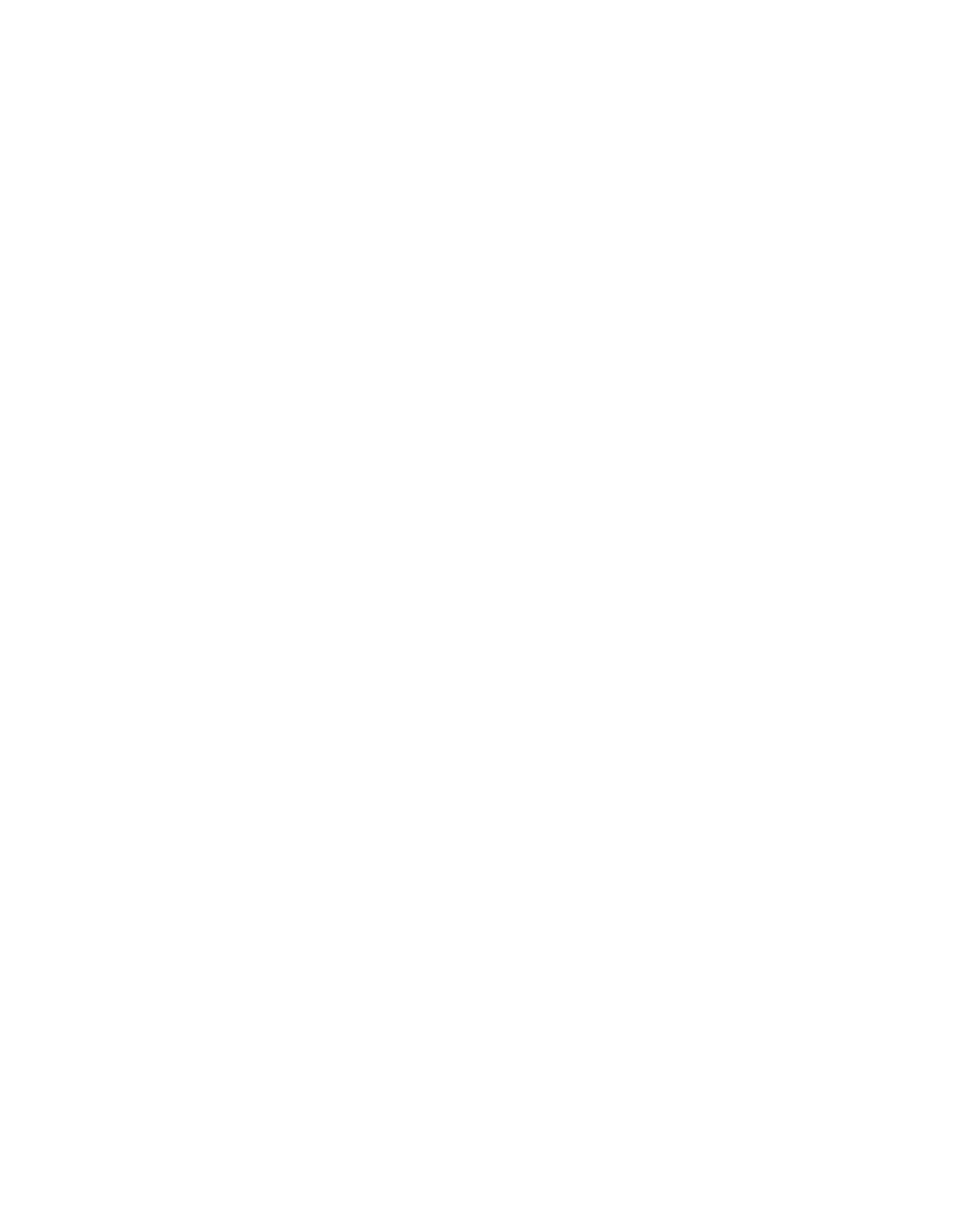# **Chapter 7 Assessment in IT-Assisted PBL**

As noted in Chapter 2, one of the defining characteristics of IT-assisted PBL is that both the content and the assessment are authentic. Authentic assessment is substantially different from traditional assessment that is based on objective and short-answer questions.

This chapter focuses on authentic assessment of IT-assisted PBL. Successful implementation of authentic assessment requires education of the key stakeholders as well as development of authentic curriculum and instruction (National Foundation for the Improvement of Education, 1997). This means that students need to learn about assessment and their roles in the assessment process.

Portfolios are often one component of authentic assessment. Increasingly, portfolios make use of digital storage; such a portfolio may be called an *electronic portfolio.*

## **Authentic Content and Assessment**

Some teachers are quite comfortable using both traditional assessment tools and authentic assessment tools. Others will find that authentic assessment has a challenging learning curve. This chapter is designed to help teachers climb that learning curve.

While general goals for education and IT in education are relatively widely understood and accepted (see Appendix B), the same cannot be said for assessment. Should we have nationwide testing? Should graduation from elementary school, middle school, or high school be based primarily on student performance on exams? Should the exams be objective and short answer, or should assessment be authentic and performance-based? Are the testing methods valid, reliable, and fair (equally fair to males and females, different minority groups, and other major categories of test takers)?

Assessment is a complex field, and almost everybody has an opinion about what should be done. In recent years, ideas such as authentic assessment, performance-based assessment, and portfolio assessment have received a lot of attention. At the same time, many school districts and states have placed renewed emphasis on the traditional paper-and-pencil tests, some of which are now administered by computer, perhaps in a computer-adapted testing mode (*Applied*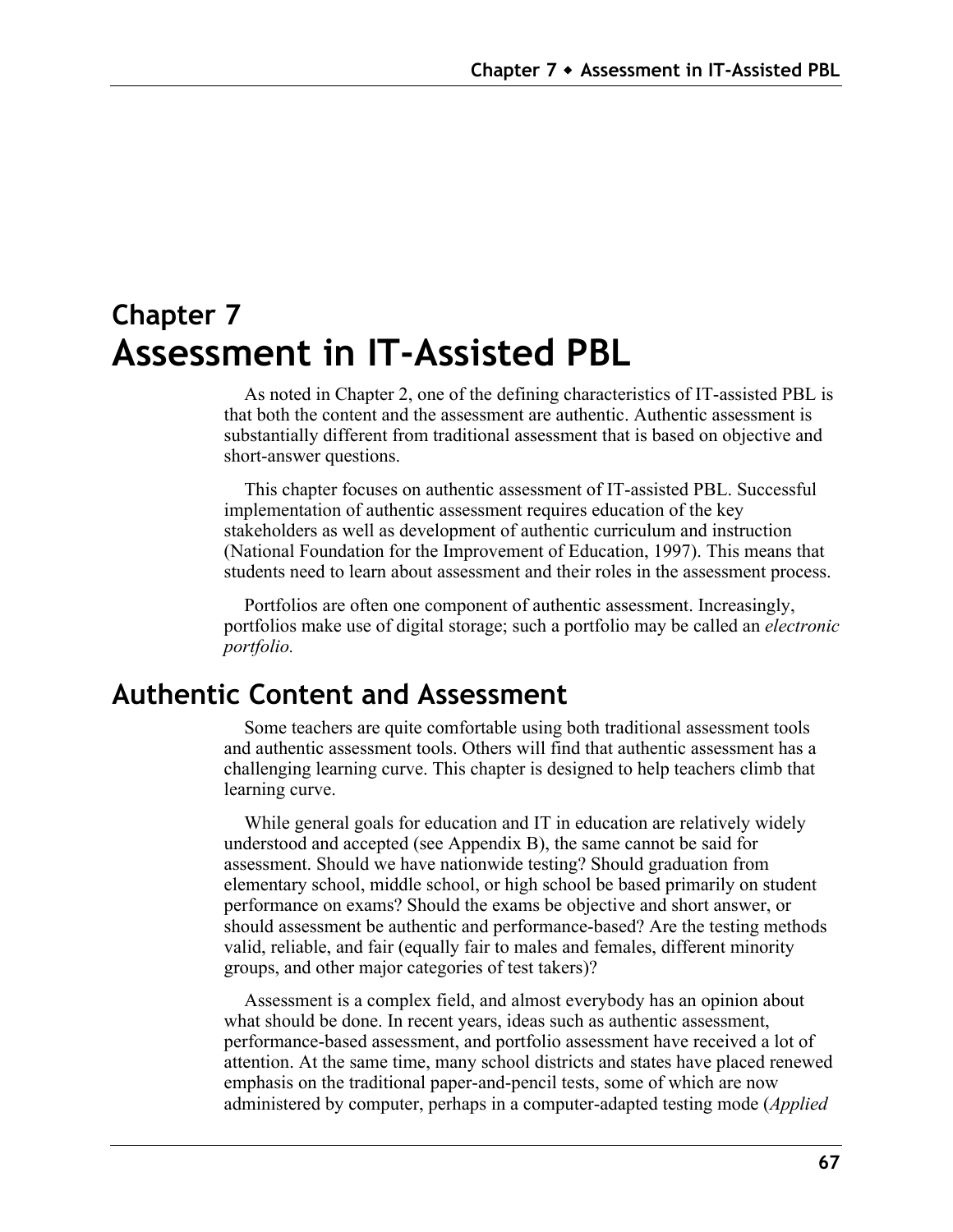*Measurement in Education,* 1992; Barrett, 1994; Brewer, 1996; *Educational Leadership,* 1992: Fogarty, 1996; Meng & Doran, 1993; Rothman, 1995; *The Computing Teacher,* 1994; Wiggins, 1993a, 1993b, 1996–97). Some states (such as Oregon, with its emphasis on a 10th-grade Certificate of Initial Mastery and its 12th-grade Certificate of Advanced Mastery) have combined traditional and authentic assessment at the statewide level and for college entrance.

The teacher doing assessment in an IT-assisted PBL lesson needs to think about the purpose of the assessment. This will help shape the evaluative information that will need to be gathered and the way this evaluative information will be used in the assessment.

There are many different stakeholders in an educational system. Examples include students, educators, parents, taxpayers, school boards, and the government. These various stakeholders have differing views on the goals or purposes of assessment. Three common purposes for assessment in education are:

- 1. To obtain information needed to make decisions. Different stakeholder groups often have different information needs and make different types of decisions based on the assessment information received. Assessment designed to fit the needs of students (arguably, the most important stakeholders) may be quite a bit different from assessment designed to meet the needs of teachers or government officials.
- 2. To motivate the people or organization being assessed. It is often said that student assessment drives the curriculum. Student success on state, national, and international tests serves as an affirmation to students, teachers, school administrators, and other stakeholders. This motivates teachers to "teach to the test" and motivates students to orient their academic work and studies specifically toward performing well on tests.
- 3. To emphasize accountability of students, teachers, school administrators, and the overall educational system. For example, a school district's educational system might be rated on the percentage of its students who graduate from high school or how well its students do on college entrance exams. Poor student performance may lead to major changes of administration and instructional strategies in the school district.

Sometimes the purpose of an assessment can be categorized on a scale like the one given in Figure 7.1. This scale runs from "Very Low Stakes" to "Very High Stakes." The "stakes" may be for a student, but they may also be for the teacher, school, or school district.



*Figure 7.1. A "Stakes" scale.*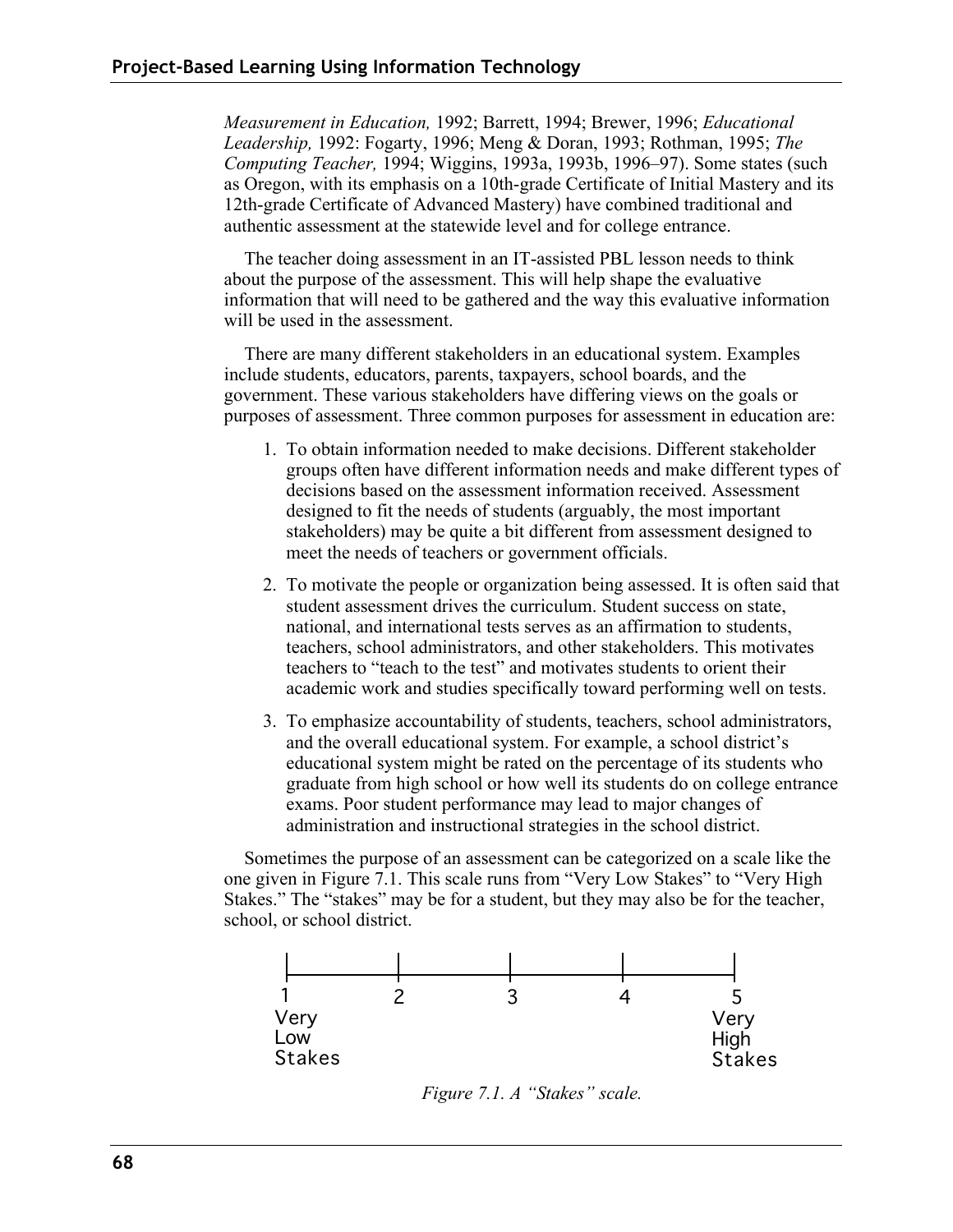The students' stakes are modest as a teacher wanders purposefully around the classroom, watching students work in groups on a project. The teacher makes mental and written notes (perhaps using a handheld personal digital assistant) about activities of individuals and the groups.

The students' stakes are likely to be somewhat higher on major projects that engage students over a period of weeks. A significant portion of a student's grade may depend on producing a newsletter that is carefully researched, designed, written, and desktop published.

Assessment can be for really high stakes. For example, a particular college may require that applicants score above a specified level on an entrance exam. Regardless of the student's previous record of achievements, failure to achieve above this specified level on the test results in the student not being admitted to the college. This is certainly an assessment with high stakes for the student.

Both the students and the teacher should have a clear understanding of the level of the stakes in a particular assessment. That is one aspect of authentic assessment.

## **Assessing the Lesson Goals**

Assessment in IT-assisted PBL needs to be closely aligned with the goals of the lesson. These goals may be much broader than the goals in a more traditional lesson plan.

Both a traditional lesson and an IT-assisted PBL lesson will have content or product goals. In the IT-assisted PBL lesson, the content or product goals are apt to be interdisciplinary. They will, of course, include IT goals as well as the goals of having students learn to work individually and on a team in designing and carrying out a project. Thus, the content or product goals may be more complex and varied than in a traditional lesson.

An IT-assisted PBL lesson typically has a number of process goals. Examples include cooperative learning, collaborative problem solving, self-feedback and peer feedback, and learning to function in a community of scholars. In IT-assisted PBL, all such goals are made explicitly clear to the students, as well as how the goals will be assessed.

Compared to a traditional lesson, an IT-assisted PBL lesson tends to have more goals and more varied goals. Thus, assessment tends to require more careful planning in advance of lesson implementation.

# **Feedback and Assigning Grades**

Learning requires feedback. A learner has many different sources of feedback, including self-feedback, peers and other students, teachers, parents and other adults, teaching materials (for example, an answer key or answers given in computer-assisted learning), and so on.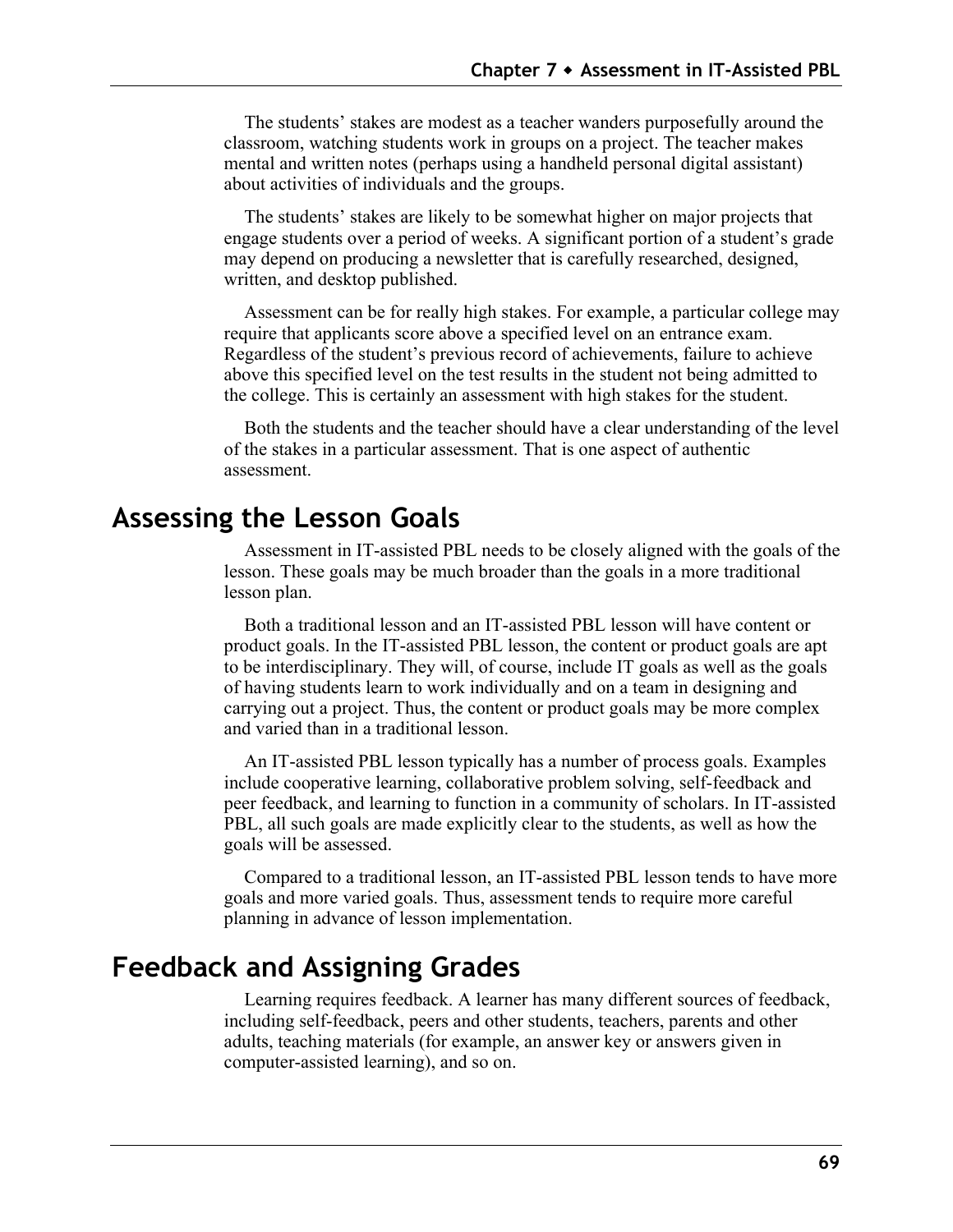In many cases this feedback is not connected to formal evaluation and grading of a student. This is important to keep in mind in an IT-assisted PBL lesson. Both feedback (to facilitate learning) and assessment (part of the teacher's job that provides important feedback to the teacher) are essential. Careful consideration needs to be given to each.

From a teacher's point of view, there are three common phases to the evaluation of an IT-assisted PBL activity.

- 1. Formative evaluation. Formative evaluation is designed to provide feedback while the student is still working on the project. This allows both the student and the teacher to make mid-project corrections. The teacher may use some of the formative evaluation information in a final assessment, but may choose not to do so.
- 2. Summative evaluation. Summative evaluation is carried out after the project is completed. A teacher might decide to base the project assessment purely on information gathered in the summative evaluation phase. However, a final assessment might also give considerable weight to the processes carried out in the project, such as accomplishing a project's milestones on time and the quality of intermediate products.
- 3. Portfolio evaluation. A portfolio is a collection of work samples. Typically, a student and teacher work together to decide which work samples will go into the student's portfolio. During a school year, a large number of items may be collected for use in the school-year portfolio. Then some of them will be added to the student's long-term portfolio. The assessment of a student's overall work in high school might be based on an evaluation of a portfolio containing work done in high school.

In an IT-assisted PBL lesson, both the students and teacher need to understand these three categories of evaluation and their possible roles in the assessment of the project and for other purposes, such as meeting graduation requirements, getting into college, or getting a job.

# **Overview of Evaluation**

An IT-assisted PBL lesson is assessed by gathering a variety of evaluative data and information and then analyzing it to produce an assessment. The evaluative data and information will be both quantitative and qualitative. It will cover both the processes students carry out during the project and the final product, presentation, or performance.

Figure 7.2 provides a summary of the major areas in which one typically gathers evaluative data and information. Each of these three areas is briefly discussed in the following subsections.

| <b>Evaluation Area</b> | <b>Comments</b>                                                                                                                                      |
|------------------------|------------------------------------------------------------------------------------------------------------------------------------------------------|
| goals of the project   | Subject area content The project content is often interdisciplinary. Usually, different<br>students emphasize different aspects of the content area. |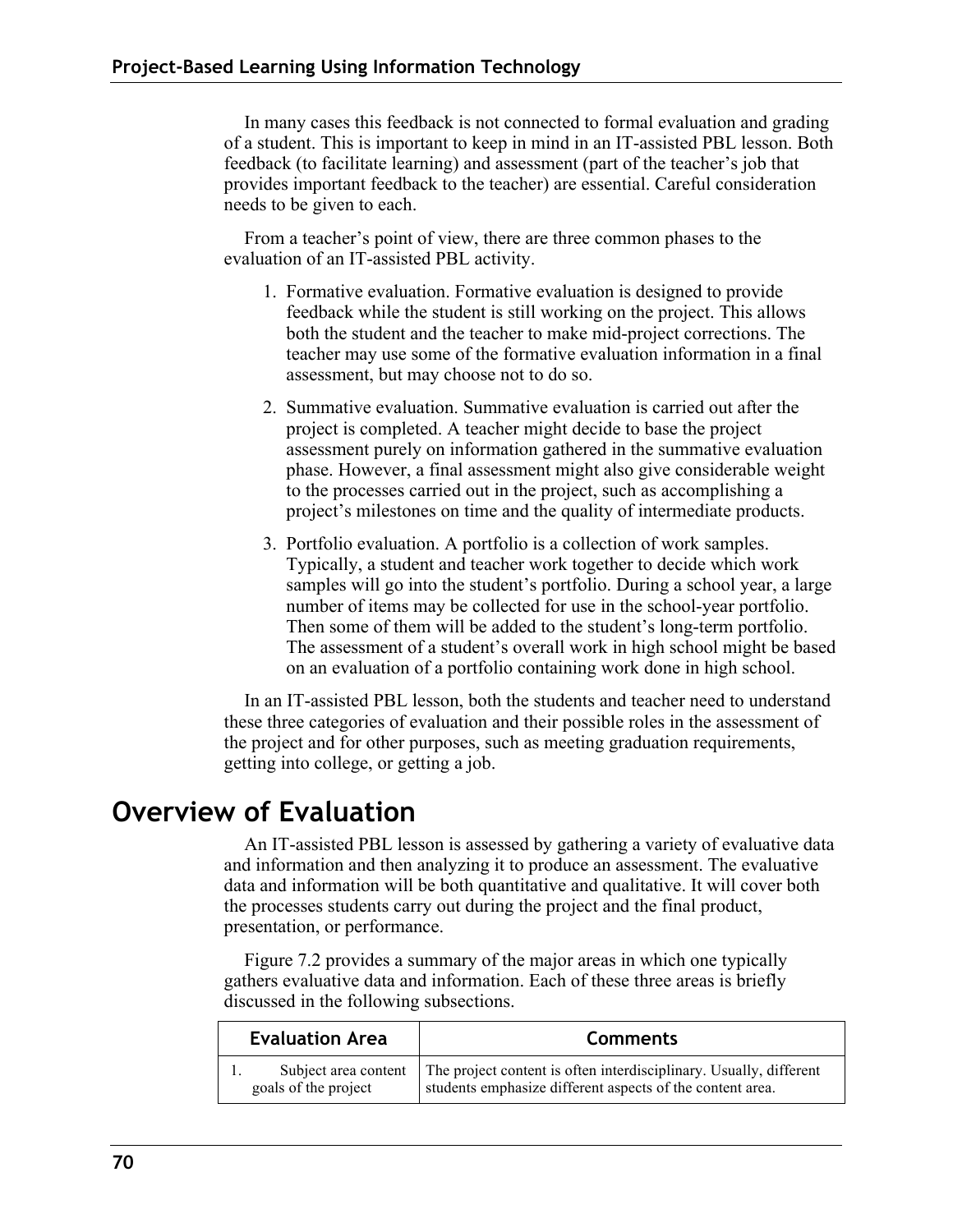|                                           | project | IT knowledge and<br>skill content goals of the | While a project may have IT as its primary goal, increased IT<br>knowledge and skills are usually secondary goals. Different<br>students frequently make considerably different uses of IT in a<br>project. |  |
|-------------------------------------------|---------|------------------------------------------------|-------------------------------------------------------------------------------------------------------------------------------------------------------------------------------------------------------------|--|
| Learning to do a<br>project when working: |         |                                                | Some projects are done individually, and some are done by teams.<br>In a team project, there are typically both individual and team                                                                         |  |
|                                           | А.      | individually                                   | processes and components of the final product. Cooperative<br>learning and collaborative problem solving are both very                                                                                      |  |
|                                           | В.      | in a group                                     | important in PBL.                                                                                                                                                                                           |  |

*Figure 7.2. Evaluation areas for IT-assisted PBL.*

## **Subject Matter Content Area**

Suppose a history teacher is doing a unit on the Civil War in the United States. Students are to do a project that focuses on some important aspect of the Civil War and the historical time in which it occurred. The students are allowed to work individually or in small teams. The teacher observes the following situations:

- w A team of four students chooses to create two newspapers that might have been published in the South shortly after the battle at Gettysburg. One newspaper will be designed for publication in the North, while the other will be designed for publication in the South.
- $\bullet$  One student decides to work alone to study the music of the Civil War, comparing and contrasting music of the North and South. This student intends to learn to perform music from the Civil War time period on the types of instruments available at that time.
- One student decides to work alone to study food and eating habits during the time of the Civil War. This student intends to learn to cook some traditional meals of that time.
- w A pair of students decides to study clothing of the Civil War era and to create some "authentic" clothing.

It is easy to see that students will not all be learning the same thing. Moreover, the chances are that many of the students will gain knowledge that their teacher does not have.

However, all students will produce a product, presentation, or performance. The teacher has considerable knowledge about what constitutes a high-quality product, presentation, or performance and in many cases is qualified to evaluate the students' work. In special cases, the teacher may need to ask for help from other teachers or outside experts.

Moreover, as the history teacher continues to use PBL over a period of time, the teacher will acquire baseline data on the quality of the product, presentation, or performance that can be expected from students. The teacher will gain increased knowledge and skill about how to evaluate this type of student work. One of the values of PBL is that it helps to create a good learning environment for the teacher.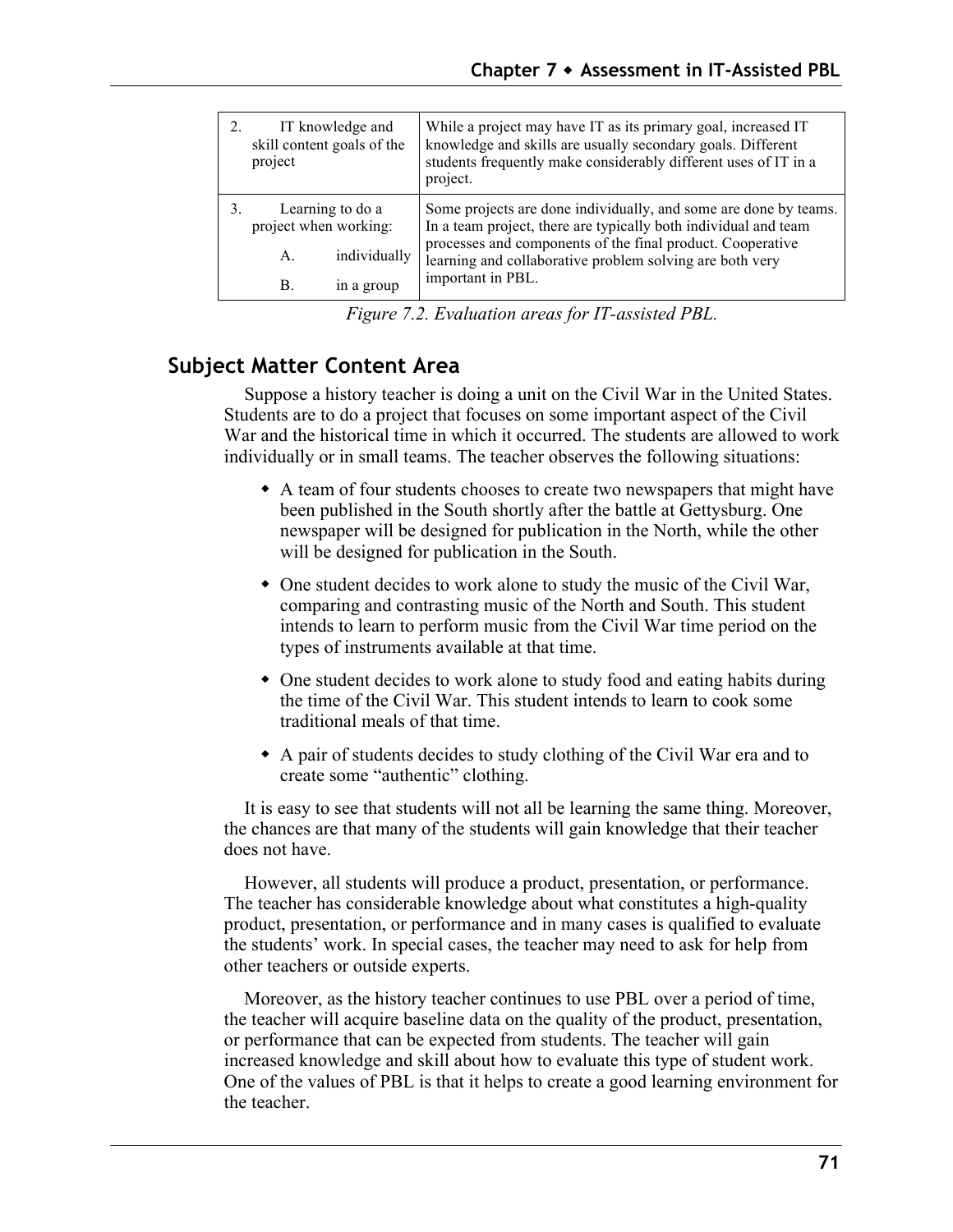Presentations and performances are typically done for an audience, and the audience may be the whole class or an even larger group. A product (for example, a written document) also lends itself to sharing with a group. Thus, all students in a class can share in the products, presentations, and performances of their fellow class members. They can learn from the content of these activities. They can learn to evaluate these activities and provide constructive feedback. This is an important aspect of a PBL lesson.

In the Civil War example, the varied nature of the content areas the students will study precludes the use of traditional objective tests. Of course, the teacher may also assign some general background reading and other learning tasks to the entire class, and test students on these materials. This would lead to basing a student's grade on a combination of traditional and authentic assessment.

### **IT Knowledge and Skills**

Some elementary schools have a computer specialist who gives students their first formal instruction in IT. However, in many elementary schools the regular classroom teacher is responsible for helping students develop their initial IT knowledge and skills. The teacher may have to give explicit instruction in the use of basic hardware and generic software tools.

This issue is complicated by the steadily increasing number of students who are learning about IT at home. Such students may enter school with a high comfort level in the use of a microcomputer, CD-ROMs, and the Web.

Basic knowledge and skills about IT can be taught in a didactic manner. For example, if a teacher wants all students to know how to use a digital camera and a scanner to put graphics into a word-processed document, the teacher can do a whole-class demonstration and then provide individualized help as students try to apply what has been covered.

An alternative approach is to use peer instruction. One-on-one instruction might be provided by students in the class who have previously learned to use the equipment. Alternatively, the teacher may teach a small number of students how to use the camera and scanner, and then have these students serve as one-on-one teachers for the rest of the students in the class. Research strongly supports this approach. It is effective for the learners, and it is good for the students doing the teaching.

One of the goals in an IT-assisted PBL lesson is for students to increase their IT knowledge and skills. Thus, you (a teacher who is probably not an IT expert) must evaluate and assess this IT learning.

There are three general areas in which you might gather evaluative information in IT:

1. Students helping other students to learn IT. Here, you can observe students helping each other. You can see which students are in demand as helpers. You can see which students are frequently asking for help perhaps repeatedly on the same topic.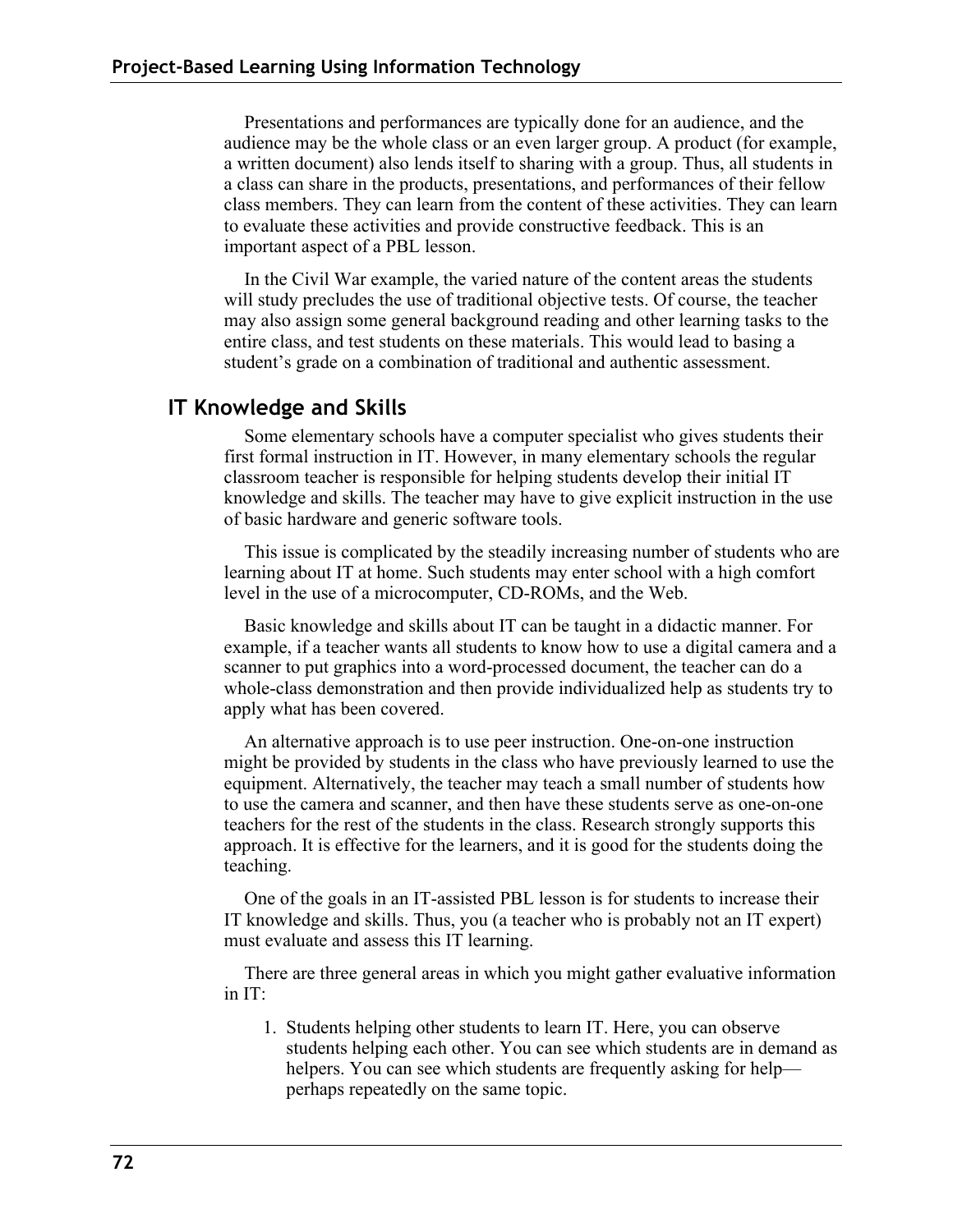- 2. Students learning IT on their own, from fellow students, at home, and so on. If a student's IT knowledge and skills are significantly better than might be expected from the level of instruction provided by the school, you can assume that the student is learning in other ways. Actual levels of knowledge and skills can be assessed through both pencil-and-paper tests and hands-on tests. In addition, you can observe a student using the IT facilities and gather data about the student's performance skills.
- 3. Students demonstrating IT knowledge and skills in their products, presentations, and performances. You can observe the results of student use of IT. In addition, you can look at work samples.

When you look at a printed desktop-published document, you cannot discern all of the underlying IT knowledge and skills the student has in the desktoppublishing area. You may not be able to tell if the student is using the word processor like an electronic typewriter or whether the student has gained the knowledge and skills of the desktop-publication field. For example, you cannot tell whether the student is using a first-line indent or a tab to indent at the beginning of a paragraph. You cannot tell if the student is following the desktoppublication rule of using only one blank space following the punctuation mark at the end of sentence. You cannot tell if a student has learned to use "styles" in doing word processing. For this kind of assessment, it is necessary for you to examine the student's work on a computer.

If you are just learning to use IT effectively, the chances are that you have not had much formal instruction in such areas as desktop publication, hypermedia design, design of effective interactive communication between a person and a computer, Web design and implementation, Web searches, and so on. Thus, you probably are not well prepared to evaluate the details of this type of student work.

As you observe students doing IT work and look at their products, you will gradually see that some approaches are more effective and efficient than others. Gradually you will gain the knowledge and skills to help your students learn these aspects of IT, and you will learn how to evaluate the work your students are doing. Professional development and reading some of the literature can be very helpful. While there are many aspects of IT you can learn on the job by observing students at work and by working with students who have particular knowledge and skill in this area, there are other aspects that require formal instruction and study. IT is a large and challenging field!

#### **Learning How to Do a Project**

Figure 7.3 shows a Project Planning Table described in Chapter 5. Such a table provides a brief summary of some aspects of planning and carrying out a project.

|             | <b>Description</b> | <b>Resources</b> | <b>Timeline</b> | <b>Milestones</b> |
|-------------|--------------------|------------------|-----------------|-------------------|
| Task 1      |                    |                  |                 |                   |
| Subtask 1.1 |                    |                  |                 |                   |
| Subtask 1.2 |                    |                  |                 |                   |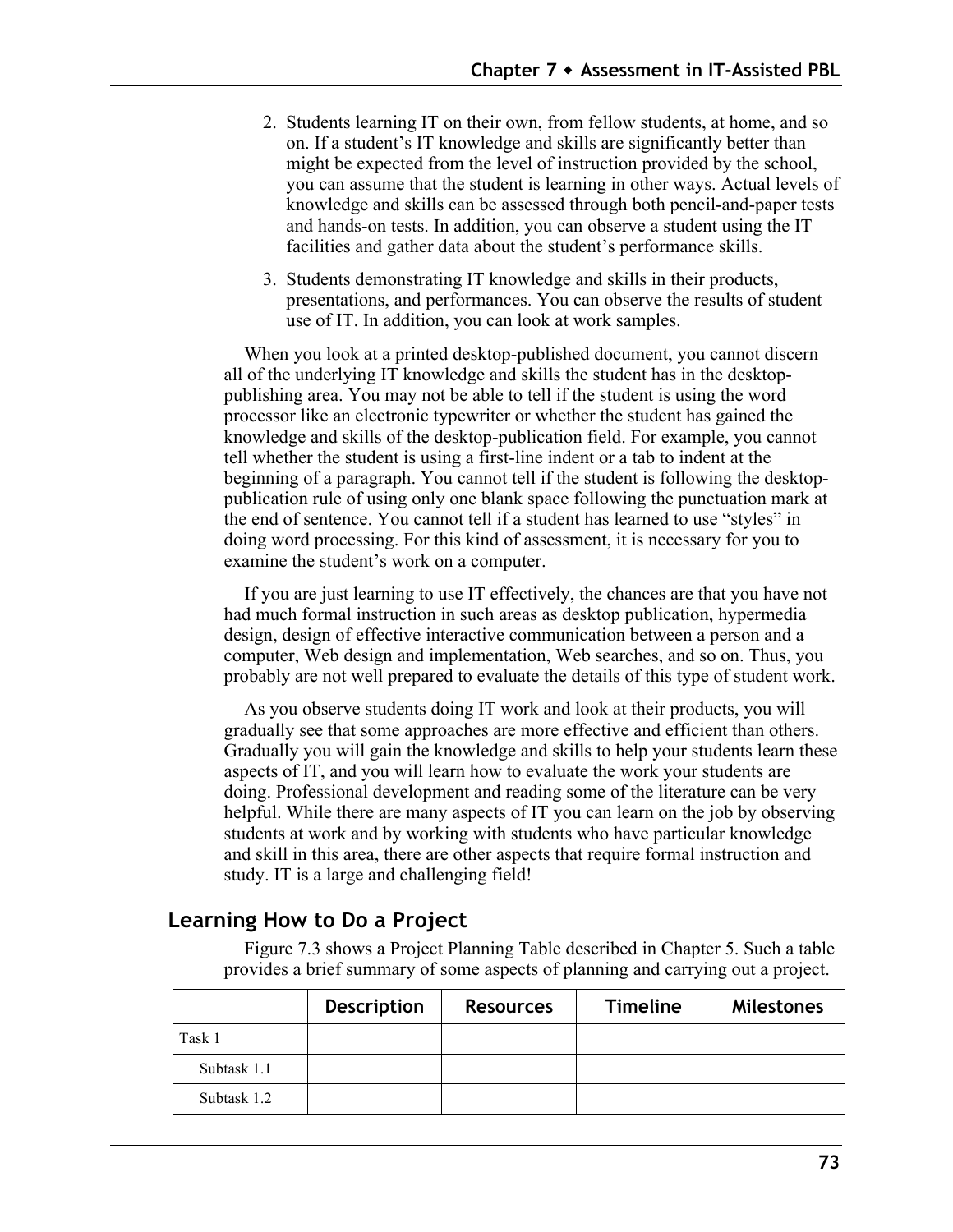| Task 2 |  |  |
|--------|--|--|
| Etc.   |  |  |

|  | Figure 7.3. A Project Planning Table. |  |
|--|---------------------------------------|--|
|  |                                       |  |

As young students first begin to learn to carry out projects, you will do most of the project planning for them. It is not easy to visualize the sequence of steps needed to complete a long project. It is not easy to estimate how long it will take to carry out various tasks and subtasks. It is not easy to organize a team and allocate individual tasks to the various team members.

With instruction and practice, however, students will learn to take more and more responsibility for defining the topic, developing an outline of the tasks and subtasks, setting goals and milestones, deciding on needed resources, allocating the resources that are available, and completing a complex project in a timely and high-quality manner. With instruction and practice, students will learn to work individually and in a team to do complex projects.

Each project you assign should be designed to give your students the opportunity to maintain and improve their project skills. This means that in each project, you and others will need to gather evaluative information and provide feedback that will help students get better at doing projects.

For example, suppose you have decided that defining milestones will be emphasized in a particular project. Assume that this is a project in which there is considerable variety among the specific projects students are doing. Each student will need to allocate his or her own time and other resources. Each student will need to set milestones and determine when the milestones are to be accomplished. An initial milestone is to describe the project to be done and to complete a Project Planning Table. You can then analyze a student's project description and Project Planning Table. You can provide written feedback, or you can discuss the project and Project Planning Table with the student. This feedback may lead to modifications in the project to be carried out and/or in the Project Planning Table.

The Project Planning Table is a useful evaluation instrument. You can expect a student to provide you with regular reports based on this table. These reports may include draft copies of various components of a project. They may include an analysis of barriers encountered and the ways the barriers are being overcome. The table may include a student's self-assessment of how the work on the project is going. If a team of students is working on a project, each student can be expected to provide feedback on how well he or she thinks fellow students are doing on project components that they are specifically responsible for.

# **Rubrics (Scoring Criteria)**

One of the most important aspects of authentic assessment is that the students have a full understanding of the assessment criteria. Part of the learning that needs to go on in authentic assessment is for students to learn to understand the assessment criteria, learn to assess themselves, and learn to assess their fellow students.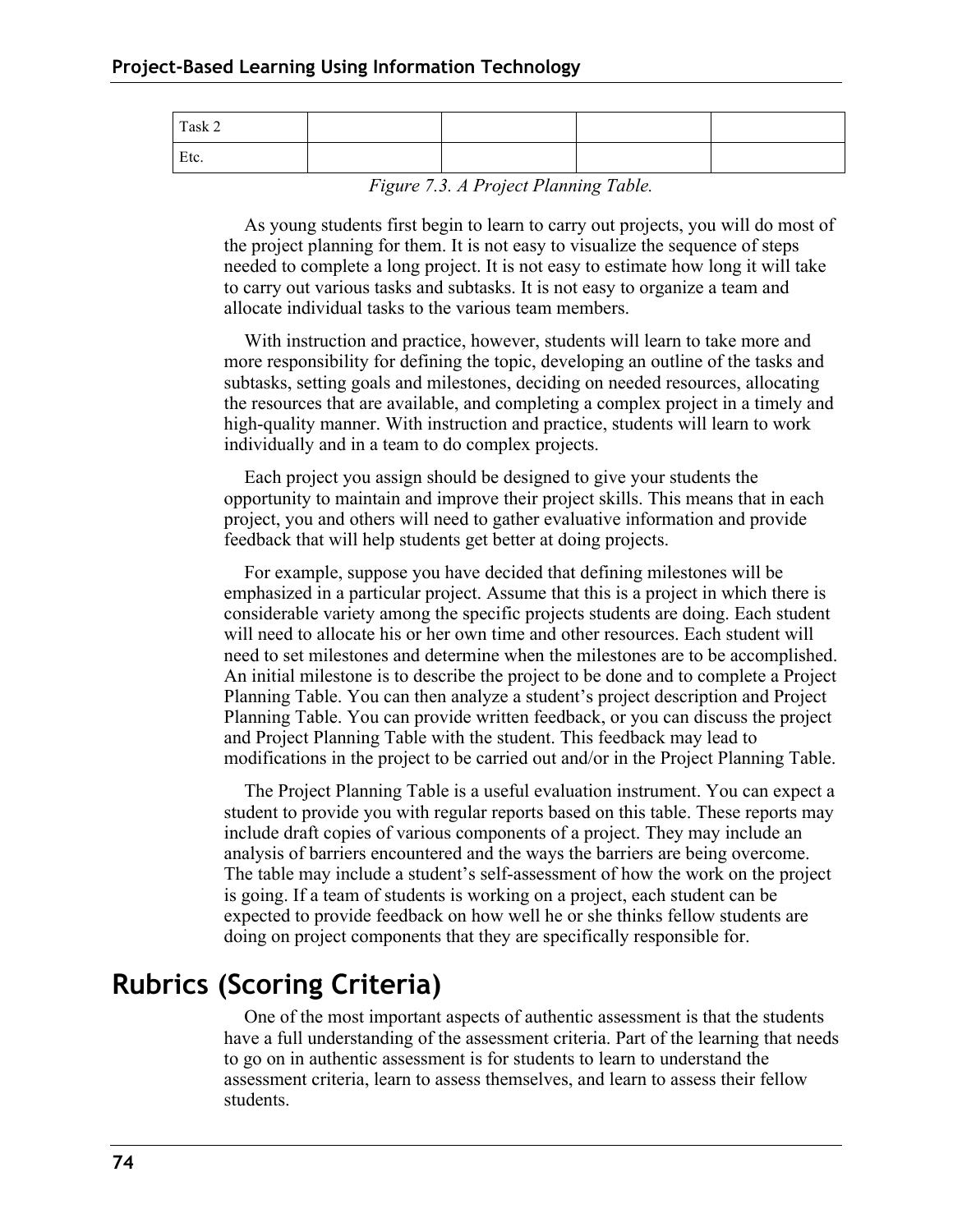A rubric is a scoring tool that can be used by students (for self-assessment and peer assessment), teachers, and others. It lists important criteria applicable to a particular type or piece of work. It also lists varying levels of possible achievement of the criteria. Figure 7.4 gives a very general purpose, six-level scoring rubric. The next section in this chapter presents an adaptation of this general purpose rubric to IT-assisted PBL.

| Level          | <b>Brief Description</b>                                                                                           |
|----------------|--------------------------------------------------------------------------------------------------------------------|
| 1: Emergent    | Student displays little, if any, of the expected rudimentary knowledge and<br>skills.                              |
| $2:$ Limited   | Student displays rudimentary knowledge and skills, but often requires<br>substantial individual help and guidance. |
| 3: Developing  | Student displays a minimally adequate level of the expected knowledge and<br>skills.                               |
| 4: Capable     | Student displays a functional, adequate level of the expected knowledge and<br>skills.                             |
| 5: Strong      | Student displays a high level of the expected knowledge and skills.                                                |
| 6: Exceptional | Student displays an outstanding and creative/innovative level of the expected<br>knowledge and skills.             |

*Figure 7.4. A general purpose, six-level rubric.*

The general purpose rubric shown in Figure 7.4 needs more detail before it can be used in a particular assessment situation. For example, suppose you want to assess the writing component of an IT-assisted PBL lesson. Clearly, the meaning of the six points will be different for 3rd-grade students than it will be for 12thgrade students. The levels have to be defined relative to what can reasonably be expected of students at a particular grade level.

In writing and in all the traditional subject matter areas, there is considerable information about what can be expected of students at various educational levels. In IT, however, this knowledge is just beginning to be developed. The National Educational Technology Standards discussed in Appendix B are reflective of these emerging guidelines. The performance indicators for the various grade levels are designed to show a much higher expectation for older students.

Rubrics have been developed for many different curriculum areas, and lists of these have been published (Brewer, 1996). Each wide-scale implementation of such rubrics has been accompanied by extensive research on their effectiveness as well as the nature and extent of teacher education needed for their effective use. Some of the conclusions supported by this research include the following:

 $\bullet$  It is not easy to develop good rubrics. Wiggins (1996–97) discusses rubrics his research organization has developed. He emphasizes that the development of rubrics is a process that leads to a product; both the process (of developing rubrics) and the product (the resulting rubrics) should be assessed.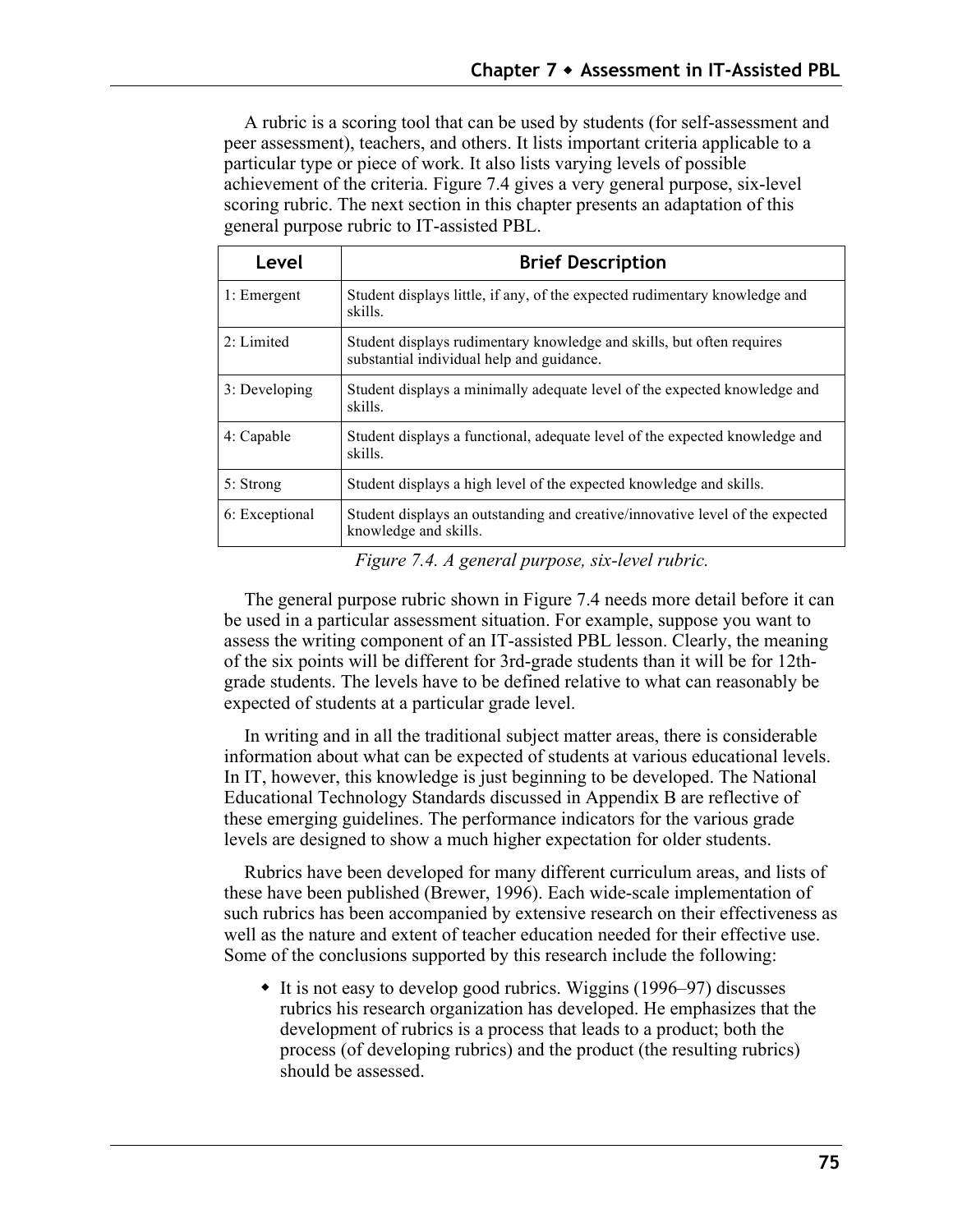- Since curriculum, instruction, and assessment need to be aligned, scoring rubrics by themselves do not lead to an improvement in education. A substantial amount of professional development and significant changes in both curriculum and instruction are essential components of moving toward effective authentic assessment.
- Teachers need to learn to modify the scoring rubrics published in books and articles to better fit their own teaching situations and styles. They also need to learn to develop rubrics.
- The introduction of authentic assessment into a classroom, school, or school district may encounter considerable resistance from teachers, parents, students, and other key stakeholders. It represents a substantial change from "traditional" assessment, and many people oppose such change. As with any school reform project, all the key stakeholders need to be involved. There must be considerable emphasis on helping the stakeholders learn about the advantages of authentic assessment, as well as difficulties and drawbacks.
- Wide-scale use of authentic assessment requires a major investment in the assessment process. The assessors need to have a high level of competence and training. Achieving reasonably reliable results requires that several people assess a student product and that mechanisms exist for resolving discrepancies. (Anyone who has watched the scoring of athletic performances in diving, gymnastics, or ice skating is familiar with this process. Each performance is scored by several judges, and the highest and lowest score is often thrown out. A head judge may call the judges together to discuss and resolve discrepancies.)

# **A Sample IT Rubric**

The next six subsections describe the six levels in a general purpose rubric for assessing student use of IT tools. The information on these six levels is quoted directly from the Web site of the Oregon Educational Technology Consortium. The URL is http://www.oetc.org/projects/b4.htm.

## **Level 1—Emergent Technology User**

- Selected technology tools to assist in creating the desired product that were inappropriate for the task or student is not able to operate tool.
- Technology was used but not to benefit the creation of a quality product.
- Technology tools was tried by the student, but the required product could not be produced.
- $\bullet$  …
- Was unable to resolve most technological obstacles relating to the project.
- Ethical and professional behavior was not shown or was inappropriately shown through lack of citations, copyright adherence, and ethics.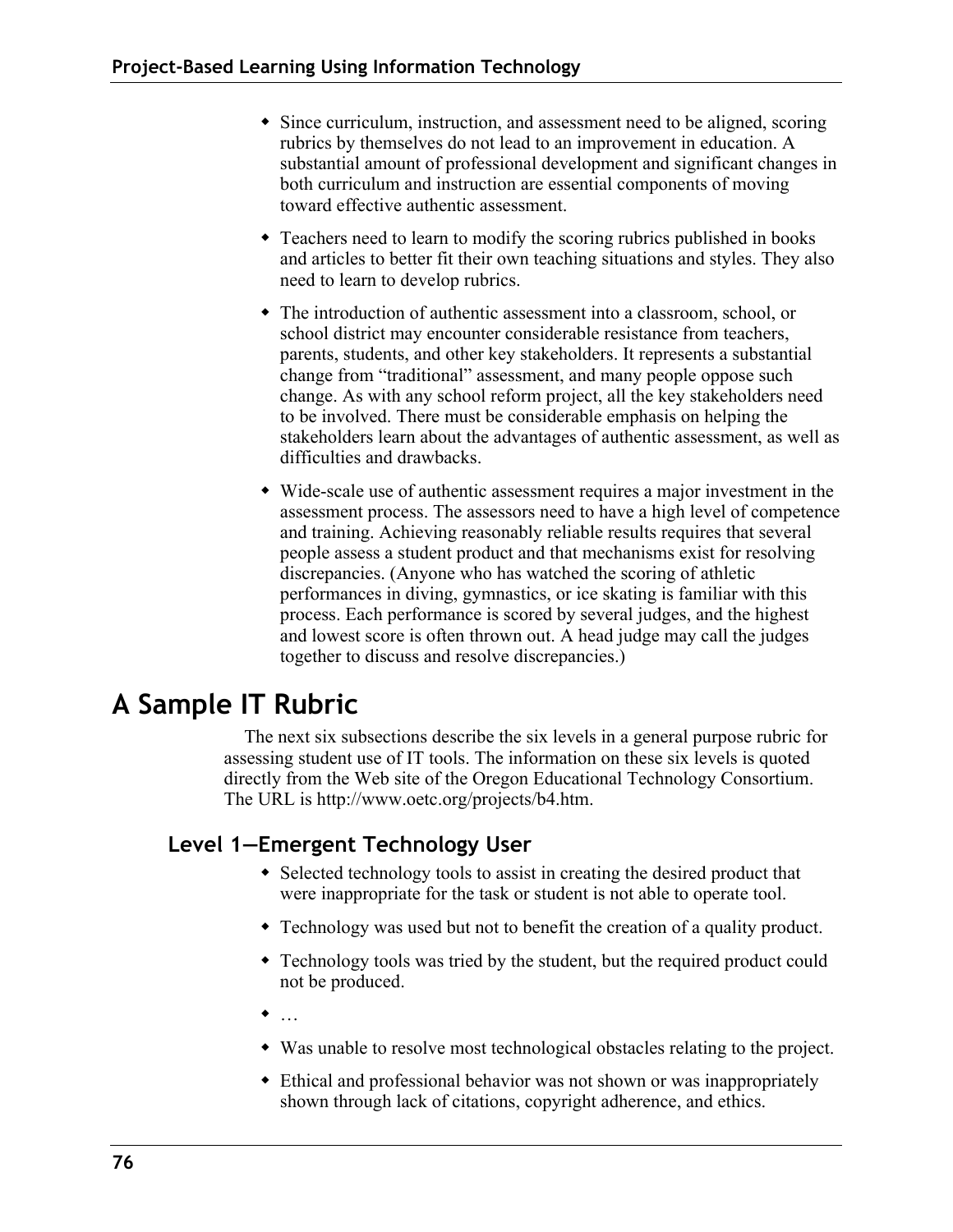$\bullet$  …

### **Level 2—Limited Technology User**

- $\bullet$  Selected lesser effective tools from what is available to create the desired product.
- Technology was used to address the tasks but few of the capabilities of the technologies were used to create the product.
- $\bullet$  Technology tools are used and set up appropriately, but only with major outside assistance.
- $\bullet$
- Was able to solve only elementary technological obstacles.
- Ethical and professional behavior was occasionally shown through appropriate citations, copyright adherence, and ethics.
- $\bullet$  …

### **Level 3—Developing Technology User**

- Selected appropriate tools from what was available to create the desired product, but only with outside assistance.
- Technologies were used but assistance was needed for the basic capabilities of the technology to create product.
- Technology tools were set up and used appropriately but required some outside assistance.
- $\bullet$
- Was able to solve most basic obstacles associated with the project.
- $\bullet$  Ethical and professional behavior was generally shown through appropriate citations, copyright adherence, and ethics.
- $\bullet$  …

### **Level 4—Capable Technology User**

- Selected adequate tools from what was available and appropriate for creating the desired product.
- Technology was used in an appropriate way and applied the basic capabilities of the technology to create the product.
- Technology tools were set up correctly and used appropriately with minor assistance.
- $\bullet$  …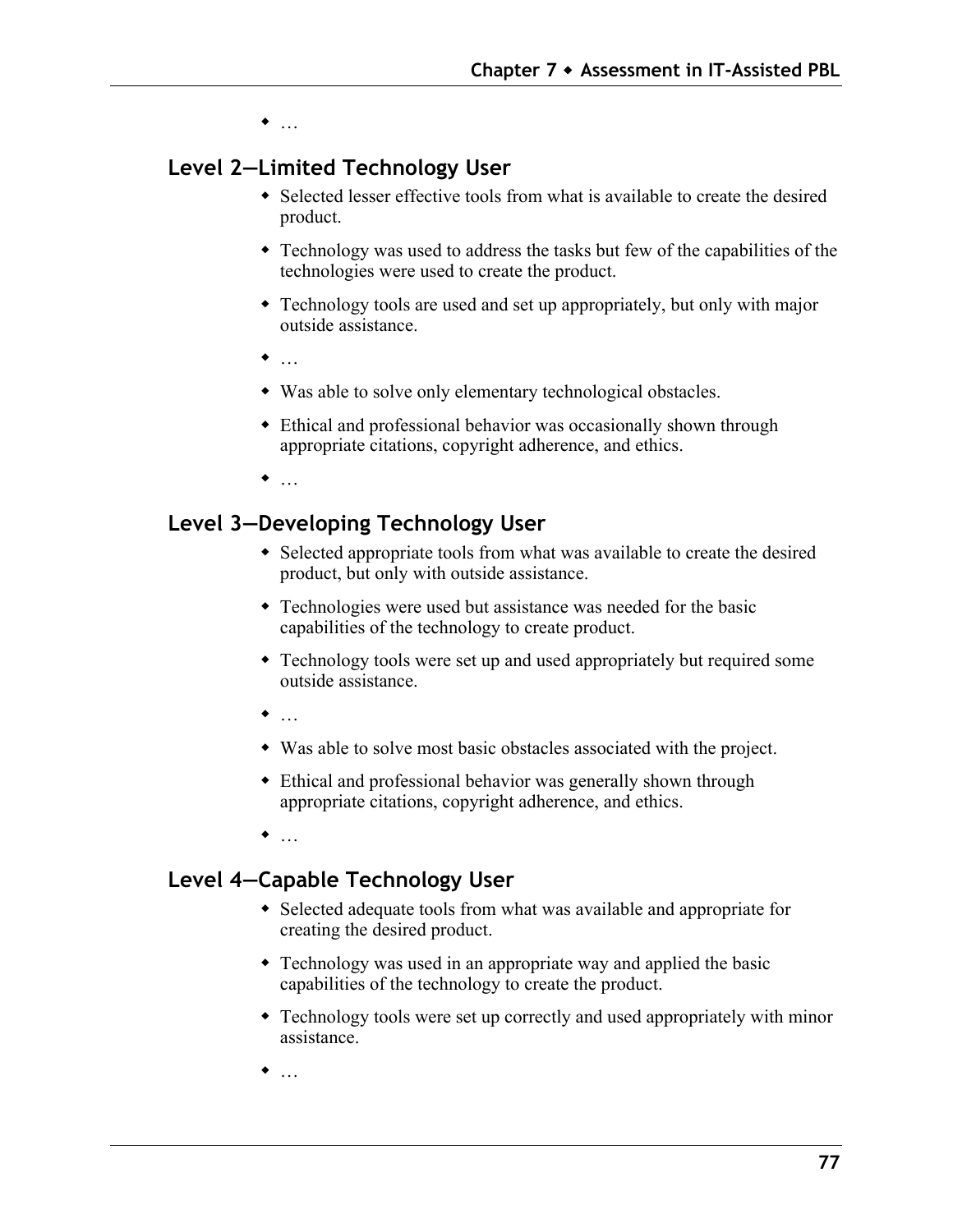- Was able to solve some of the technology-related problems associated with the project.
- $\bullet$  Ethical and professional behavior was shown through appropriate citations, copyright adherence, and ethics.
- $\bullet$  …

### **Level 5—Strong Technology User**

- $\bullet$  Selected quality tools from what was available that was appropriate to create a quality product.
- Technology was used in appropriate ways and applied many of the features to create a quality product.
- $\bullet$  Technology tools were set up correctly and used appropriately without assistance following established guidelines.
- $\bullet$
- $\bullet$  Solved most technology-related problems associated with the project.
- $\bullet$  Ethical and professional behavior was shown through appropriate citations in proper form, copyright adherence, and ethics.
- $\bullet$  …

### **Level 6—Exceptional Technology User**

- Selected the most appropriate tools from what was available to create high quality products.
- $\bullet$  Technology was used in an innovative way to create higher quality product than assignment anticipated.
- Technology tools were not only set up correctly and used appropriately but often suggestions are provided for improvement in the procedures.
- $\bullet$  …
- Solved all technology-related problems associated with the project.
- $\bullet$  Ethical and professional behavior was shown through appropriate citations in proper form, copyright adherence, and ethics.
- $\bullet$  …

# **A Specific Desktop-Publication Example**

This section contains a partial example of a scoring rubric that might be used in a unit of instruction in which students learn to design and desktop publish a newsletter. The main emphasis in the instructional unit is on students learning to use IT tools. However, there is also some emphasis on students learning to communicate effectively while using these tools.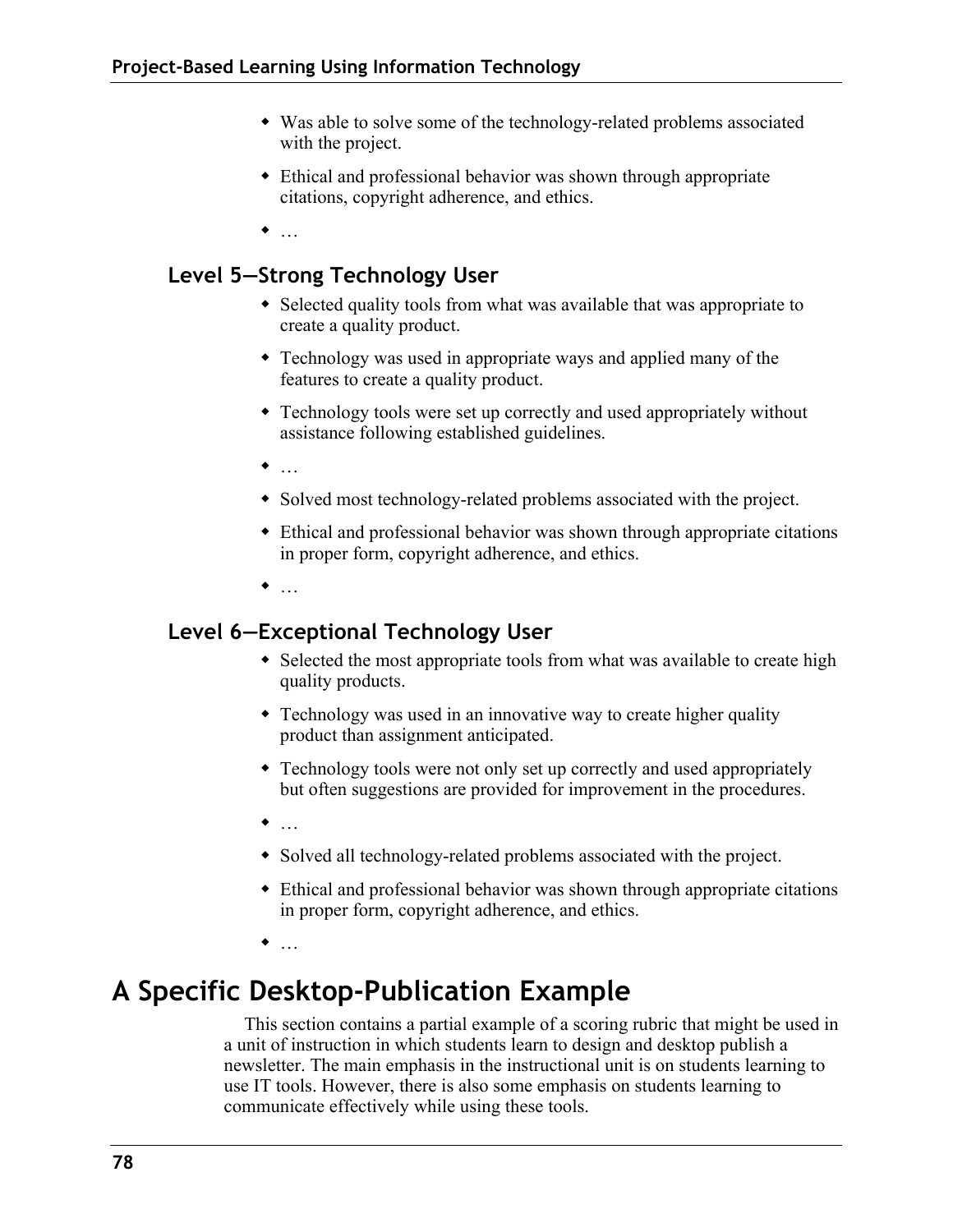The unit of instruction in this example is different from a writing unit in which the main emphasis is on effective written communication, with only minor emphasis on desktop publication of the resulting written document. Remember, assessment must be aligned with curriculum and instruction. Scoring rubrics that fit a unit emphasizing IT will necessarily be different from scoring rubrics that fit a unit emphasizing written communication.

In this particular unit, the students study a number of principles of design for an effective newsletter. The assumption is that they are already skilled in using a word processor, scanning and editing graphics, and printing documents.

The rubric shown in Table 7.5 contains only some of the items that would be used for this newsletter project. No items having to do with the quality of the written content have been included. This particular example uses a six-level scale for each rubric item. Four-level scales are also commonly used. The intent is that the different levels form an equal interval scale.

It is common to use a Likert-type scale with an even number of levels for a rubric item. This forces the assessor to place the work into an "above the middle" or "below the middle" category.

It is evident that it takes considerable learning on the part of the students and teacher to use these rubric items effectively. The assessment, curriculum, and instruction are interwoven. The curriculum and instruction will include the examination of a number of different desktop-published newsletters. Students will practice assessing these newsletters, their own newsletters, and the newsletters of their fellow students.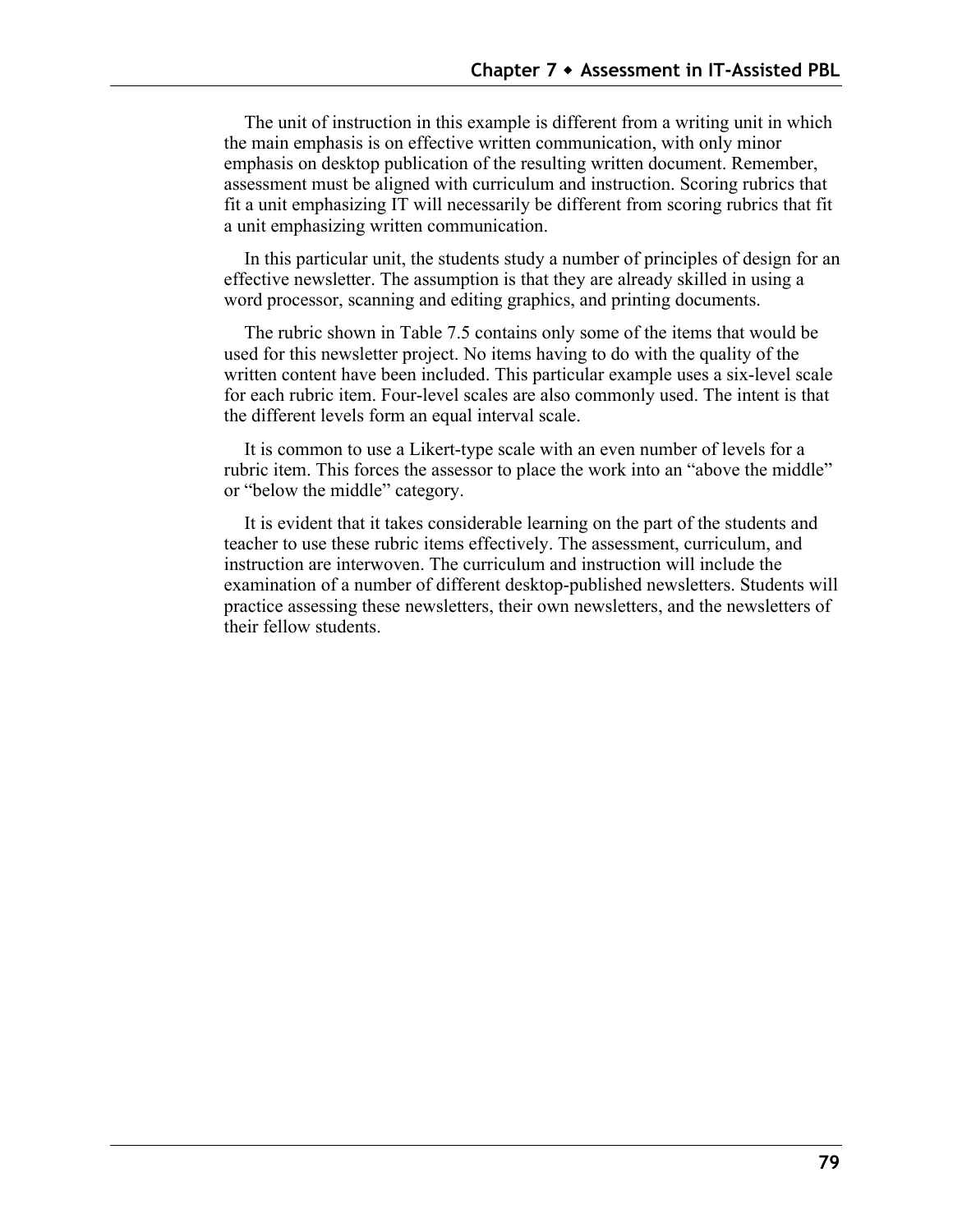#### **Desktop Design and Publication**

The student work displays:

- 1. No understanding and use of this principle.
- 2. A limited understanding and use of this principle.
- 3. A developing understanding and use of this principle.
- 4. A capable understanding and use of this principle.
- 5. A strong and creative understanding and use of this principle.
- 6. An exceptional and highly creative understanding and use of this principle.

| Principle                                                  | Level<br>(Circle one)                            | <b>Comments</b><br>and suggestions |
|------------------------------------------------------------|--------------------------------------------------|------------------------------------|
| Banner: communicates<br>well, attracts and holds the       | $\mathbf{1}$<br>$\overline{2}$<br>$\overline{3}$ |                                    |
| reader's attention.                                        | 5<br>$\overline{4}$<br>6                         |                                    |
| Text: readable; limited<br>number of typefaces; right      | $\frac{2}{3}$<br>$\mathbf{1}$                    |                                    |
| amount of text.                                            | 5<br>$\overline{4}$<br>6                         |                                    |
| Grid and alignment: clear<br>and consistent pattern of     | $\sqrt{2}$<br>$\mathbf{1}$<br>$\overline{3}$     |                                    |
| use.                                                       | 5<br>$\overline{4}$<br>6                         |                                    |
| White space: not too little<br>or too much; used well, not | $\overline{c}$<br>$\mathbf{1}$<br>$\overline{3}$ |                                    |
| trapped.                                                   | 5<br>$\overline{4}$<br>6                         |                                    |
| Unity: text, graphics, and<br>design work together.        | $\overline{2}$<br>$\mathbf{1}$<br>$\overline{3}$ |                                    |
|                                                            | $\sqrt{5}$<br>4<br>6                             |                                    |
| Visual scan: directs reader<br>to important elements.      | $\mathbf{1}$<br>$\overline{2}$<br>$\overline{3}$ |                                    |
|                                                            | 5<br>$\overline{4}$<br>6                         |                                    |
| Other principles as                                        | $\overline{2}$<br>$\mathbf{1}$                   |                                    |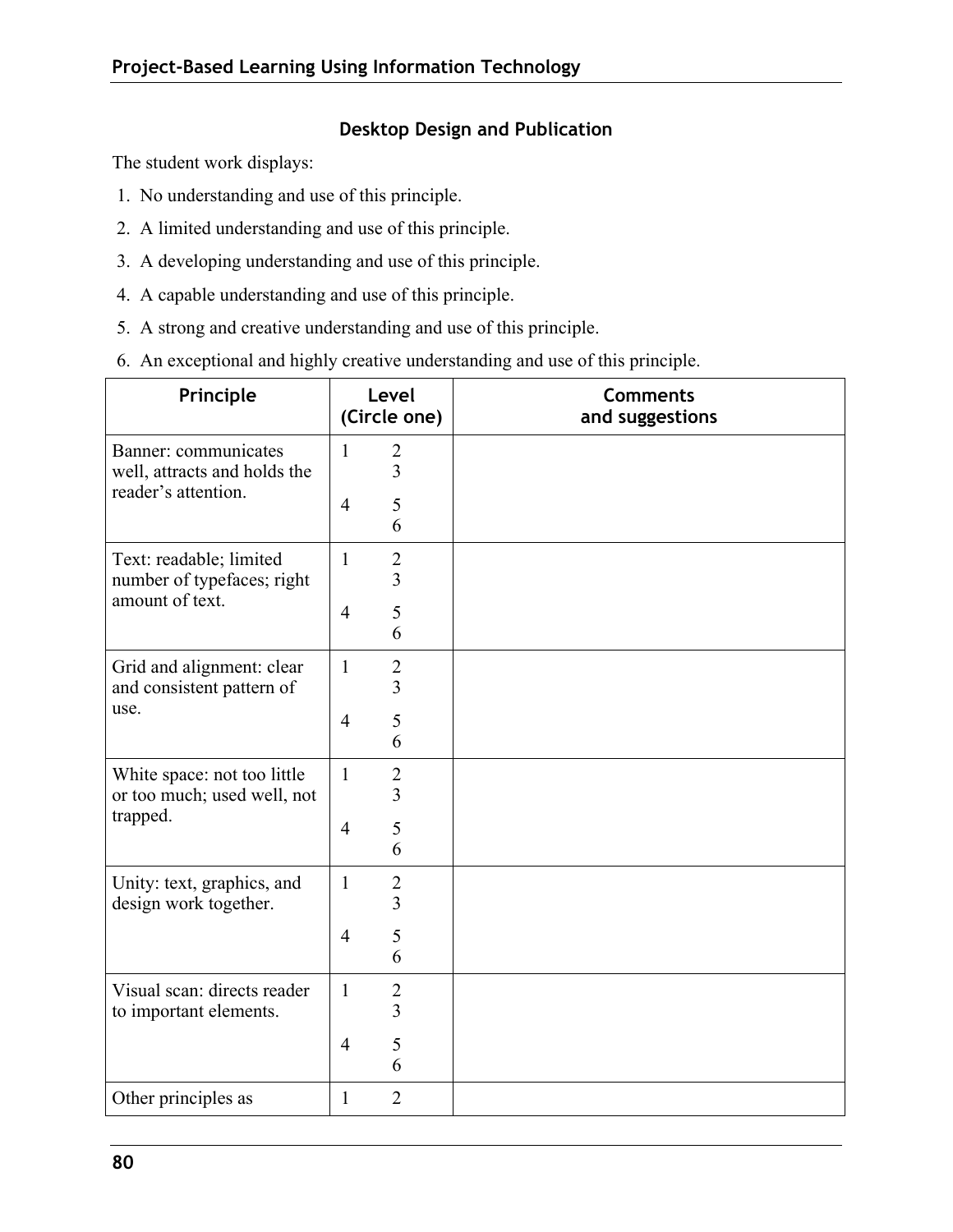| necessary<br><u>،</u> |  |  |
|-----------------------|--|--|
|                       |  |  |
|                       |  |  |

*Figure 7.5. Part of a rubric for a student newsletter project.*

# **Electronic Portfolios**

Portfolios and portfolio assessment have long been an important part of assessment in the graphic arts. Similarly, music students can record their performances, and dance and theater students can videotape their performances.

In recent years, the idea of using portfolios and portfolio assessment has spread to other disciplines. A portfolio might contain writing samples that illustrate changes in writing skill over a period of time. It might contain samples of science lab reports or written tests from any discipline. A student's hypermedia project can become a component of a portfolio.

Students can now carry out projects and develop products that can be adequately represented and used only on a computer. Interactive multimedia stacks and Web pages provide excellent examples of this new form of product. Student work done using a computerized music synthesizer, science simulations, and sophisticated mathematical software all support the need for electronic portfolios. Thus, portfolio items are increasingly created or transferred into digital format so that they can be stored in a computer-readable medium. Such a portfolio is called an *electronic portfolio*. Electronic portfolios have considerable advantages over other forms of portfolios in terms of offering ease of editing, making copies, and providing portability. However, viewing an electronic portfolio requires appropriate hardware, software, knowledge, and skills. Moreover, after a period of time, hardware and software change so that an electronic portfolio may no longer be readily usable.

# **Final Remarks**

There are many challenges to a teacher first learning to do authentic assessment of IT-assisted PBL. For both the teacher and the students, this will be a learning process. It is a process in which the teacher and students can work together and learn from each other.

# **Activities**

- 1. What are your personal feelings about authentic or performance-based assessment versus traditional assessment? From your personal experiences and point of view, present arguments for and against each approach, and then summarize your current position.
- 2. Select an IT-assisted PBL lesson topic. Develop both content (product) and process assessment rubrics that would be suitable for this lesson.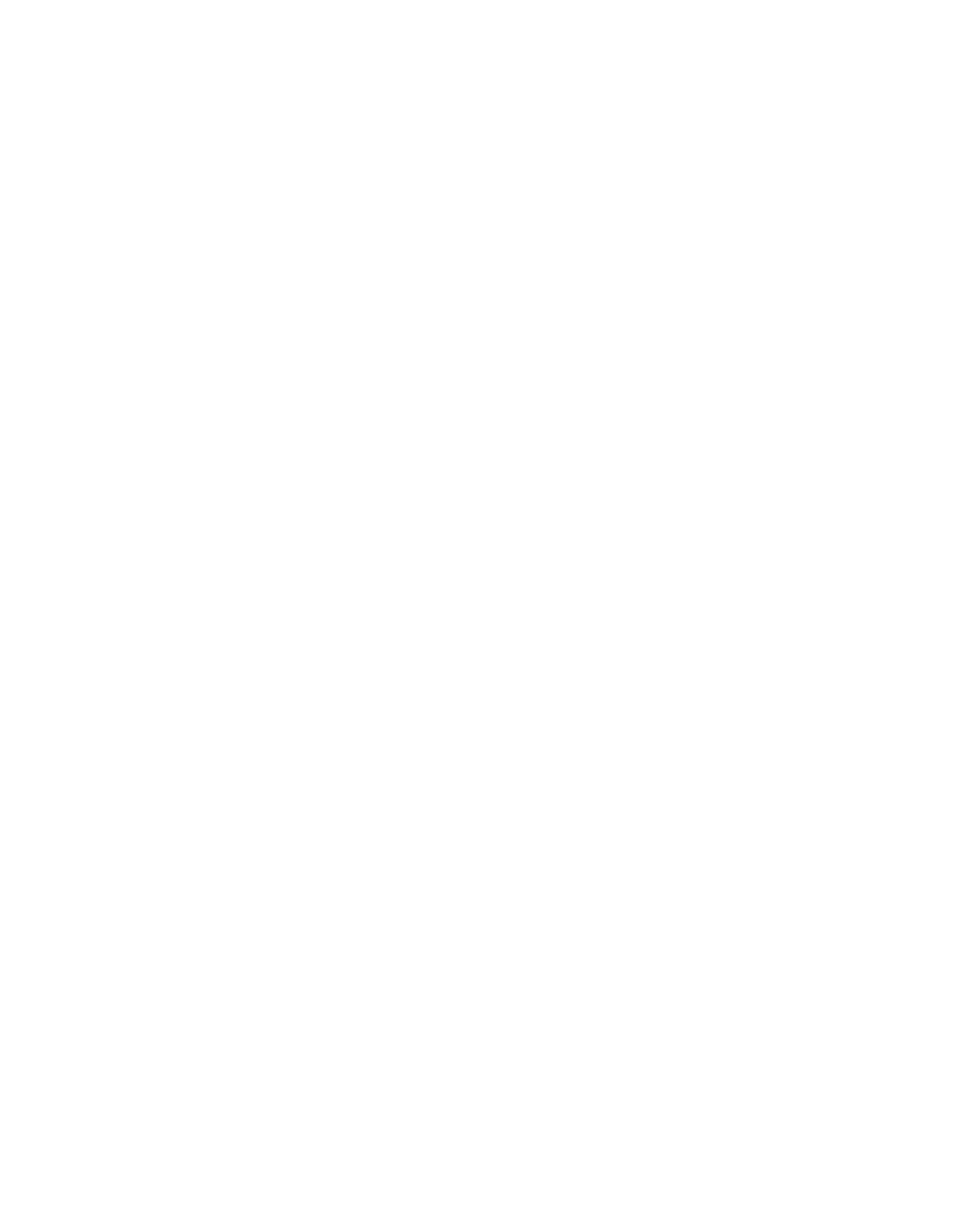Writing a book is an adventure. To begin with, it is a toy and an amusement; then it becomes a mistress, and then it becomes a master, and then a tyrant. The last phase is that just as you are about to be reconciled to your servitude, you kill the monster, and fling him out to the public. *Winston Churchill*

> This is the chapter we have been looking for—the last chapter. *David Moursund*

# **Chapter 8 The Future of IT-Assisted PBL**

The future of IT-assisted PBL is inextricably intertwined with:

- 1. The continuing rapid increase in the capabilities and availability of IT.
- 2. The steadily increasing importance of the P/T Team.
- 3. Professional development for educators.

This chapter explores some possibilities for the future of IT-assisted PBL in education.

# **A Brief History of IT in Education**

In the United States, the first instructional uses of computers in precollege education occurred in the late 1950s. At that time, some students and their teachers began to learn to write computer programs that could be run on the computers available at nearby colleges and businesses.

During the 1960s, timeshared computing was developed, as well as the studentoriented BASIC programming language. Many precollege students had the opportunity to learn to write BASIC programs to solve simple problems, especially math and science problems.

Microcomputers began to come into schools in the late 1970s. In 1983 it was estimated that in K–12 education there was approximately one microcomputer for every 125 students. Now, 15 years later, it is estimated that schools have approximately one microcomputer for every 7 students. In addition, perhaps half of all students live in households where a microcomputer is available.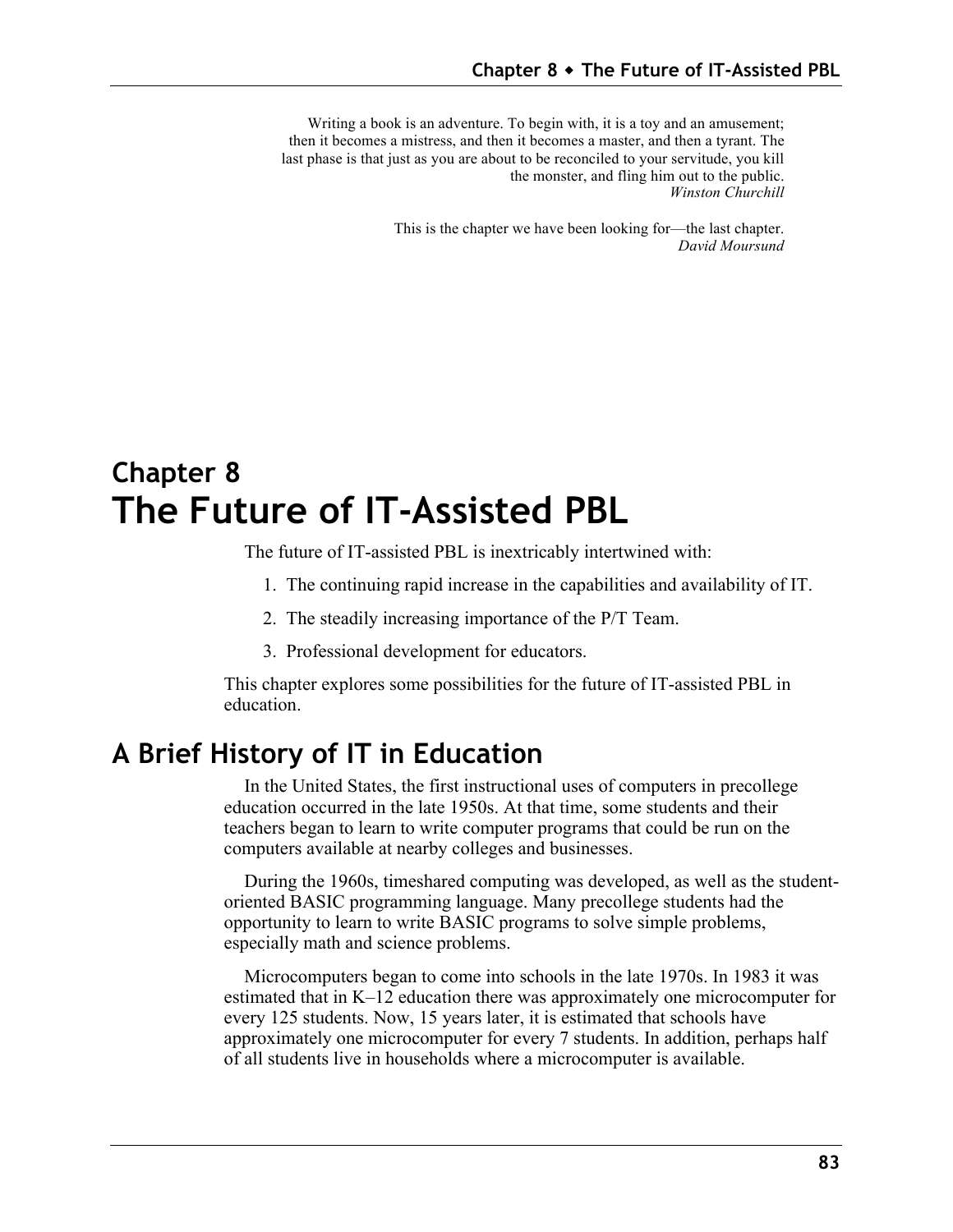In 1983, one could buy a complete microcomputer system for about \$1,000. This system included an 8-bit, 1-megahertz machine with 64 K of primary memory, a 5.25-inch floppy disk drive, and a monochrome monitor. In 1998, one could buy a microcomputer system for \$800. This system would include a 32-bit, 266-megahertz machine with 40 megabytes of primary memory, a 3.5-inch floppy disk drive, a 24x CD-ROM drive, a 4.3-gigabyte hard drive, a 56 K modem, a 15 inch color monitor, and a color printer. The gain in cost/effectiveness over this 15-year span is overwhelming, not even taking into consideration the declining value of the dollar due to inflation.

It is now feasible to expect that all students will learn to use computers in school and that the use of computers will be integrated into a number of curriculum areas. The National Educational Technology Standards (see Appendix B) developed by the International Society for Technology in Education (1998) can be achieved with the quantity and quality of IT hardware, software, and connectivity available in many of today's schools.

Moreover, the past 15 years of technological change and availability of IT in schools is apt to continue for the next 15 years. (This is discussed in more detail in the next section.) Thus, the problems caused by inadequate hardware, software, and connectivity will continue to decline. It would be nice if we could comfortably predict similar success for IT in the overall curriculum, instruction, and assessment, and that the needed staff development will occur. That, however, remains problematic.

# **Computing Power and Connectivity in the Future**

For more than three decades, the world has witnessed an exponential rate of growth in the amount of computing power that has been made available. There are two major components to this growth rate. First, there has been, on average, a 15 percent yearly increase (adjusted for inflation) in sales of microelectronics. Second, the cost of a given amount of computer power has been dropping 50 percent every 18 months. This decreasing cost is known as Moore's Law, named after Gordon Moore, one of the founders of Intel.

Many people predict that both of these trends will continue for the next 15 years or so. If these predictions turn out to be correct, worldwide production of computer power 15 years from now will be more than 8,000 times the current level. Such numbers tend to be overwhelming. The simple meaning is that we had better educate our students for adult life in a society that will provide routine access to a huge amount of computer power!

It appears likely that we can expect a similar increase in the bandwidth of worldwide connectivity. We all know that the Internet is continuing to grow in capacity and in the number of users it is serving. The telecommunications capacity of the world is growing relatively rapidly, and fiber optics is one of the reasons. There is ongoing research to improve the capacity of glass fiber. In 1996, three different research organizations independently reported that they had made a major breakthrough—the ability to transmit data at the rate of one trillion bits per second.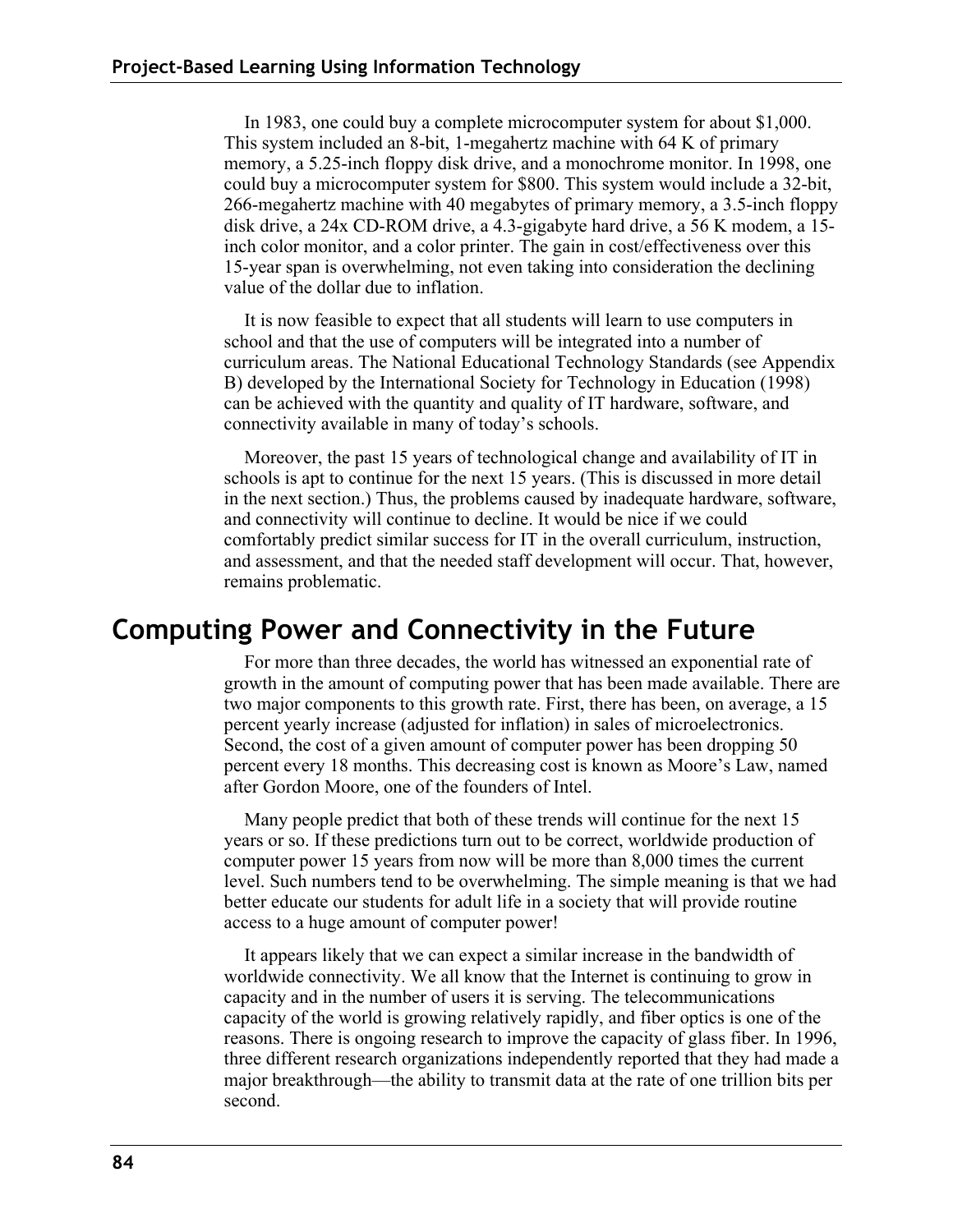A speed of one trillion bits per second is 400 times the speed of the fastest commercial fiber optic systems in use in 1996. Using the types of data compression ratios that are often used to store and transmit video, such a speed means that two hours of video could be transmitted in 1/25 of a second over a single fiber. With no data compression, two hours of video would take about four seconds of transmission time.

One of the characteristics of our current science and technology is how rapidly the research results are implemented in actual practice. By mid-1998, two-trillionbit-per-second fiber optic systems were being installed by various telecommunication companies.

Even if these IT hardware projections turn out to be correct, it is not clear what will happen in schools. At the current time, the U.S. government has a goal of getting every classroom connected to the Internet by the year 2000. The federal government is funding a number of research and development programs that will bring more IT into the schools. Many states are providing funding for increased IT in their schools. Thus, at the current time, one can be relatively optimistic about the continued rapid increases in the availability of IT hardware, software, and connectivity in our schools.

## **Revisiting the Problem/Task Team**

The Problem or Task Team (P/T Team) discussed in Chapter 1 is a central idea in IT-assisted PBL. Variations of this idea have been with us for quite a while. For example, Perkins (1992) discusses Person Plus (a person using tools) as one of the most important ideas in education. Figure 8.1 shows a schematic of the P/T Team structure.



*Figure 8.1. The P/T Team structure.*

Our educational system is struggling with what to do about the ideas embodied in the P/T Team. For example, consider the impact of a simple four-function calculator. Although the National Council of Teachers of Mathematics recommended the use of calculators in math education in 1980 (and in the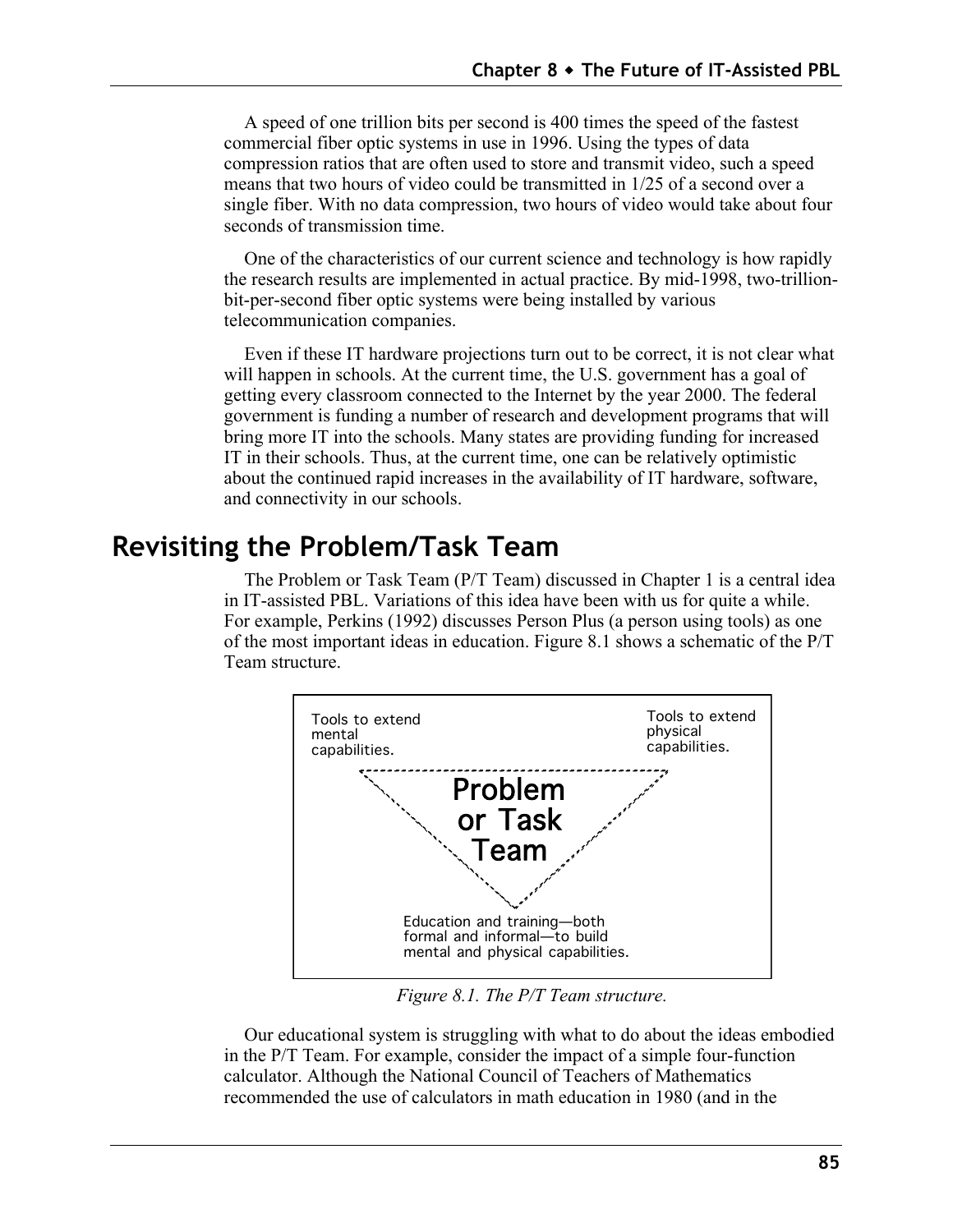Standards published in 1989), it is only in the past few years that the use of calculators has been allowed on national exams, such as college entrance exams. We are probably many years away from the time when the use of a microcomputer will be routine in testing situations.

However, a modest number of K–12 schools and colleges are now requiring that all their students have a portable microcomputer. They are experimenting with allowing or requiring the use of microcomputers in all classes and on tests. The groundwork is being laid for the time when such computer accessibility and use will be common.

## **The Information Explosion**

Most of us are already overwhelmed by the amount of data and information that is available. Estimates of the global growth rate of accumulated data and information suggest that we may experience a doubling every five years, or perhaps even more rapidly.

The World Wide Web can be thought of as a combination of a communication and storage system. It is both a tool for accessing the rapidly growing Global Digital Library and a storage mechanism for this library.

The information explosion and the rapid increase in the capabilities of the Web will continue indefinitely, far into the future. IT provides some assistance in dealing with the information explosion. However, this will require changes in our educational system—in our curriculum, instruction, and assessment. For starters, think about the knowledge and skills of a well-trained research librarian. This person knows how to find information and how to tell good information from bad information. Now think about helping all students begin to gain such knowledge and skills, starting at the earliest grade levels. This is beginning to emerge as one of the goals of education. In the future, it will be an even more clear-cut and important goal.

## **Adoption of IT Innovations**

While we can predict with some confidence that more and better IT will be available on a worldwide basis, this does not mean that schools will embrace this innovation. Everett Rogers (1995) has spent his professional career studying the adoption of innovations. His book (now in its fourth edition) is a treasure trove of stories about innovations that have been adopted and innovations that have not been adopted.

Rogers begins his book with a story about the innovation of boiling drinking water in a Peruvian village. All of the sources of water in this village were polluted. Typhoid and other water-borne diseases were a serious and continuing health problem. The health services in Peru undertook a two-year campaign to convince the 200 families in the village of the benefits of boiling their drinking water to help prevent disease.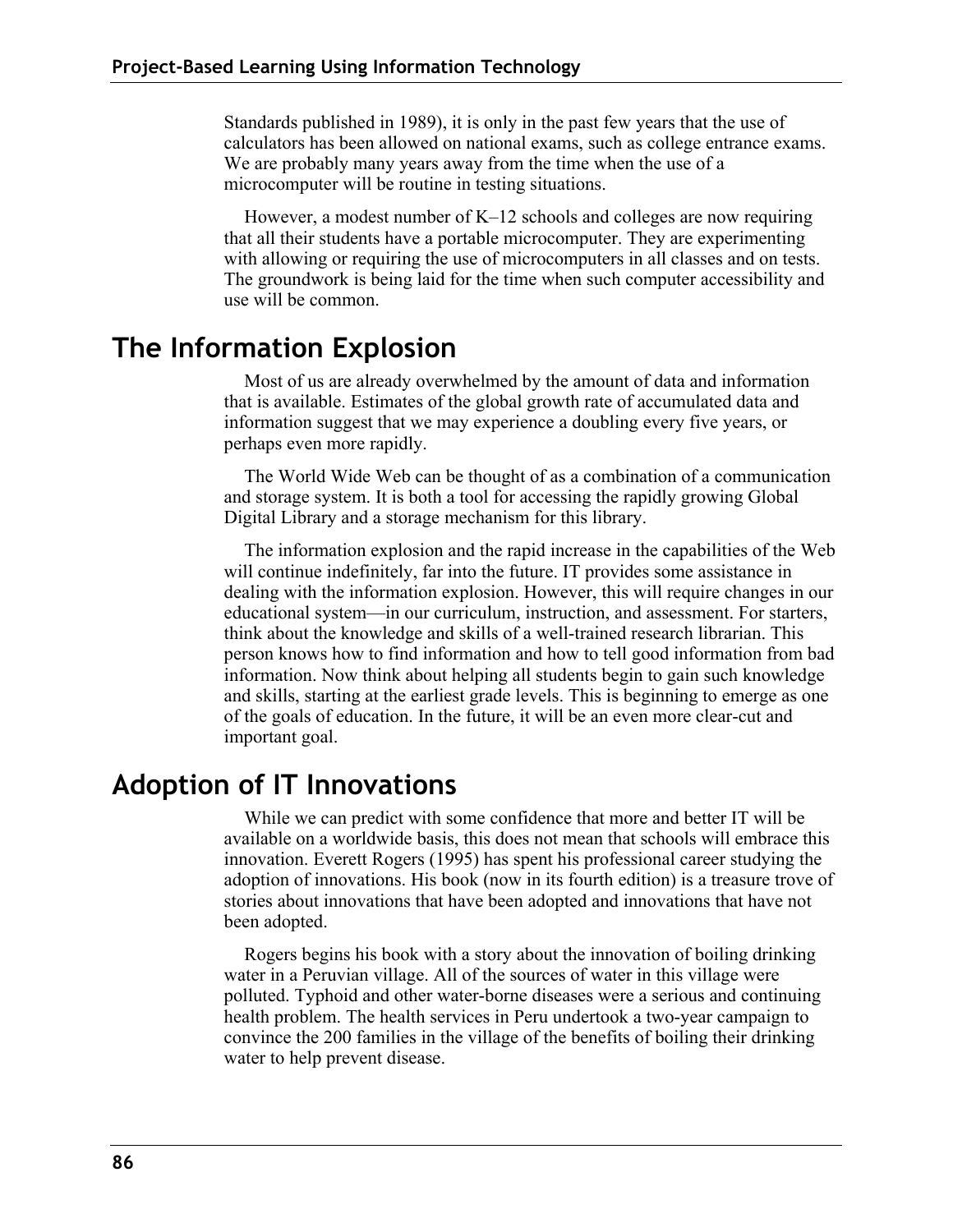The innovation was backed by solid scientific research. When the intervention began within the village, it was supported by 15 families who were already boiling their drinking water. The intervention itself included a medical doctor who visited the village to give talks on the importance of boiling one's drinking water, and a local public health worker who devoted a great deal of time to the project.

Nevertheless, the innovation was not widely adopted. The two-year intervention resulted in only 11 additional families adopting the innovation of boiling their drinking water.

This Peruvian village has been extensively studied. Why was the innovation of boiling drinking water not widely adopted? The next section helps answer this question and considers some educational implications for IT.

# **A Culture Is Hard to Change**

The Peruvian village had a deep-seated culture. The details of the culture are not particularly important. What we know is that a culture—be it in a village, corporation, or school—is hard to change. Many educators have been slow to embrace IT, perhaps because it represents a significant change in some culture.

Think about a school as a culture. It has students, administrators, teachers, and support staff. It has classrooms, subject matter areas, and time schedules. It has lectures, reading, homework and other assignments, and tests. All the major stakeholders—students, teachers, school administrators, parents, school board members, and government officials—are familiar with this culture, and most are supportive of it.

Suppose that just one of the stakeholders attempts to make a significant change in the culture. When this is a top-down (government or school board) or bottomup (student or teacher) approach, it is not likely to succeed. The existing culture is a careful and long-standing balance among the various stakeholders. Any unilateral attempt to change the balance (change the culture) meets with resistance from the rest of the stakeholders.

IT-assisted PBL requires that a teacher change from being a "sage on the stage" to being a "guide on the side." However, the "sage on the stage" concept and a didactic model of instruction are strongly ingrained in the educational culture. This suggests that the following approaches may help a teacher to successfully make a change toward increased use of IT-assisted PBL:

- Work with young students who have not yet learned that a teacher is a sage on the stage. Young students are still learning about the roles of teachers, and they can just as well be learning that a teacher has a dual role of being both a sage and guide.
- With older students, use the innovation at the beginning of a course (or at the beginning of a new unit). Indicate to the students that the course or unit content and the methodology are thoroughly intertwined—new course, new methodology.
- Educate parents and other stakeholders.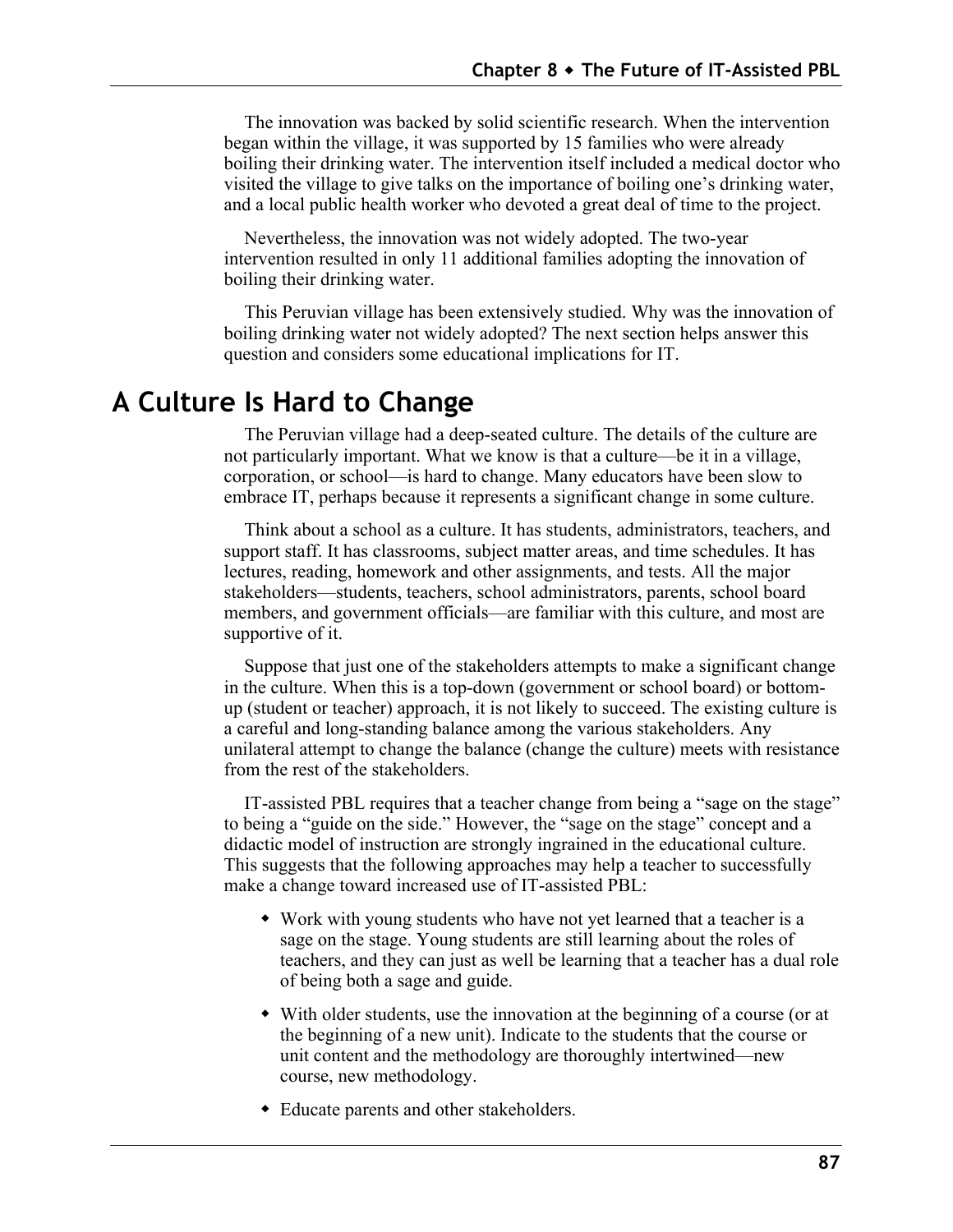- Take advantage of any movements toward authentic assessment and portfolio assessment occurring in your school, school district, or state. Remember, authentic assessment requires authentic curriculum, and ITassisted PBL is one form of authentic curriculum.
- Take advantage of any movement toward block scheduling in your school. Longer time periods for classes fit in well with PBL.
- Take advantage of the movement toward having individual classrooms with pods of four or five computers. This makes it much easier for students to do IT-assisted PBL.
- Take advantage of the information explosion. Every IT-assisted PBL lesson should be viewed as an opportunity for students to improve their research skills. There is widespread agreement among educational stakeholders that these are valuable skills.
- Take advantage of the "trialability" (the opportunity to conduct small trials) of IT.

One of the key ideas in Everett Rogers' book is the "trialability" of an innovation. Can a potential adopter try the innovation without making a full and major investment or commitment in the innovation?

Fifteen years ago, it was not easy for a teacher who wanted to make innovative instructional use of IT. Access to the needed hardware, software, and connectivity was difficult to obtain. Student knowledge about IT was low. The threshold for getting started (for conducting a trial) was high.

Gradually, however, the threshold has been lowered. The early adopters have led their schools to having a substantial amount of hardware, software, and connectivity. Students have learned about IT at school and at home, so they have an increasing base of knowledge and skills. Large numbers of teachers own a computer, and educators as a whole have a significant and growing personal knowledge about using IT.

It appears that conditions are now ripe for relatively wide-scale adoption of ITassisted PBL. Many teachers already know about PBL (but not about IT-assisted PBL) and have experience in using it in their teaching. It is a relatively small step to try IT-assisted PBL. This step can be made by using whatever current IT knowledge and skills the teacher and his or her students have, and whatever hardware, software, and connectivity is available to them.

# **A Summary of Some Important Ideas**

Here is a brief summary of some of the key ideas covered in this book.

1. IT-assisted PBL can be used at all grade levels and in all subject areas. It is a powerful and versatile aid to curriculum, instruction, and assessment. The process of doing a project includes:

> A. Project posing—defining the project. What are the specific goals and objectives? Are the goals balanced between learning important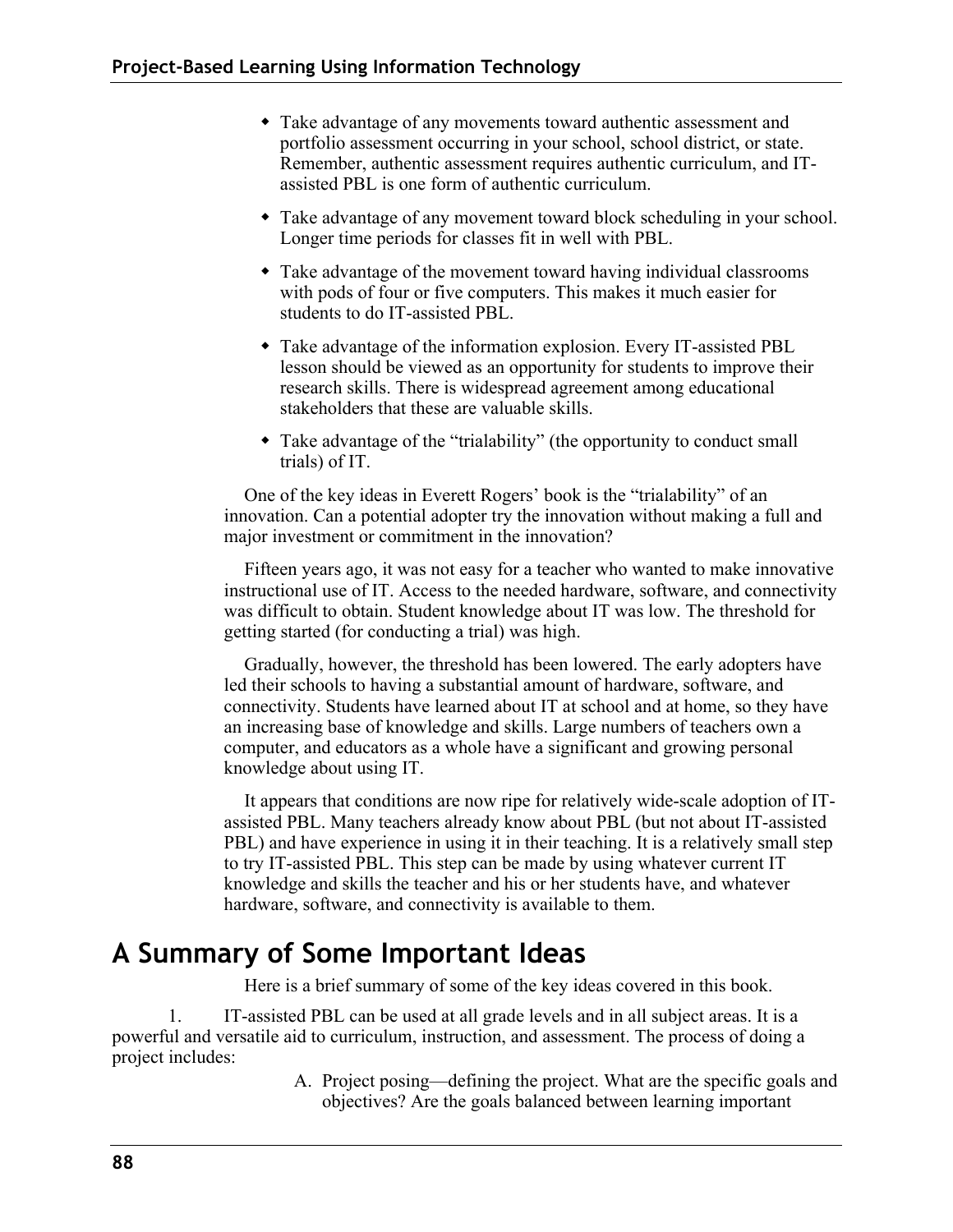subject matter, improving higher-order thinking skills, and learning to function well in a Person Plus environment? How can one measure progress toward and appropriate accomplishment of the goals and objectives?

- B. Resource allocation. Identify the available resources (including time).
- C. Planning. Analyze the various components of the project, clearly specifying what is to be accomplished in each component. Develop a plan for how resources are going to be allocated to accomplish the plan. Develop a plan for the order in which different components must be accomplished. Which components can be done in parallel, and which must be completed before others can be started?
- D. Implement the plan. This often begins with doing substantial research using multiple sources of information. Implementation may require learning to do new things, such as learning how to conduct an interview or how to use specific pieces of hardware and software. Implementation often requires repeatedly returning to Step A and refining the project based on what is being learned as work on the project progresses.
- E. Continual improvement. A project culminates in a product, presentation, or performance designed for a target audience. A product, presentation, or performance can be incrementally improved. There is an excellent parallel with process writing, incremental improvement of consumer products in business, and rehearsal or practice in sports and the performing arts.

2. Creative problem solving can be taught. IT-assisted PBL provides an excellent environment in which students can improve their creative problem-solving skills. Important ideas in problem solving include the following:

- A. Build on your own previous work and the previous work of others.
- B. View each problem or project as a learning opportunity. As you solve a problem or accomplish a task, work to learn things that will help you in the future. Do metacognition; do reflective thinking; do conscious, considered analysis of the components and the overall process for each major problem you solve.
- C. Through study, practice, metacognition, and reflective thinking, students can increase their expertise in solving hard problems.

3. Students engaged in IT-assisted PBL can use available hardware and software effectively. There should be an emphasis on students developing knowledge and skills in using generic software tools, such as an integrated package that includes a word processor, graphics (draw and paint) application, database, spreadsheet, graphing feature, and telecommunications components (Web and e-mail). Students should also learn to use presentation and hypermedia software. In IT-assisted PBL lessons there should be an emphasis on: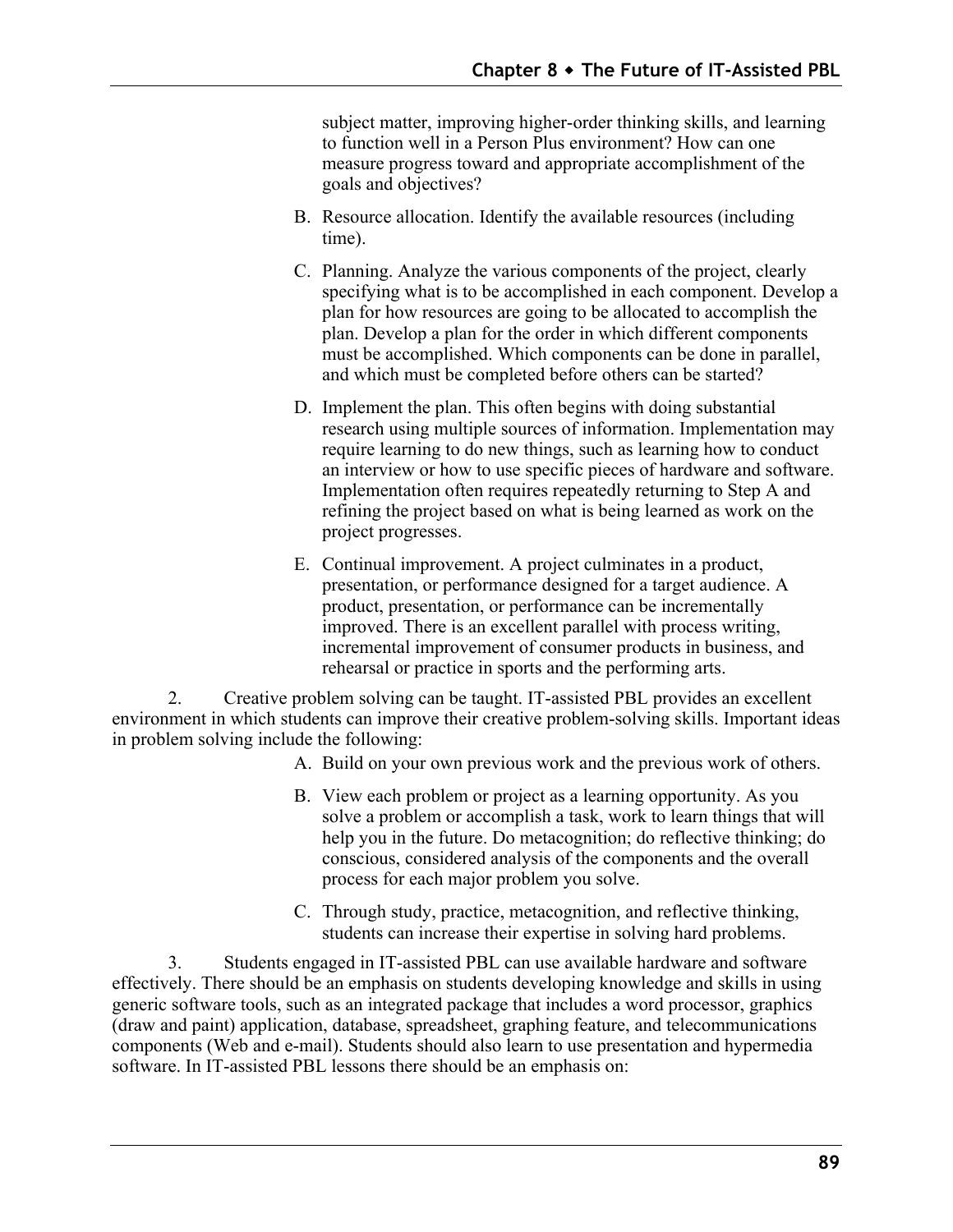- A. Learning to learn. This includes learning from one's fellow students and helping one's fellow students learn. It includes "just in time" learning.
- B. Working on a team to accomplish a challenging task. This includes learning to take responsibility for one's own work and for the work of the entire team.
- 4. Authentic assessment is an essential component of IT-assisted PBL. With appropriate instruction, practice, and encouragement, students can become skilled at self-assessment and peer assessment. Teachers and students can work together as they learn about and engage in authentic assessment.
- 5. There is a growing research base to support the use of PBL and ITassisted PBL in education. Strong support for PBL is emerging from research in brain theory, learning theory, the study of multiple intelligences, and the study of constructivism.
- 6. Many schools and individual teachers currently structure their time within a school day in a manner that is not supportive of IT-assisted PBL. Generally speaking, a project requires sustained blocks of time. There appears to be some movement on the part of schools and individual teachers toward restructuring their time schedules to provide these longer blocks of time.
- 7. The P/T Team is an important idea in education and is a powerful change agent. IT-assisted PBL is a good way to help students learn to function well in a P/T Team environment.
- 8. IT-assisted PBL is an excellent approach for teachers taking increased responsibility for their own professional growth and development.

# **Final Remarks**

Many educational leaders feel that professional development is the key to improving our educational system. Our educational system needs to be changed to significantly increase the opportunity for classroom teachers to participate in professional development. Professional development needs to be an ongoing activity; it should be part of the day-to-day, week-to-week life of a teacher. Every teacher needs to be a lifelong learner.

IT-assisted PBL can be one piece of this needed professional development. Remember, one of the goals of an IT-assisted PBL lesson is to facilitate teacher learning!

# **Activities**

1. Analyze your current level of IT-assisted PBL use. What are the major barriers to increasing this level of use? What can you do to overcome these barriers?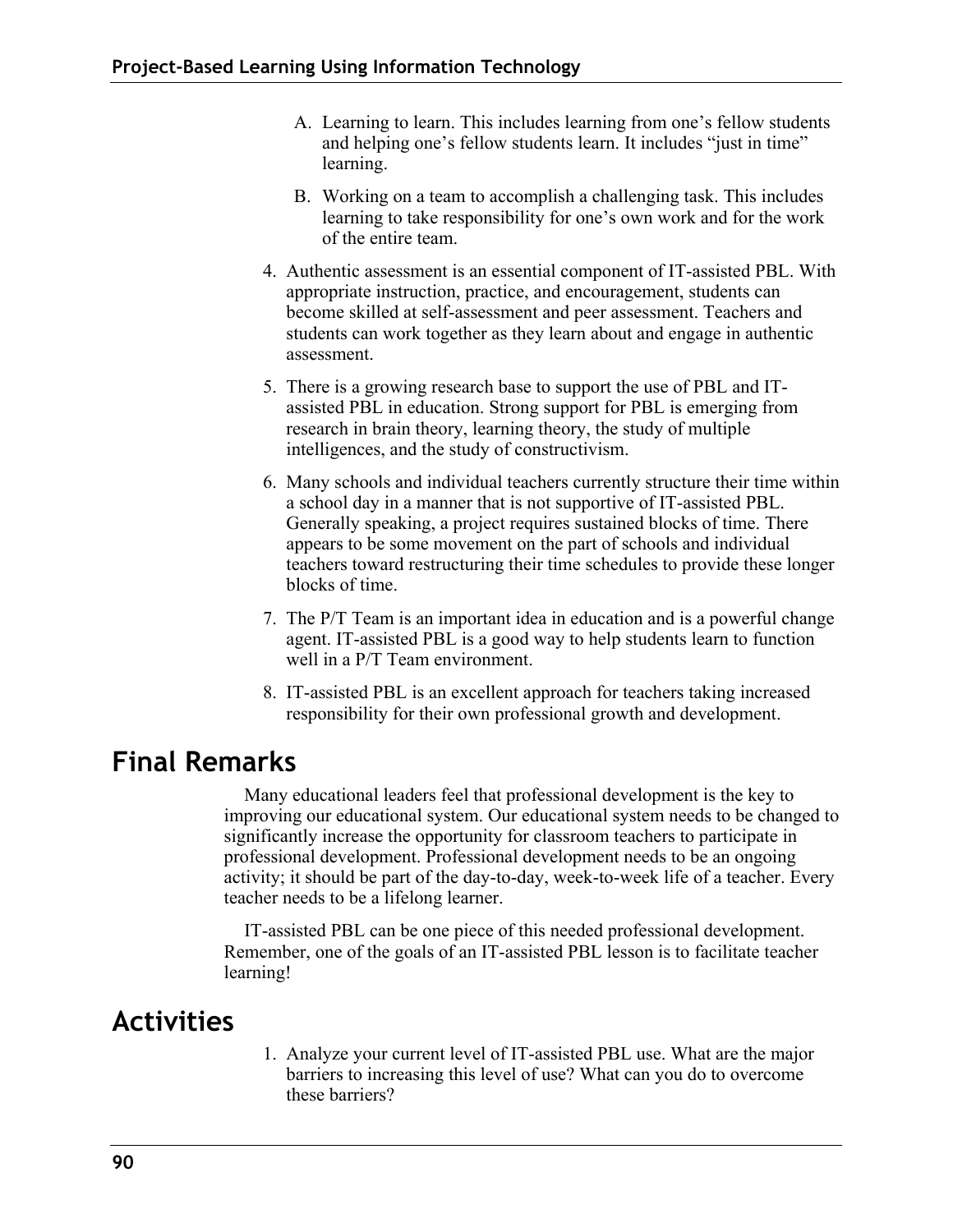2. Suppose that your school had 10 times as many microcomputers as it now has, that these microcomputers were 100 times as fast as the current ones, and that they were all connected to the Web using a bandwidth that supports real-time, full-screen video. (All of this is likely to be true in many schools 15 years from now.) How would this affect your job as a teacher and the overall education of students in your school?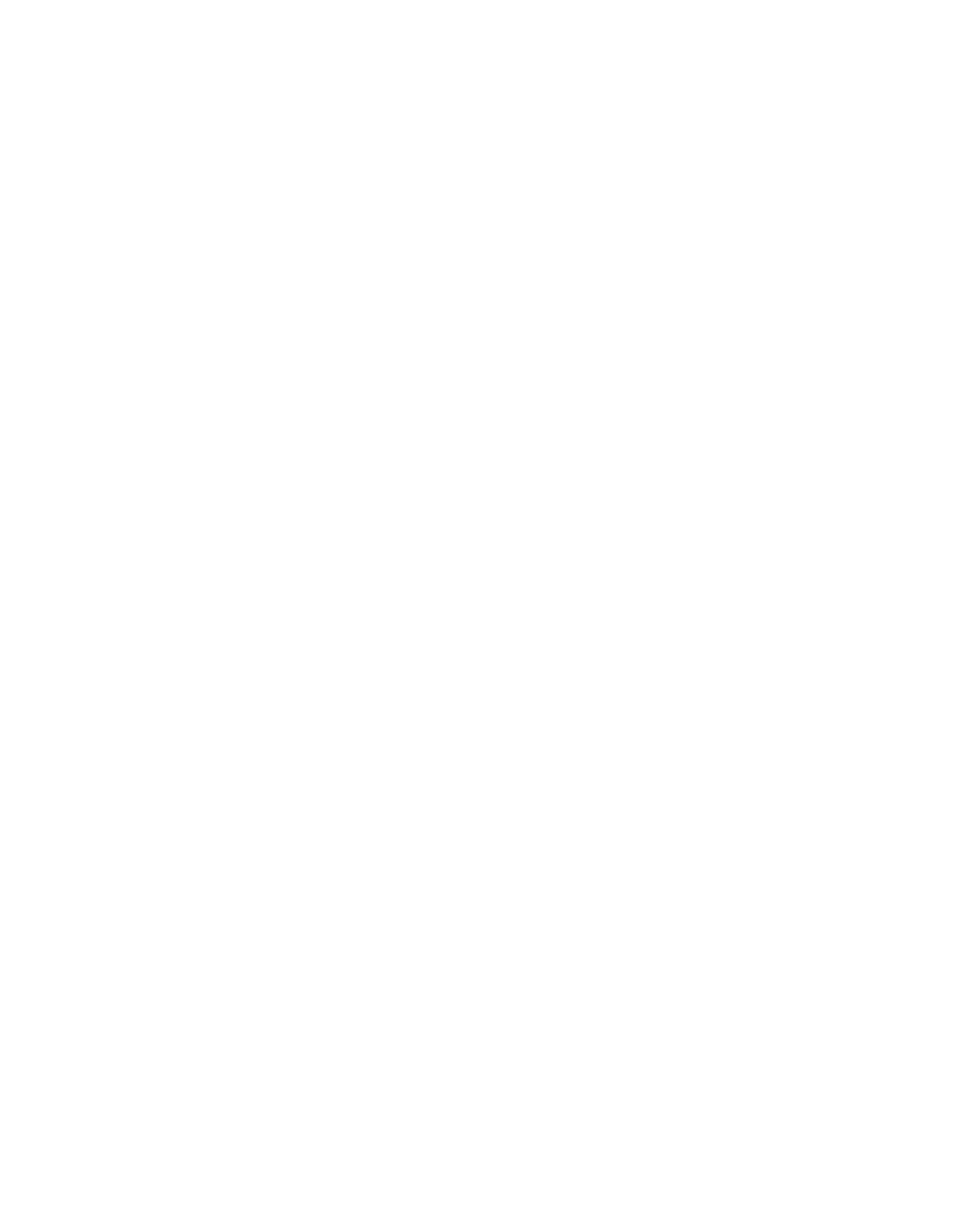# **Appendix A Federal Resources for Educational Excellence (FREE)**

The World Wide Web provides a large number of resources for teachers developing PBL lessons and for students working on projects. This appendix contains information about the Federal Resources for Educational Excellence (FREE) Web site maintained by the United States federal government. Its URL is http://www.ed.gov/free/.

A passage from the Web site explains the origins of the FREE program:

*On April 18, 1997, President Clinton asked Federal agencies to determine what "resources you can make available that would enrich the Internet as a tool for teaching and learning."*

*In response, more than 30 Federal agencies formed a working group to make hundreds of federally supported education resources available at this web site.*

Here is a list of agencies and organizations participating in the FREE Working Group. The remainder of this appendix contains some information from a few of these and other individual agencies and organizations.

| Geological Survey                                |
|--------------------------------------------------|
| High Performance Computing &<br>Communication    |
| <b>Information Agency</b>                        |
| International Trade Commission                   |
| Kennedy Center                                   |
| Library of Congress                              |
| National Aeronautics and Space<br>Administration |
| National Archives and Records Administration     |
| National Council on Disability                   |
| National Endowment for the Arts                  |
| National Endowment for the Humanities            |
|                                                  |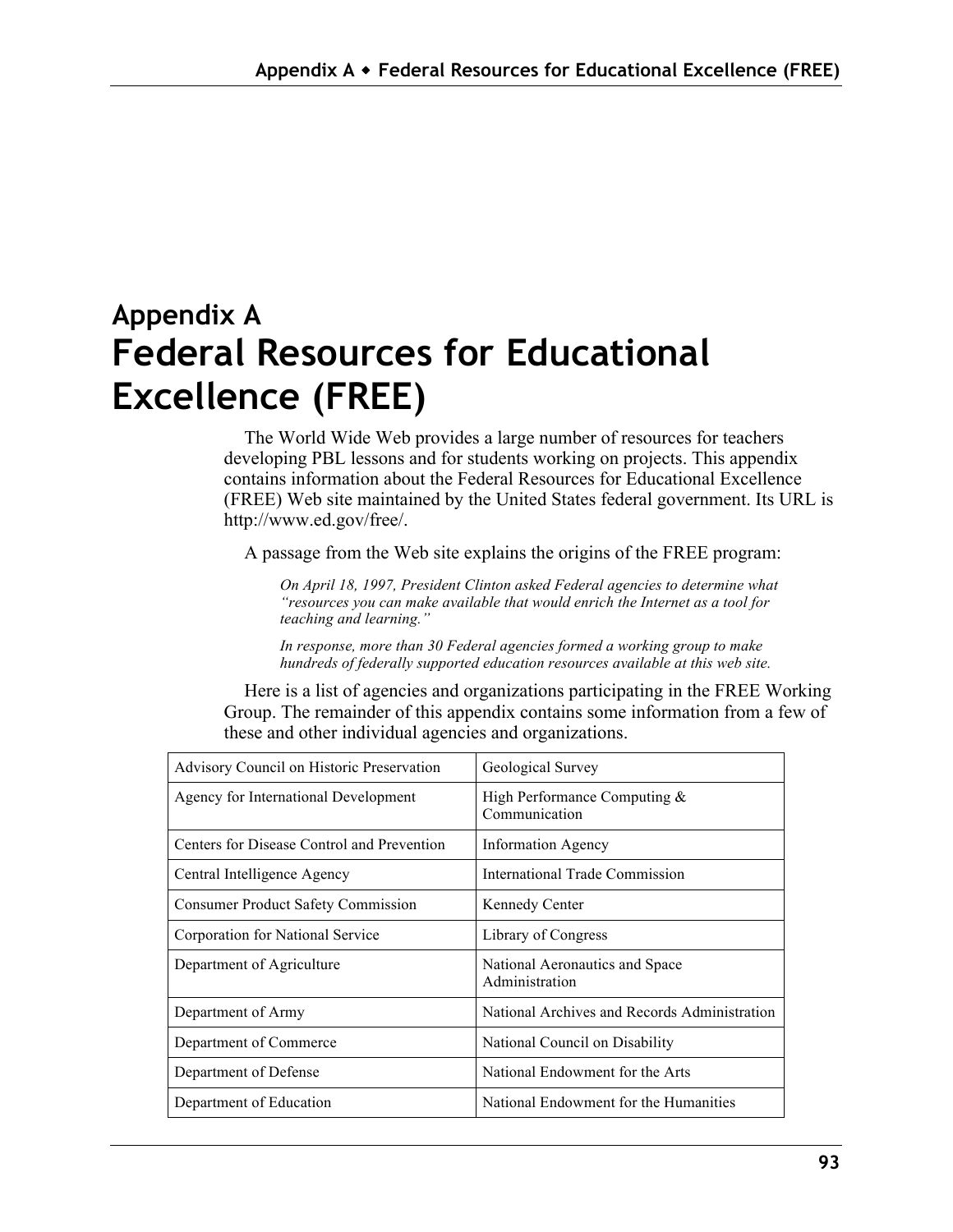| Department of Energy                           | National Gallery of Art              |
|------------------------------------------------|--------------------------------------|
| Department of Health and Human Services        | National Park Service                |
| Department of Housing and Urban<br>Development | National Science Foundation          |
| Department of Interior                         | National Security Agency             |
| Department of Justice                          | <b>Nuclear Regulatory Commission</b> |
| Department of Labor                            | Office of Personnel Management       |
| Department of State                            | Peace Corps                          |
| Department of Transportation                   | <b>Postal Service</b>                |
| Department of the Treasury                     | Securities and Exchange Commission   |
| <b>Environmental Protection Agency</b>         | Smithsonian Institution              |
| <b>Federal Emergency Management Agency</b>     | Social Security Administration       |
| <b>Federal Maritime Commission</b>             | The White House                      |
| General Services Administration                |                                      |

# **Department of Education**

The U.S. Department of Education funds a large number of research and implementation projects throughout the country. In addition, it is an excellent source of information about educational research. The following information is quoted from the U.S. Department of Education Web site at http://www. ed.gov/pubs/index.html.

*The U.S. Department of Education publishes a wealth of information for teachers, administrators, policymakers, researchers, parents, students, and others with a stake in education. You will find many of these publications on this WWW Server. Additional older documents are available on the ED Gopher Server, generally in plain text (ASCII) form. Some of the information available includes:*

- w *Database of ED Publications in ERI—a searchable bibliographic database of more than 20,000 publications produced or funded by ED since 1980.*
- w *Newsletters and Journals from the Department—periodical publications featuring news about Department initiatives and programs, upcoming events, new publications and services, and the latest research findings and model programs.*
- w *Guides to the U.S. Department of Education—general overviews of the Department and road maps to its programs and offices.*
- w *Collections of Research Syntheses—concise, research-based synopses and literature reviews of major educational topics.*
- w *Publications for Parents—electronic versions of popular pamphlets and brochures designed to address parents' concerns about their children's education.*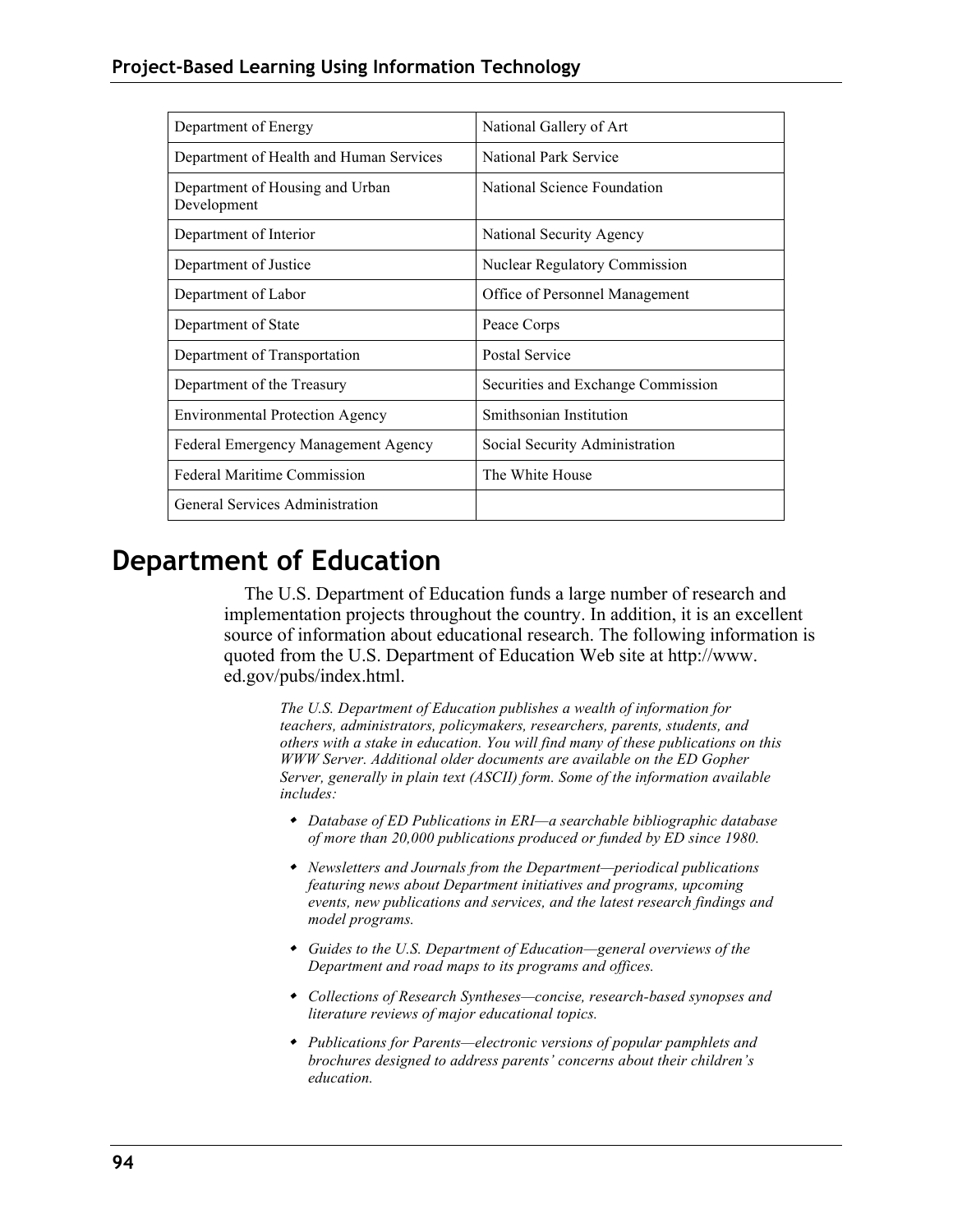- w *Education Statistics—an extensive list statistical publications, survey data sets, and topical analysis—produced by the National Center for Education Statistics (NCES) to report the condition and progress of education.*
- Department-wide Initiatives—a growing collection of information about *Goals 2000, Family Involvement, Standards, Technology, School-to-Work, and other major Department initiatives.*
- w *Educational Research and Practice—Reports and Studies—comprehensive, timely analyses of major educational topics such as systemic reform, the relationship between time and learning, and research-informed transformation of instruction.*
- w *Resource Directories—catalogs and collections of information on a wide range of educational programs, events, and organizational sources of assistance.*

### **Education Resources Information Center**

The Department of Education funds 16 Education Resources Information Centers (ERIC) around the country. Each specializes in one particular area of education. In total, these centers provide a relatively comprehensive overview of the educational research literature. ERIC provides one especially useful service. The ERIC in Syracuse, New York, will respond to your direct questions. This is a free service. The Web address is http://ericir.syr.edu/. The e-mail address is askeric@ericir.syr.edu.

### **Government Printing Office**

*…*

The Government Printing Office publishes many thousands of documents each year. It is an excellent source of free and inexpensive materials. The following information is quoted from the GPO Web site at http://www. access.gpo.gov/.

*For more than a century, our mission under the public printing and documents statutes of Title 44 of the U.S. Code has been to fulfill the needs of the Federal Government for information products and distribute those products to the public. Formerly, our mission was accomplished through the production and procurement of traditional printing technologies. However, a generation ago we began migrating our processes to electronic technologies, and in 1993 Congress amended Title 44 with the GPO Electronic Information Access Enhancement Act (P.L. 103-40) to require us to disseminate Government information products online. This Act is the basis of GPO Access, our Internet information service.* 

*We provide printed and electronic information products and services to Congress and Federal agencies through in-plant processes and the purchase of information products from the private sector. In fact, we buy approximately 75 percent of all information products requisitioned from us in one of the Government's most successful procurement programs. We disseminate Government information through a low-priced sales program and to Federal depository libraries nationwide where the information may be used by the public free of charge. We also disseminate a growing volume of information via the Internet. We catalog and index Government information products, and we distribute them on behalf of other Federal agencies. Information on all of our programs and services, as well as access to a large and growing range of*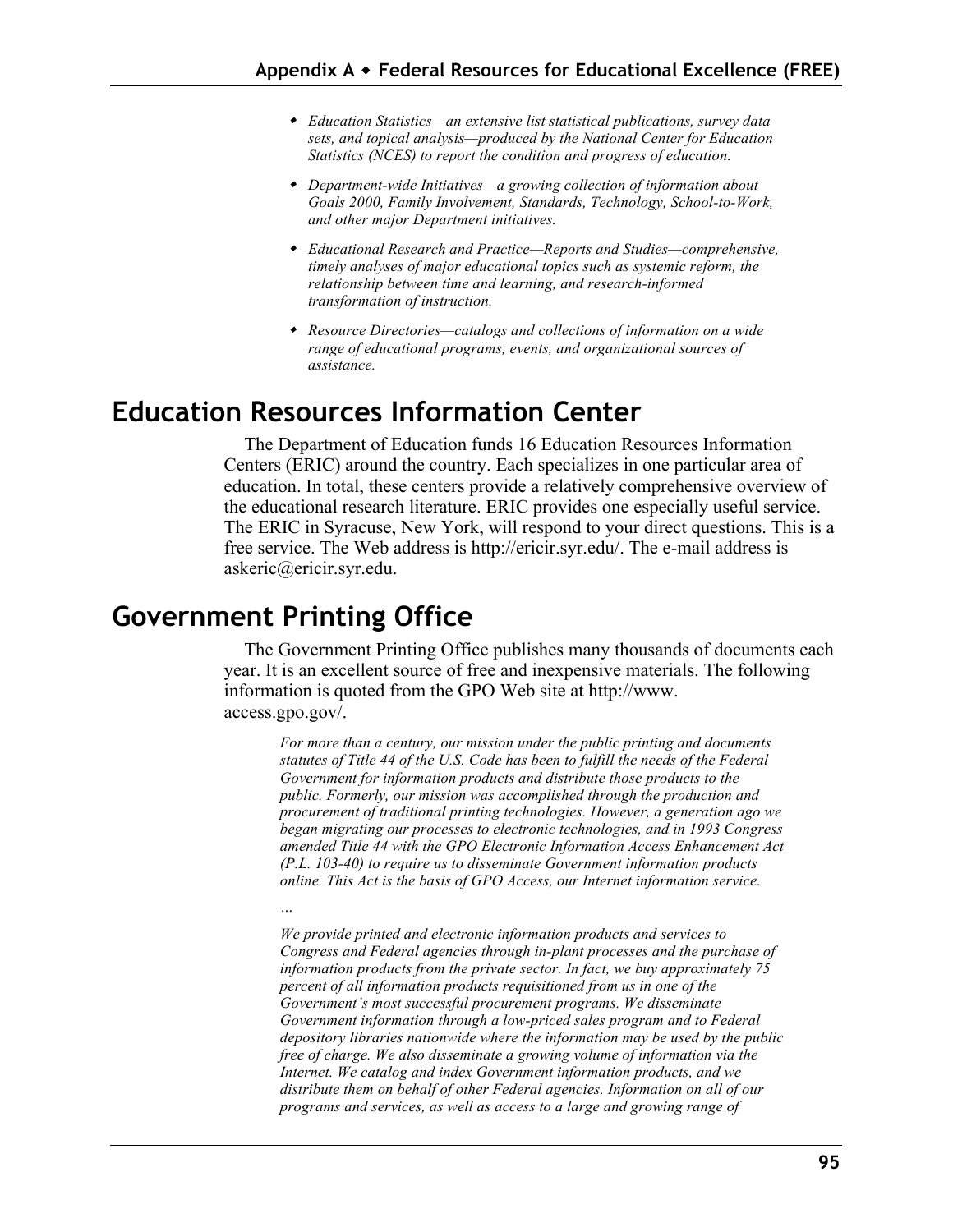*Government information, is available through our home page on the World Wide Web.* 

### **Library of Congress**

The Library of Congress (LC) is huge, and it adds millions of new items each year. The LC is gradually putting its materials online. The following information is quoted from its Web site at http://www.loc.gov/.

*The Library of Congress mission is to make its resources available and useful to the Congress and the American people and to sustain and preserve a universal collection of knowledge and creativity for future generations.* 

*The core of the Library is its incomparable collections—and the specialists who interpret and share them. The Library's 111 million items cover more than 530 miles of shelf space and include research materials in more than 450 languages and almost all media through which knowledge and creativity are preserved and communicated.*

The LC has more than 26 million volumes, including 5,700 volumes printed before the year 1500; 13 million reels of film, including the earliest movies and television shows; 4 million pieces of music; 48 million pages of personal papers and manuscripts, including those of 23 presidents; and hundreds of thousands of scientific and government documents.

### **Los Alamos National Laboratory**

The following material appears on the Los Alamos National Laboratory Web site at http://education.lanl.gov/resources/cif/Education.html.

*The Science Education Team of Los Alamos National Laboratory has designed the Critical Issues Forum program for high school students and teachers as a multidisciplinary curriculum integrating computer technology. The CIF program focuses on current, global oriented topics crucial to the security of not only the United States, but to all nations.* 

*The Critical Issues Forum involves both teachers and students in seeking solutions for current real world concerns through a collaborative, distance learning process. The teams enhance their use of computer technology by developing skills in web page development, concept mapping and Internet research. Participant efforts are consolidated via e-mail and a web-based curriculum. The teams interact with electronic mentors through the web site's question submission area and ongoing dialogue page.* 

*In the program, teachers and students are asked to critically investigate the issue by examining interactions between the scientific, the social, the economic, and the political domains while considering diversity issues including geopolitical entities, cultural and ethnic groupings.* 

*The teams are expected to collaborate through telecommunications during the research phase and participate in a culminating multi-media activity where they produce and deliver recommendations for the current issue being studied.* 

*The CIF program is based on a curriculum model that can be utilized for a variety of topic areas. For more information on the model, see the Program Format page or contact the program coordinators.*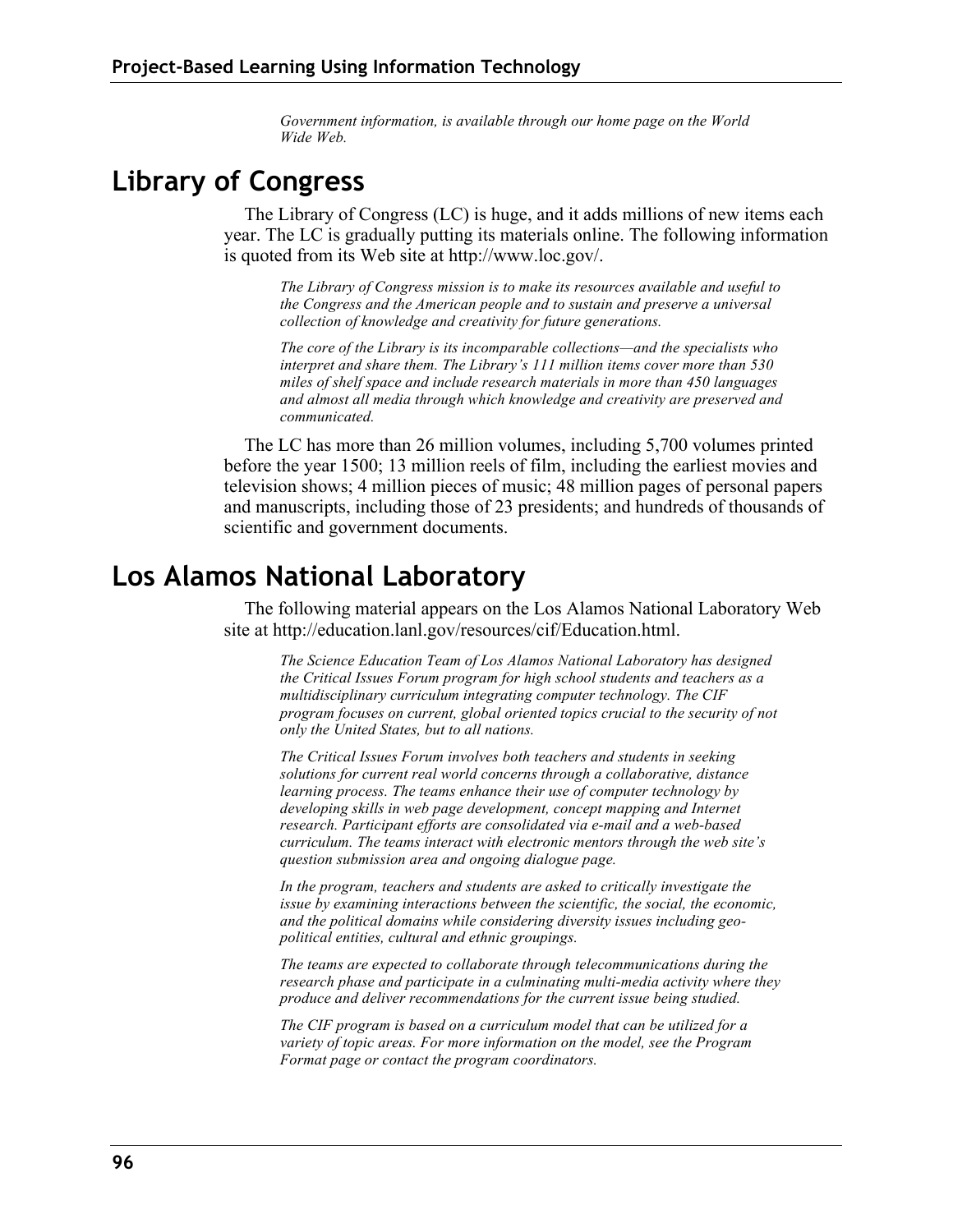### **National Aeronautics and Space Administration**

The following information is from the NASA Web site at http://www.hq. nasa.gov/office/codef/education/.

*NASA's Education Program is guided by its Strategic Plan for Education and is carried out through its nine field centers and the Jet Propulsion Lab. Our science, mathematics, and technology education programs and activities (elementary, secondary, under graduate, graduate, and post doctoral) leverage our inspiring mission, unique facilities, and specialized workforce. For example, advanced information and communications technologies, such as those employed in our missions and research, can also enhance instructional capabilities, provide broader dissemination of information, and advance the communication of knowledge.* 

*At the elementary and secondary levels, we seek to enhance the knowledge, skills, and experience of teachers and capture student interest in science, math, and technology through the demonstration of integrated applications of related subject matter.* 

*At the higher education level, we provide undergraduate and graduate student incentives and opportunities and support faculty preparation and enhancement through programs featuring active participation in NASA research.*

*…*

*Quest is a program designed to provide support and services for schools, teachers and students to fully utilize the Internet, and its underlying information technologies, as a basic tool for learning. Its URL is <http://quest.arc.nasa.gov>.*

### **National Institutes of Health**

The National Institutes of Health (NIH) is one of the world's foremost biomedical research centers. The following information is from the NIH Web site at http://www.nih.gov/index.html.

*The NIH mission is to uncover new knowledge that will lead to better health for everyone. NIH works toward that mission by: conducting research in its own laboratories; supporting the research of non-Federal scientists in universities, medical schools, hospitals, and research institutions throughout the country and abroad; helping in the training of research investigators; and fostering communication of biomedical information.*

*The NIH is one of eight health agencies of the Public Health Service which, in turn, is part of the U.S. Department of Health and Human Services. Comprised of 24 separate Institutes, Centers, and Divisions, NIH has 75 buildings on more than 300 acres in Bethesda, MD. From a total of about \$300 in 1887, the NIH budget has grown to more than \$12.7 billion in 1997.*

#### **WHAT IS THE GOAL OF NIH RESEARCH?**

*Simply described, the goal of NIH research is to acquire new knowledge to help prevent, detect, diagnose, and treat disease and disability, from the rarest genetic disorder to the common cold.*

#### **HOW DOES THE NIH HELP SCIENTISTS REACH THIS GOAL?**

*A principal concern of the NIH is to invest wisely the tax dollars entrusted to it for the support and conduct of biomedical research.*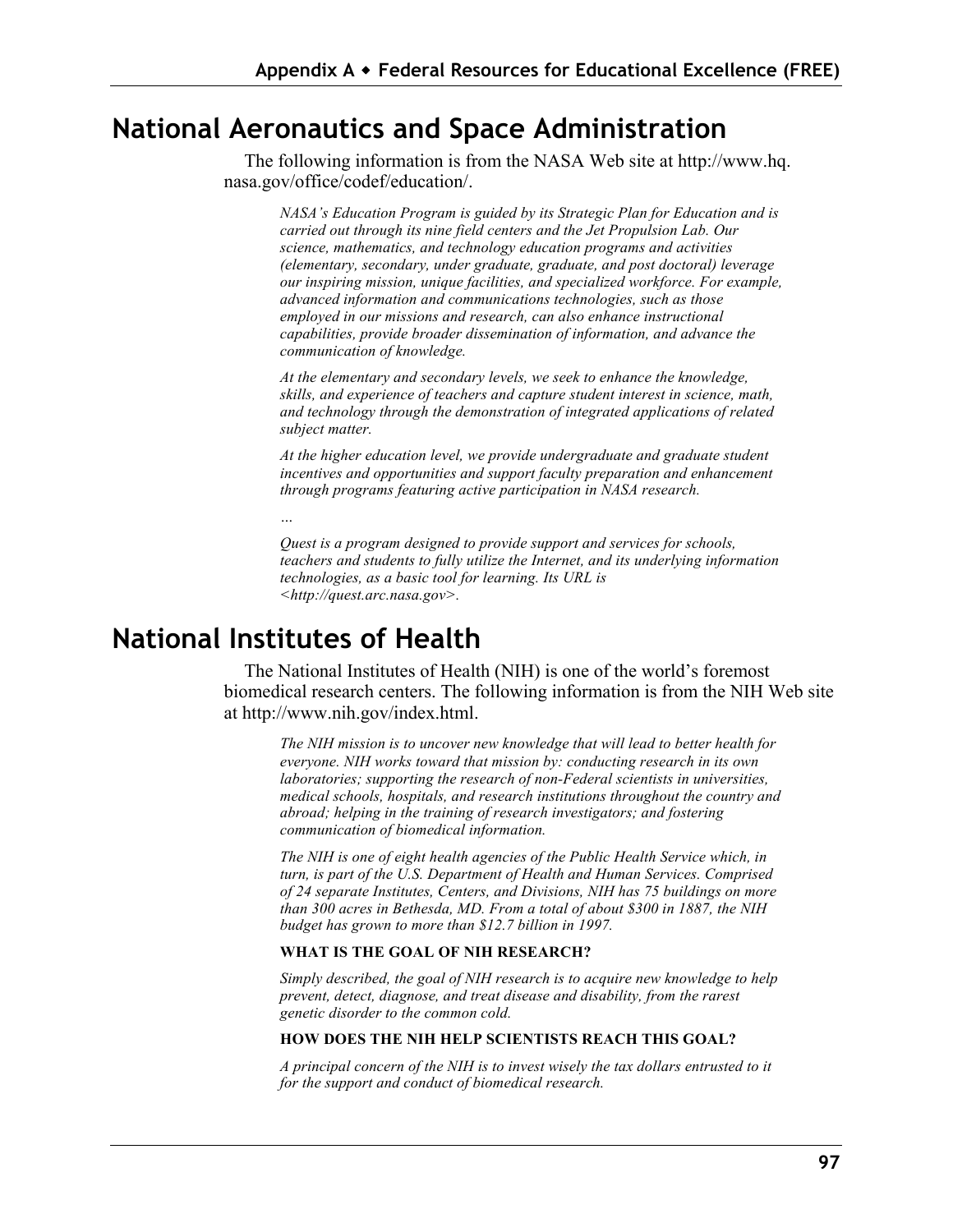*More than 81 percent of the investment is made through grants and contracts supporting research and training in more than 1,700 research institutions throughout the U.S. and abroad. In fact, NIH grantees are located in every State in the country. These grants and contracts comprise the NIH Extramural Research Program.*

*Approximately 11 percent of the budget goes to NIH's Intramural Research Programs, the more than 2,000 projects conducted mainly in its own laboratories. About 8 percent of the budget is for both intramural and extramural research support costs.*

*Altogether, about 36,000 research and training applications are reviewed annually through the NIH peer review system. At any given time, the NIH supports 35,000 grants in universities, medical schools, and other research and research training institutions both nationally and internationally.*

### **National Science Foundation**

*…*

The National Science Foundation (NSF) Web site at http://www.nsf.gov/ is an excellent resource for finding out the "latest and greatest" in the various fields in which the NSF funds pure and applied research. The major categories listed on its home page are given in the following table.

| <b>Biology</b>                 | Geosciences                 |
|--------------------------------|-----------------------------|
| Computer, Information Sciences | International               |
| <b>Crosscutting Programs</b>   | Math, Physical Sciences     |
| Education                      | Polar Research              |
| Engineering                    | Social, Behavioral Sciences |

## **Smithsonian Institution**

The Smithsonian Institution publishes a great deal of educational material. Some of it is available free on the Web at http://educate.si.edu/, and much of it is available at modest cost in print format. As the Smithsonian Web site notes:

*Smithsonian educational materials emphasize inquiry-based learning with primary sources and museum collections. Because you can't always visit the Smithsonian or other museums, however, we provide photographs and reproductions, guidelines for working with them, and links to other online resources. You'll also find step-by-step instructions for interviews, simulations, role plays, and experiments that involve students in active learning.*

Note the emphasis on inquiry-based learning. One of the buttons on the Smithsonian Institution home page is labeled Lesson Plans. These are conventional lesson plans rather than PBL lesson plans, but they contain resource materials and general ideas that can be helpful in developing PBL lessons. Examples of areas covered include the arts, language arts, science, and social studies.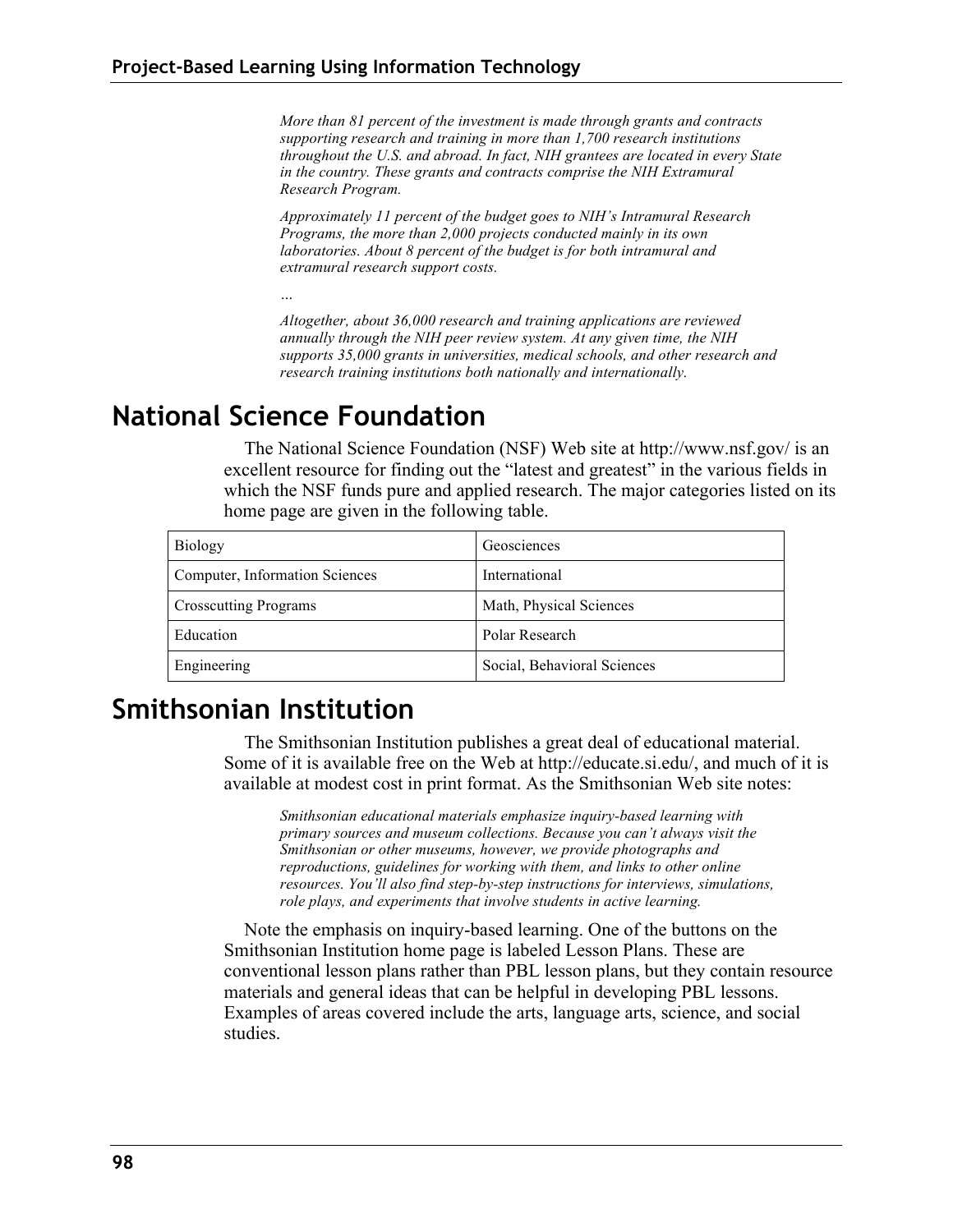# **Appendix B Goals for IT in Education**

IT-assisted PBL is an educational vehicle. It is an aid to accomplishing the mission and goals of education and of IT in education. The first part of this appendix contains a brief summary of the overall goals of education. The remainder focuses specifically on goals of IT in education. An IT-assisted PBL lesson should be supportive of the overall goals of education and should include one or more goals aligned with the goals of IT in education.

## **Overall Goals of Education**

David Perkins (1992) provides an excellent overview of education and a description of the wide variety of attempts to improve our educational system. He analyzes these attempted improvements in terms of how well they have contributed to accomplishing the following three major goals of education:

- $\bullet$  The acquisition and retention of knowledge and skills.
- An understanding of one's acquired knowledge and skills.
- An active use of one's acquired knowledge and skills (the ability to apply one's learning to new settings; the ability to analyze and solve novel problems).

These three general goals—acquisition, understanding, and the use of knowledge and skills—help guide formal educational systems throughout the world. They provide a solid starting point for the analysis of any existing or proposed educational system. PBL can be used to help accomplish each of these general goals of education.

The next three subsections expand on Perkins' three goals and cover ideas that should be incorporated into every IT-assisted PBL lesson.

#### **Acquisition and Retention**

The totality of information stored in the world's libraries is increasing exponentially. Estimates of the doubling time vary, with some people suggesting a doubling of information every five years and some suggesting an even shorter doubling time. The United States Library of Congress adds more than 5 million documents every year.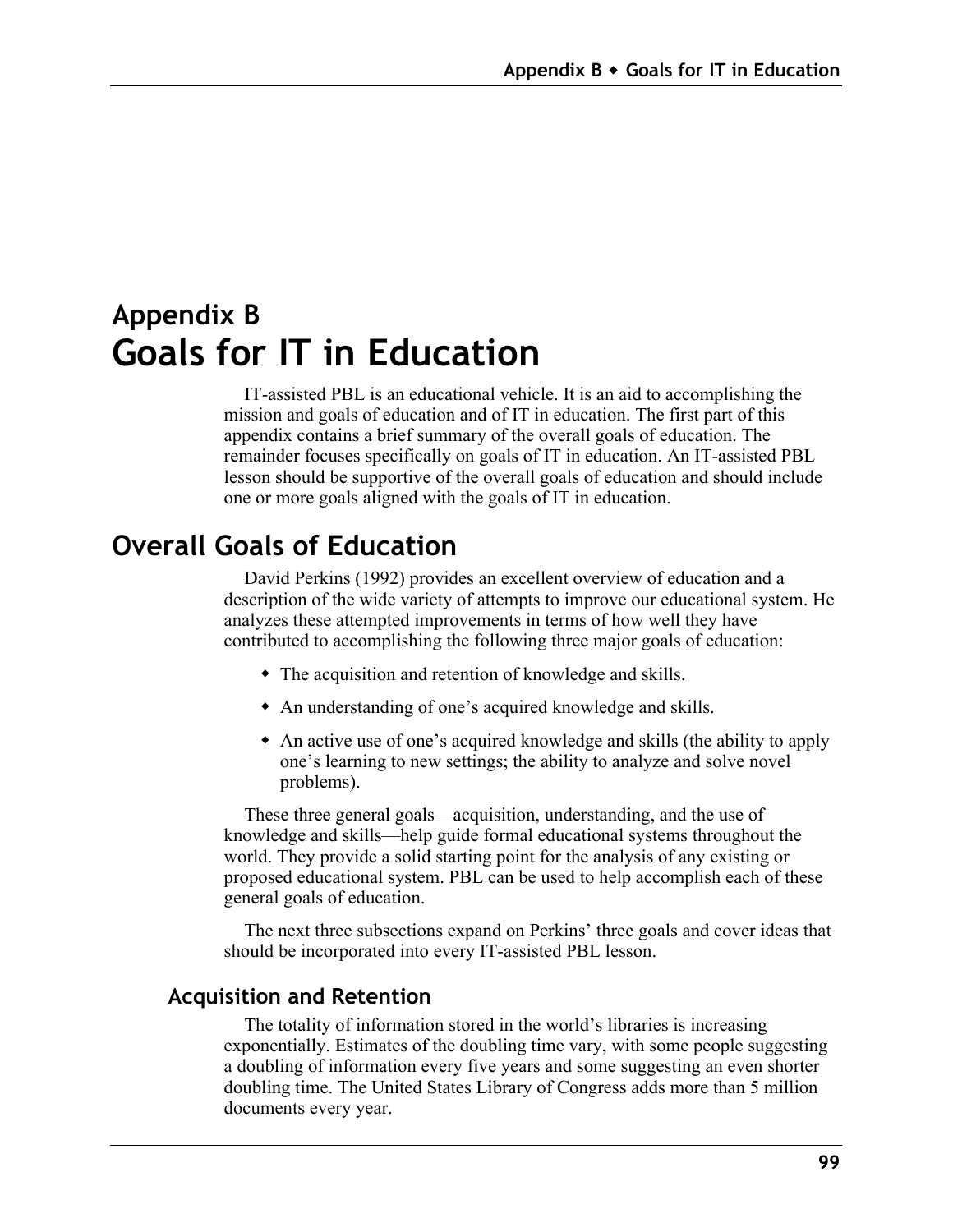Knowledge is information and understanding of the information that a person has processed and stored in his or her mind. Knowledge is constructed or assimilated—that is, it is based on previous knowledge and understanding.

The distinction between information and knowledge is important. Memorizing more and more information does not, in and of itself, provide a person with more knowledge. The information has to be integrated into existing knowledge and processed or assimilated into usable forms. That is the essence of constructivism, which is strongly supported by research into brain theory.

The amount of knowledge one can acquire and retain includes a very tiny fraction of the totality of the information humans have collected and stored—and this fraction is rapidly decreasing. An alternative to trying to acquire more information is to develop the skills of a research librarian. Learn to make effective use of the emerging Global Digital Library, which can be accessed through computer networks.

Research—seeking out, analyzing, and finding new information—is a component of any good PBL project. Students learn to use multiple sources of information. They learn to deal with ambiguity, conflicting information, and inadequate information. They learn to design and conduct research projects that lead to increases in the total amount of information that humans have discovered and developed.

#### **Understanding and Analysis**

One of the criticisms of our current educational system is that many students can regurgitate memorized information but they have little or no understanding of the meaning of the information. Rote memory is no substitute for understanding.

Similarly, the ability to retrieve information from a library is no substitute for understanding what one retrieves. Our educational system must substantially increase its emphasis on understanding and higher-order thinking skills.

A good PBL lesson requires substantial use of higher-order thinking skills. Thinking, analysis, creativity, problem solving—these are required in every project. A project provides an authentic context for understanding and using the information one is acquiring and turning into knowledge.

#### **Active Use of Knowledge and Skills**

A PBL lesson includes a focus on creating a product, presentation, or performance. Students use their knowledge and skills, and then demonstrate what they have done. The audience may be rather narrow, for example, just the teacher and students in a class. However, the audience may be much broader and include other students, parents, the community, or people throughout the world.

IT in schools empowers students. Given appropriate opportunities and facilitation, students can accomplish tasks and solve problems that were beyond the capabilities of adults before computers and other IT became available. Students can address real-world problems and produce useful results.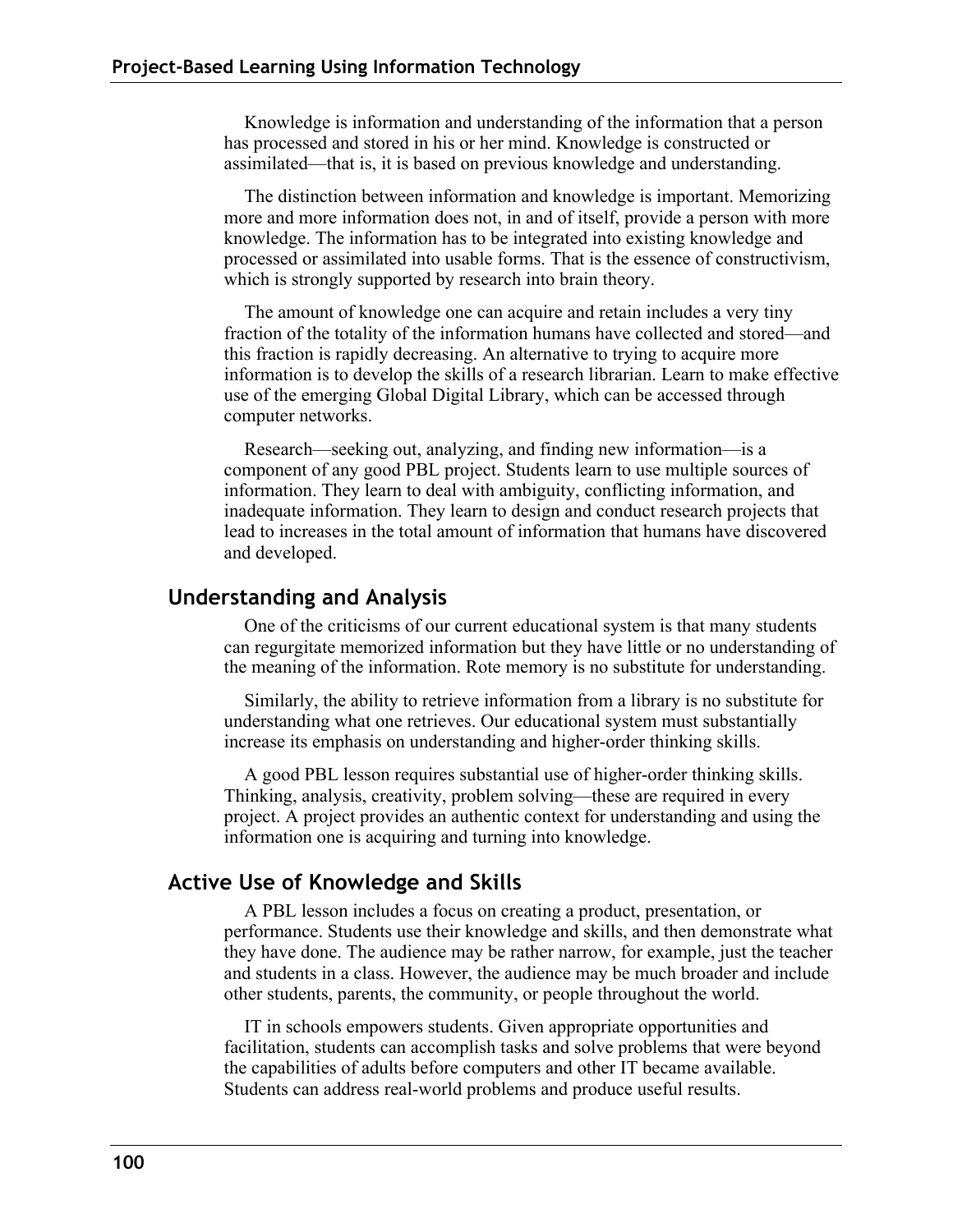## **An Overview of IT in Education**

The diagram in Figure B.1 presents an overview of the uses of IT in K–12 education.



*Figure B.1. IT uses in K–12 education.*

This diagram divides education into two major components—administration and instruction. Each uses IT extensively. There is a strong parallel between administrative uses of computers in schools and in business. In administrative uses of IT, educators have learned a lot from business people.

However, this section focuses only on instructional uses of IT. In instructional uses, educators have often taken the lead in helping business people learn about IT.

It is important to understand the major differences among the three main instructional-use categories of IT. Many misunderstandings about IT in instruction can be resolved through an analysis of these three categories, which are described in the next three subsections as if they are separate and distinct. In many applications, these categories overlap each other. A student is seldom engaged in using IT that falls purely into only one of the three categories.

### **Computer and Information Science**

Over the past 50 years, computer and information science has emerged as a major discipline of study. Many community colleges, technical institutes, colleges, and universities offer degree programs in this discipline. There is a relatively high demand for workers who have good knowledge and skills in computer and information science.

A number of high schools offer an Advance Placement (AP) course in computer science. (The course prepares students to take an AP test; students may receive college credit if they score well on this test.) This course offers a balance between the theory and practice in the field, and it includes considerable emphasis on computer programming. Sometimes this course is offered as a two-year sequence designed to cover roughly the equivalent of a one-year university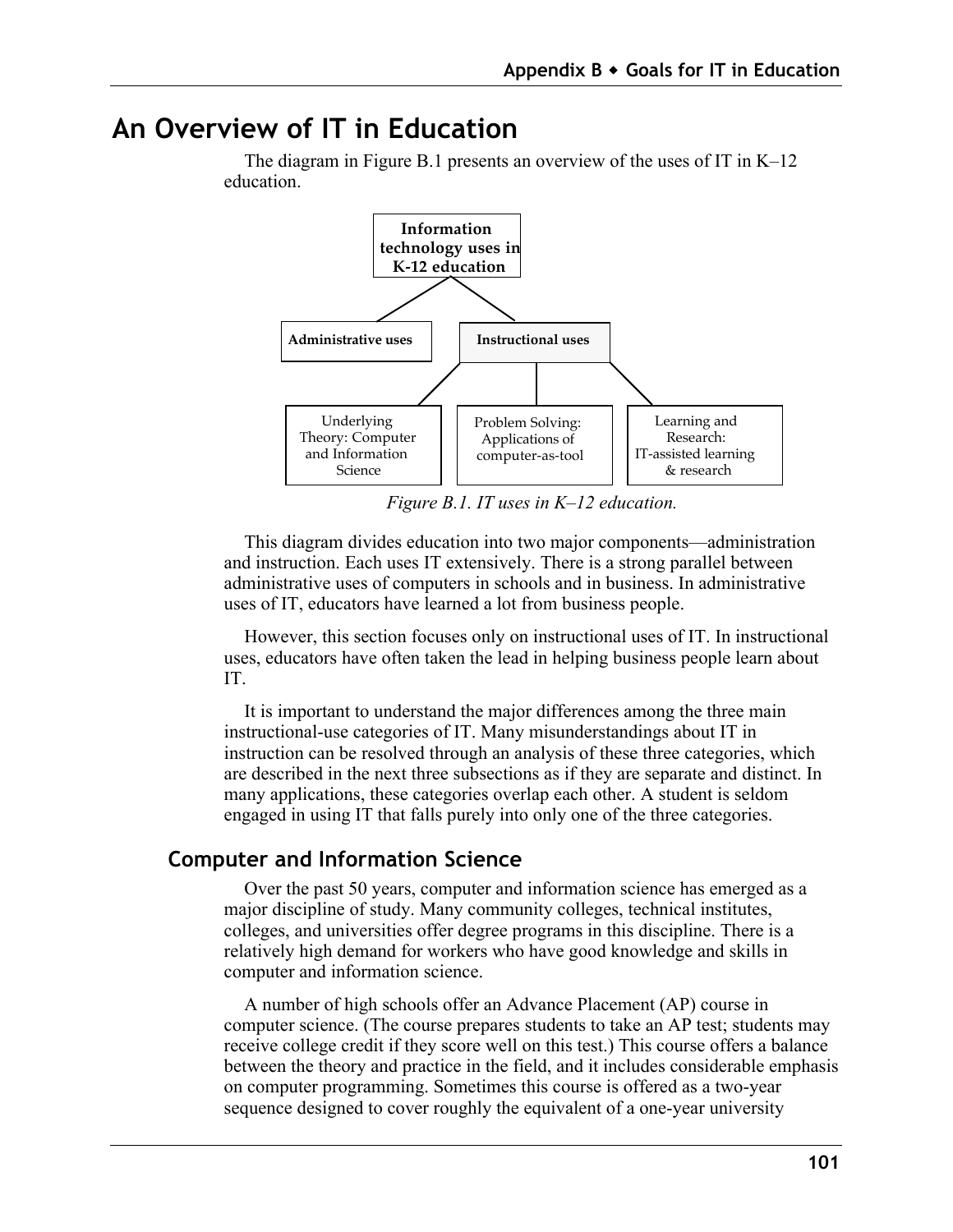course. Only a very small percentage of students take an AP computer science course in high school. The great majority of K–12 students receive little or no formal instruction in this academic discipline.

### **The Computer as a Tool**

The computer is a useful and versatile mind tool. It can be used to help solve problems and accomplish tasks that are at the center of many different academic disciplines. Computer tools for use in education can be divided into three categories:

- 1. Generic tools. Software programs such as word processors, spreadsheets, database managers, and graphics packages cut across many disciplines. A student who learns to use these tools can apply them in almost every area of intellectual work.
- 2. Subject-specific tools. There are tools designed for a particular academic discipline, for example, hardware and software that aids in musical composition and performance. Software for doing mechanical drawing (computer-assisted design) is another widely used subject-specific tool. Many different disciplines have developed hardware and software specifically to meet the needs of professionals within those disciplines.
- 3. Learner-centered tools. There are tools that require some programming skills but that also focus on learning to learn and on learning subjects besides programming. Most hypermedia authoring systems serve as examples. Many of the generic tools include a built-in "macro" feature that adds learner-centered options.

Progress in developing more and better application packages, as well as better human-machine interfaces, is causing the use of the computer as a tool to grow rapidly. Also, computer scientists working in the field of artificial intelligence (AI) are producing application packages that can solve a variety of difficult problems that require a substantial amount of human knowledge and skill. Such application packages will eventually change the content of a variety of school subjects.

The key issue is what students should learn to do mentally versus what they should learn to do assisted by simple aids such as books, pencils, and paper versus what they should learn to do assisted by more sophisticated aids such as calculators, computers, and other IT. This is a difficult question, particularly given the constantly changing state of technology. The slow acceptance of the handheld calculator into the curriculum suggests that more sophisticated aids to problem solving will encounter substantial resistance. The gap between what tools are available and what tools are used in education is likely to increase.

The computer can also be a tool that increases teacher productivity. Computerized gradebooks, data banks of exam questions, computerized assistance in preparing individualized education plans (IEPs) for students with disabilities, and word-processed lesson plans and class handouts are all good examples. These increase teacher productivity by improving overall efficiency of effort and saving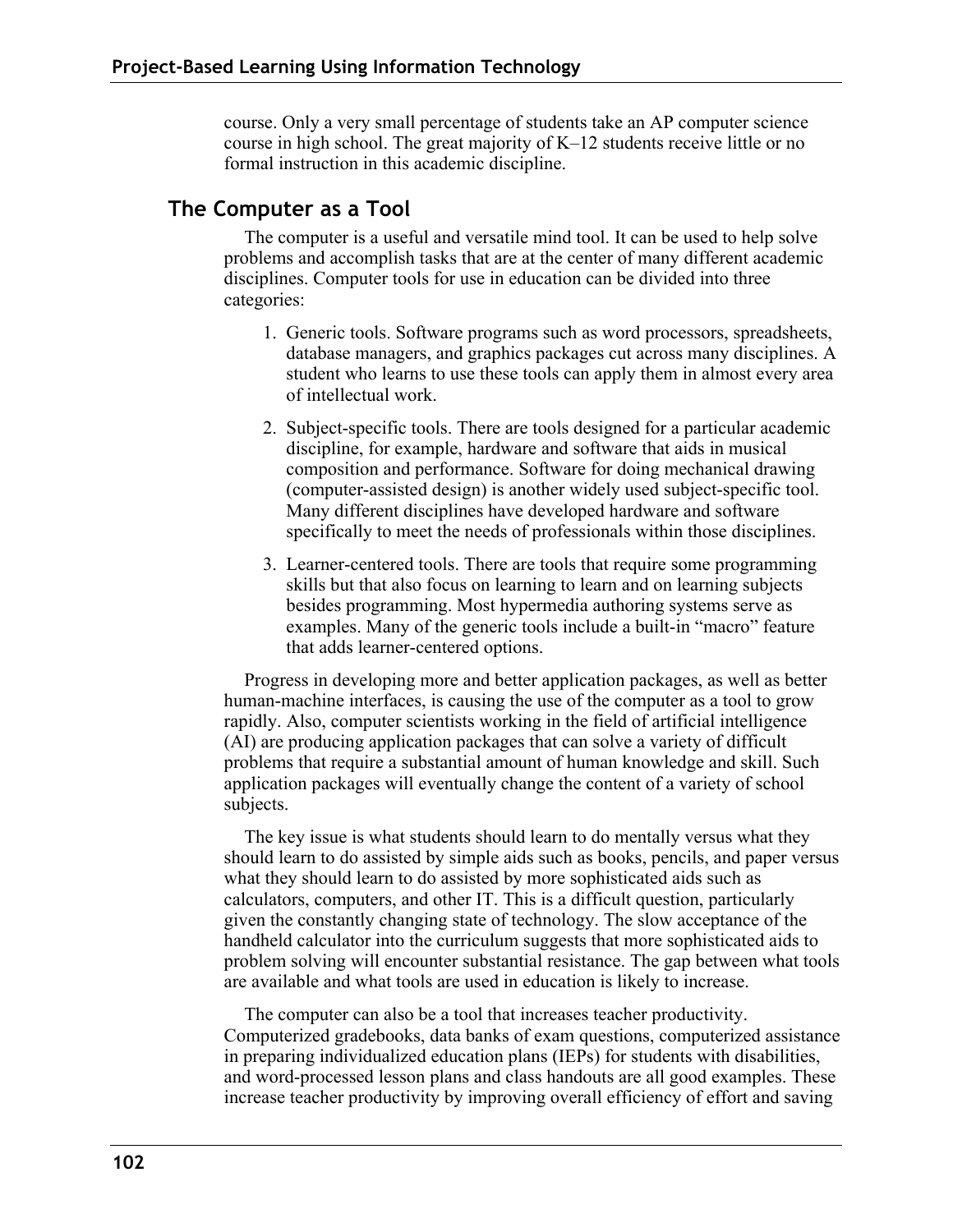valuable time. This is particularly true if networks allow teachers to easily share successful materials.

Many teachers now use a desktop presentation system as an aid to interacting with a group or whole class of students. This is a projector system attached to a computer. It can be used to display prepared materials or graphs and other materials generated during the interaction between students and the teacher. For example, in a math class, the computer and projection system can be used to create and project a graph of data or a function being explored by the students and the teacher.

#### **IT-Assisted Learning and Research**

This section combines ideas about three very important uses of IT in education. Computer-assisted learning (CAL) is the interaction between a student and a computer system designed to help the student learn. Computer-assisted research is the use of IT as an aid to doing library and empirical research. Distance learning is the use of telecommunications designed to facilitate student learning.

Over the past 40 years, CAL has been given many different names, such as "computer-based instruction" and "computer-assisted instruction." In recent years, the concept has come to include distance learning, e-mail-based instruction, and Web-based instruction. The term *CAL* is intended to emphasize *learning* rather than just *instruction*. CAL includes drill and practice, tutorials, simulations, and a variety of virtual reality environments designed to help students learn.

The computer can be used for instructional delivery at every age, in every subject area, and with all types of students. Evidence is mounting that CAL is especially useful in special education and basic skills instruction (Kulik, 1994). In addition, CAL and distance education can provide students with access to courses not available in a teacher-delivered mode in their schools.

There are two major categories of computer-assisted research at the K–12 level. First, there is the use of computers to read CD-ROM materials and search electronic databases (perhaps using the Web). Students of all ages can gain some of the knowledge and skills of the research librarian. Second, there is the use of computerized instrumentation to gather data. Many middle school and secondary school students are learning to use microcomputer-based laboratory tools.

Distance learning is rapidly growing in use and importance. Through the use of telecommunications, students and instructors can be connected in a two-way audio and a one-way or two-way video network that allows real-time interaction. The Web is increasingly being used to provide the needed connectivity. Often such instruction is asynchronous (not real-time), making use of videotapes or materials stored on a computer. This adds to the convenience for the student. In the typical Web-based course, students interact with each other and the instructors (students often do group projects), even though they may be located at different places around the world.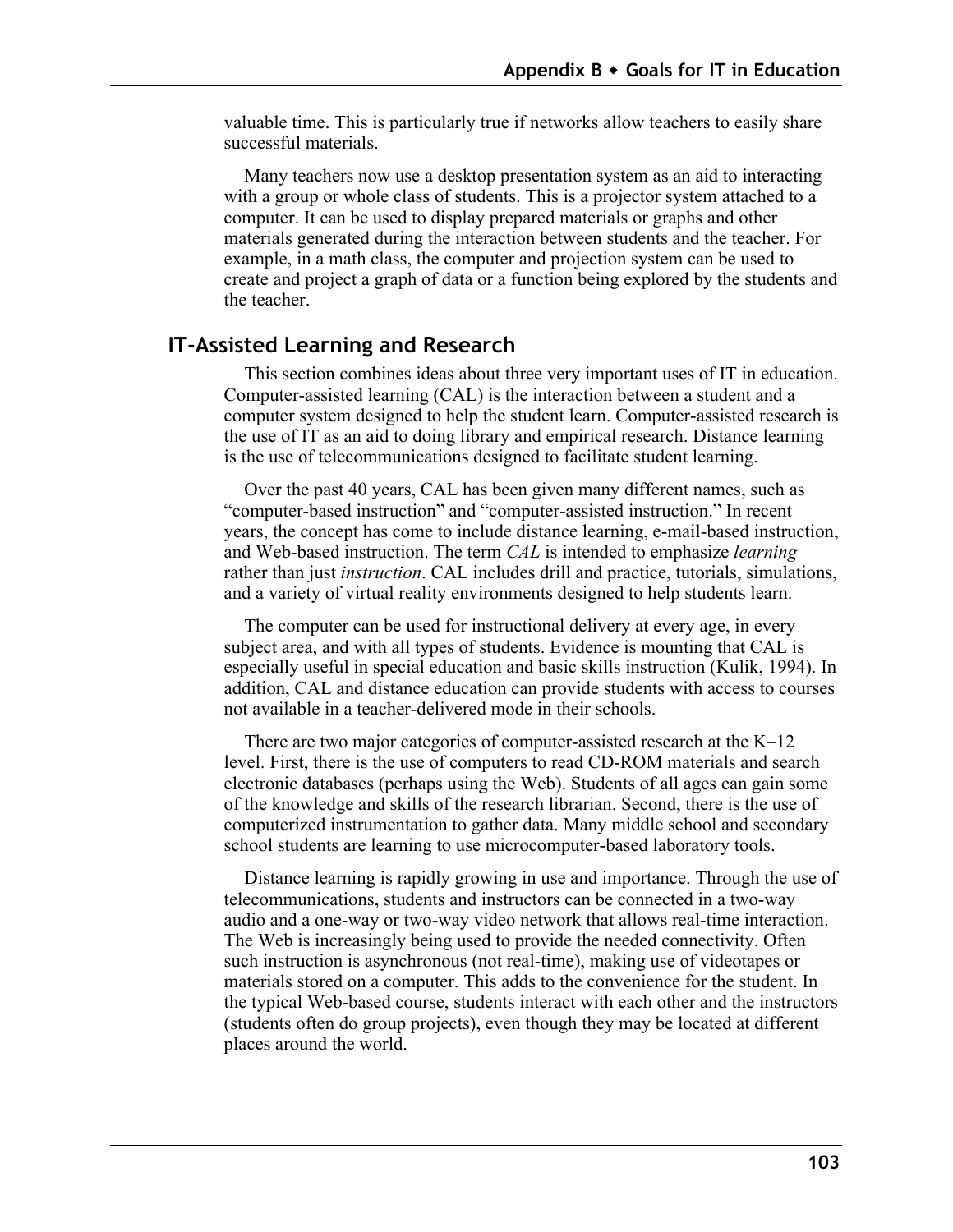## **Educational Technology Standards**

Many schools and school districts have set scope and sequence goals for IT in education. The Web site at http://putwest.boces.org/standards. html#Section2 contains information on a wide range of technology and nontechnology standards in education.

At a national level, the International Society for Technology in Education is developing National Educational Technology Standards (NETS) for K–12 students (International Society for Technology in Education, 1998). All the information in the remainder of this section is quoted from the ISTE NETS document.

### **IT Performance Domains and Standards**

This subsection lists six domains for IT in education, and it gives some general goals for each domain.

Domain 1. Basic operations and concepts:

- Students demonstrate a sound understanding of the nature and operation of technology systems.
- Students are proficient in the use of technology.

Domain 2. Social, ethical, and human issues:

- w Students understand the ethical, cultural, and societal issues related to technology.
- Students practice responsible use of technology systems, information, and software.
- Students develop positive attitudes toward technology uses that support lifelong learning, collaboration, personal pursuits, and productivity.

Domain 3. Technology productivity tools:

- Students use technology tools to enhance learning, increase productivity, and promote creativity.
- Students use productivity tools to collaborate in constructing technologyenhanced models, preparing publications, and producing other creative works.

Domain 4. Technology communication tools:

- Students use telecommunications to collaborate, publish, and interact with peers, experts, and other audiences.
- w Students use a variety of media and formats to communicate information and ideas effectively to multiple audiences.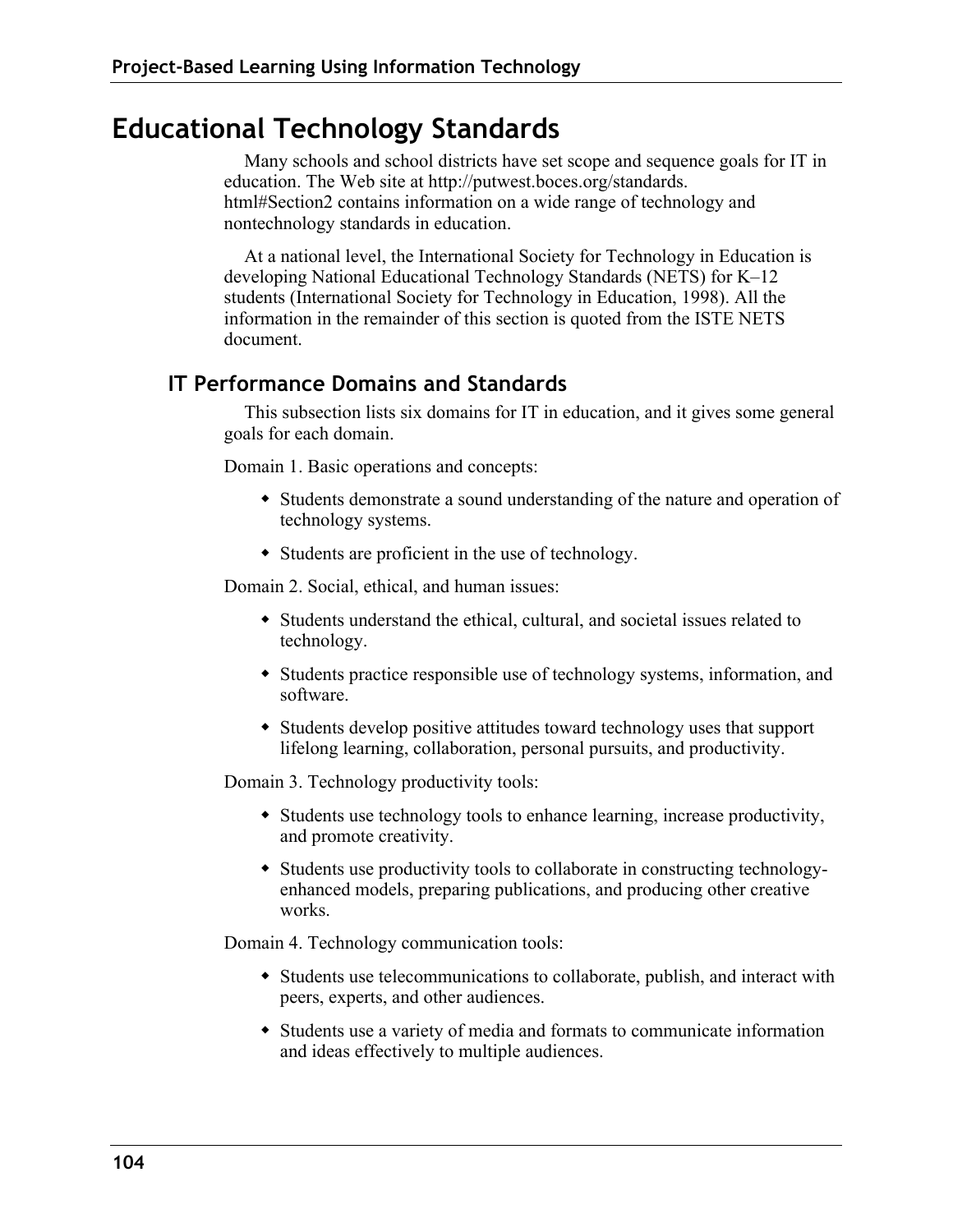Domain 5. Technology research tools:

- Students use technology to locate, evaluate, and collect information from a variety of sources.
- Students use technology tools to process data and report results.
- Students evaluate and select new information resources and technological innovations based on the appropriateness to the specific tasks.

Domain 6. Technology problem-solving and decision-making tools:

- Students use technology resources for solving problems and making informed decisions.
- Students employ technology in the development of sophisticated strategies for solving problems in the real world.

The next four subsections contain performance indicators for different grade levels of students. Each performance indicator is tied to one or more of the six domains listed above.

### **Grades Pre-K–2**

Prior to completion of Grade 2, students will:

- 1. Use input devices (e.g., mouse, keyboard, remote control) and output devices (e.g., monitor, printer) to successfully operate computers, VCRs, audio tapes, and other technologies. (1)
- 2. Use a variety of media and technology resources for directed and independent learning activities. (1, 3)
- 3. Communicate about technology using developmentally appropriate and accurate language. (1)
- 4. Use developmentally appropriate multimedia resources (e.g., interactive books, educational software, elementary multimedia encyclopedias) to support learning. (1)
- 5. Work cooperatively and collaboratively with peers, family members, and others when using technology in the classroom. (2)
- 6. Demonstrate positive social and ethical behaviors when using technology. (2)
- 7. Practice responsible use of technology systems and software. (2)
- 8. Create developmentally appropriate multimedia products with support from teachers, family members, or student partners. (3)
- 9. Use technology resources (e.g., puzzles, logical thinking programs, writing tools, digital cameras, drawing tools) for problem solving, communication, and illustration of thoughts, ideas, and stories. (3, 4, 5, 6)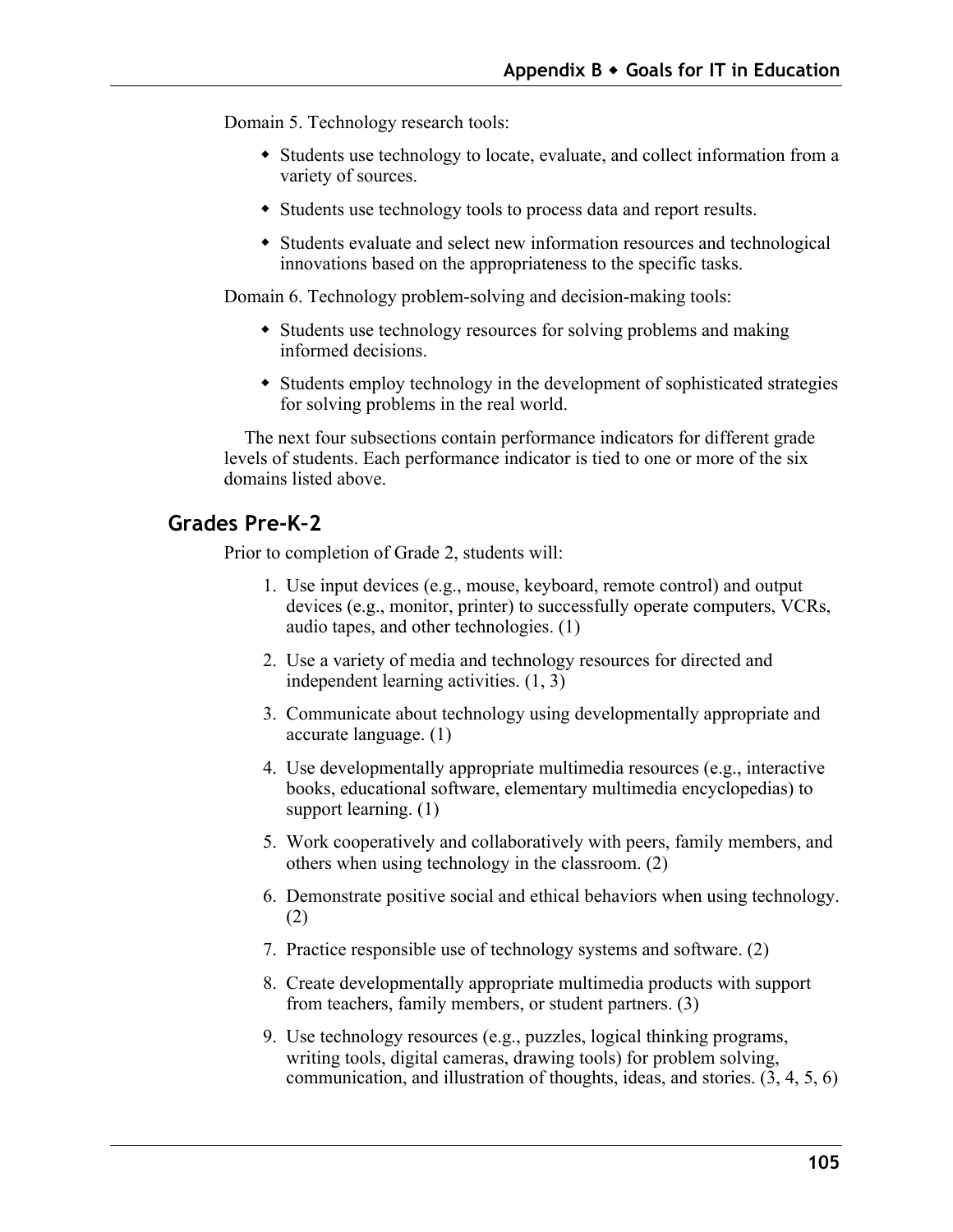10. Gather information and communicate with others using telecommunications, with support from teachers, family members, or student partners. (4)

### **Grades 3–5**

Prior to completion of Grade 5, students will:

- 1. Use keyboards and other common input and output devices (including adaptive devices when necessary) efficiently and effectively. (1)
- 2. Discuss common uses of technology in daily life and the advantages and disadvantages those uses provide. (1, 2)
- 3. Discuss basic issues related to responsible use of technology and information, and describe personal consequences of inappropriate use. (2)
- 4. Use general purpose productivity tools and peripherals to support personal productivity, remediate skill deficits, and facilitate learning throughout the curriculum. (3)
- 5. Use technology tools (e.g., multimedia authoring, presentation, Web tools, digital cameras, scanners) for individual and collaborative writing, communication, and publishing activities to create knowledge products for audiences inside and outside the classroom. (3, 4)
- 6. Use telecommunications efficiently and effectively to access remote information and communicate with others in support of direct and independent learning, and pursue personal interests. (4)
- 7. Use telecommunications and online resources (e.g., e-mail, online discussions, Web environments) to participate in collaborative problemsolving activities to develop solutions or products for audiences inside and outside the classroom. (4, 5)
- 8. Use technology resources (e.g., calculators, probes, videos, educational software) for problem-solving, self-directed learning, and extended learning activities. (5, 6)
- 9. Determine when technology is useful and select the appropriate tool(s) and technology resources to address a variety of tasks and problems. (5, 6)
- 10. Evaluate the accuracy, relevance, appropriateness, comprehensiveness, and bias of electronic information sources. (6)

### **Grades 6–8**

Prior to completion of Grade 8, students will:

1. Apply strategies for identifying and solving routine hardware and software problems that occur during everyday use. (1)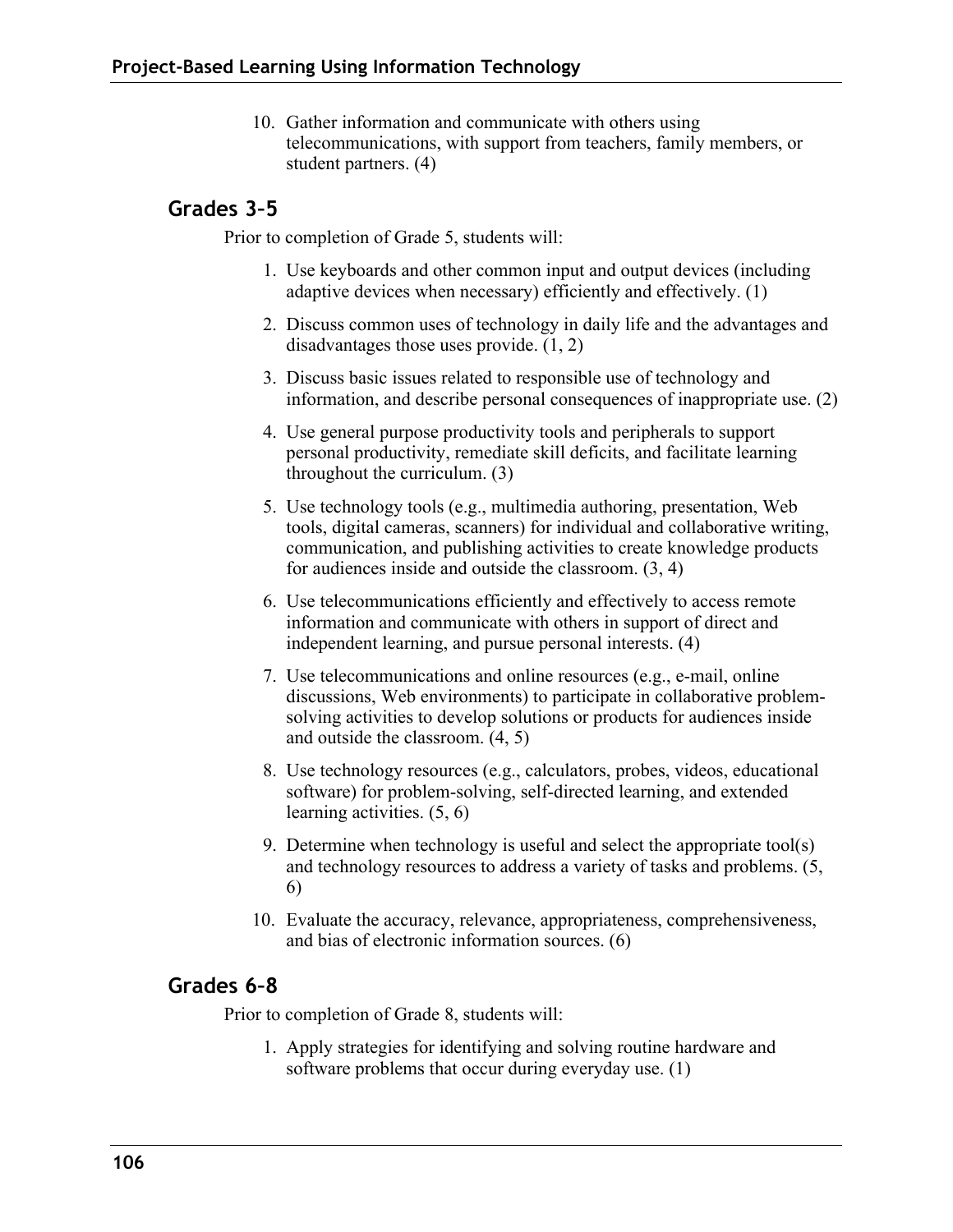- 2. Demonstrate knowledge of current changes in information technologies and the effect those changes have on the workplace and society. (2)
- 3. Exhibit legal and ethical behaviors when using information and technology, and discuss consequences of misuse. (2)
- 4. Use content-specific tools, software and simulations (e.g., environmental probes, graphing calculators, exploratory environments, Web tools) to support learning and research.  $(3, 5)$
- 5. Apply productivity/multimedia tools and peripherals to support personal productivity, group collaboration, and learning throughout the curriculum.  $(3, 6)$
- 6. Design, develop, publish, and present products (e.g., Web pages, videotapes) using technology resources that demonstrate and communicate curriculum concepts to audiences inside and outside the classroom. (4, 5, 6)
- 7. Collaborate with peers, experts, and others using telecommunications and collaborative tools to investigate curriculum-related problems, issues, and information, and to develop solutions or products for audiences inside and outside the classroom. (4, 5)
- 8. Select and use appropriate tools and technology resources to accomplish a variety of tasks and solve problems. (5, 6)
- 9. Demonstrate an understanding of concepts underlying hardware, software, and connectivity, and of practical applications to learning and problem solving. (1, 6)
- 10. Research and evaluate the accuracy, relevance, appropriateness, comprehensiveness, and bias of electronic information sources concerning real-world problems. (2, 5, 6)

#### **Grades 9–12**

Prior to completion of Grade 12, students will:

- 1. Identify capabilities and limitations of contemporary and emerging technology resources and assess the potential of these systems and services to address personal, lifelong learning, and workplace needs. (2)
- 2. Make informed choices among technology systems, resources, and services.  $(1, 2)$
- 3. Analyze advantages and disadvantages of widespread use and reliance on technology in the workplace and in society as a whole. (2)
- 4. Demonstrate and advocate for legal and ethical behaviors among peers, family, and community regarding the use of technology and information. (2)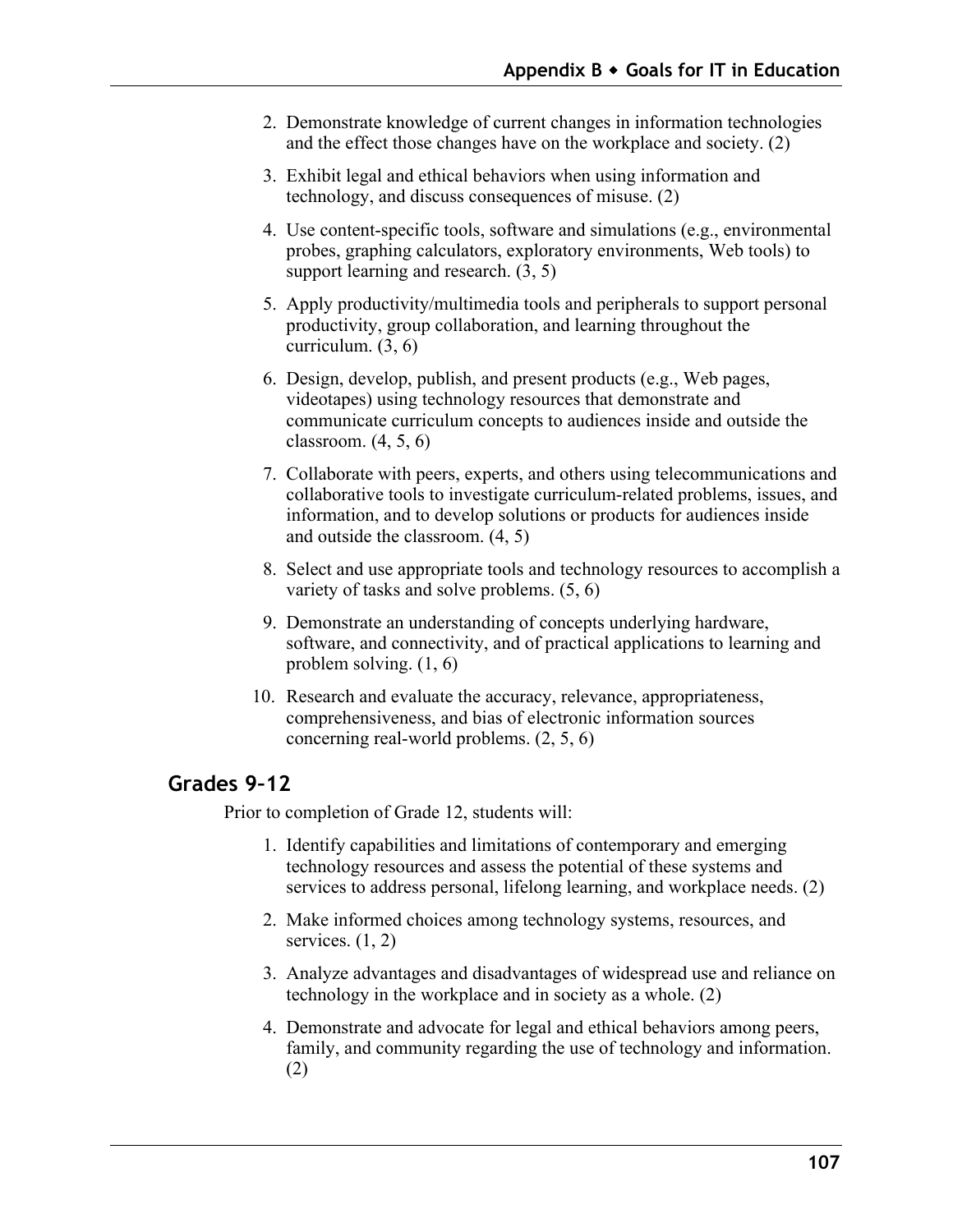- 5. Use technology tools and resources for managing and communicating personal/professional information (e.g., finances, schedules, addresses, purchases, correspondence). (3, 4)
- 6. Evaluate technology-based options, including distance and distributed education, for lifelong learning. (5)
- 7. Routinely and efficiently use online information resources to meet needs for collaboration, research, publications, communications, and productivity. (4, 5, 6)
- 8. Select and apply technology tools for research, information analysis, problem solving, and decision making in content learning. (4, 5, 6)
- 9. Investigate and apply expert systems, intelligent agents, and simulations in real-world situations. (3, 5, 6)
- 10. Collaborate with peers, experts, and others to contribute to a contentrelated knowledge base by using technology to compile, synthesize, produce, and disseminate information, models, and other creative works.  $(4, 5, 6)$

## **Second-Order Effects of IT in Education**

The ISTE NETS project described previously specifies goals for IT in education. Future work on this project will lead to the development of guidelines for integration of IT throughout the curriculum, for staff development and support systems, and for student assessment. This section presents one possible approach to specifying the desired levels of student use of IT.

Initially, most new technology is used to do essentially the same thing as the old technology, but it accomplishes a task or solves a problem in a better way. This impact can be thought of as an amplification of what is already being done. The initial new technology may not be a significant improvement on the old. For example, the early horseless carriages (cars) were in many ways not as good as a traditional horse and carriage because the horse could follow a road or path with little help from the driver, while the horseless carriage needed the driver's full attention. Nevertheless, the horseless carriage had the potential to be significantly better than horses in accomplishing the task of moving people and materials.

For any invention that becomes widely used, we often see three stages of adoption and use. First, the invention is improved to the point where it is clear that it has significant advantages. That is, it becomes an effective amplification over the previous technology and offers better methods of solving a particular problem or accomplishing a particular task. For example, horseless carriages improved in their reliability and speed.

Second, the infrastructure needed for widespread use of the invention begins to develop. In the current example, cars became more useful and more widely used as an infrastructure of paved roads, filling stations, and repair people was developed.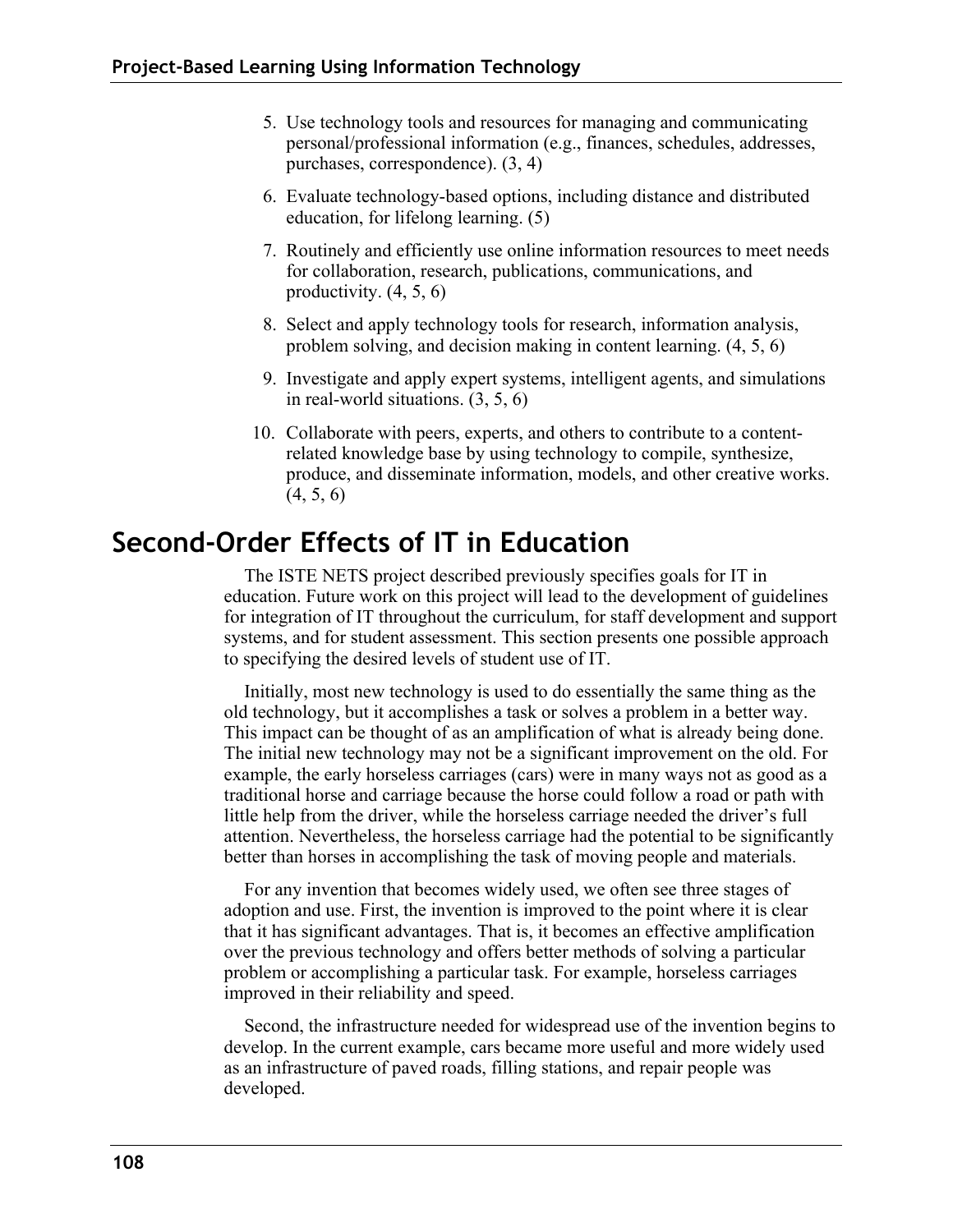Finally, second-order effects begin to emerge. Use and impact of the invention moves beyond amplification. The outward spread of cities and shopping malls were second-order effects of cars, as was air pollution from exhaust fumes. Other second-order effects included the development of superhighways, a trucking industry, and a worldwide petroleum industry. There was a fundamental change in the transportation industry.

There are many first- and second-order effects in IT. Here are some examples that are particularly relevant to education. A major goal in PBL is to move students into routine use of the second-order levels of IT.

- The use of a computer to do word processing is a first-order effect, an amplification of the electric typewriter. The use of the full capabilities of a word processor produces second-order effects. For example, students can use an outliner, spelling checker, graphics, and the various aids to desktop publication as they produce documents that effectively communicate their messages.
- The use of a computer to insert simple graphics into a word-processed document is a first-order effect. The use of a computer to create and/or edit animation, photographs, sound, and video are all second-order effects. Interactive hypermedia is another second-order effect. As IT has continued to improve, it has become possible for elementary school students to develop hypermedia projects. The challenge to elementary school teachers is obvious. IT in K–12 education has had the second-order effect of overwhelming our inservice educational system. Curriculum, instruction, and assessment are not changing nearly as rapidly as the technology that is being provided to students.
- The use of a computer to do business payroll computations is a first-order effect. The spreadsheet is a second-order effect. The spreadsheet facilitates the development of computer models of a business, and these models can be used to do forecasting and to examine "what if?" types of questions. Initially, the spreadsheet was viewed as an accounting tool, so its use was gradually integrated into high school business courses. However, spreadsheets have proven to be a very useful modeling and computational tool in many different academic disciplines and grade levels, even down into the elementary school level. Moreover, modern spreadsheet software includes an extensive set of graphing capabilities, which is a powerful aid to analyzing, representing, and communicating information.
- The use of an electronic calculator or a computer to do simple mathematical and scientific calculations is a first-order effect. By the late 1970s, calculators were reliable and inexpensive enough so that students at some schools were routinely using them. We are now seeing the secondorder effects of electronic calculators: major changes in the curriculum and students being allowed to use calculators on college entrance exams. For example, graphing calculators have been thoroughly integrated into much of the mathematics curriculum at the upper levels of secondary school and in higher education. Eventually, we will see computers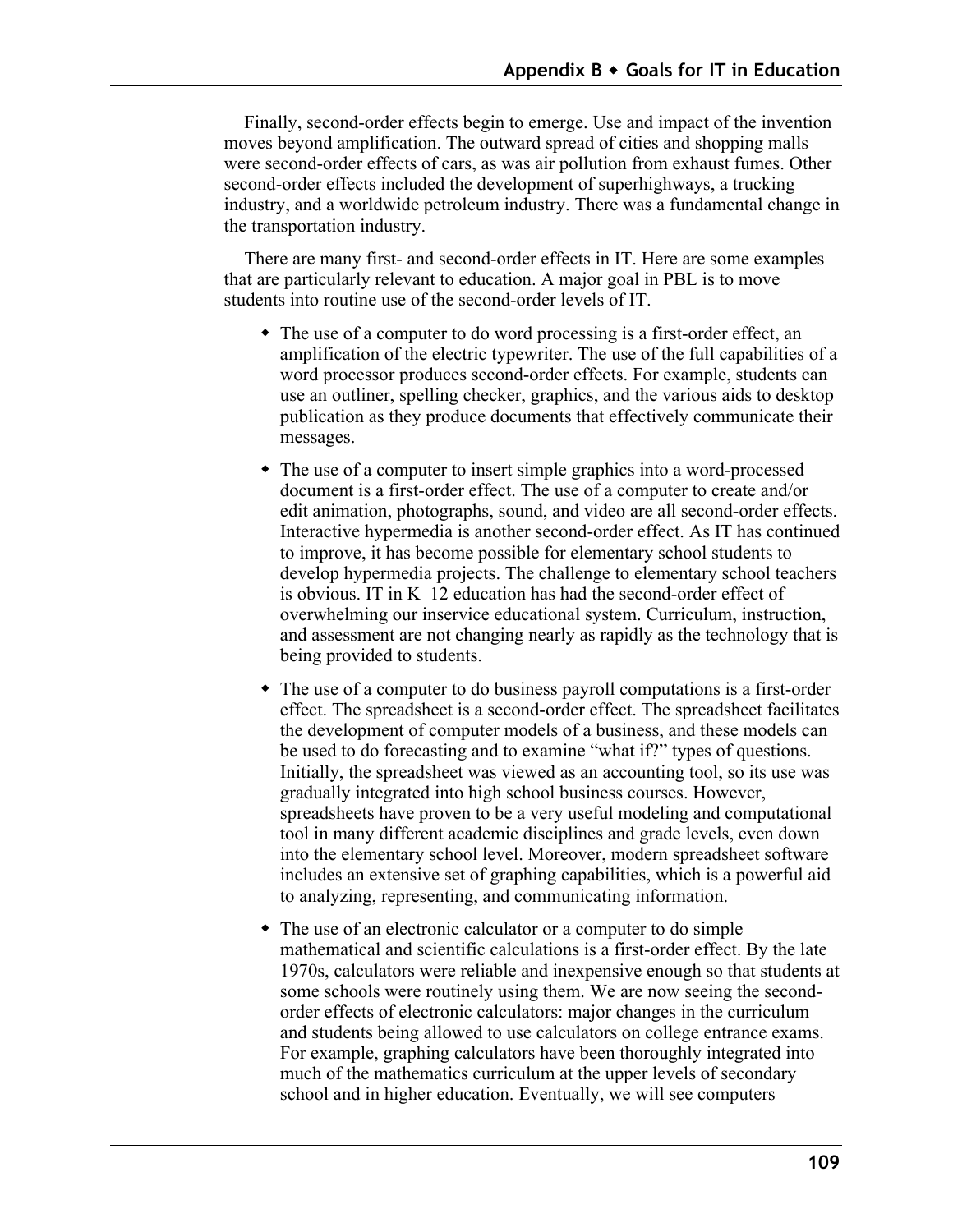thoroughly integrated into the curriculum and being used in national assessments.

• The use of a computer to directly gather data from a scientific experiment is a first-order effect. Use of a computer to control the experiment is a second-order effect. Laboratory instrumentation has become increasingly sophisticated. Instruments now exist that can quickly and automatically solve problems that used to take researchers many hours of time. Computers also now allow real-time control of sophisticated research experiments.

Another second-order effect is the use of the microcomputer-based laboratory (MBL) as a teaching and learning tool. In an MBL, students use IT-based laboratory instrumentation, such as a computer connected to various measuring devices. Students design and carry out experiments, the computer gathers the data, and then students direct the computer in an analysis of the data. Many students at the middle school level and higher are learning science through this hands-on approach, which includes using sophisticated but inexpensive instrumentation.

- A computer can solve many of the types of problems that occur in mathematics, science, and engineering. Computers and sophisticated calculators quickly achieved the first-order effect of replacing paper and pencil, slide rules, and simple calculators to do these computations. But, computers make possible the three-dimensional mathematical modeling of molecules, airplanes, nuclear explosions, and other complex problems studied by scientists and engineers. These second-order effects are changing what students need to learn to be effective scientists and engineers.
- The use of a computer to send and receive electronic mail is a first-order effect. The World Wide Web is a second-order effect. Teams of people working together through desktop conferencing and groupware are another second-order effect. Our schools are just beginning to develop the curriculum, instruction, and assessment needed for an environment in which students have routine access to the Web. Few students are learning to learn and solve problems in a groupware environment. Groupware is an important component of Person Plus.
- Another second-order effect of computer networks is that worldwide networking facilitates international competition for an increasing number of jobs. If a job can be accomplished by telecommuting, then perhaps the worker can live 10,000 miles from company headquarters. The secondorder effect in education is a gradual emergence of worldwide standards. Students throughout the world need an education that adequately prepares them for jobs that exist throughout the world.
- w An electronic encyclopedia on a CD-ROM is a first-order effect. The emerging Web-based Global Digital Library is a second-order effect. In the past, elementary school teachers faced the challenge of helping students gain a functional level of knowledge and skill in using a card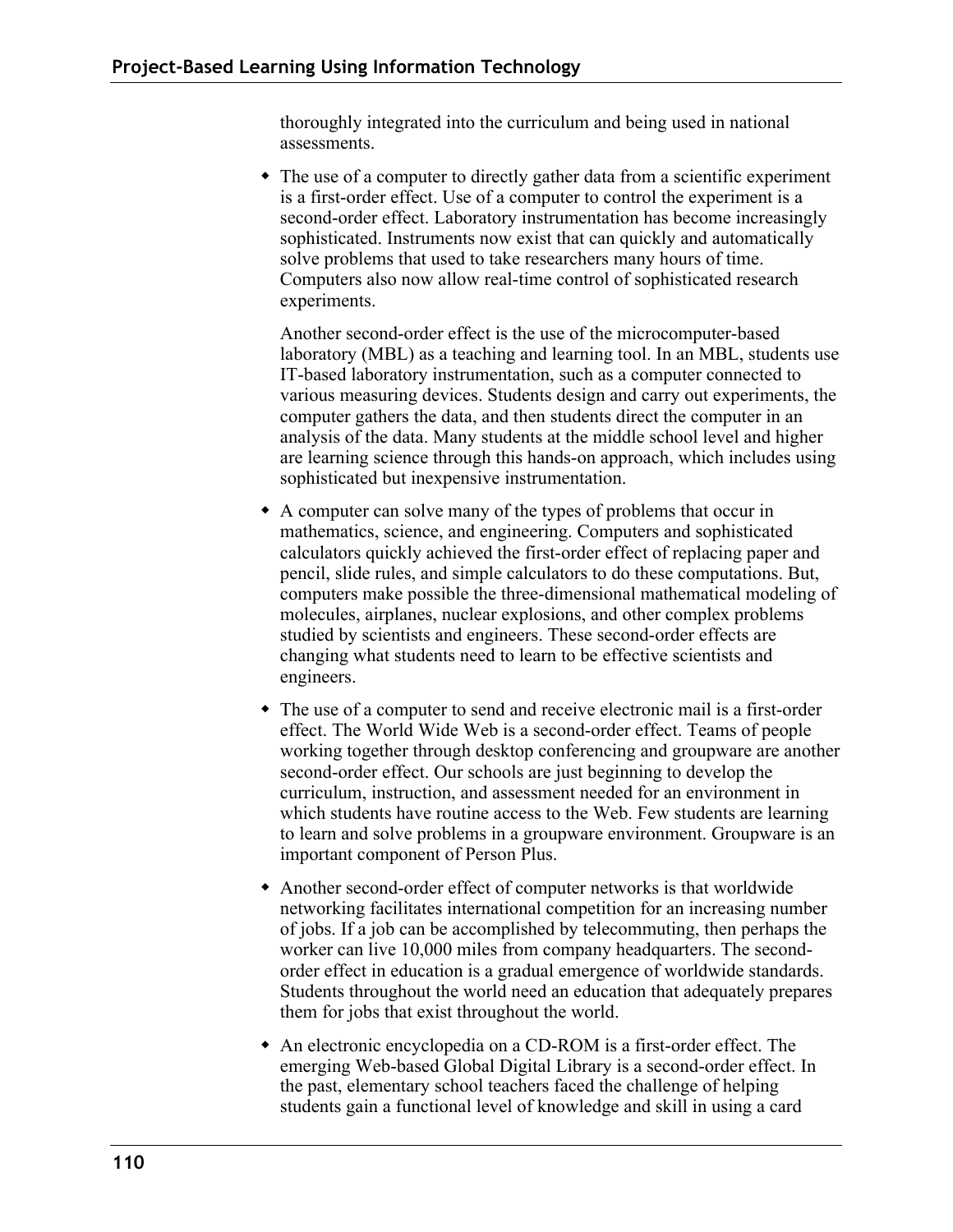catalog by the time they left elementary school. Now, elementary school teachers face the more difficult challenge of helping students use the Global Digital Library effectively.

- The use of a computer to automate flash cards is a first-order effect. This is a widely used form of computer-assisted learning. Immersion of a learner in a highly realistic and interactive computer simulation or virtual reality designed to facilitate learning is a second-order effect. Similarly, the use of e-mail to facilitate receiving and sending lessons in a distance education course is a first-order effect. Interactive Web-based distance education courses are a second-order effect. Students need to learn to learn in these computer-assisted learning and distance learning environments.
- The use of computers to digitize, store, and play back sound is a first-order effect. The use of computers to create and edit sounds is a second-order effect. The music industry has been greatly changed by computer technology. The facilities needed to compose, edit, and play electronic music are now available to many schoolchildren, even at the elementary school level. This presents a significant challenge to our music education system.

The distinction between first-order and second-order levels of IT use is not a fine dividing line. The second-order levels of use tend to represent major transformations in the nature of how information is processed, how problems are solved, and how people communicate (Pea, 1985). PBL lessons can and should be designed to facilitate both first-order and second-order levels of IT use.

The question arises as to whether students need to move through the first-order levels before they engage in the second-order levels of IT. Many adults take this approach and assume that this is also necessary for children. However, many teachers have found that their students are quite capable of moving directly into the second-order levels of IT.

### **Final Remarks**

The field of IT in education is just beginning to emerge from its infancy. There is growing agreement on IT standards for students at the precollege level. There is growing awareness that such standards can be achieved only by integrating IT into the content of all academic disciplines.

Currently, there are approximately seven students for every microcomputer in our K–12 schools. Eventually there will be enough IT facilities so that students can use this hardware and software at their own convenience.

While access to facilities continues to be a major barrier to IT in education, teacher training and the integration of IT into the everyday curriculum, instruction, and assessment are larger barriers. IT-assisted PBL can help overcome these barriers.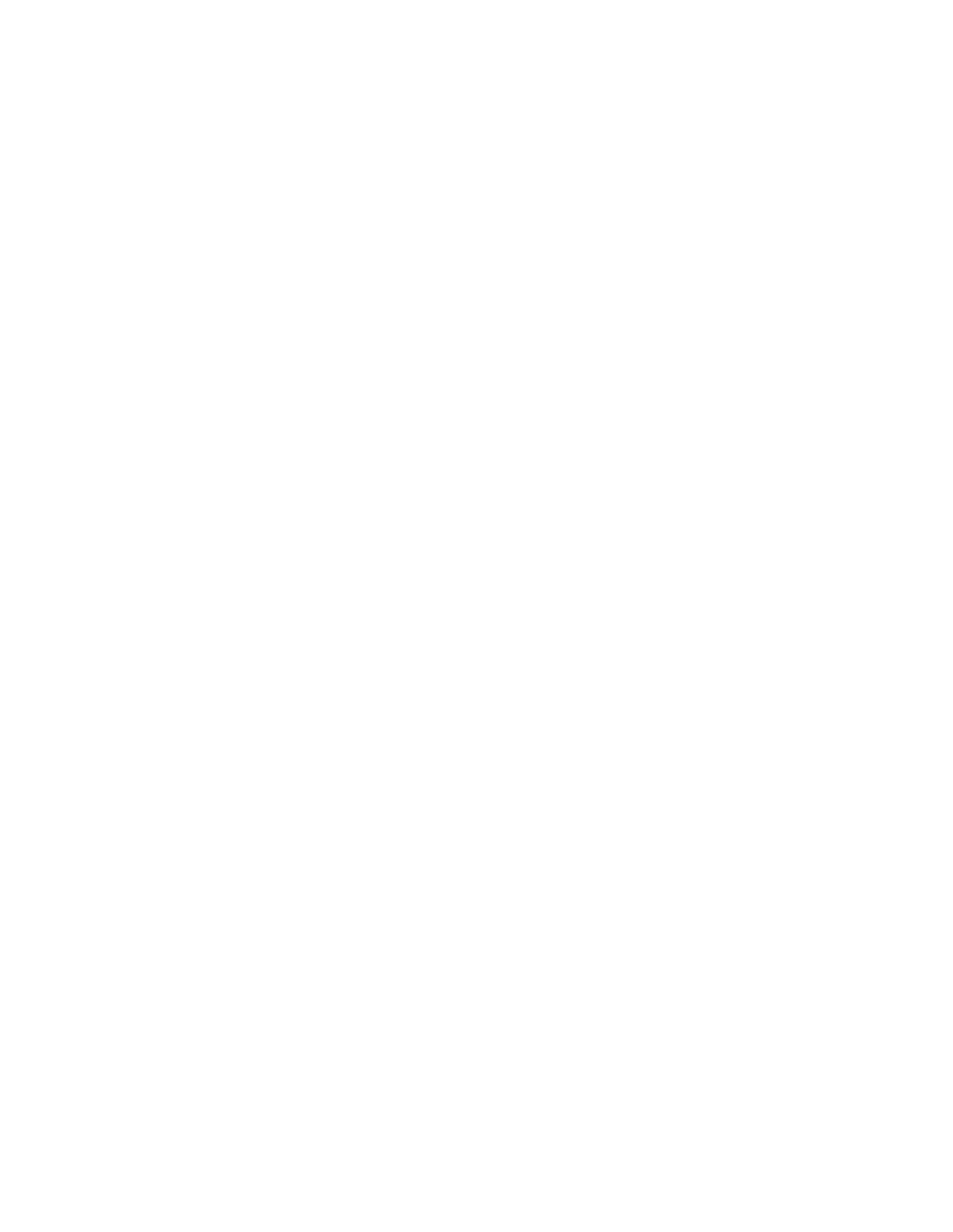# **Appendix C An Overview of Problem Solving**

One of the goals of education is to help students to get better at problem solving. A few schools actually offer specific courses on problem solving. For the most part, however, students learn about problem solving through instruction in courses that have a strong focus on a specific content area. Every teacher teaches problem solving within the specific subject matter areas of his or her curriculum.

This appendix gives a brief overview of the "subject" of problem solving. The ideas from this appendix can be woven into instruction in almost any curriculum area. IT-assisted PBL provides an excellent environment for teaching these ideas.

### **The Problem or Task Team**

Donald Norman is a cognitive scientist who has written extensively in the area of human-machine interfaces. One of Norman's (1993) works begins with a discussion of how tools (physical and mental artifacts) make us smart. David Perkins (1992) uses the term *Person Plus* to refer to a person who uses physical and mental tools. In many situations, a person with appropriate training, experience, and tools can far outperform a person who lacks these aids.

In this book, the term Problem or Task Team (P/T Team) is used to refer to a person or a group of people and their physical and mental tools. Figure C.1 illustrates the structure and activities of a P/T Team.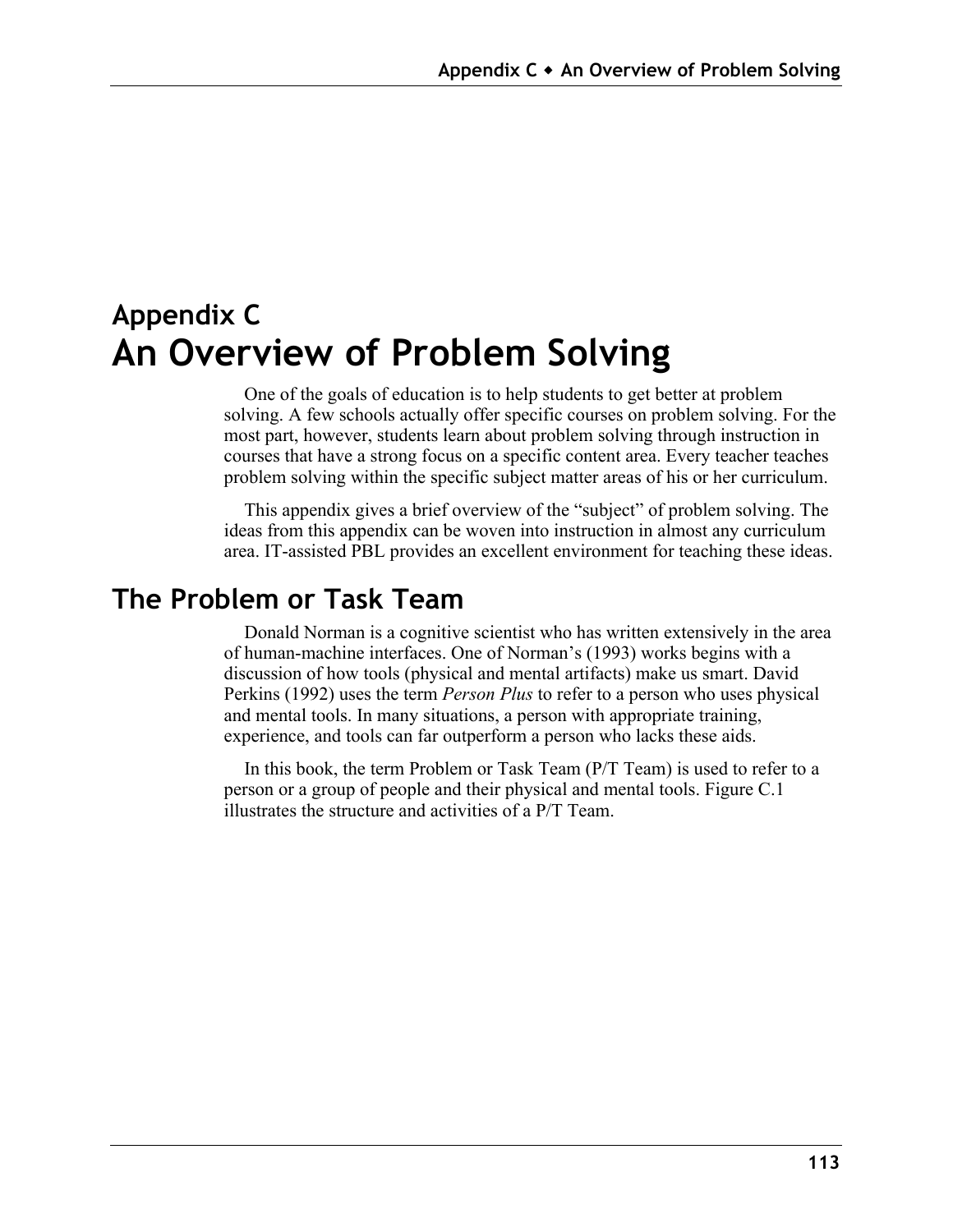

*Figure C.1. The P/T Team—People aided by physical and mental tools.*

As shown in Figure C.1, a person or a group of people is at the center of a triangle having three major categories of aids to solving problems and accomplishing tasks:

- 1. Mental aids. Even before the invention of reading and writing, people used notches on bones and other aids for counting and keeping track of important events. Reading, writing, and arithmetic are mental aids. These have led to the development of books, math tables, libraries, calculators, computers, and many other mental aids.
- 2. Physical aids. The steam engine provided the power that led to the beginning of the Industrial Revolution. Well before that time, however, humans had developed the stone ax, spear, bow and arrow, plow, hoe, telescope, and many other aids to extend the physical capabilities of the human body. Now we have cars, airplanes, and scanning electron microscopes. We have a telecommunications system that includes fiber optics, communications satellites, and cellular telephones.
- 3. Education. Education is the glue that holds it all together. Our formal and informal educational systems help people learn to use the mental and physical tools as well as their own minds and bodies.

The three supportive components of a P/T Team are dynamic; they change in response to research, the development of new tools, and the steadily increasing information base being developed by researchers throughout the world. This is a challenge to our educational system because the pace of change in mental and physical aids is so rapid.

People who are skilled at functioning well in a P/T Team environment have a distinct advantage over those who lack the knowledge, skills, and access to these aids. Such analysis leads to the recommendation that the P/T Team and problem solving should be central themes in education. IT-assisted PBL provides an excellent environment in which to work on these two aspects of education.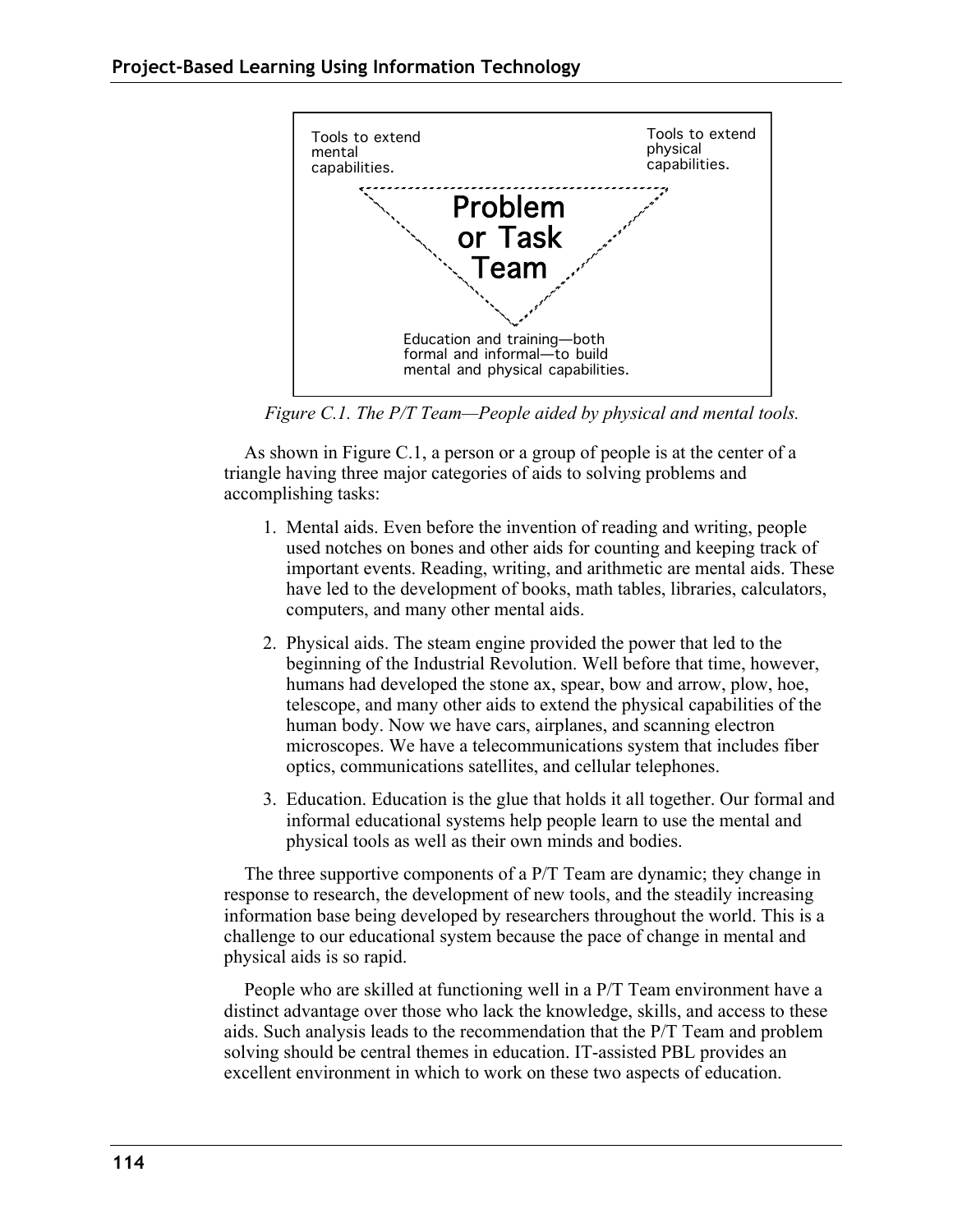### **Problem Solving**

Each academic discipline focuses on a category of problems that help define the discipline and methodologies for solving these problems. Chemistry, history, and mathematics are different disciplines because they address quite different types of problems and have developed quite different methodologies for addressing problems.

While many aspects of problem solving are specific to the academic area (domain) of the problem, there are also many ideas about problem solving that cut across all domains. Thus, with appropriate education and experience, a person can gain some general expertise in problem solving that is useful in addressing any new problem they might encounter.

How does one learn to think and perform like an artist, mathematician, social scientist, or scientist? They learn through explicit instruction and guided practice. Every IT-assisted PBL lesson should be viewed as an opportunity for students to increase their problem-solving expertise both within the domains of the project and across all domains.

The remainder of this chapter focuses on problem solving and accomplishing tasks. (The term *problem solving* is used to refer to both solving problems and accomplishing tasks.) The material provides information you can use to help your students get better at problem solving.

### **What Is a Formal Problem?**

There is a substantial amount of research literature, as well as many practitioner books, on problem solving (Frensch & Funke, 1995; Moursund, 1996; Polya, 1957).

Problem solving consists of moving from a given initial situation to a desired goal situation. That is, problem solving is the process of designing and carrying out a set of steps to reach a goal. The term *problem* is usually used to refer to a situation where it is not immediately obvious how to reach the goal. However, an identical situation can be a problem for one person but not a problem (perhaps just a simple activity or routine exercise) for another person. Figure C.2 graphically demonstrates this concept.



*Figure C.2. The problem-solving process—how to achieve the final goal.*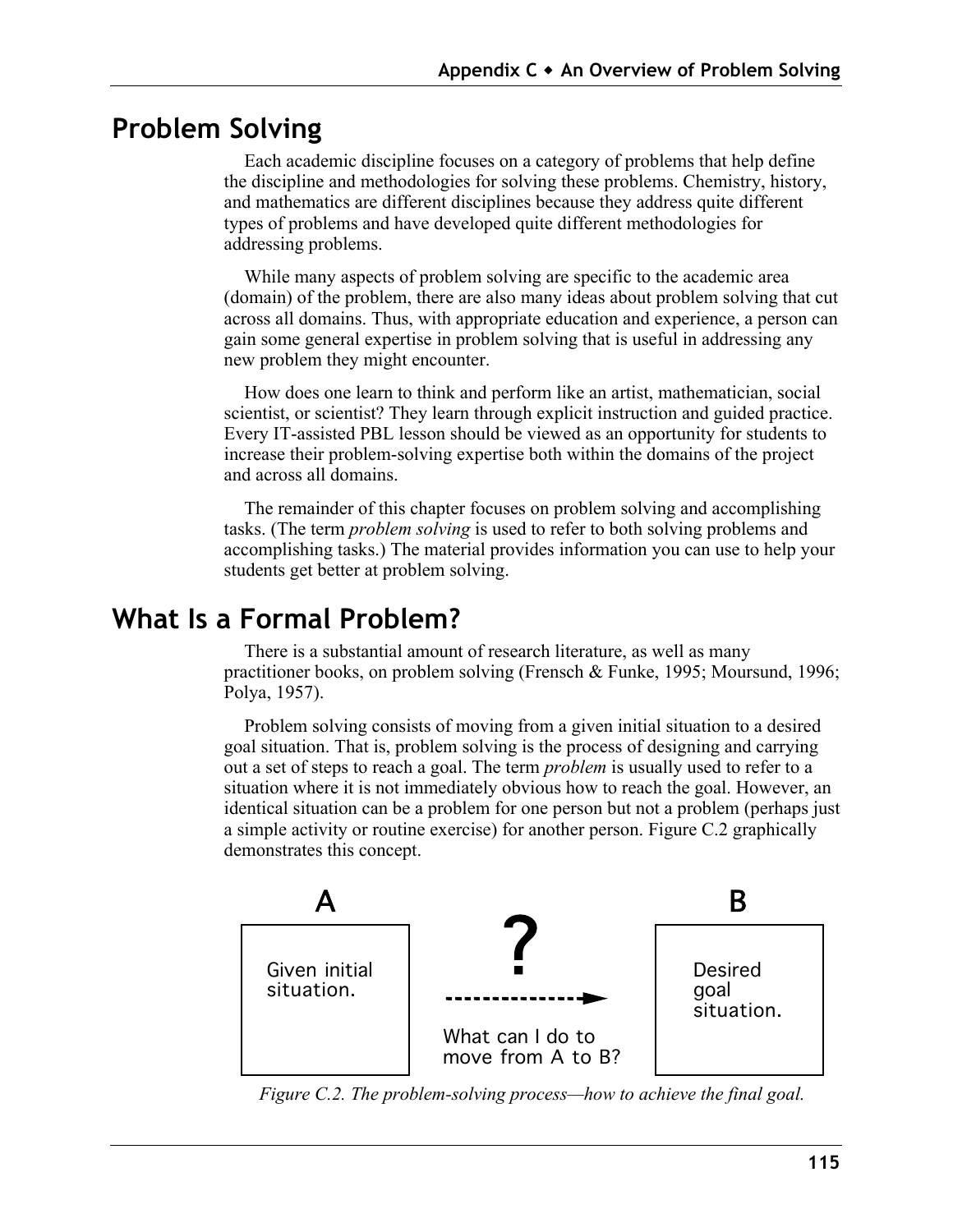Here is a formal definition of the term *problem*. You (as an individual) have a problem if the following four conditions are satisfied:

- 1. You have a clearly defined *given* initial situation.
- 2. You have a clearly defined *goal* (a desired end situation).
- 3. You have a clearly defined set of *resources* that may be applicable in helping you move from the given initial situation to the desired goal situation. There may be specified limitations on resources, such as rules, regulations, and guidelines for what you are allowed to do in attempting to solve a particular problem.
- 4. You have some *ownership* in the situation—you are committed to using some of your own resources, such as your knowledge, skills, and energies, to achieve the desired final goal.

These four components of a well-defined problem are summarized by four words: *givens, goal, resources,* and *ownership.*

People often get confused by the resources part of the definition. Resources do not tell you how to solve a problem. Resources merely tell you what you are allowed to do and/or use in solving the problem. For example, suppose you want to create a nationwide ad campaign to increase the sales of a set of products your company produces. The campaign is to be completed in three months and is not to exceed \$40,000 in cost. Three months is a time resource, and \$40,000 is a money resource. You can use the resources in solving the problem, but the resources do not tell you how to solve the problem.

Problems do not exist in the abstract. They exist only when there is ownership. The owner might be a person, a group of people (such as the students in a class), an organization, or a country.

The idea of ownership is particularly important in teaching. If a student creates or helps create the problems to be solved, there is increased chance that the student will have ownership. The type of ownership that comes from a student developing a problem that he or she really wants to solve is quite a bit different from the type of ownership that often occurs in school settings. When faced by a problem presented by the teacher or the textbook, a student may well translate this into the following statement: "My problem is to do the assignment and get a good grade. I don't have any interest in the problem presented by the teacher or the textbook." A skilled teacher will help students develop projects that contain challenging problems that the students really care about. In good PBL, students focus on solving the problems and accomplishing the tasks because they are internally, or intrinsically, motivated.

## **Representations of a Problem**

There are many different ways to represent a problem. A problem can be represented mentally (in your own mind), orally, in writing, on a computer, and so on. Each type of representation has certain advantages and disadvantages.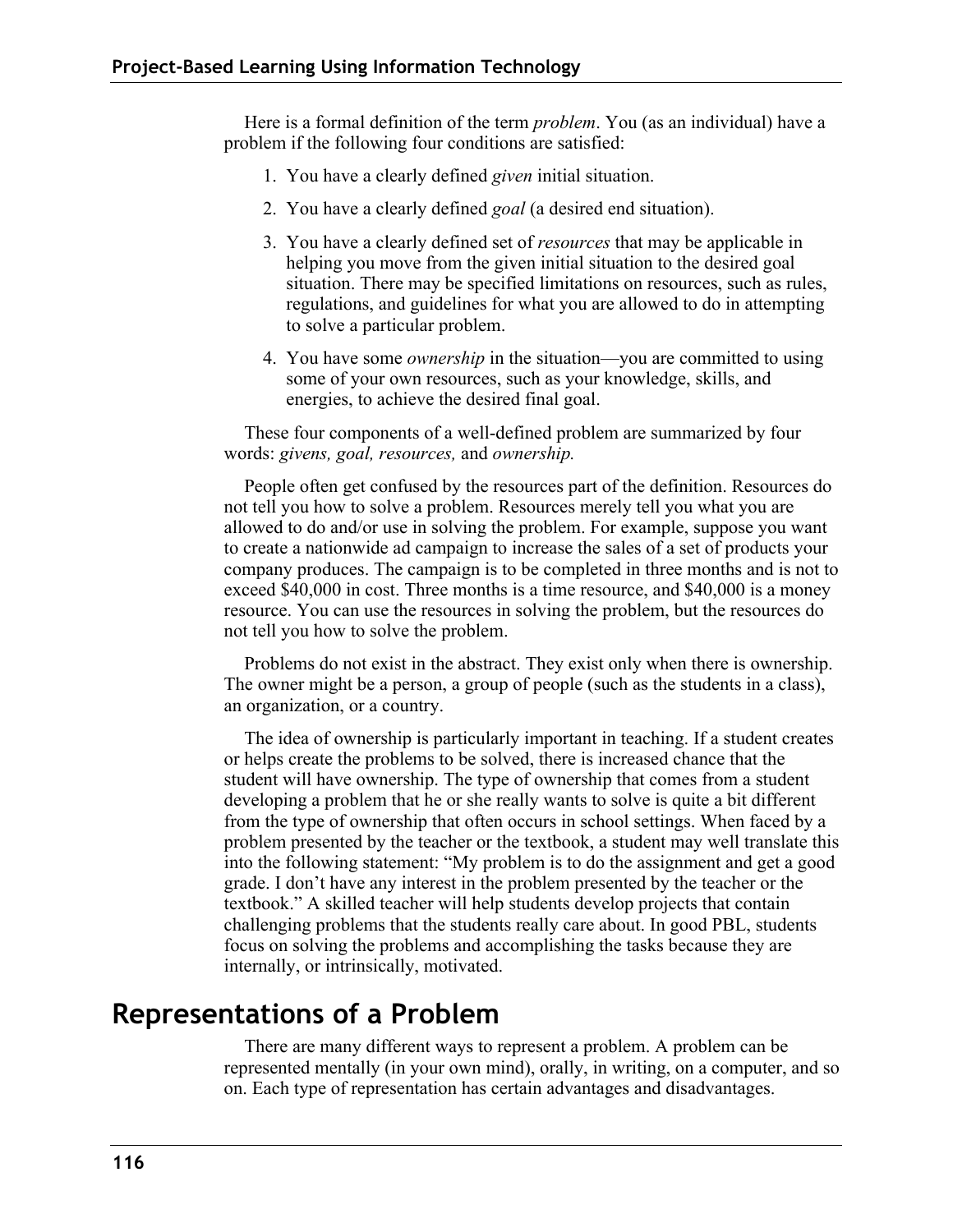From a personal or ownership point of view, you first become aware of a problem situation in your mind and body. You sense or feel that something is not the way you want it to be. You form a mental representation, a mental model, of the problem. This mental model may include images, sounds, or feelings. You can carry on a conversation with yourself—inside your head—about the problem.

Mental representations of problems are essential. You create and use them whenever you work on a problem. But problems can be represented in other ways; for example, you might represent a problem with spoken words and gestures. This could be useful if you seek the help of another person in dealing with a problem. The spoken words and gestures are an oral and body-language model of the problem.

You might represent a problem using pencil and paper. You could do this to communicate with another person or with yourself. Writing and drawing are powerful aids to memory. You probably keep an address book or address list of the names, addresses, and phone numbers of your friends. Perhaps it contains additional information, such as e-mail addresses, birthdays, names of your friends' children, and so on. You have learned that an address book is more reliable than your memory.

There are still other ways to represent problems. For example, the language and notation of mathematics are useful for representing and solving certain types of problems. Here is one example: A particular type of carpet costs \$17.45 per square yard. How much will the carpeting cost for two connecting rooms? One room is 16 feet by 24 feet, and the other room is 12 feet by 14 feet. Figure C.3 provides a graphic representation of the problem.



*Figure C.3. Two rooms to be carpeted.*

Conceptually, the problem is not too difficult. You can form a mental model of the two rooms. Each room will be covered with carpet costing \$17.45 per square yard. Thus, you need to figure out how many square yards are needed for each room. Multiplying the number of square yards in a room by \$17.45 gives the cost of the carpet for the room. Add the costs for the two rooms, and you are done. (Note that this is only one of the many possible ways to conceptualize this problem. You may well conceptualize it in a different way.)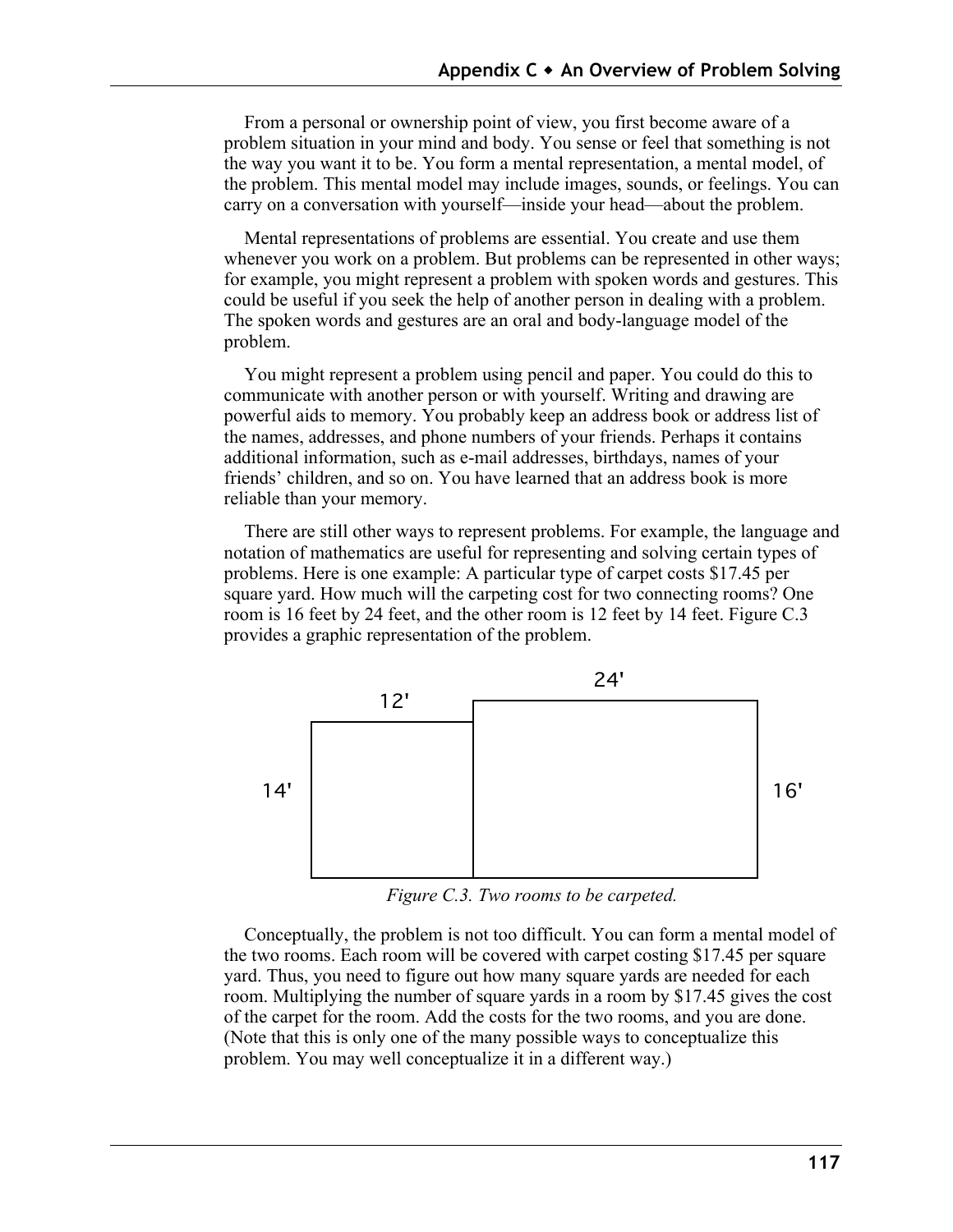The field of mathematics has produced the formula  $A = LW$  (Area equals Length times Width). The formula works for all rectangular shapes. Using the fact that there are 3 feet in a yard, the computation needed to solve this problem is:

Answer =  $$17.45 (16/3 x 24/3) + $17.45 (12/3 + 14/3)$ 

Perhaps you can carry out this computation in your head. It is more likely, however, that you will use a pencil and paper, a calculator, or a computer.

There are two key ideas here. First, some problems people want to solve can be represented mathematically. Second, once a problem is represented as a math problem, it still remains to be solved.

Over the past few thousand years, mathematicians have accumulated a great deal of knowledge about mathematics. Thus, if you can represent a problem as a math problem, you may be able to take advantage of the work that mathematicians have previously done. Mental artifacts, such as paper-and-pencil arithmetic, calculators, and computers, may be useful.

# **Representing Problems Using Computers**

One particularly important feature of a mental model is that it is easily changed. You can "think" a change. This allows you to quickly consider a number of different alternatives, both in how you might solve a problem and in identifying what problem you really want to solve.

Other representations, such as through writing or mathematics, are useful because they are a supplement to your brain. Written representations of problems facilitate sharing with yourself and others over time and distance. However, a written model is not as easily changed as a mental model. The written word has a permanency that is desirable in some situations but presents difficulties in others. You cannot merely "think" a change. Erasing is messy—and if you happen to be writing with a ballpoint pen, erasing is nearly impossible.

When a problem is represented with a computer, we call this a *computer model* or a *computer representation* of the problem. For some problems, a computer model has some of the same characteristics as a mental model. Some computer models are easy to change and allow easy exploration of alternatives.

For example, consider a document represented as a word-processor file. It may be easier to revise this document than to revise a paper-and-pencil version of the document. A computer can assist in spell-checking and can be used to produce a nicely formatted final product.

In the representation of problems, computers are useful in some cases and not at all useful in others. For example, a computer can easily present data in a variety of graphical formats, including line graphs, bar graphs, and graphs of two- and three-dimensional mathematical functions. However, a computer may not be a good substitute for the doodling and other types of graphical memory-mapping activities many people use when attacking problems.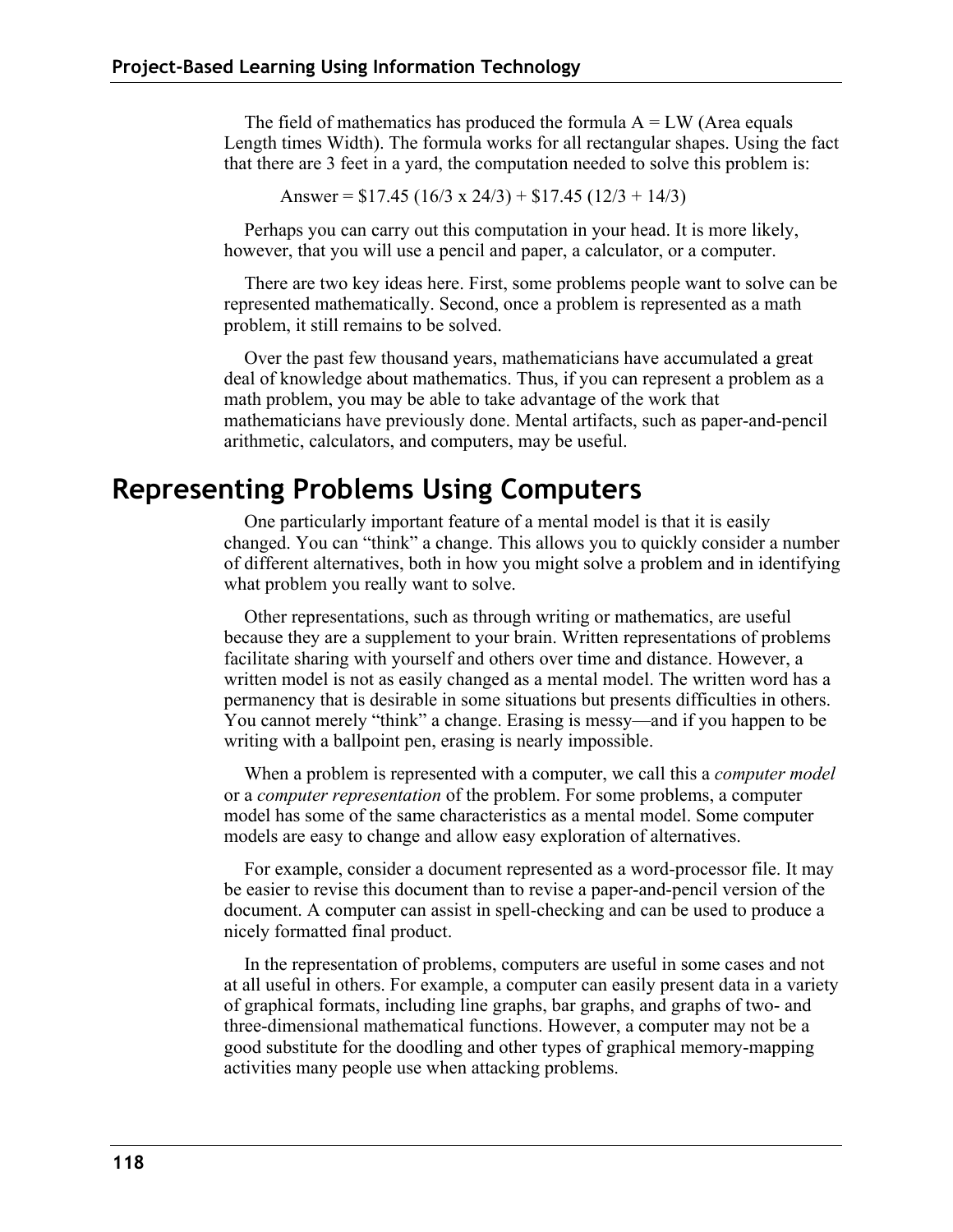Suppose that one's mental representation of a problem is in terms of analogy and metaphor. Research that has delved into the inner workings of the minds of successful researchers and inventors suggests that this type of representation is common and perhaps necessary. A computer may be of little use in manipulating such a mental representation.

### **Problem Posing and Clarification**

Up to this point, we have used the term *problem* rather loosely. Many of the things people call problems are actually poorly defined problem situations. In this case, one or more of the four components of a clearly defined problem is missing. For example, suppose you turn on a television set and view a brief news item about the homeless people in a large city and the starving children in a foreign nation. The announcer presents each news item as a major problem. But are these really clearly defined problems?

To determine whether they are, you can ask yourself four questions:

- 1. Is there a clearly defined *given* initial situation? (Do I really know the facts?)
- 2. Is there a clearly defined *goal*? (Is it really clear to me how I would like things to be?)
- 3. Do I know what *resources* are available to me that I could use to help achieve the goal? In addition, are there rules, regulations, and guidelines I need to know about as I work to solve this problem?
- 4. Do I have *ownership*. Do I care enough to devote some of my own resources? (Am I willing to spend some time achieving the goal?)

If you can answer "yes" to each of these questions, you have a formal, clearly defined problem.

Your answer to one or more of the questions will often be "no." In this case, the last question is crucial. If you have ownership—if you really care about the situation—you may begin to think about it. You may decide on what you feel are appropriate statements of the givens and the goal. You may seek resources from others and make a commitment of your own resources. You may then proceed to attempt to solve the problem.

The process of creating a clearly defined problem is called *problem posing* or *problem clarification.* It usually proceeds in two phases. First, your mind or body senses or is made aware of a problem situation. You decide that the problem situation interests you—you have some ownership. Second, you begin to work on clarifying the givens, the goal, and the resources. Perhaps you consider alternative goals and sense which would contribute most to your ownership of the situation.

The result of the problem-posing process is a problem that is sufficiently defined so that you can begin to work on solving it. As you work on the problem, you will probably develop a still better understanding of it. You may redefine the goal and/or come to understand the goal better. You may come to understand the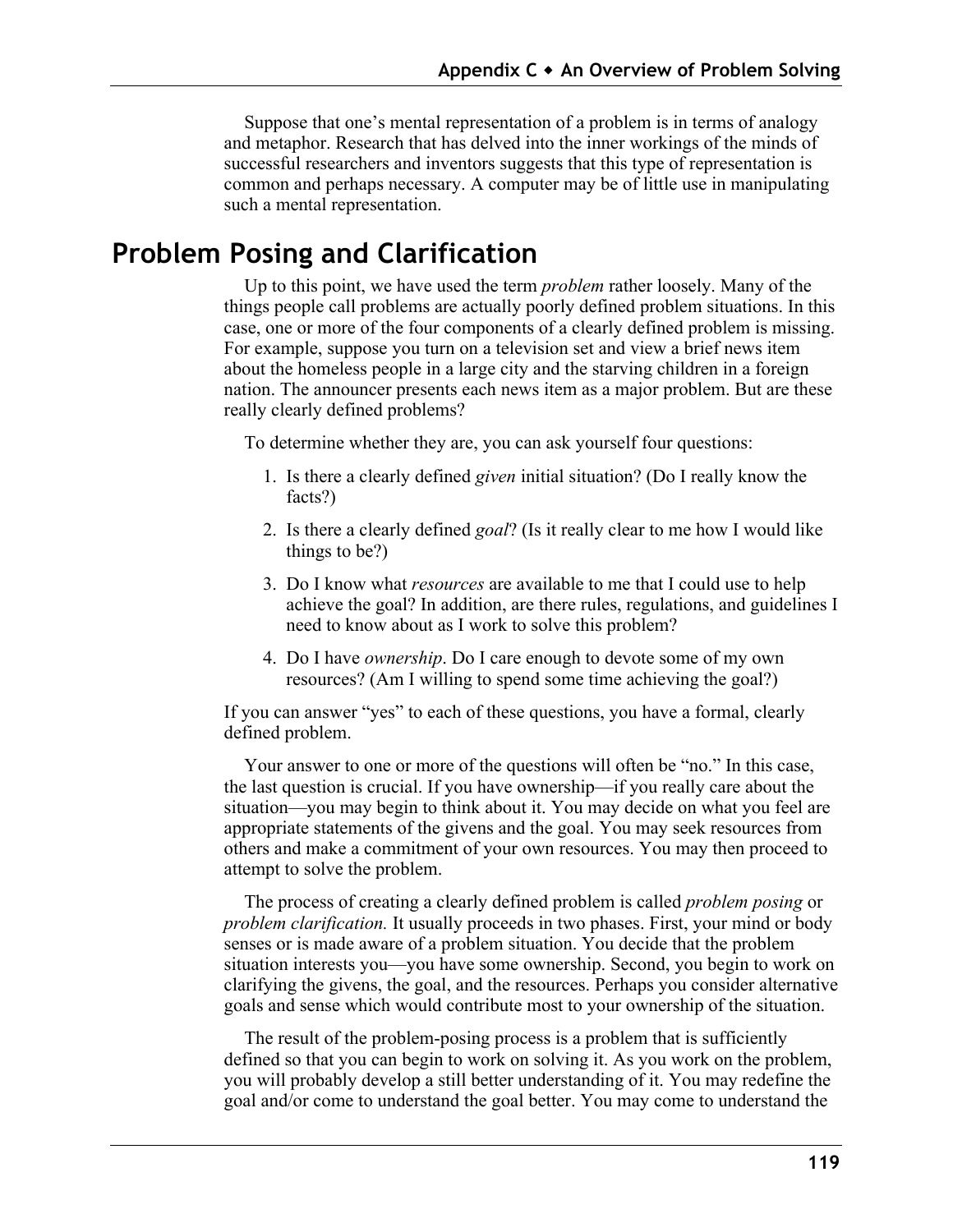given initial situation better; indeed, you may decide to do some research to gain more information about it. Problem posing is an ongoing process as you work to understand and solve a problem.

Problem posing is a very important idea that should be integrated into ITassisted PBL lessons. It is a component of problem solving that cuts across all discipline areas. Some additional general purpose problem-solving strategies are given in the next two sections.

## **Some Problem-Solving Strategies**

A strategy can be thought of as a plan, a heuristic, a rule of thumb, a possible way to approach the solving of some type of problem. For example, perhaps one of the problems you have to deal with is finding a parking place at work or school. If so, you probably have developed a strategy. For example, you may use a particular time of day when you look for a parking place or you may use a particular search pattern. Your strategy may not always be successful, but you nevertheless find it useful.

Every problem-solving domain has its own strategies. Research suggests the following points:

- 1. There are relatively few strategies that are powerful and applicable across all domains. (Breaking a big problem into smaller problems is one of these general purpose strategies. Doing library research is another general purpose strategy.) Each subject matter (each domain) has its own set of problem-solving strategies. One needs to know a great deal about a particular domain to be good at solving problems within that domain.
- 2. The typical person has few explicit strategies in any particular domain. This suggests that if we help a person gain a few more domain-specific strategies, it might make a significant difference in overall problemsolving performance in that domain. It also points to the value of helping students learn strategies that cut across many different domains.

The idea of breaking big problems into smaller problems is called the *top-down strategy.* The idea is that it may be far easier to deal with a number of small problems than it is to deal with one large problem. Library research is a type of "ask an expert" strategy. A large library contains the accumulated expertise of thousands of experts.

You probably have many domain-specific strategies. Think about some of the strategies you have for making friends, for learning, for getting to work on time, for finding things you have misplaced, and so on. Many of your strategies are so ingrained you use them automatically—without conscious thought. You may even use them when they are ineffective.

The use of ineffective strategies is common. For example, how do you memorize a set of materials? Do you just read the materials over and over again? This is not a very effective strategy. There are many better memorization strategies. For instance, a simple strategy is to pause to review. Other strategies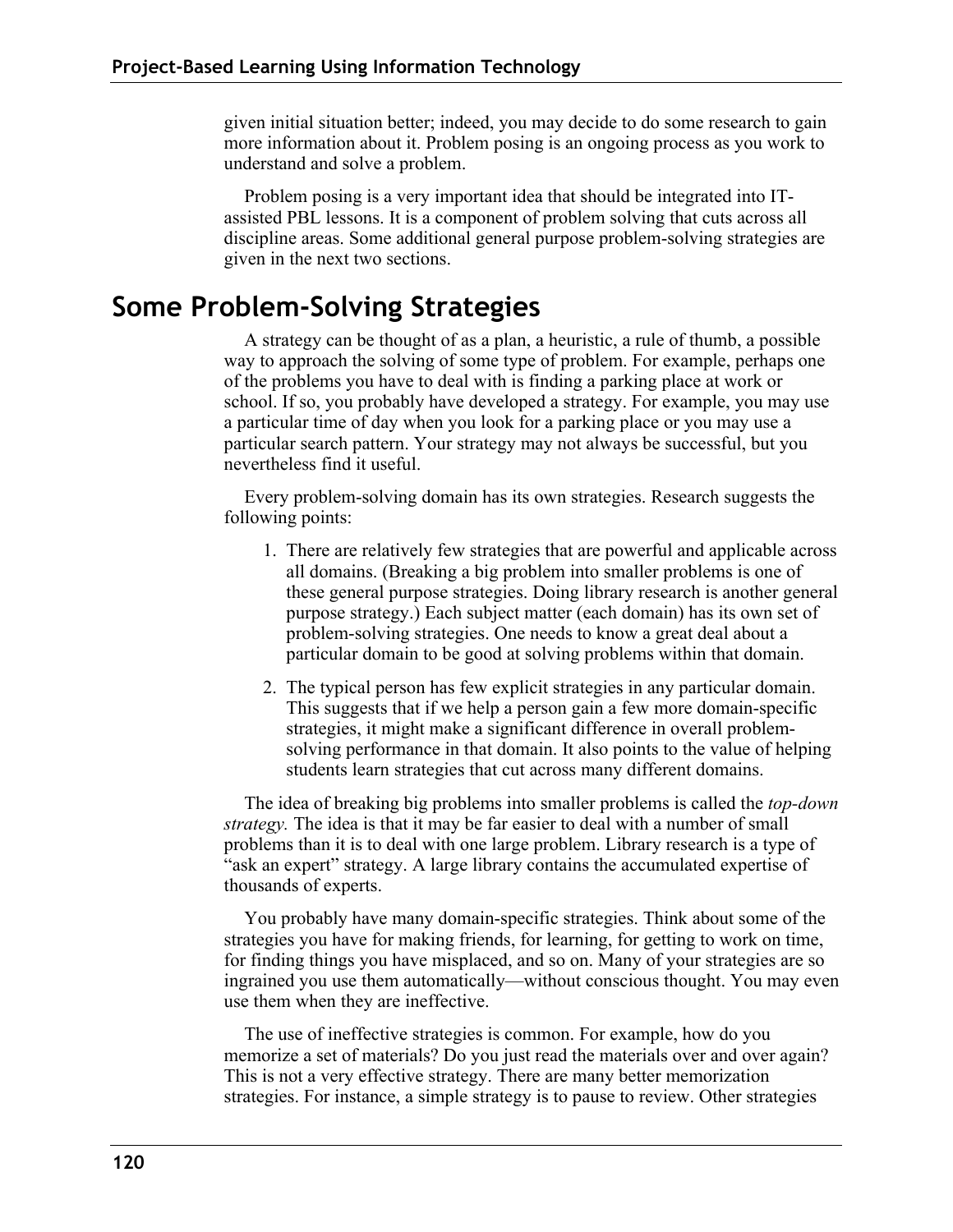include finding familiar chunks, identifying patterns, and building associations between what you are memorizing and things that are familiar to you.

Some learners are good at inventing effective strategies for themselves. Most learners can benefit greatly from some help in identifying and learning appropriate strategies. In general, a person who is good teacher in a particular domain is good at helping students recognize, learn, and fully internalize effective strategies in that domain. This often requires a student to unlearn previously acquired strategies or habits.

Strategies can include an IT-based PBL lesson topic within any subject you teach. Individually and collectively your students can develop and study the strategies they and others use in learning the subject content area and learning to solve the problems in the subject area. A whole-class project in a course might be to develop a book of strategies that will be useful to students who take the course in the future.

### **A General Strategy for Problem Solving**

Here is a general six-step strategy you can follow in attempting to solve almost any problem. This six-step strategy is a modification of ideas discussed in Polya (1957). Note that there is no guarantee of success. However, this strategy might get you started on a pathway to success.

- 1. Understand the problem. Among other things, this includes working toward having a clearly defined problem. You need an initial understanding of the givens, resources, and goal. This requires knowledge of the domain of the problem.
- 2. Determine a plan of action. This is a thinking activity. What strategies will you apply? What resources will you use? How will you use them? In what order will you use them? Are the resources adequate to the task?
- 3. Think carefully about possible consequences of carrying out your plan of action. Place major emphasis on trying to anticipate undesirable outcomes. What new problems will be created? You may decide to stop working on the problem or return to Step 1 as a consequence of this thinking.
- 4. Carry out your plan of action. Do so in a thoughtful manner. This thinking may lead you to the conclusion that you need to return to one of the previous steps. It is this reflective thinking that leads to increased expertise.

5. Check to see if the desired goal has been achieved by carrying out your plan of action. Then do one of the following:

- $\bullet$  If the problem has been solved, go to Step 6.
- If the problem has not been solved and you are willing to devote more time and energy to it, use the knowledge and experience you have gained as you return to Step 1 or Step 2.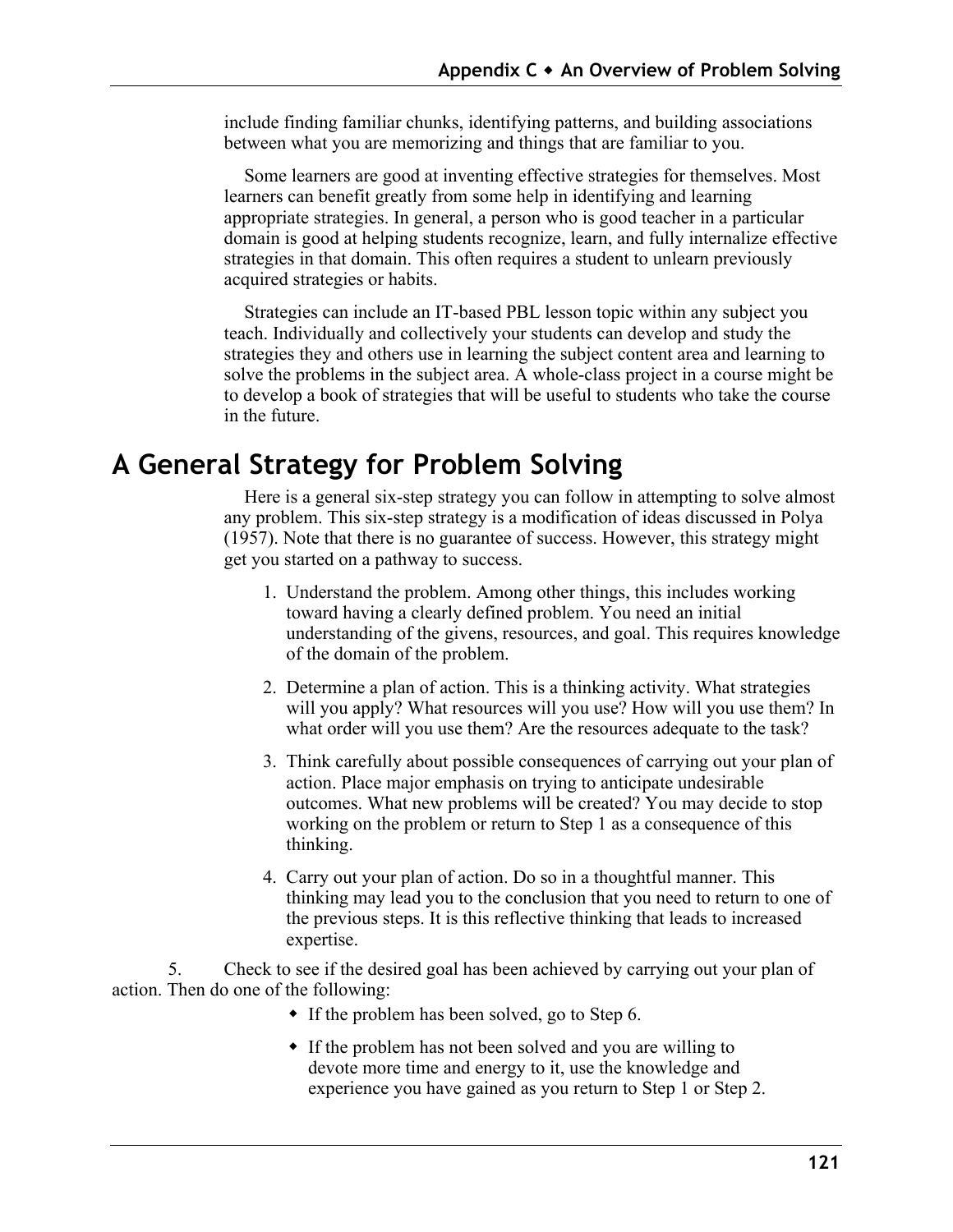- $\bullet$  Make a decision to stop working on the problem. This might be a temporary or a permanent decision. Keep in mind that the problem you are working on may not be solvable, or it may be beyond your current capabilities and resources.
- 6. Do a careful analysis of the steps you have carried out and the results you have achieved to see if you have created new, additional problems that need to be addressed. Reflect on what you have learned by solving the problem. Think about how your increased knowledge and skills can be used in other problem-solving situations. (Work to increase your reflective intelligence!)

This six-step strategy for problem solving is worth memorizing. One of the goals in teaching problem solving is to have all students memorize this strategy and practice it so it becomes second nature. This will help increase your students' expertise in solving problems. Many of the steps in this strategy require careful thinking. However, there is a steadily growing number of situations in which Step 5 can be carried out by a computer. The person who is skilled at using a computer for this purpose may gain a significant advantage in problem solving compared to a person who lacks computer knowledge and skill.

## **Working Toward Increased Expertise**

One of the goals in IT-assisted PBL is to help students increase their expertise at solving problems. People can get better at whatever they do. A person can get better at a sport, at a hobby or craft, or in an academic field. A person's level of expertise can increase through learning and practice. A person who is really good at something relative to his or her peers is considered an expert.

It is important to distinguish between having some level of expertise and being an expert. The word *expertise* does not mean any particular level of ability. For anything you can do, you can imagine a scale of performance that runs from "very low expertise" to "very high expertise." When a person has a high level of expertise in some particular area, we call this person an *expert*. Bereiter and Scardamalia (1993) provide an excellent summary of research about expertise. Figure C.4 shows one scale for measuring expertise.



*Figure C.4. An "expertise" scale.*

Research on expertise indicates that it takes many years of study, practice, and hard work for a person to achieve full potential in any particular area. For example, consider any one of the eight areas of intelligence identified by Howard Gardner. If a person is naturally talented in one of these areas and works very hard for 10 to 15 years within that specific area, that person is apt to achieve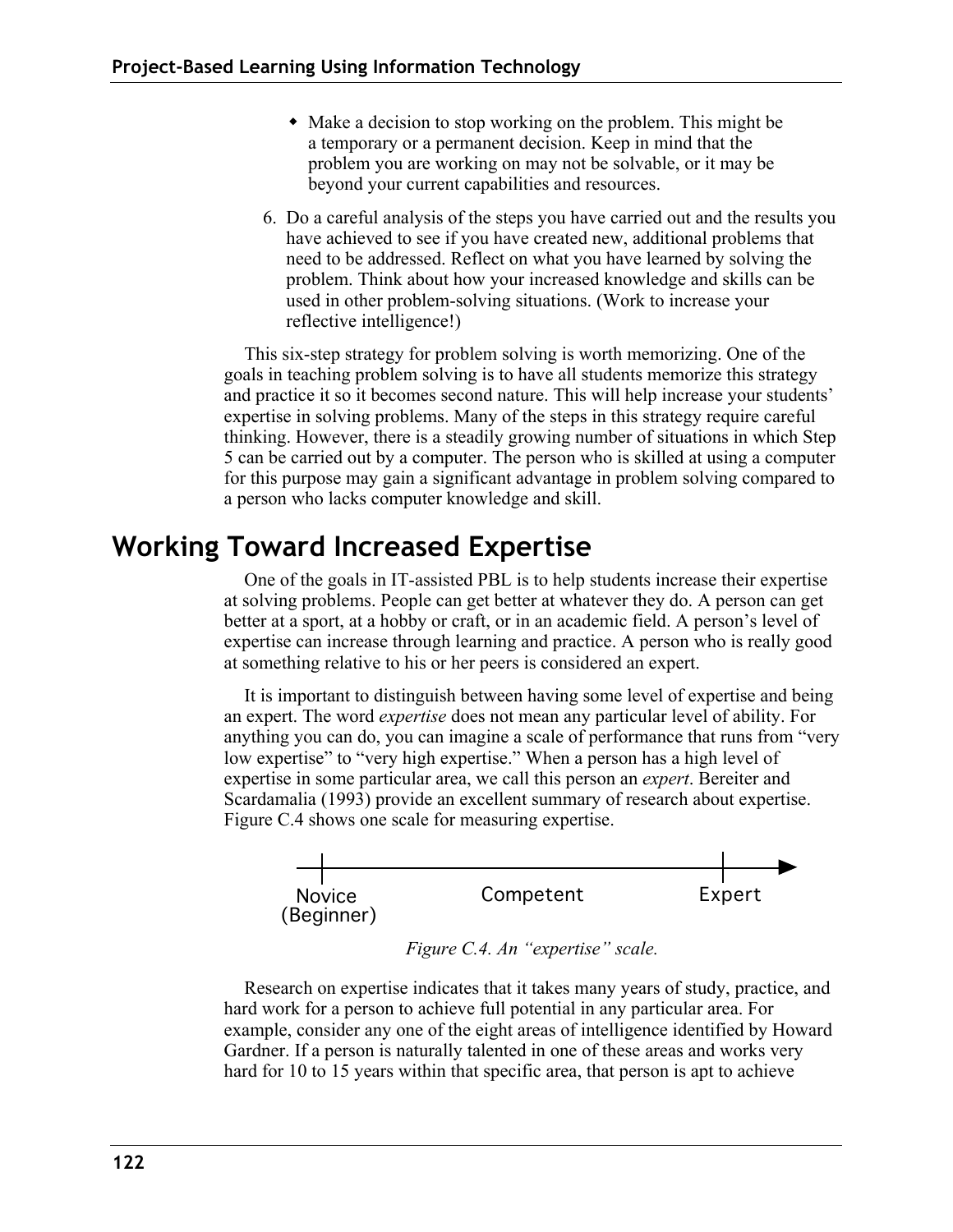world-class status in that area. It is a combination of talent and hard work over many years that allows a person to achieve full potential.

## **Transfer of Learning**

Transfer of learning deals with transferring one's knowledge and skills from one problem-solving situation to another. You need to know about transfer of learning in order to help increase the transfer of learning your students achieve.

Transfer of learning is commonplace and often done without conscious thought. For example, suppose that when you were a child and learning to tie your shoes, all of your shoes had brown cotton shoe laces. You mastered tying brown cotton shoelaces. The next year you got new shoes. The new shoes were a little bigger, and they had white nylon shoelaces. The chances are that you had no trouble whatsoever in transferring your shoelace-tying skills to the new larger shoes with the different shoelaces.

The goal of gaining general skills in the transfer of your learning is easier said than done. Researchers have worked to develop a general theory of transfer of learning—a theory that could help students get better at transfer. This has proven to be a difficult research problem.

At one time, it was common to talk about transfer of learning in terms of *near transfer* and *far transfer.* This theory of transfer suggested that some problems and tasks were so nearly alike that transfer of learning occurred easily and naturally. This is called *near transfer.* Other problems and tasks required more concentrated effort and thinking for transfer to occur. This is called *far transfer.*

We know that near and far transfer occur. But, what is "near" or "far" varies with the person attempting to do the transfer. We know that far transfer does not readily occur. The difficulty with the theory of near and far transfer is that it does not provide a foundation or a plan for helping a person to get better at transfer.

In recent years, the low-road/high-road theory of transfer of learning, developed by Salomon and Perkins (1988), has proven to be more fruitful. *Lowroad transfer* refers to developing some knowledge or skill to a high level of automaticity. It usually requires a great deal of practice in varying settings. Shoe tying and memorized arithmetic facts are both examples of areas in which such automaticity can be achieved and is quite useful.

On the other hand, *high-road transfer* involves cognitive understanding, purposeful and conscious analysis, mindfulness, and application of strategies that cut across disciplines. In high-road transfer, there is deliberate, mindful abstraction of the idea that can transfer, and then conscious, deliberate application of the idea when one is faced by a problem where the idea may be useful.

For example, consider the strategy of breaking a big problem into smaller components—the top-down strategy. You can learn the name and concept of this strategy. You can practice it in many different domains. You can reflect on it and how it fits you and your way of dealing with problems you encounter. Similar comments hold for the library research strategy.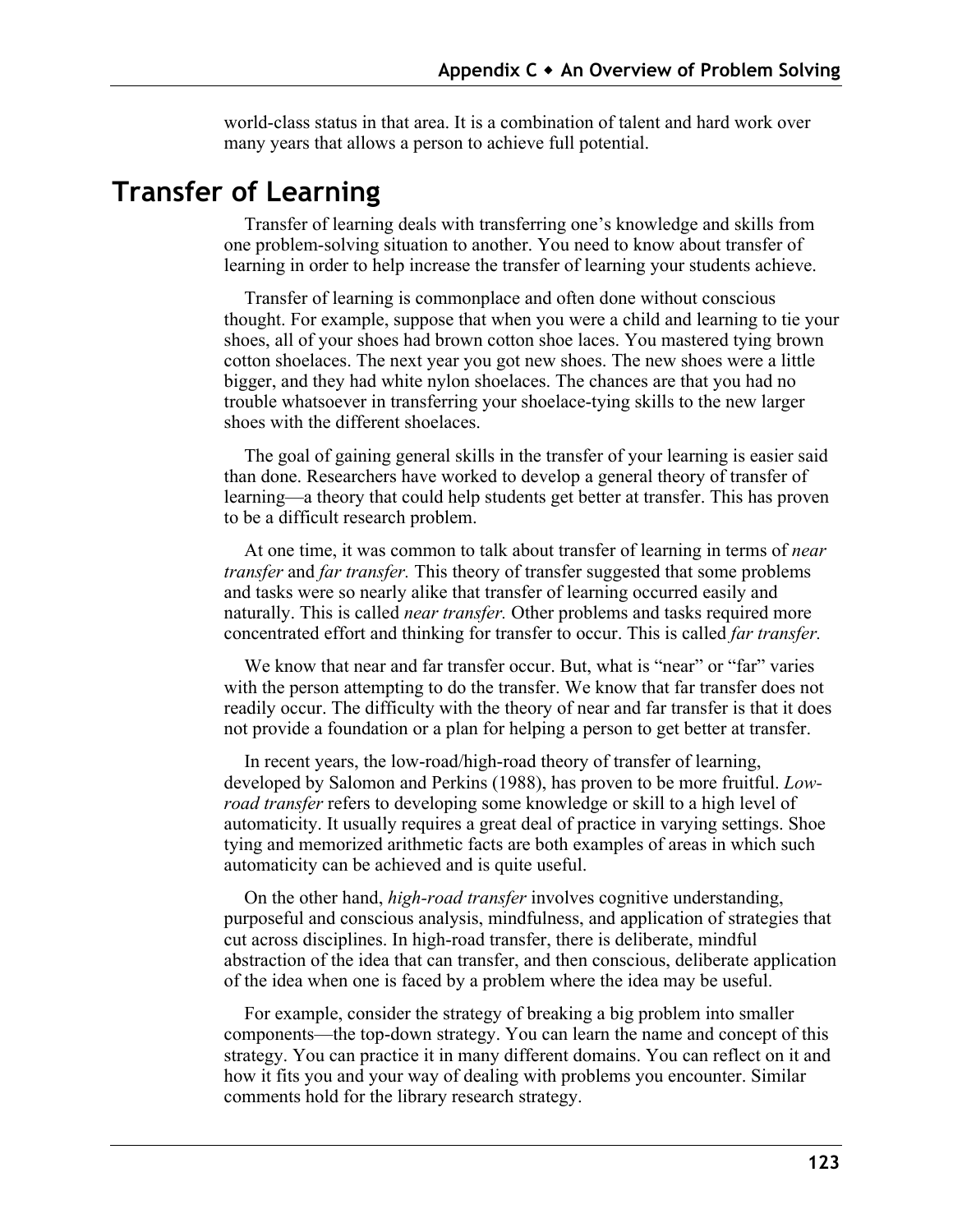Eventually, you can incorporate a strategy into your repertoire of approaches to problem solving. When you encounter a new problem that is not solved by lowroad transfer, you begin to mentally run through your list of strategies useful in high-road transfer. You may decide that breaking the problem into smaller pieces would be an effective strategy, or you may decide that library research (a Web search) is a good starting point.

Two keys to high-road transfer are mindfulness and reflectiveness. View every problem-solving situation as an opportunity to learn. After solving a problem, reflect about what you have learned. Be mindful of ideas that are of potential use in solving other problems.

Of course, there is a wide range of problems that lie between those easily handled by low-road transfer and those that require the careful, conscious, wellreasoned, mindful approach suggested by high-road transfer. The previous section discussed the many years of hard work required to gain a high level of expertise in a domain. To a large extent, this work results in moving many problems from the middle ground in the domain toward the low-road transfer end of the scale. More and more of the problems you encounter in the domain are quickly and easily solved, almost without conscious thought and effort.

### **Summary of Important Ideas**

PBL provides an environment that can be used to help students improve their problem-solving and higher-order thinking skills. Students will make significant progress if:

- 1. They have ownership of the problems to be solved and the tasks to be accomplished, and they are intrinsically motivated.
- 2. The problems to be solved and the tasks to be accomplished are challenging enough to stretch the students' capabilities.
- 3. There is explicit instruction on key ideas, including the following:
	- A. Problem posing, or working to achieve a clearly defined problem. As you work to solve a problem, continue to spend time working to define the problem.
	- B. Building on your own previous work and the previous work of others.
	- C. Transfer of learning.
	- D. Viewing each problem or project as a learning opportunity. As you work on solving a problem, work to learn things that will help you in the future. Do metacognition. Do a conscious, considered analysis of the components and overall process in each challenging problem you address. This will help you to get better at solving problems.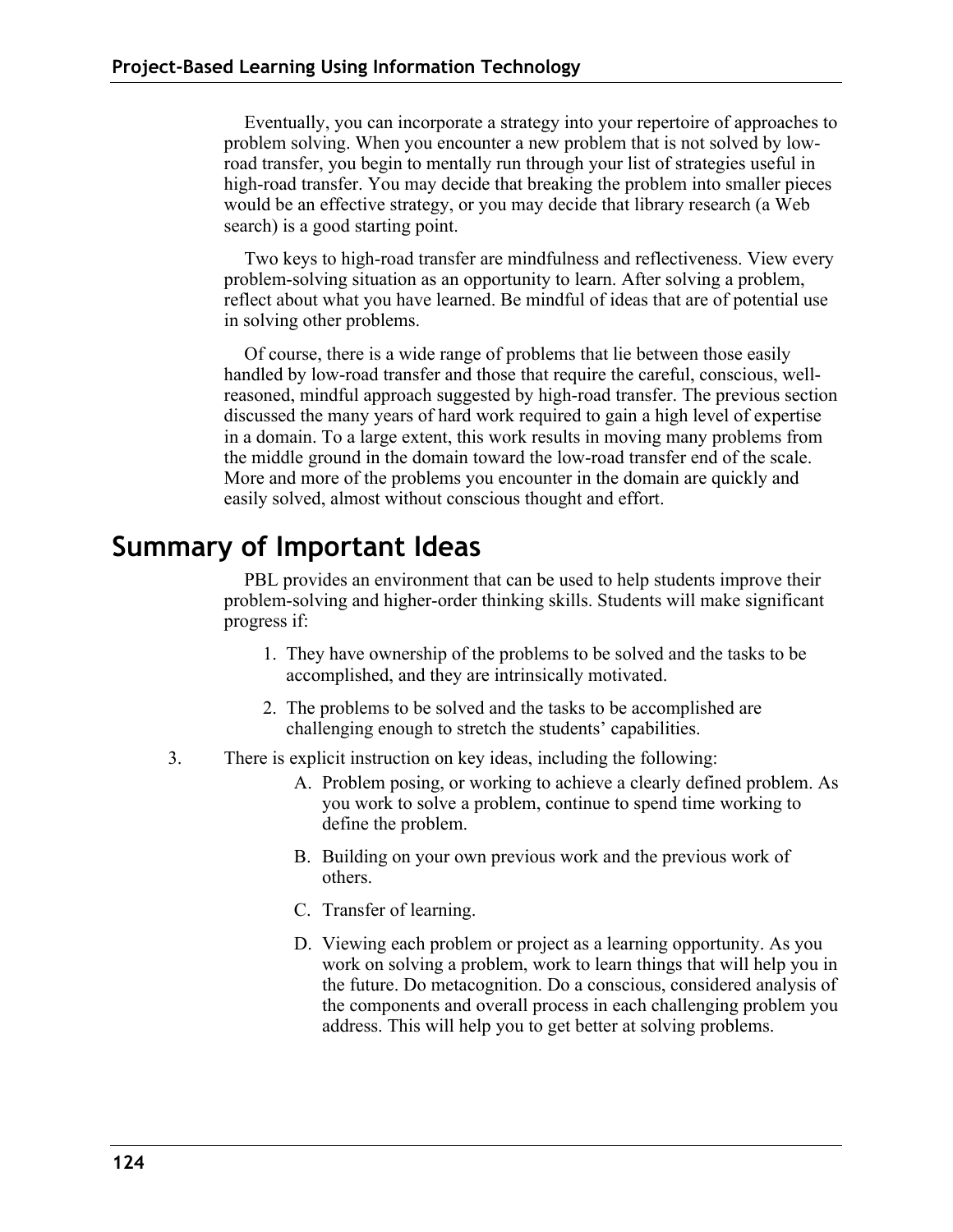# **References and Resources**

American Association for the Advancement of Science (AAAS). (1993). *Benchmarks for science literacy.* New York: Oxford University Press.

This book reports on some of the progress being made toward developing national standards for science literacy.

#### *Applied Measurement in Education.* (1992). [Special issue]. *4*(4).

This issue of this journal provides an in-depth analysis of the nature of, practices in, and concerns about performance assessment. The articles not only discuss the difference between the new and traditional approaches to student assessment, but they also define performance assessment, authentic assessment, and portfolio assessment.

#### Autodesk Foundation. (1998). *Sixth annual PBL conference.*

The Autodesk Foundation provides funding for a variety of PBL activities and sponsors an annual two-day conference. The Web address is http://www.autodesk.com/foundation.

Barrett, H.C. (1994). Technology-supported assessment portfolios. *The Computing Teacher, 21*(6), 9–12.

Barrett examines a number of different pieces of software, as well as some hardware, used in electronic portfolios and other aspects of student assessment.

Bereiter, C., & Scardamalia, M. (1993). *Surpassing ourselves: An inquiry into the nature and implications of expertise*. Chicago, IL: Open Court.

This is a seminal book on expertise. It is aimed at educators and education in general, but it also discusses some of the roles computers play in expertise. It describes ways to help people gain increased expertise and contains an extensive bibliography.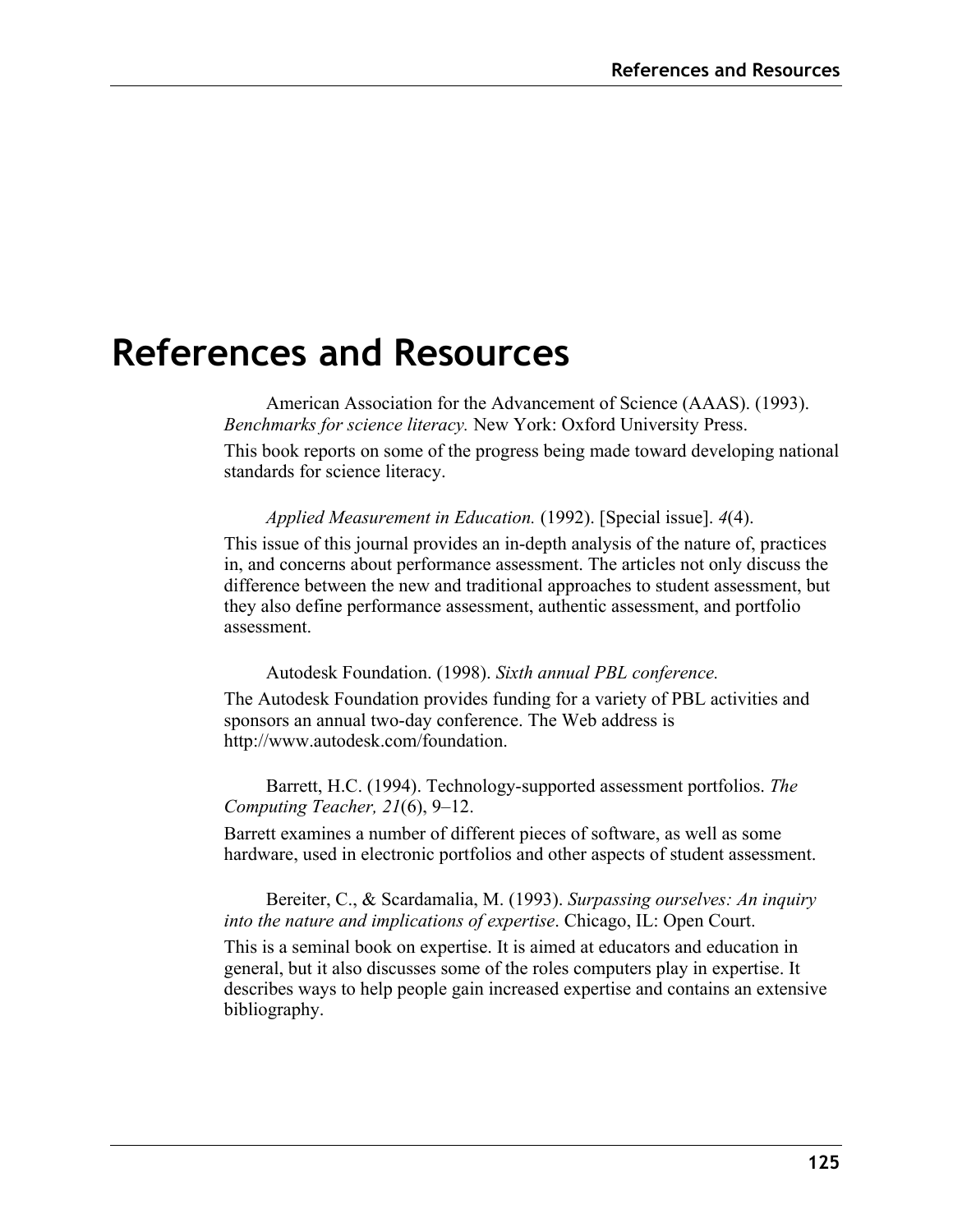Blumenfeld, P.C., Soloway, S., Marx, R.W., Krajcik, J.S., Guzdial, M., & Palincsar, A. (1991). Motivating project-based learning: Sustaining the doing, supporting the learning. *Educational Psychologist, 26*(3–4), 369–398.

This extensive article is based on research going on at the University of Michigan. It provides an excellent summary of the research on PBL at the precollege level. It has a substantial focus on uses of computers and other IT in PBL.

Boone, R. (Ed.). (1991). *Teaching process writing with computers.* Eugene, OR: International Society for Technology in Education.

This book provides a good summary of the research literature and practical aspects of using computers in process writing.

Breivik, P.S., & Senn, J.A. (1994). *Information literacy: Educating children for the 21st century.* New York: Scholastic.

This book provides an in-depth discussion of the concept of information literacy: what it is and how to implement it in schools through collaboration between classroom teachers and media center specialists.

Brewer, R. (1996). *Exemplars: A teacher's solution.* Underhill, VT: Exemplars.

Vermont has made a major commitment to authentic assessment in its schools. This book includes a number of examples of rubrics used in authentic assessment.

*Communications of the ACM.* (1994, March). [Special issue].

The Association for Computing Machinery is a very large professional society consisting of professionals in the computer field. *Communications of the ACM* is written for people who have a solid background in the domain of computer and information science. However, the March 1994 issue contains a number of summary or overview articles on artificial intelligence that are written for nonspecialists in this area. The articles provide an excellent overview of the problems in this domain and the progress made in addressing these problems.

Costa, A.L. (Ed.). (1991). *Developing minds: A resource book for teaching thinking*. Alexandria, VA: Association for Supervision and Curriculum Development.

This resource book provides an excellent overview of what is known about teaching thinking skills. It contains a wide range of articles written by experts in this domain.

de Bono, E. (1973–75). *CoRT thinking.* Blandford, Dorset, England: Direct Education Services Limited.

The Cognitive Research Trust (CoRT) thinking program is designed to increase thinking and problem-solving skills. The CoRT program has been the subject of quite a bit of research and has been implemented in a number of different places.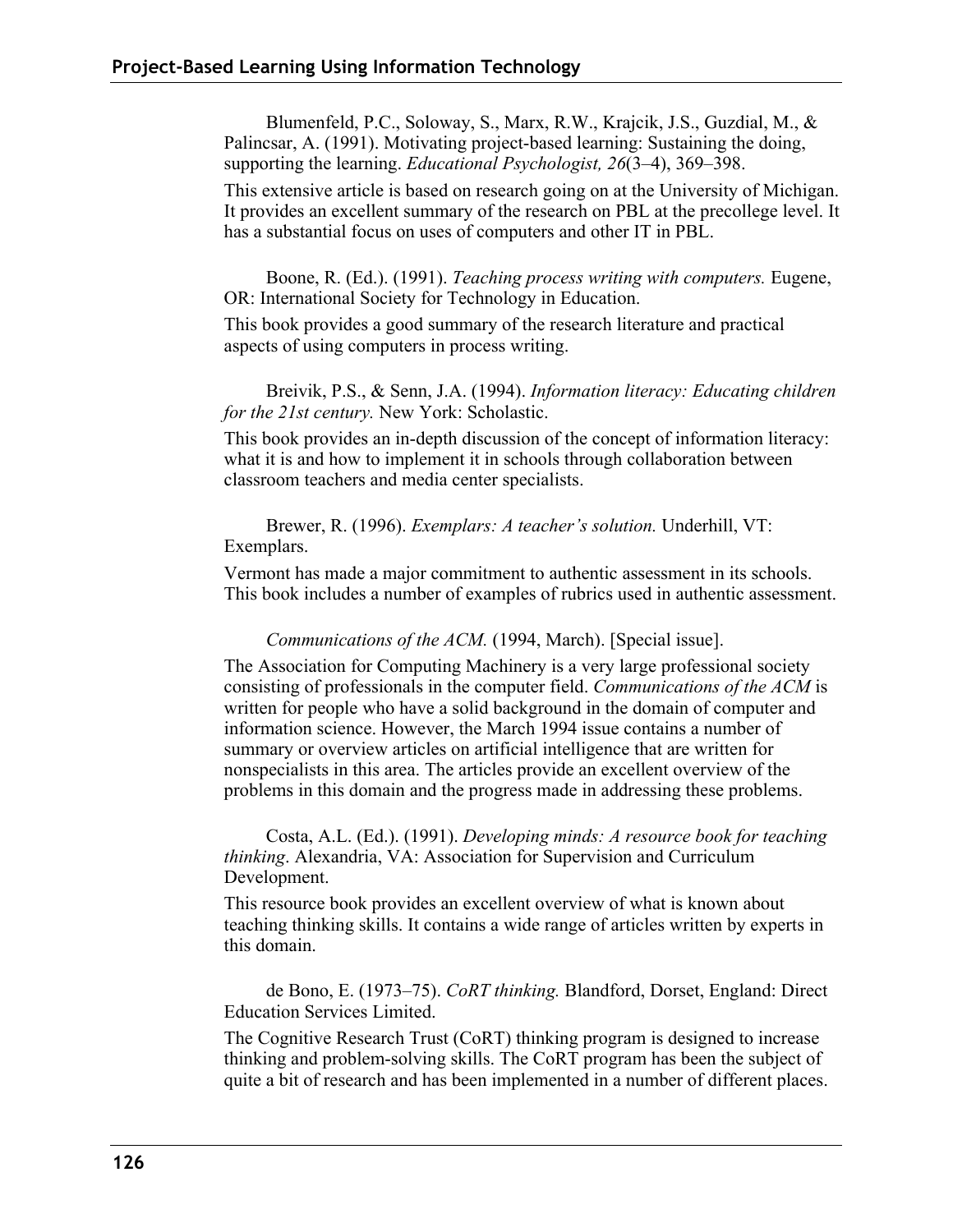It is an example of a type of program that has proven effective in increasing general problem-solving skills.

de Bono, E. (1985). *De Bono's thinking course*. New York: Facts on File. Edward de Bono, a world-class expert in teaching thinking skills, is a prolific author and inspirational workshop presenter. His books give practical, down-toearth ways for improving thinking skills. Some of his books are aimed at business people; others are aimed at educators. His books are widely sold, so you are apt to find one or more of them in any major bookstore.

de Bono, E. (1992). *Serious creativity: Using the power of lateral thinking to create new ideas.* New York: Harper Business.

See the previous entry.

D'Ignazio, F. (1995–97). Multimedia sandbox. [Column]. *Learning & Leading With Technology.* Eugene, OR: International Society for Technology in Education.

This continuing series of articles explores a wide range of multimedia projects that can be used in the classroom. In addition, there is a focus on free and inexpensive pieces of equipment that can be used in developing multimedia projects. D'Ignazio places major emphasis on making do with whatever hardware and software is available.

#### *Educational Leadership*. (1992). [Special issue]. *49*(8).

This issue of *Educational Leadership* provides an in-depth analysis of the nature of, practices in, and concerns about performance assessment. The articles not only discuss the difference between the new and traditional approaches to student assessment, but they also define performance assessment, authentic assessment, and portfolio assessment.

#### *Educational Leadership* (1997, September). [Special issue].

This theme issue of *Educational Leadership* focuses specifically on teaching for multiple intelligences. It contains 16 articles addressing various aspects of Howard Gardner's theory of multiple intelligences and their applications in the classroom. It includes an article written by Gardner and an interview with him. Gardner's ideas are being widely implemented in education, both in the United States and in other countries.

Fogarty, R. (Ed.). (1996). *Student portfolios: A collection of articles.*  Palatine, IL: IRI/Skylight Training and Publishing.

Major sections of this book address the following topics: choosing portfolios, using portfolios, and perusing portfolios. Two articles focus on electronic portfolios and one addresses self-assessment.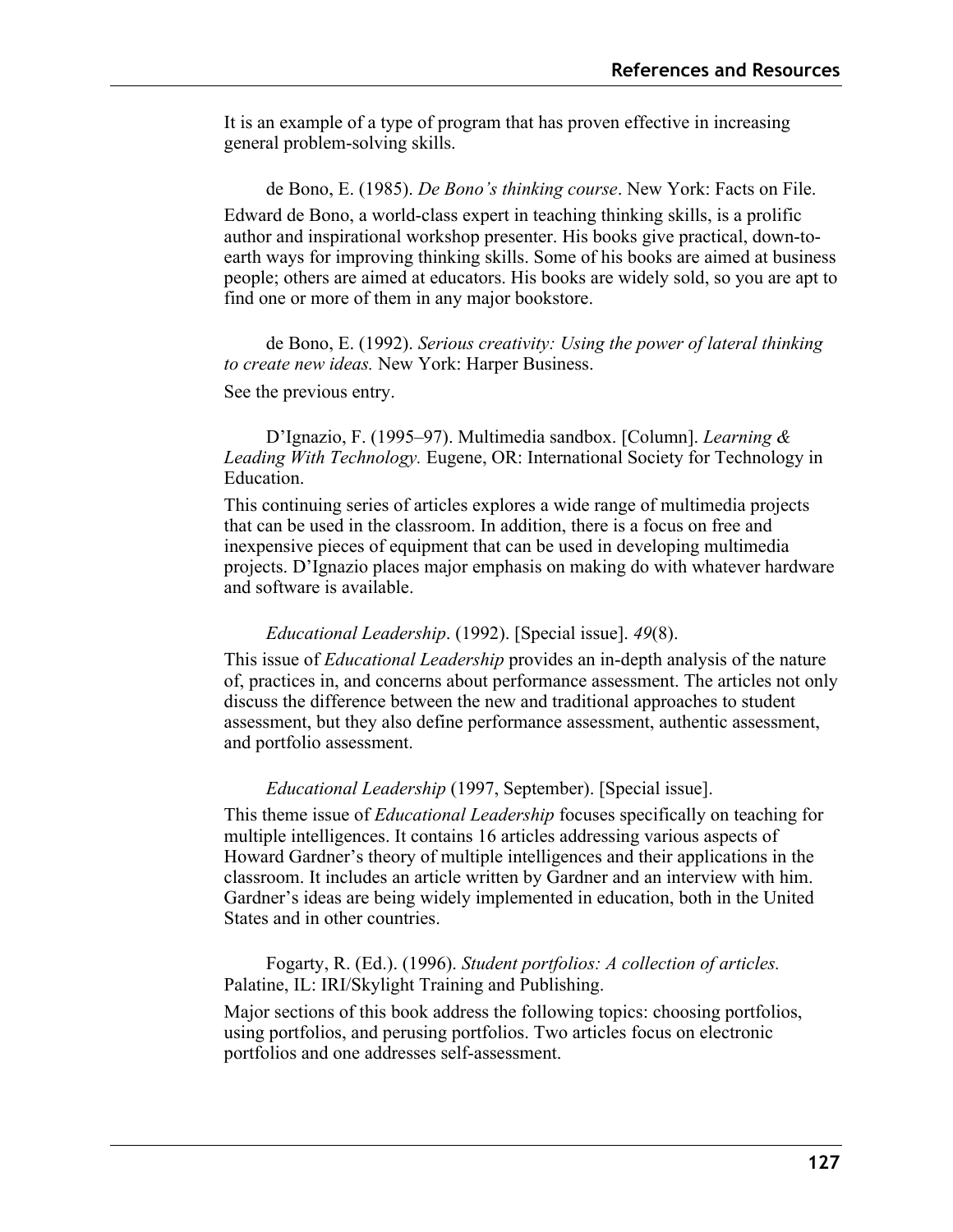Fosnot, C.T. (Ed.). (1996). *Constructivism: Theory, perspectives, and practice.* New York: Teachers College, Columbia University.

This book is a collection of research and practice-based articles that explore the theory and practice of constructivism.

Frederiksen, N. (1984). Implications of cognitive theory for instruction in problem solving. *Review of Educational Research*, *54*, 363–407.

This summary and analysis of the research literature on problem solving is a good starting point if you want to explore this topic. The article contains an extensive bibliography.

Frensch, P., & Funke, J. (Eds.). (1995). *Complex problem solving: The European perspective.* Hillsdale, NJ: Lawrence Erlbaum Associates.

This book provides an excellent overview of the current research on complex problem solving. The main emphasis is on research being done in Europe. However, there is an excellent chapter written by Robert Sternberg that compares and contrasts problem-solving research in the United States with problem-solving research in Europe. In recent years, much of the problem-solving research in the United States has focused on specific domains in which one can acquire a great deal of expertise. Examples include chess, electronics, legal reasoning, physics, and writing. Research in Europe tends to focus on more general problems, such as managing the resources of a city. Europeans also use complex computer simulations of the problem-solving environments to be studied.

Gall, M., Gall, J., Jacobsen, D., & Bullock, T. (1990). *Tools for learning: A guide to teaching study skills*. Alexandria, VA: Association for Supervision and Curriculum Development.

The Association for Supervision and Curriculum Development is a large professional society. It often commissions books that are based on the latest research in a domain and strongly focused on implementing the underlying ideas in the classroom. This book is written for educators who want to improve their own and their students' learning skills. There is considerable emphasis on the cognitive learning theories and ways to improve your study skills.

Gardner, H. (1982). *Art, mind, and brain: A cognitive approach to creativity.* New York: Basic Books.

Howard Gardner is a cognitive psychologist and cognitive scientist. A prolific author, he is recognized for his research and writing in a number of areas of education. *Art, Mind, and Brain* focuses on creative intelligence. Gardner's books are widely sold, so you are apt to find copies of some of them in major bookstores.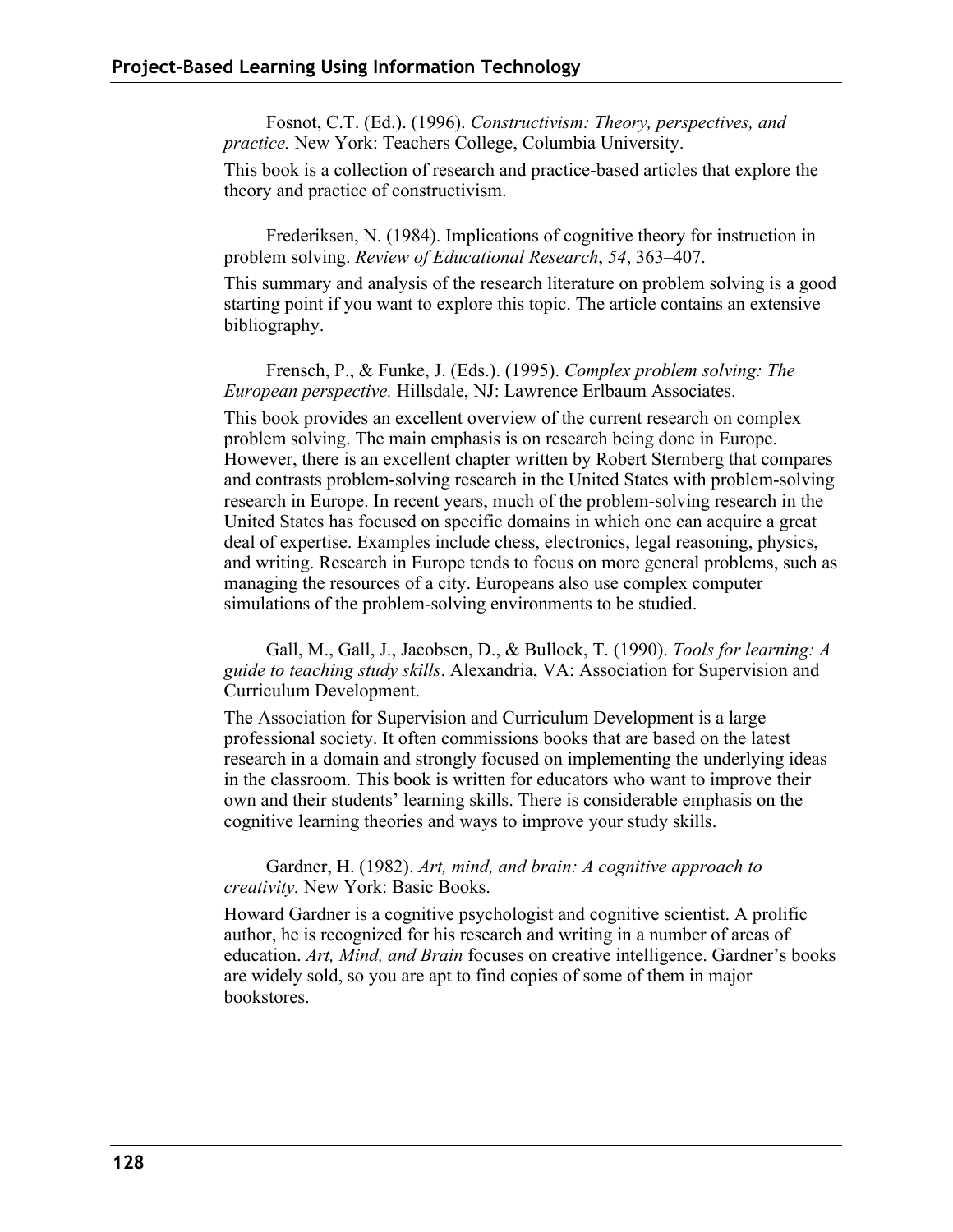Gardner, H. (1983). *Frames of mind: The theory of multiple intelligences*. New York: Basic Books.

A new edition of this book was published in 1993, which contains additional material in the preface. The book is written for a somewhat narrow, technical audience but has proved to be immensely popular, as have the general ideas contained in the book. This book and *Multiple Intelligences* (see the next entry) provide an excellent introduction to the theory and applications of multiple intelligences.

Gardner, H. (1993). *Multiple intelligences: The theory in practice.* New York: Basic Books.

This book expands on ideas originally presented in *Frames of Mind* (see previous entry). It provides a variety of examples of applications of the original theory. There is considerable emphasis on applications in education.

Glasgow, N.A. (1997). *New curriculum for new times: A guide to studentcentered problem-based learning.* Thousand Oaks, CA: Corwin Press.

Neal Glasgow is a secondary school teacher writing about the way he teaches. Problem-based learning is PBL in which the focus is on a specific problem to be solved or task to be accomplished. Glasgow analyzes the advantages of problembased learning and the challenges a teacher faces in implementing problem-based learning. This book is an excellent testimonial and "how to do it" book on PBL.

Goldman, D. (1995). *Emotional intelligence.* New York: Bantam Books. Emotions are a critical component of the makeup of people. Goldman's book summarizes and analyzes the research on how a person's emotional "intelligence" contributes to that person's functioning well in society. He points out that in many situations, emotional intelligence is a better predictor of success in solving problems and accomplishing tasks than are traditional measures of IQ.

Helgeson, S.L. (1992). *Problem solving research in middle/junior high school science education*. Columbus, OH: ERIC Clearinghouse for Mathematics, Science, and Environmental Education.

This is an extremely detailed literature review of research on problem solving. It highlights both the possibilities and difficulties of improving higher-order thinking.

## International Society for Technology in Education. (1998). *National Educational Technology Standards for Students.* Eugene, OR: Author.

The International Society for Technology in Education (ISTE) is a nonprofit professional society of educators working to improve education through appropriate use of IT. ISTE's main emphasis is on K–12 education and teacher education. Information about ISTE products, services, and membership is given on the ISTE Web site at http://www.iste.org/. The *Technology Standards* document resulted from the first phase of a multiyear project to develop IT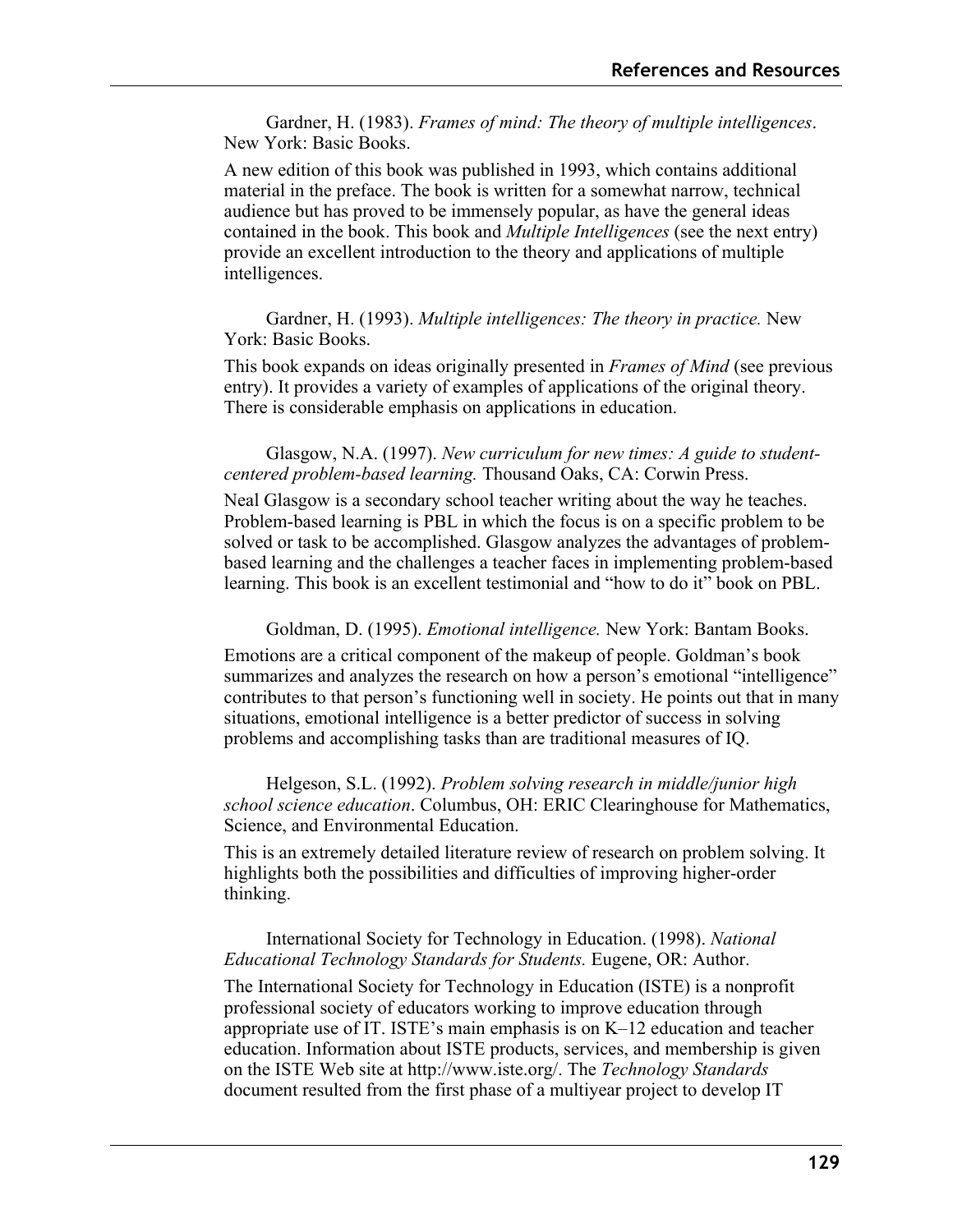standards for students at the pre-K–12 grade levels. The complete document is available as a PDF file on the ISTE Web site at http://www.iste.org.

Johnson, R.T. (1986). Comparison of computer-assisted cooperative, competitive, and individualistic learning. *American Educational Research Journal*, *23*(3), 382–392.

In this study, computer-assisted cooperative learning was found to be superior in terms of promoting achievement, problem solving, interaction, and the perceived status of female students.

Johnson, D.W., & Johnson, R.T. (1989). Social skills for successful group work. *Educational Leadership*, *47*(4), 29–33.

Johnson and Johnson are international leaders in cooperative learning. This article makes a case for teaching communication skills as preparation for cooperative learning.

Kulik, J.A. (1994). Meta-analytic studies of findings on computer-based instruction. In E. Baker & H. O'Neill (Eds.), *Technology assessment in education and training* (pp. 9–33). Hillsdale, NJ: Lawrence Erlbaum Associates. James Kulik has been doing metastudies on computer-based learning (computerassisted learning) for many years. A number of his studies have been funded by the National Science Foundation and other federal agencies. This article analyzes of the metastudies he and others have carried out—that is, it is a meta-metastudy. It presents convincing evidence that CAL works. The article also contains an extensive bibliography, so it provides an excellent starting point for exploring the literature on CAL.

Martin, J. (1995). *The great transition: Using the seven disciplines of enterprise engineering to align people, technology, and strategy.* New York: American Management Association.

James Martin is a prolific author of books about the use of computer technology in business. This 500-page treatise on enterprise engineering is a careful analysis of the roles of computer technology in modern business. It covers the five key components of business improvement: continuous improvement (TQM), procedure redesign, value-stream reinvention, enterprise redesign, and strategic visioning. These are analyzed in an environment of organization and culture development and of IT development. Martin argues that companies that do not understand and implement these business improvement ideas are unlikely to prosper in the 21st century.

Meng, E., & Doran, R.L. (1993). *Improving instruction and learning through evaluation: Elementary school science.* Columbus, OH: ERIC.

This work explores many different ways to assess elementary school science. The emphasis is on assessment aligned with a philosophy of hands-on science instruction.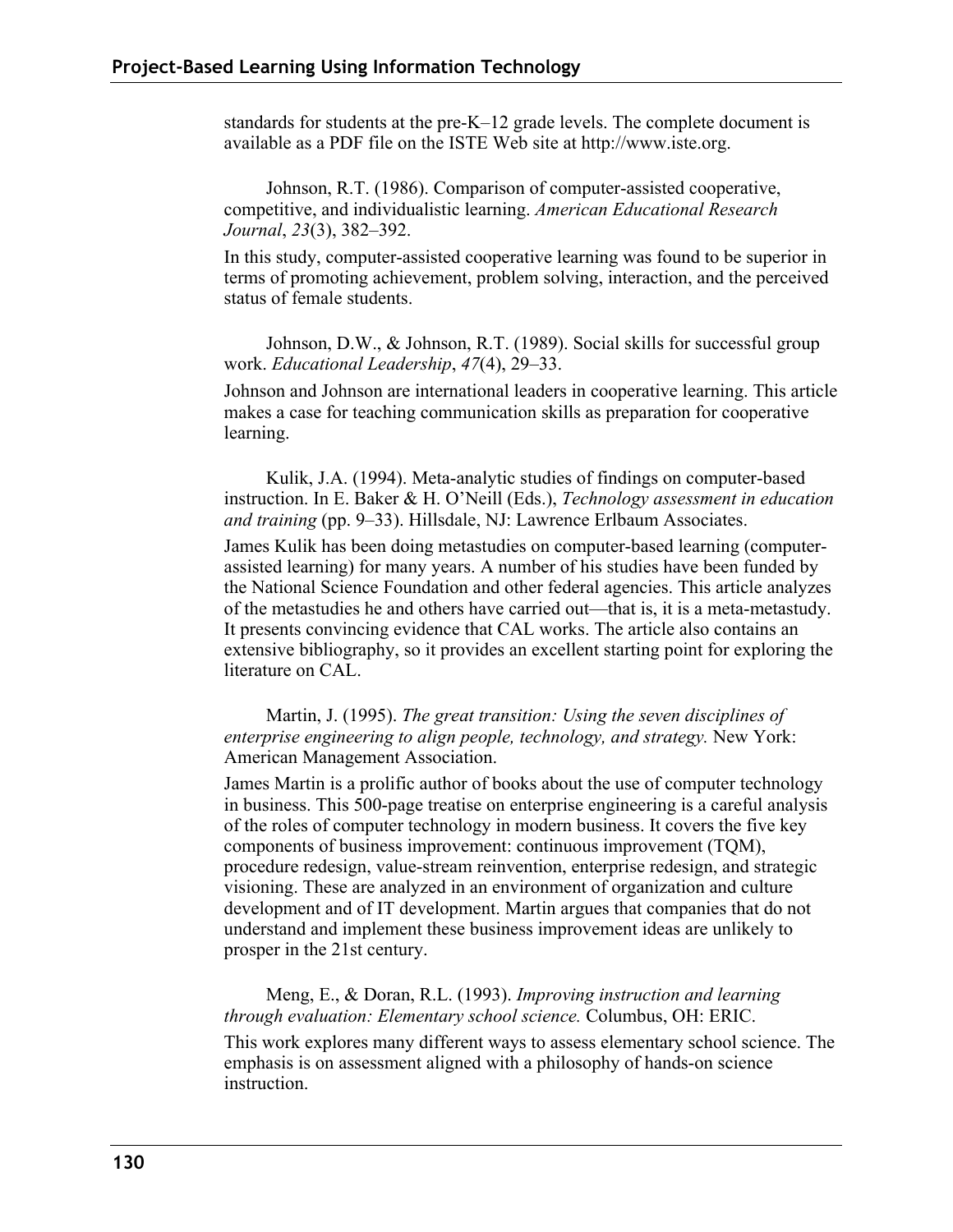Moursund, D. (1996). *Increasing your expertise as a problem solver: Some roles of computers.* Eugene, OR: International Society for Technology in Education.

This is an introductory book about how the human mind and computers can work together to solve problems and accomplish tasks. It provides a comprehensive introduction to and description of the roles computers play in problem solving. The focus is on how people can increase their expertise as problem solvers. The book is oriented toward self-improvement and the restructuring of education to better prepare students to learn and work in computer-rich environments. It includes a careful analysis of the idea of multiple intelligences described by Howard Gardner, as well as how these ideas dovetail with computer technology.

Moursund, D. (1997). *The future of information technology in education.* Eugene, OR: International Society for Technology in Education.

A number of different forecasting techniques are used in analyzing and predicting the future of IT in education. While the primary focus is on education at the  $K-12$ level in the United States, the book also includes some information on postsecondary education and educational systems throughout the world.

NASA. (1996). *Global Quest II: Teaching with the Internet.* [Video]. Washington, DC: Author.

This video, sponsored by NASA's IITA K–12 Internet Initiative, is an excellent introduction to the use of the Internet as an aid to doing PBL. (Available from NASA Ames Research Center, Moffett Field, CA 94035.)

National Council of Teachers of Mathematics. (1989). *Curriculum and evaluation standards for school mathematics.* Reston, VA: Author.

In recent years, a number of professional societies have undertaken large projects that define nationwide standards within their discipline areas. The National Council of Teachers of Mathematics provides excellent models for the various components of such a project. This set of standards and the two standards cited in the following two entries cover curriculum, instruction, assessment, and professional development.

National Council of Teachers of Mathematics. (1991). *Professional standards for teaching mathematics.* Reston, VA: Author. See previous entry.

National Council of Teachers of Mathematics. (1995). *Assessment standards for school mathematics.* Reston, VA: Author. See previous entry.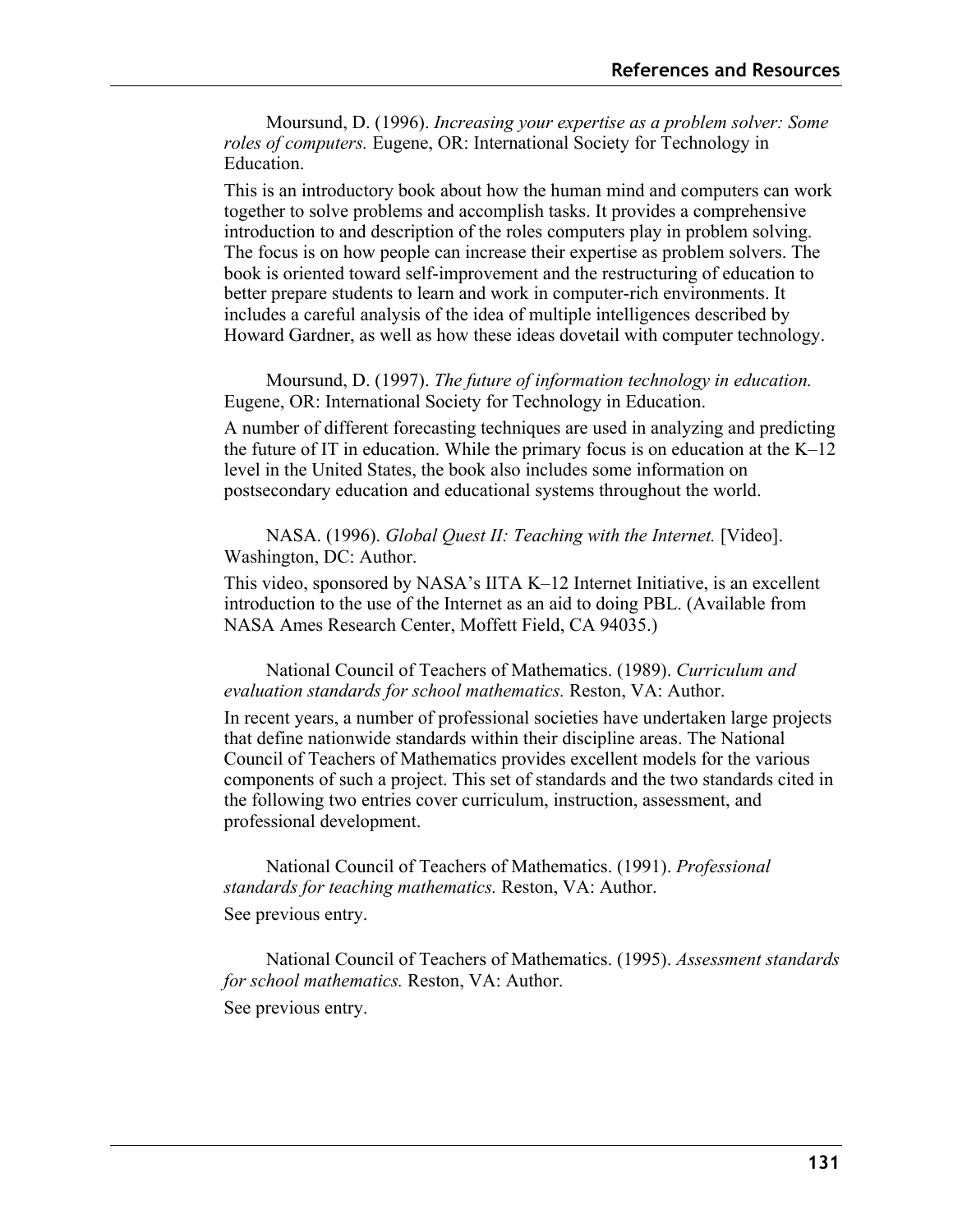National Foundation for the Improvement of Education. (1997). *Assessment: Information technologies in the K–12 curriculum.* Washington, DC: Author.

The Road Ahead Program, funded by Bill Gates and Microsoft Corporation, was carried out from 1995 to 1997. Twenty-two school sites throughout the country participated. Each site had a team that included at least two teachers, one school administrator, one person helping to run an after-school program, and one person from an organization in the community. A number of the school sites implemented IT-based PBL as part of their overall project activities. Research and evaluation for the Road Ahead Program were carried out by the International Society for Technology in Education in a project directed by David Moursund.

National Foundation for the Improvement of Education. (1997). *Foundations for the road ahead: Project-based learning and information technologies.* Washington, DC: Author.

Most teachers give some open-ended assignments that provide students with a degree of choice and that extend over a considerable period of time. Such student activities are examples of PBL. IT increases the versatility and value of PBL as a curriculum tool. IT can help create a rich environment for individuals and teams to carry out in-depth projects that draw on multimedia and information resources from throughout the world. Research and evaluation for the Road Ahead Program were carried out by the International Society for Technology in Education in a project directed by David Moursund.

Norman, D. (1990). *The design of everyday things*. New York: Doubleday. Donald Norman is a cognitive scientist and a prolific, witty author. He has a high level of expertise in the domain of human-machine interfaces and is interested in both noncomputer and computer-based human-machine interfaces. This book provides an excellent introduction to the design of such everyday tools as doors, drawers, and stoves. He gives many examples of poorly designed tools for humans.

Norman, D. (1993). *Things that make us smart: Defending human attributes in the age of machines.* Reading, MA: Addison-Wesley.

This publication provides a superb discussion of the roles of technology in enhancing our intellectual capabilities. Norman emphasizes that poorly designed machines can make us feel dumb and prevent us from using our intelligence effectively (see the previous entry).

Papert, S. (1980). *Mindstorms: Children, computers, and powerful ideas.*  New York: Basic Books.

This book is a classic; it represents Seymour Papert at his best. It focuses on the Logo (programming language) learning environment and its roles in education (see next entry).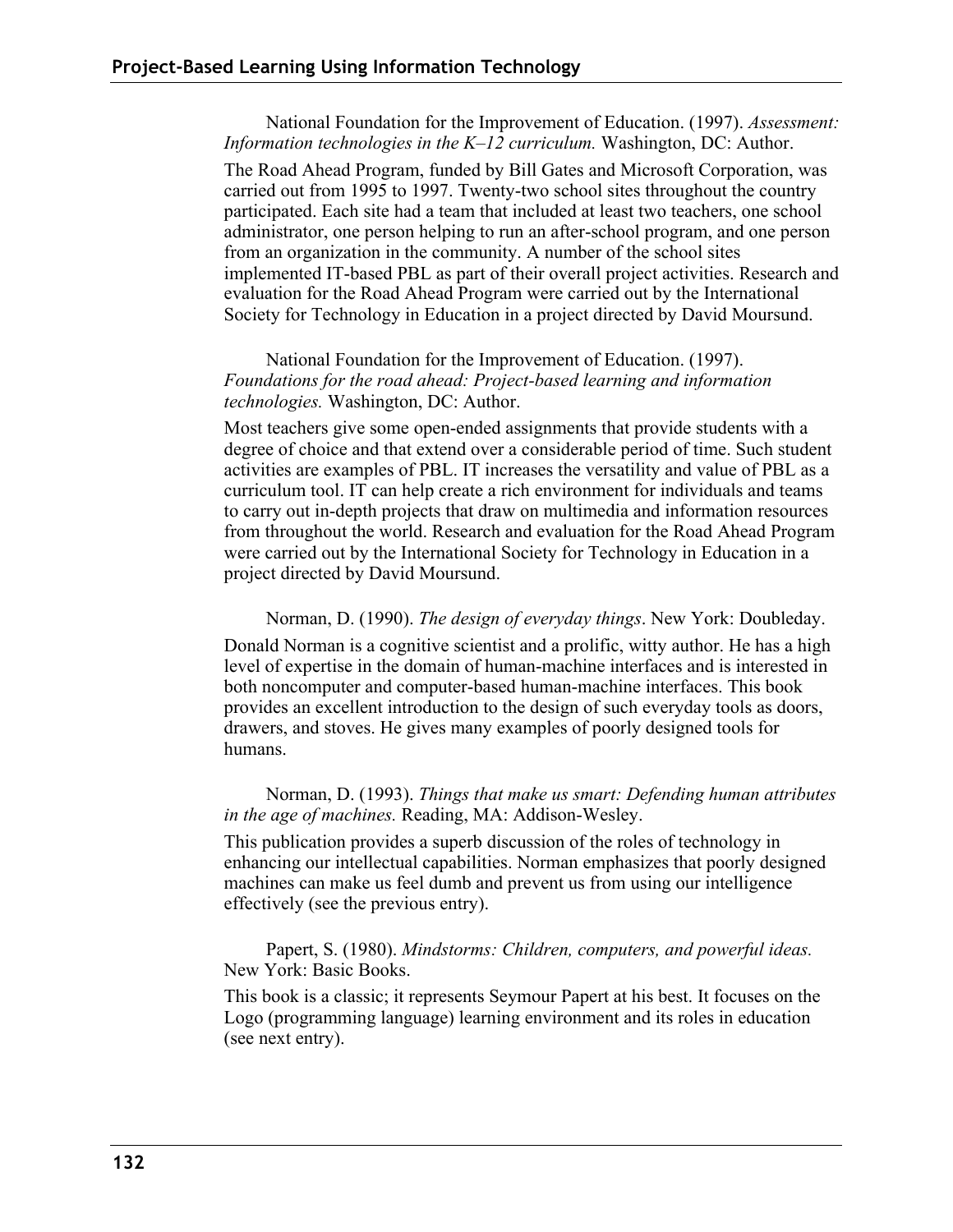Papert, S. (1993). *The children's machine: Rethinking school in the age of the computer.* New York: Basic Books.

Papert is well known for his work as a computer scientist at the Massachusetts Institute of Technology. He is still better known for his work as a computer educator, particularly in the Logo field. His philosophy of education is built on and extends the work of Piaget. The focus is on hands-on, discovery-based learning by doing, and it takes advantage of Logo and similar powerful new learning environments. It can be described as an adaptation of the ideas of constructivism to a kids-oriented computer programming environment.

Pea, R.D. (1985). Beyond amplification: Using the computer to reorganize mental functioning. *Educational Psychologist, 20*(4), 167–182.

This article focuses on the difference between the rather mundane uses of computers to help solve problems and accomplish cognitive tasks and the more profound, deeper uses of computers. At the time the article was written, most cognitive uses of computers were rather superficial. For example, using a computer as a word processor or as a high-speed calculator is considered to be "amplification" of current cognitive processes. Pea speculates on possible types of cognitive uses of computers that move beyond amplification and lead to major changes in the way we think about, approach, and solve problems.

## Perkins, D. (1992). *Smart schools: Better thinking and learning for every child.* New York: Free Press.

David Perkins is co-director (along with Howard Gardner) of Project Zero, a major center for research on children's learning, at Harvard University. During the past few decades there has been an immense amount of research that provides evidence on how to improve education. Perkins' book summarizes and analyzes that research carefully and systematically.

## Perkins, D. (1995). *Outsmarting IQ: The emerging science of learnable intelligence.* New York: The Free Press.

This book provides a careful analysis of possible definitions of intelligence and how IQ is measured. Three different but closely related components of intelligence are explored: neural intelligence, experiential intelligence, and reflexive intelligence. Arguments are presented to support the contention that all three components of IQ can change. In particular, appropriately designed education can increase experiential and reflexive IQ. This book also has a major focus on transfer of learning, with particular emphasis on the high-road/low-road theory of transfer developed by Perkins and Salomon in 1987.

## Polya, G. (1957). *How to solve it: A new aspect of mathematical method*  (2nd ed.). Princeton, NJ: Princeton University Press.

This book is considered to be a classic in the field of learning and teaching about problem solving. The emphasis is on strategies and meta-strategies applicable over a wide range of math problems. A number of the strategies discussed are applicable in areas outside of mathematics and thus contribute to transfer of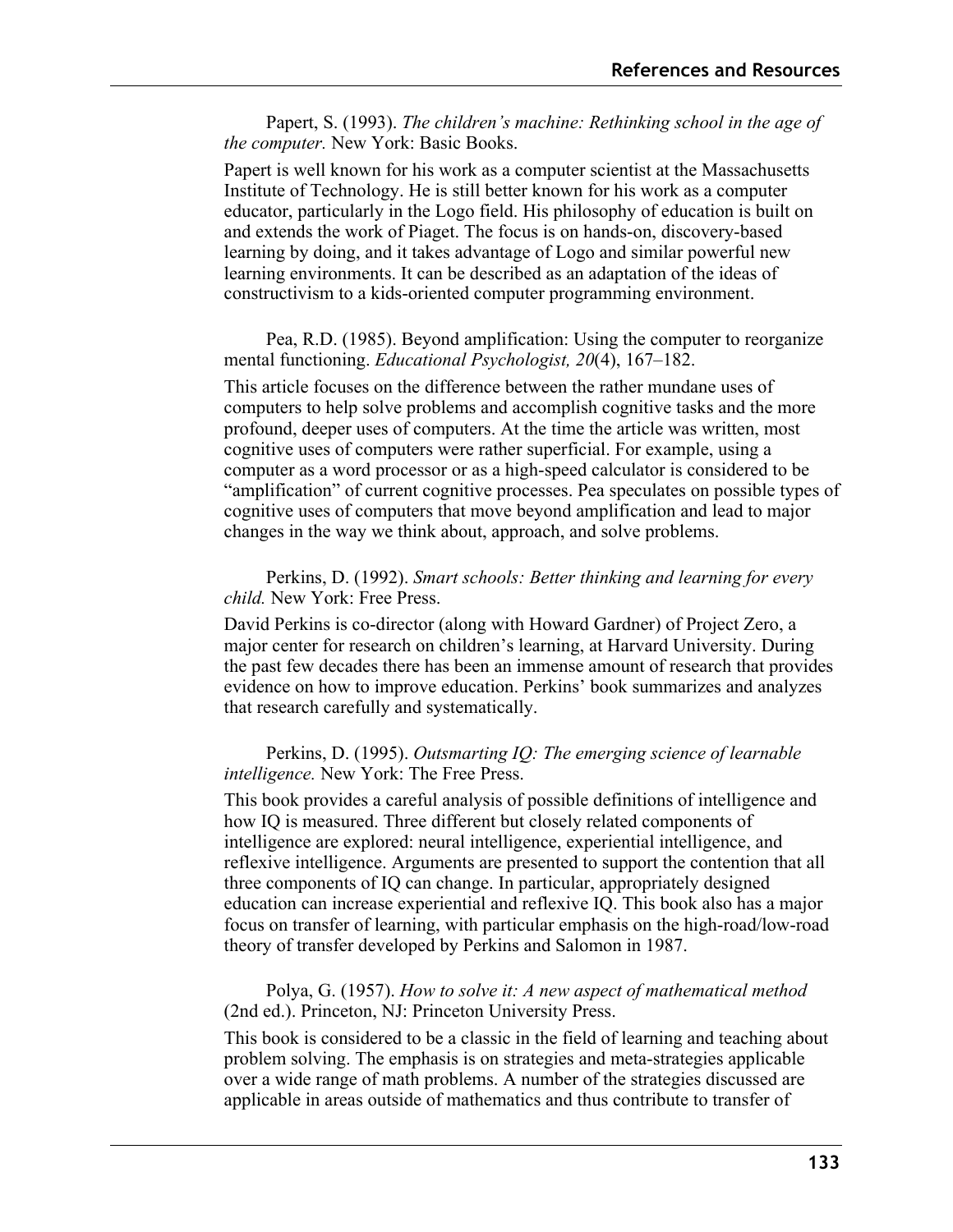learning to other fields. Examples include breaking a problem into subproblems and relating a problem to other problems encountered in the past.

President's Committee of Advisors on Science and Technology. Panel on Educational Technology. (1997, March). *Report to the President on the use of technology to strengthen K–12 education in the United States.* Washington, DC: Author.

This report, prepared by a blue-ribbon committee, contains a careful analysis of research literature on instructional uses of IT. There is a substantial emphasis on constructivism as one of the important underlying theories. The report contains recommendations to policy makers (including the President of the United States) on needed research and implementation efforts.

Rogers, E.M. (1995). *Diffusion of innovations.* New York: The Free Press. This is the definitive book summarizing and analyzing the adoption of innovations. Why are some innovations widely adopted and others rejected? Rogers draws on the research (consisting of nearly 4,000 published papers) as he explores successes and failures.

Rothman, R. (1995). *Measuring up: Standards, assessment, and school reform.* San Francisco, CA: Jossey-Bass.

Written for the educated layperson, this book provides good coverage of the advantages, disadvantages, and issues underlying alternative assessment. It provides a number of examples of schools and school districts that have implemented alternative forms of assessment.

Salomon, G., & Perkins, D. (1988, September). Teaching for transfer. *Educational Leadership*, pp. 22–32.

Salomon and Perkins developed the high-road/low-road theory of transfer of learning. This article provides a good overview of the domain of transfer of learning and how to teach transfer. It also contains an extensive bibliography, so it is a good starting point if you want to study the research on this topic.

Sandholtz, J.H., Ringstaff, C., & Dwyer, D.C. (1997). *Teaching with technology: Creating student-centered classrooms.* New York: Teachers College Press.

This reports on a 10-year research study of the Apple Classroom of Tomorrow (ACOT) school sites. Both the students and teachers participating in these studies were provided with a microcomputer to use at home and a microcomputer to use at school. A variety of schools participated. The book provides an excellent analysis of positive and negative effects at these high-density computer sites from approximately 1985 to 1995. It contains a foreword by Larry Cuban, who observes that "few books can engage both doubters and true believers simultaneously. This is one of the few that will."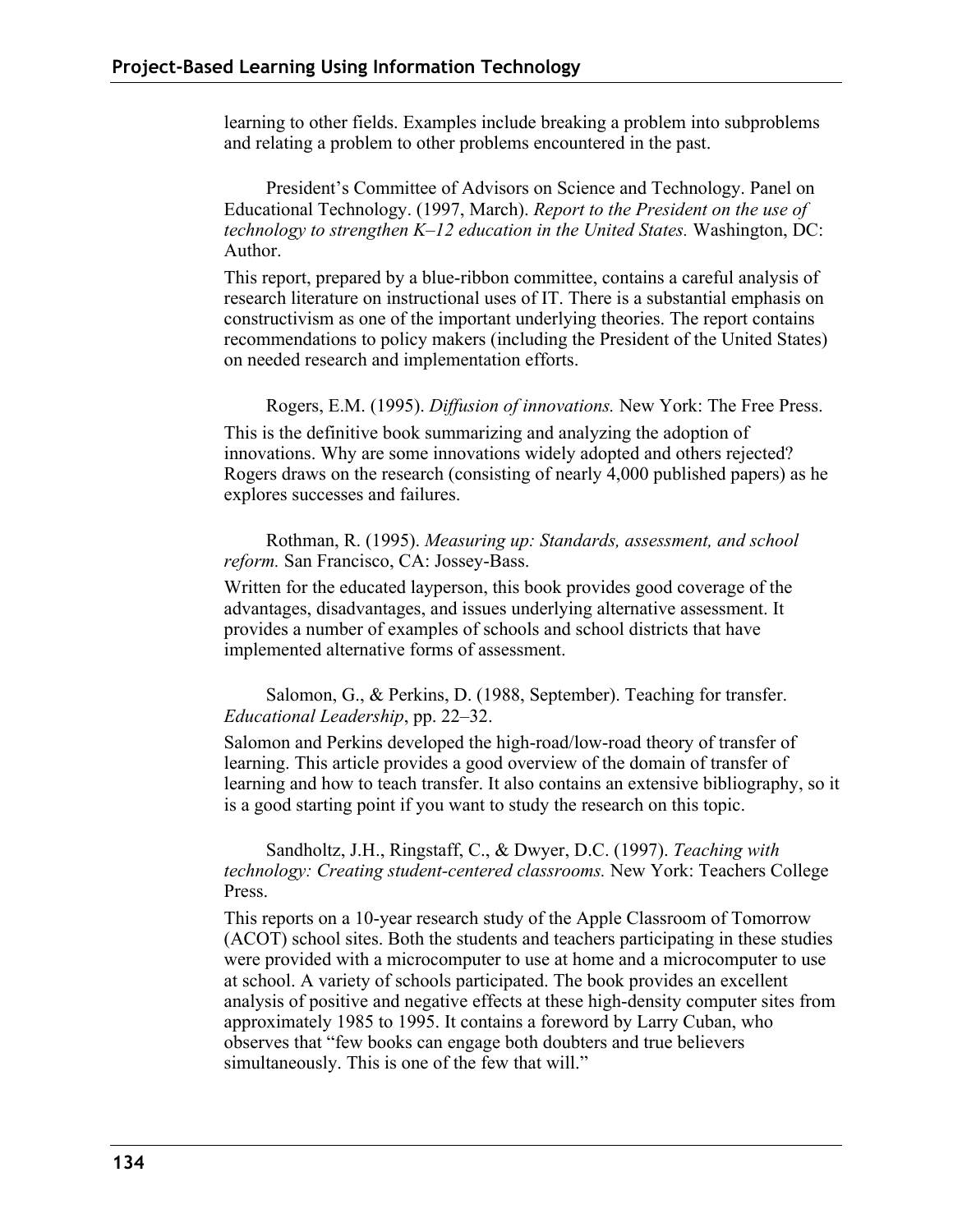Smith, I., & Yoder, S. (1998). *Tearless turtling with MicroWorlds 2.0.* Eugene, OR: International Society for Technology in Education.

This is a fun-filled introduction to the exciting multimedia authoring environment of MicroWorlds 2.0. An authoring language for students of all ages, MicroWorlds 2 includes the full Logo programming language. Students can easily learn to create and link pages, add backgrounds with the drawing tools, stamp images, devise animations, and manipulate sound and music.

Sternberg, R. (1988). *The triarchic mind: A new theory of human intelligence.* New York: Penguin Books.

This book provides an excellent overview of the history of and work on the attempts to define and test intelligence. Sternberg argues that previous theories are inadequate, and he presents a three-part definition of intelligence. He is a strong supporter of the idea that intelligence can be improved.

Sternberg, R. (1997). *Successful intelligence: How practical and creative intelligence determine success in life.* New York: Penguin Putnam.

This book, written for beginners, updates the ideas in Sternberg's *The Triarchic Mind* (see the previous entry). It presents a detailed overview of the flaws in the current definitions and measurements of intelligence. The focus is on providing a practical, useful definition and set of measurements. This book provides an excellent starting point for readers who want to explore this field.

*The Computing Teacher.* (1994, March). [Special issue].

This theme issue is devoted to alternative assessment.

Toffler, A. (1990). *Powershift: Knowledge, wealth, and violence at the edge of the 21st century.* New York: Bantam Books.

Alvin Toffler and his wife Heidi are futurists who have written three major books that represent our changing world. The key idea in *Powershift* is that knowledge is power (knowledge is a resource) and that this form of power is rapidly changing the world. The book explores other forms of power (other resources), such as agricultural productivity, industrial manufacturing capacity, and violence (military might). Various countries are analyzed on the basis of the balance they have in these different areas of power.

Wiburg, K., & Carter, B. (1994). Thinking with computers. *The Computing Teacher*, *22*(1), 7–10.

This is the first of a two-part column entitled "Research Windows." It discusses recent research on the effects of educational technology on improving problem solving.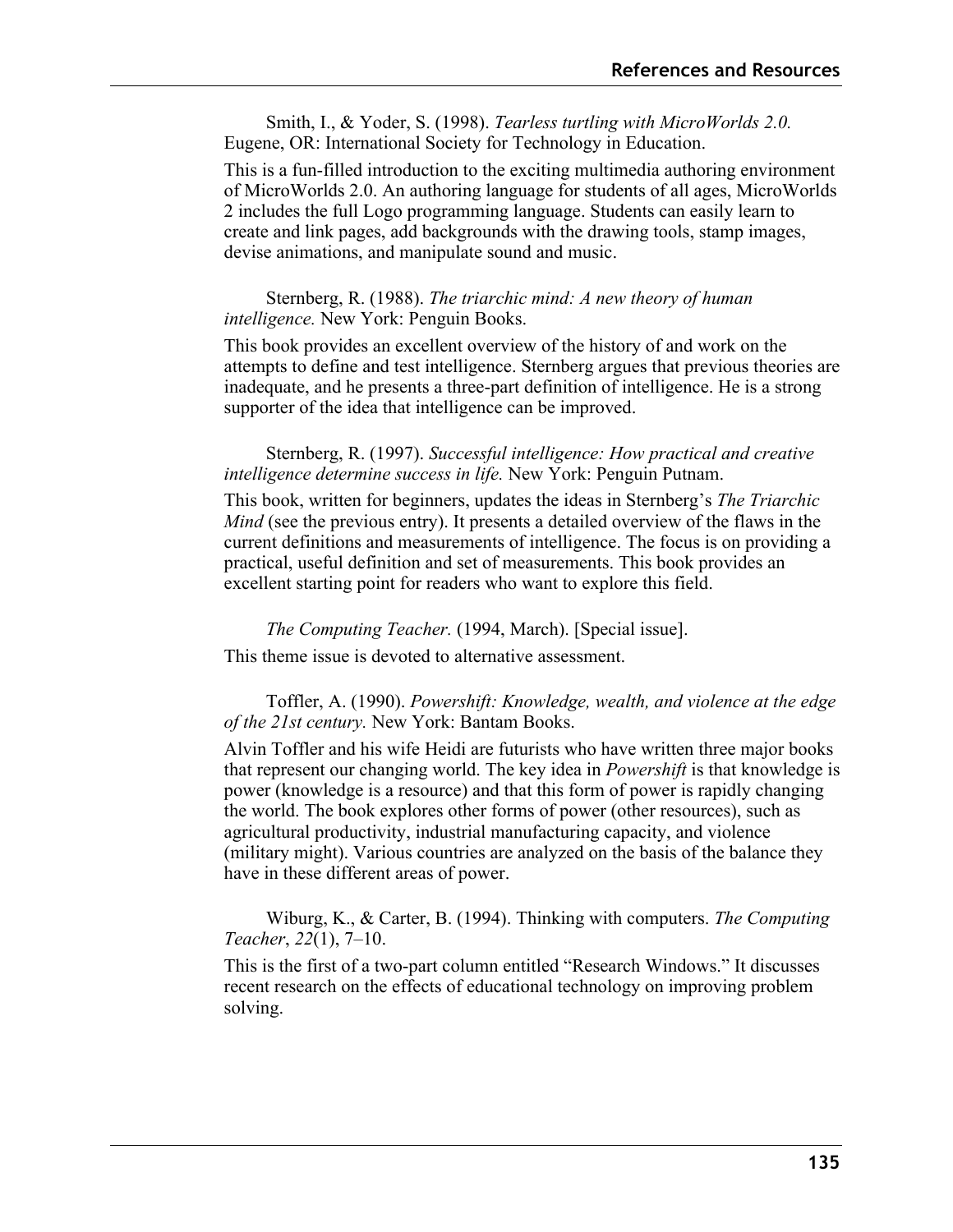Wiggins, G.P. (1993a). *Assessing student performance*. San Francisco, CA: Jossey-Bass.

Wiggins is a leading researcher and author on authentic assessment. This comprehensive book provides the solid background needed by anyone seriously exploring authentic assessment.

Wiggins, G.P. (1993b, November). Assessment: Authenticity, context, and validity. *Phi Delta Kappan,* pp. 200–214.

This article consists of materials abstracted from Wiggins' book *Assessing Student Performance* (see previous entry).

Wiggins, G.P. (1996–1997, December-January). Practicing what we preach in designing authentic assessments. *Educational Leadership,* pp. 18–25.

This article provides an analysis of effective practices in developing authentic assessment materials. The emphasis is on using authentic assessment techniques in the process of developing assessments.

Willis, J.W., & Mehlinger, H.D. (1996). Information technology and teacher education. In Sikula, J., Buttery, T.J., & Guyton, E. (Eds.), *Handbook of research on teacher education* (2nd ed.) (pp. 978–1029). New York: Simon & Schuster Macmillan.

This material provides a comprehensive survey of IT in teacher education. The bibliography contains approximately 300 items. While the material is based mainly on the research literature from 1987 to 1994, it also contains a historical perspective and a careful analysis of constructivism in teaching, which is contrasted with behaviorism and didactic methods of instruction.

Yoder, S., & Smith, I. (1995). *Lookin' good! The elements of document design for beginners.* Eugene, OR: International Society for Technology in Education.

Designed for beginners and casual computer users from age 14 to adult, this book will help the user realize the power of the computer as a production studio for print documents of professional quality. It is a good resource for those who want to learn how to take advantage of the powerful desktop-publication features of a modern computer.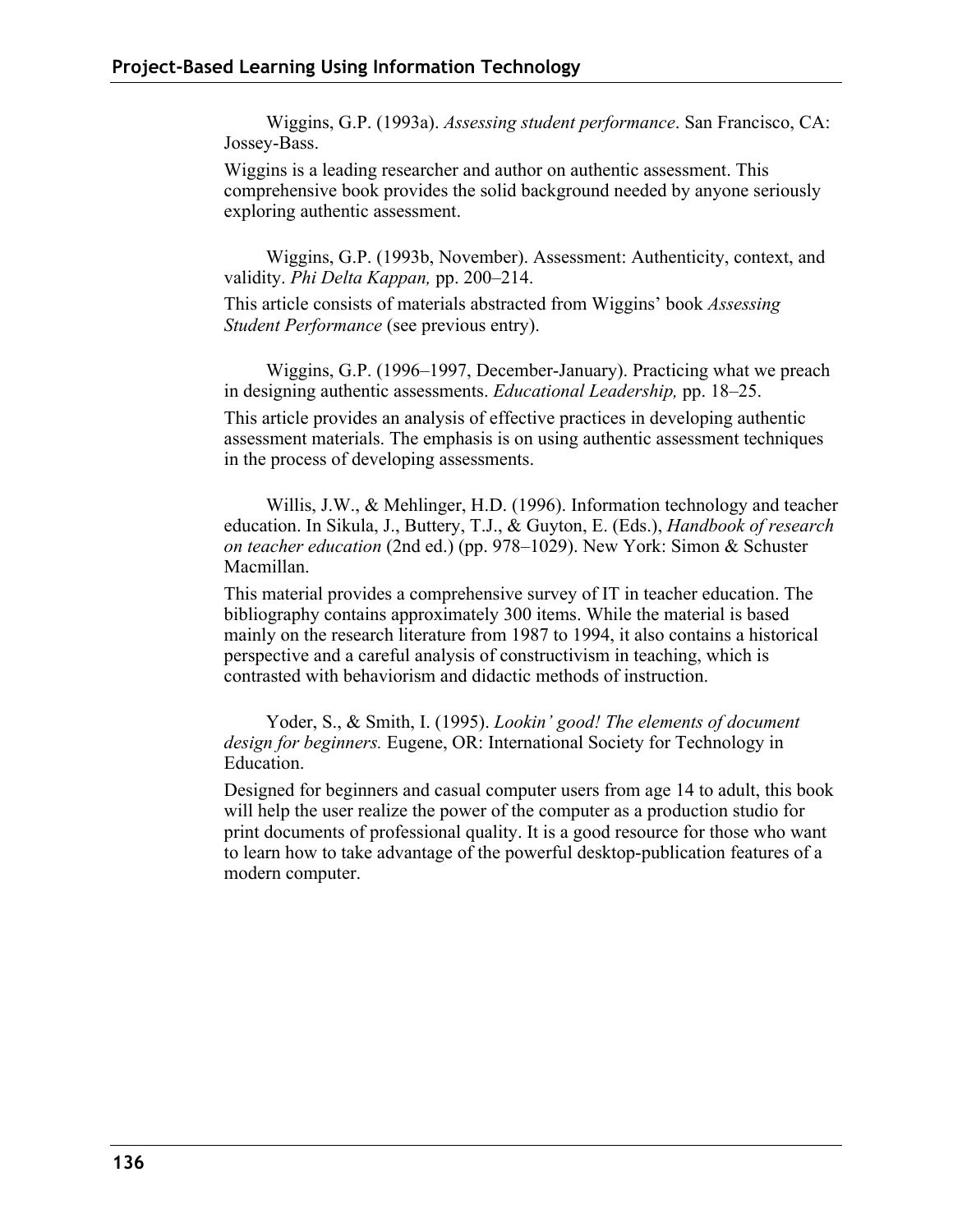# **Index**

AAAS (see American Association for the Advancement of Science) Accomplish a task 129 ACOT (see Apple Classroom of Tomorrow) American Association for the Advancement of Science 141 Amplification 121 Apple Classroom of Tomorrow 151 Artificial intelligence 142 Assessment 9, 10, 14, 15 high stakes 77 self 16 valid, reliable, fair 11 Assessment contract 10 Authentic xii, 17 Authentic assessment 10, 17, 148 Authentic educational goal 66 Autodesk 141 Back to basics 44 Baker, Eva 146 BASIC 93 Bent, Levered 46 Bereiter, Carl 137, 141 Big ideas 8, 30, 33 Blumenfeld, Phyllis C. 40, 142 Boone, Randy 142

Brain theory 20, 112 Breivik, P.S. 142 Bullock, T. 144 CAL (see Computer-assisted learning) Calculator 123 Carter, B. 153 Classroom management 15 Clearly defined problem 130 Cognitive Research Trust 143 Collaboration 15 Collaborative problem solving 42 Community of scholars 8 Complex problem solving 144 Computer model 133 Computer programming 93 Computer-assisted learning 21, 115, 124, 146 Computer-assisted research 115 Constructivism xiii, 19, 20, 39, 144 Content goals 77 Cooperative learning 15, 41, 146 CoRT (see Cognitive Research Trust) Costa, Arthur L. 142 Creativity 143, 145 Cuban, Larry 151 Culture 97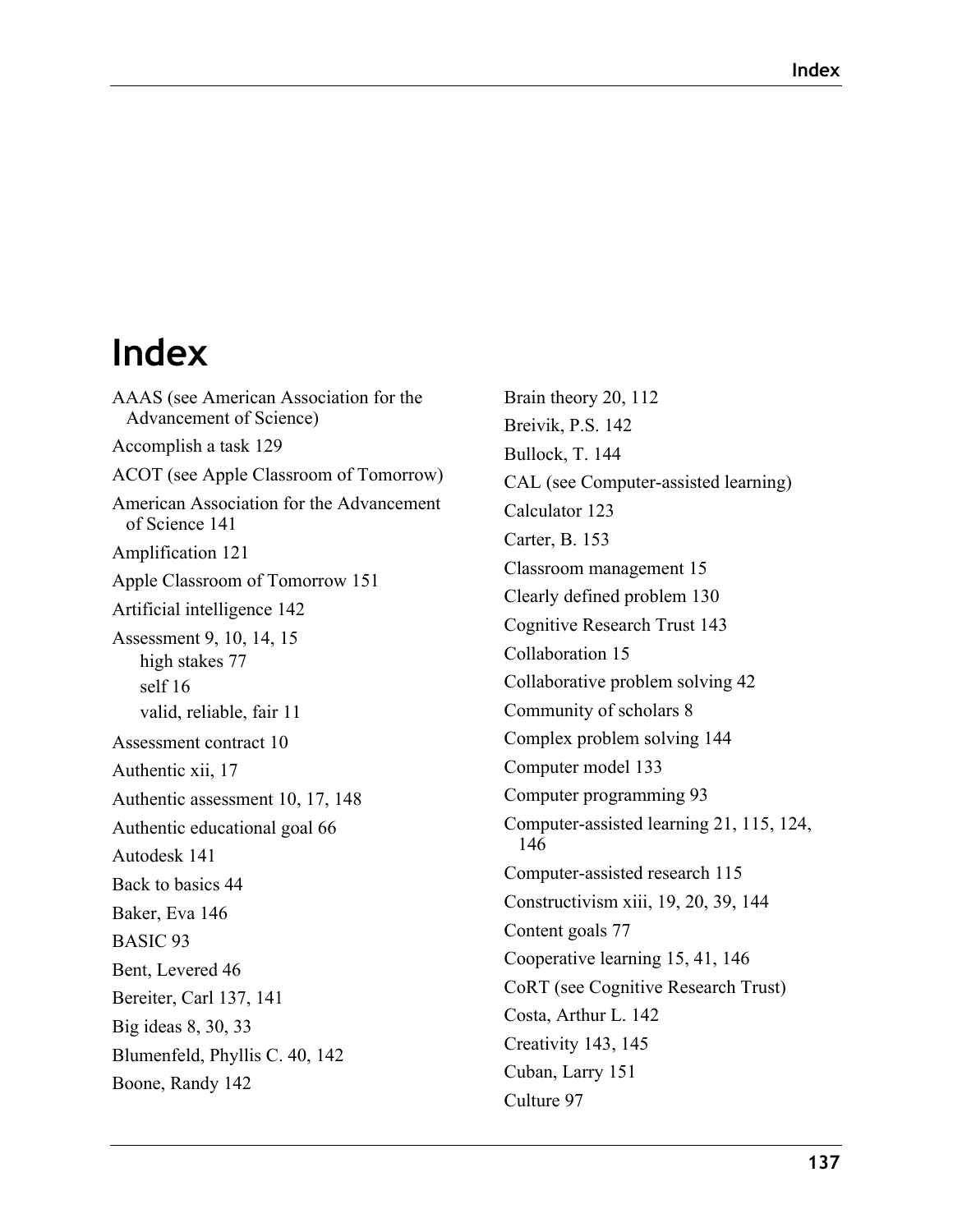D'Ignazio, Fred 143 de Bono, Edward 143 Department of Education 104 Design 149 Digital Global Library (see Global Digital Library) Discovery-based learning xiv, 16 Doran, Rodney 147 Draw a picture strategy 135 Dwyer, David C. 151 Education goals 43, 111 Education Resources Information Center 105 Electronic portfolio 91 Emotional intelligence 43 Enterprise Engineering 147 ERIC (see Education Resources Information Center) Evaluation 10 overview 79 Experiential intelligence 50 Expert 137 Expertise 7, 137, 141 Far transfer 138 Federal Resources for Educational Excellence 103 Feedback 78 Fiber optic 95 Formal problem 130 Formative evaluation 10, 78 Fosnot, Catherine T. 39, 144 Frederiksen, N. 144 FREE (see Federal Resources for Educational Excellence Frensch, P. 144 Funke, J. 144

Gall, J. 144 Gall, M. 144 Gardner, Howard 47, 143, 145, 147, 150 Generic tools 6, 35 Glasgow, N.A. 145 Global Digital Library 1, 112, 124 Goals of education 43, 111 Goals of PBL 7 Goldman, Daniel 145 Government Printing Office 105 GPO (see Government Printing Office) Groupware 42, 124 Guide on the side 20, 66 Guzdial, Mark 142 Handheld calculator 96 Helgeson, S.L. 146 Heuristic 135 High-road transfer 139, 151 Higher-order knowledge and skills 9 Higher-order skills 43 Higher-order thinking skills 112 Historical newspaper 2 **History** IT in education 93 Horseless carriage 121 Human-machine interface 127 Hypermedia 6, 45, 122 Industrial Revolution 19 Information explosion 96 Information literacy 142 Information technology xi, 149 Inquiry-based learning 40 Instruction constructivist 20, 39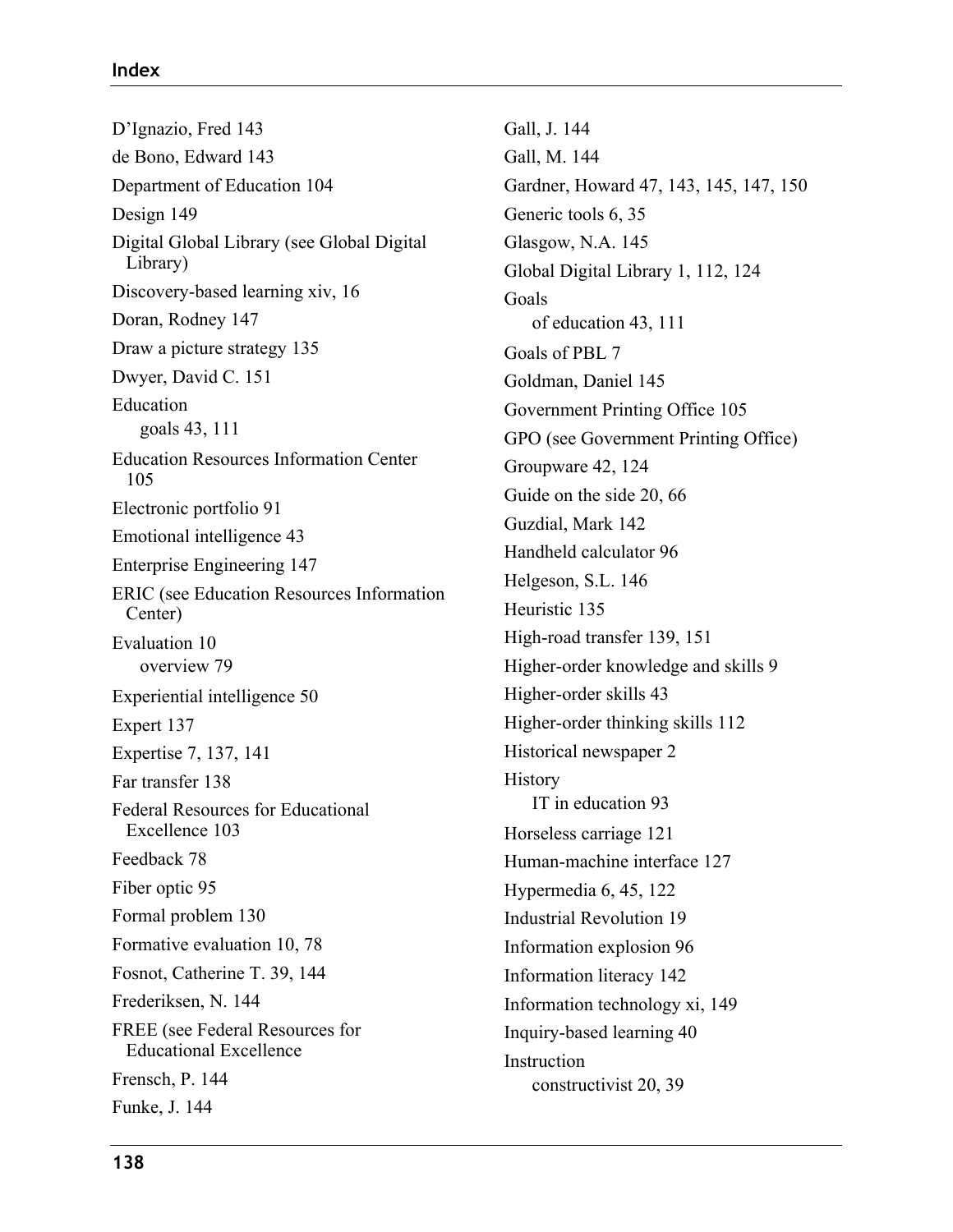didactic 19 discovery-based 40 factory model 20 inquiry-based 40 Intelligence 46 definition of 46 Intelligence quotient 46, 47 International Society for Technology in Education 146 Intrinsic motivation 14, 24 IQ (see Intelligence quotient) ISTE (see International Society for Technology in Education) IT (see Information technology) IT-assisted PBL 1, 13 Jacobsen, D. 144 Johnson, D.W. 146 Johnson, R.T. 146 Journaling 11 Knowledge is power 152 Krajcik, Joseph S. 142 Kulik, James 146 LC (see Library of Congress) Learner centered 9, 14 Learning & Leading With Technology 143 Learning to learn 16 Library of Congress 106 Likert 89 Logo 149, 152 Long-term portfolio 78 Los Alamos National Laboratory 106 Low-road transfer 139, 151 Lower-order knowledge and skills 9 Lower-order skills 43 Martin, James 147 Marx, Ronald W. 142

Mathematical notation 131 problem solving 150 **Mathematics** as a language 131 formula 132 MBL (see Microcomputer-based laboratory) Mechanical drawing 36 Mehlinger, Howard 39, 153 Memory mapping 133 Meng, Elizabeth 147 Mental model 131 Metacognition xiv, 19 Microcomputer-based laboratory 123 MicroWorlds 152 Milestone 57 Mind tool 1 Mindfulness 139 Moore's Law 94 Moore, Gordon 94 Motivation 8, 40 Moursund, David 147, 148, 149 Multiple intelligences 47, 143 NASA (see National Aeronautics and Space Administration) National Aeronautics and Space Administration 107, 148 National Council of Teachers of Mathematics 148 National Educational Technology Standards 35, 45 National Foundation for the Improvement of Education 148, 149 National Geographic Society Web Site 28 National Institutes of Health 107 National Science Foundation 108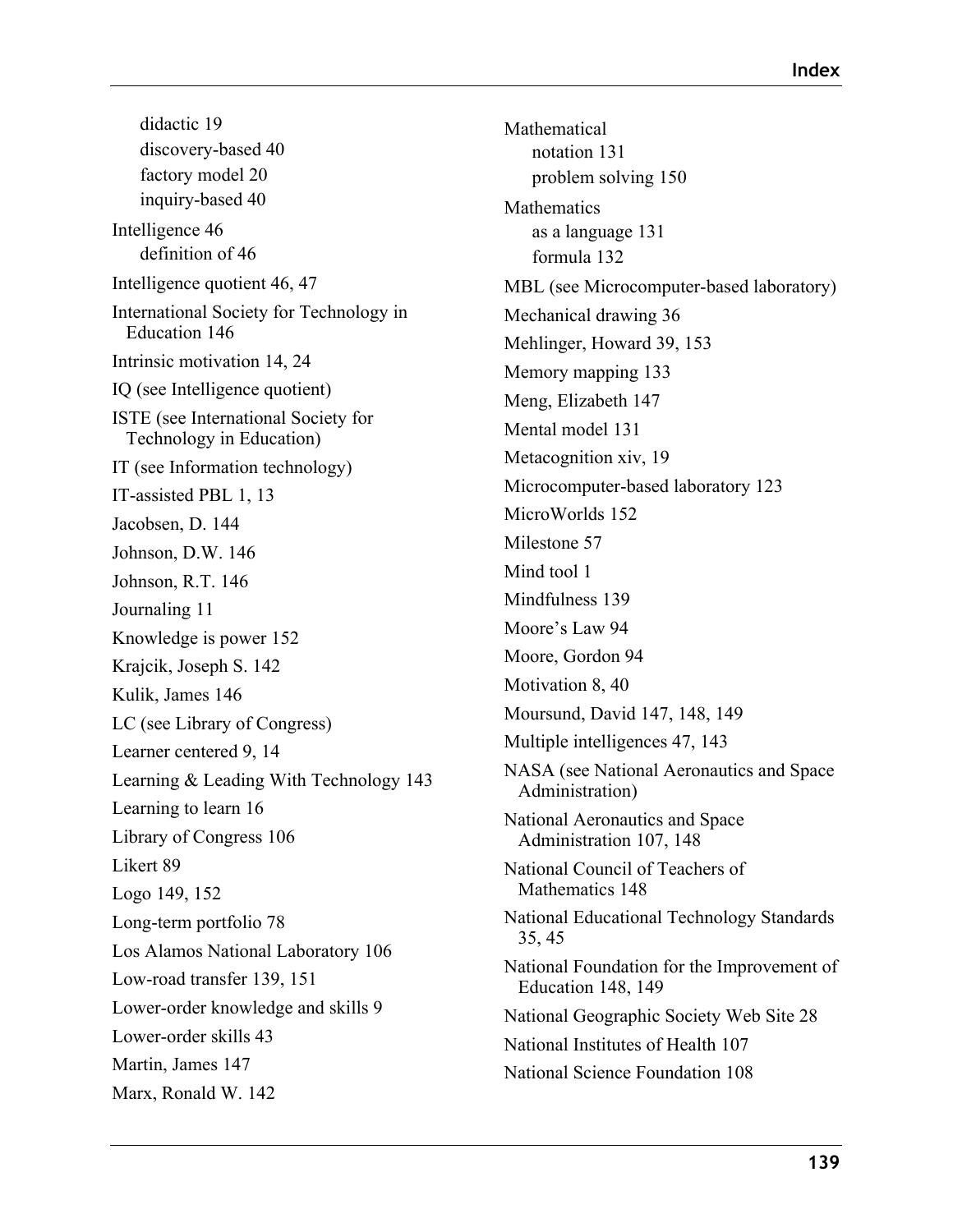NCTM (see National Council of Teachers of Mathematics) Near transfer 138 Neural intelligence 50, 150 NFIE (see National Foundation for the Improvement of Education) NIH (see National Institutes of Health) Norman, Donald 127, 149 NSF (see National Science Foundation) O'Neill, Harold 146 Oral history 5 Ownership 134 P/T Team (see Problem or Task Team), 95 Palincsar, Annemarie 142 Papert, Seymour 149 PBL (see Project-based learning) PBL conference 141 Pea, Roy 150 Peer assessment 8 Peer instruction 7, 15 Performance 16 Perkins, David 43, 49, 111, 127, 150, 151 Person Plus 95, 127 Personal digital assistant 77 PERT (see Program Evaluation and Review Technique) Polya, George 136, 150 Portfolio 8, 16, 91 electronic 91 long-term 8 Portfolio evaluation 78 Poster Session Presentation 5 Presentation 16 President's Committee 151 Problem clarification 134

clearly defined 130 formal 130, 133 givens 130 goal 130 ownership 130 poorly defined 133 posing 134 representation 131 resources 130 situation 133 Problem or Task Team 1 Problem posing 41, 46 Problem solving 16, 36 six-step strategy 136 Problem-based learning 13, 42 Problems complex 17 Process goals 77 Process writing 44, 142 Product 16 Product goals 77 Program Evaluation and Review Technique 61 Project planning table 55 Project Zero 150 Project-based learning defining characteristics 13 Reflective intelligence 137 Reflectiveness 139 Reflexive intelligence 50 Representing a problem 131 computer model 133 mathematical model 131 mental model 131 oral model 131 written model 131 Research